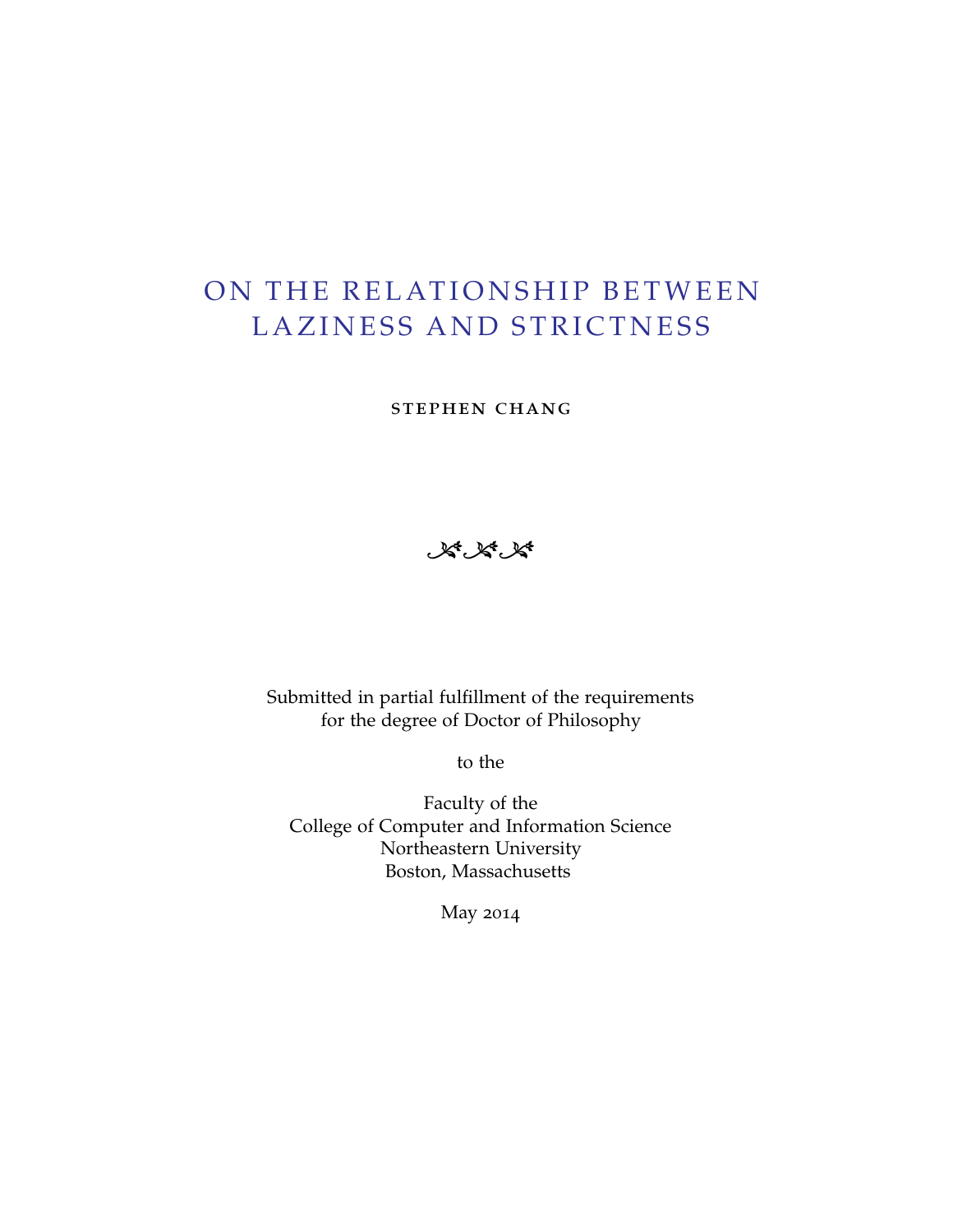Stephen Chang: *On the Relationship Between Laziness and Strictness,* Doctor of Philosophy, Northeastern University, Boston, Massachusetts © May 2014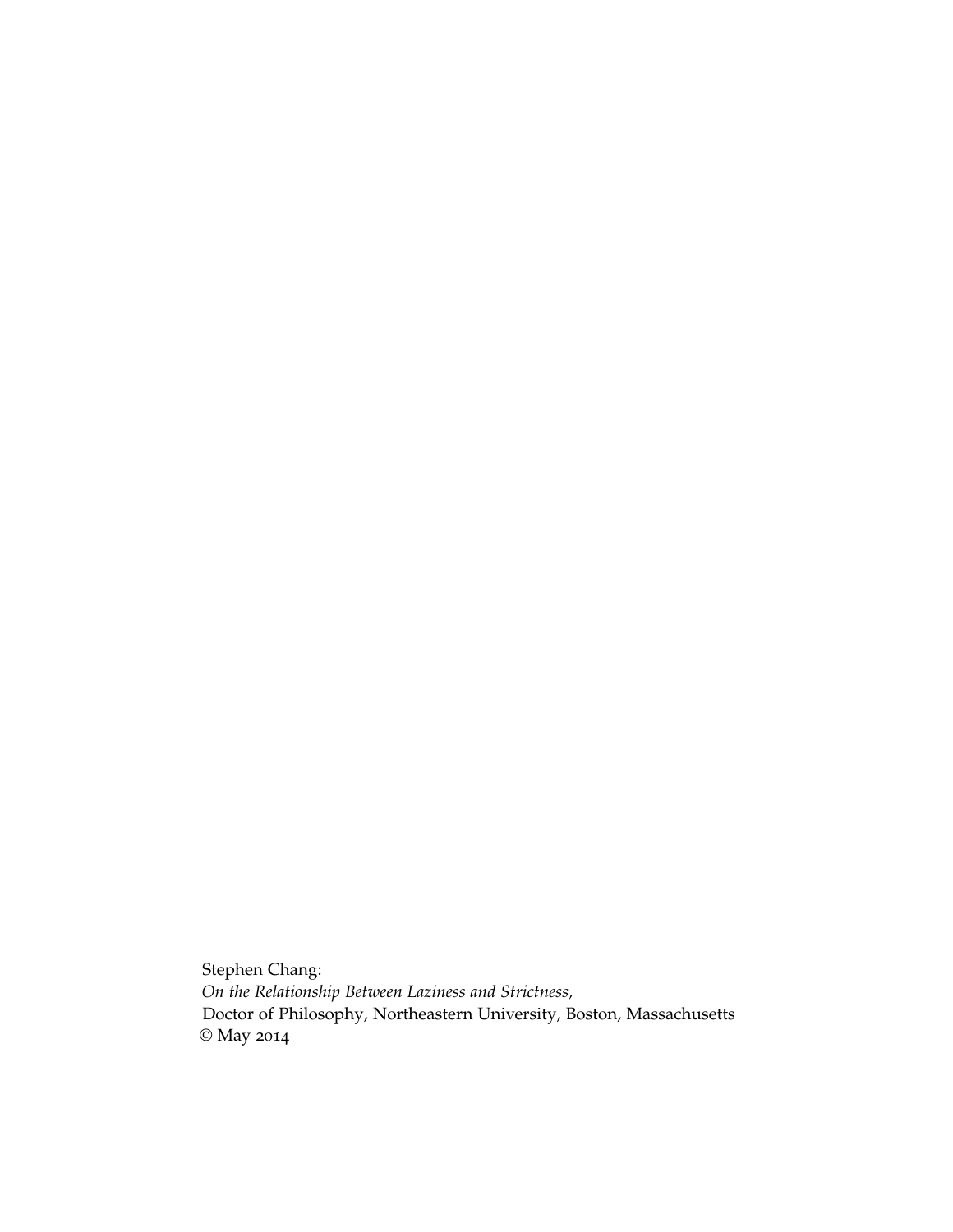# **NORTHEASTERN UNIVERSITY GRADUATE SCHOOL OF COMPUTER SCIENCE Ph.D. THESIS APPROVAL FORM** THESISTITLE:  $O_n$  the Relationship Between Laziness Stephen Chang AUTHOR: Ph.D. Thesis Approved to complete all degree requirements for the Ph.D. Degree in Computer Science. Thesis AdvisorDate Thesis Reader hesis Keade Date. Thesis Reader Date GRADUATE SCHOOL APPROVAL: Director Graduate School Date COPY RECEIVED IN GRADUATE SCHOOL OFFICE: Recipient's Signature

Distribution: Once completed, this form should be scanned and attached to the front of the electronic dissertation document (page 1). An electronic version of the document can then be uploaded to the Northeastern University-UMI website.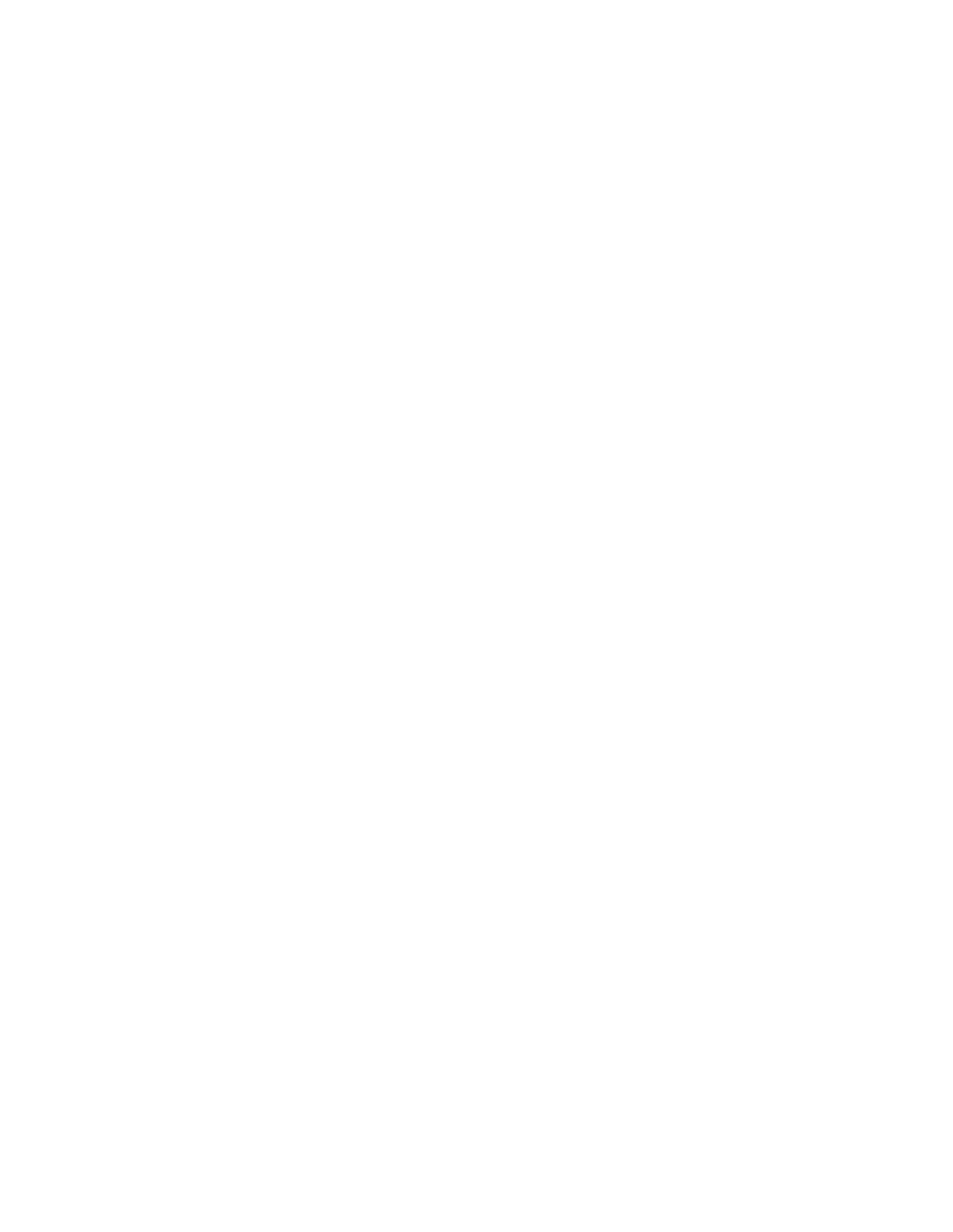Dedicated to Jen, Stella, and Evan.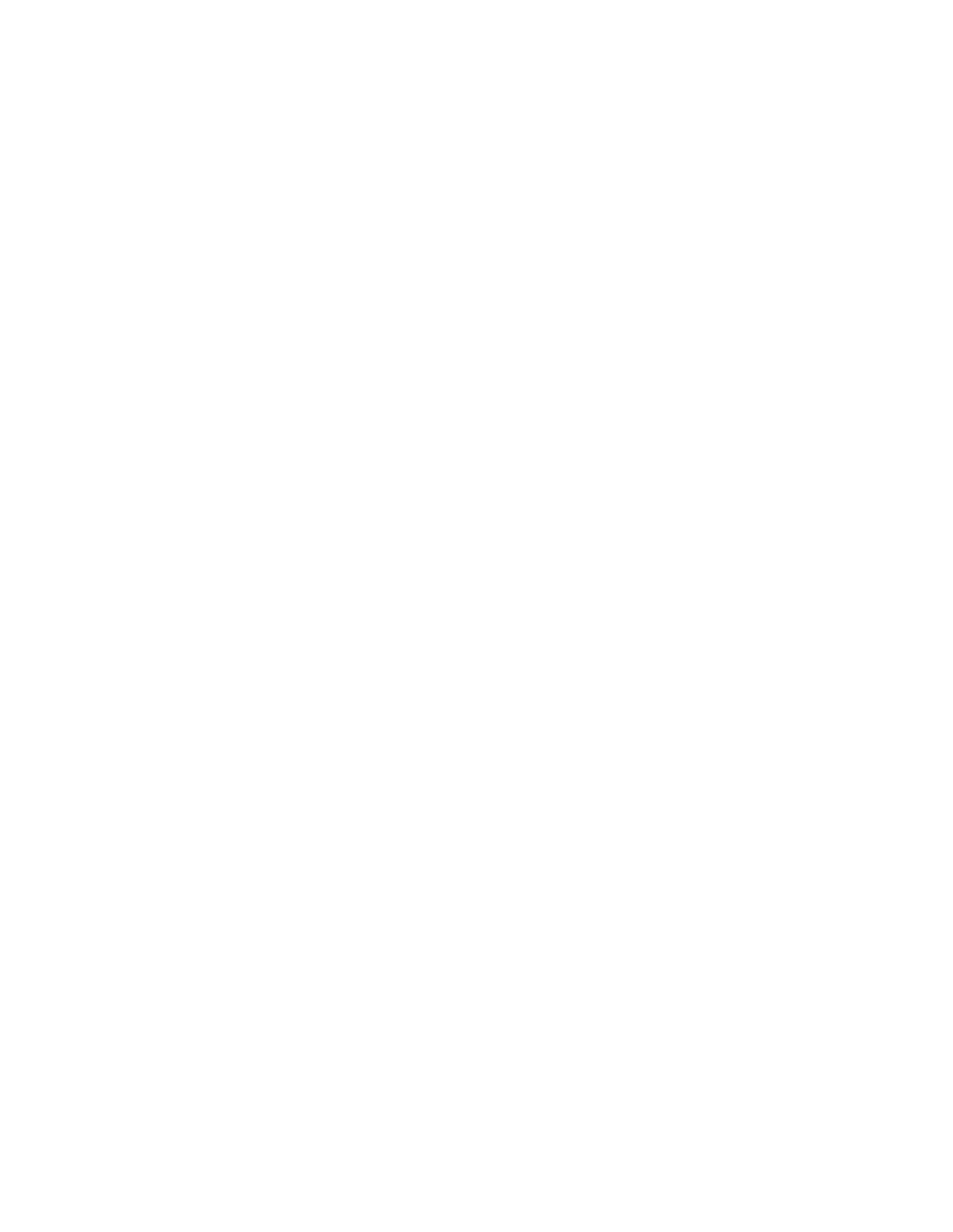*The computing scientist's main challenge is not to get confused by the complexities of his own making.*

— E. W. Dijkstra

#### **ABSTRACT**

Lazy evaluation empowers programmers with the ability to create efficient, modular programs. Unfortunately, laziness also comes with some drawbacks. On one hand, lazy constructs incur time and space overhead so programmers should minimize their use when they are not needed. Thus, lazy-by-default languages are often not the best means to utilize laziness. On the other hand, programs with too little laziness may pay its costs without receiving any benefit in return. This is because laziness is a global property of programs and thus its effects are not immediately proportionate to the amount of laziness in the program. Specifically, laziness propagates according to a program's value flow, so for example, introducing laziness in one part of a program may require additional laziness in other parts before any benefits are realized. Thus, determining the appropriate amount of laziness for a program is a tricky endeavor that requires balancing the costs with the benefits.

Researchers have proposed various strategies for determining a balance of laziness and strictness in a program. Unfortunately, most previous strategies have failed to appropriately consider either the costs or the benefits involved. Thus the preferred way to manage laziness in practice today is via manual annotations, which is an error-prone task that requires extensive experience to get right. In this dissertation, we introduce two techniques, one static and one dynamic, that take a strict-first perspective on managing laziness and improve on the state of the art in two ways. First, our techniques weigh the costs of laziness against the benefits with models that capture the expertise typically required when reasoning about laziness placement, and thus our techniques more precisely identify which parts of a program should be strict and which should be lazy. Second, we implement concrete tools that utilize our strategies so programmers can compute where laziness is needed in a more automated manner.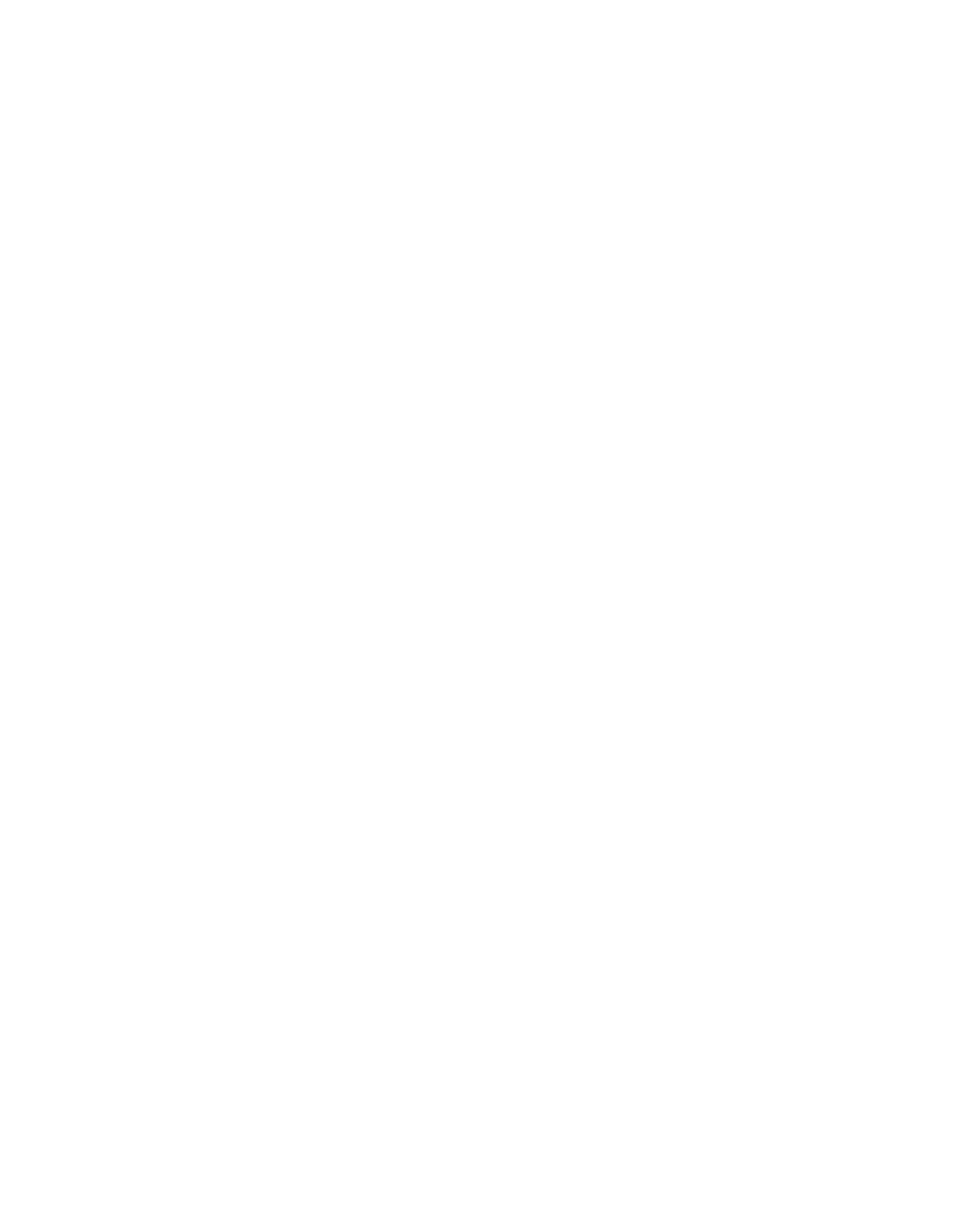First and foremost, I owe a debt of gratitude to my advisor, Matthias Felleisen, who saw a PhD student in me and gave me a chance when I did not deserve one. Of course, this is unsurprising for someone who has been a visionary leader in the field for the past three decades. As a mentor, Matthias goes above and beyond the call of duty when teaching his students about the art of research. Most remarkably, he does so in the most selfless manner possible, readily accepting blame for students' failures but eagerly bestowing credit for successes. I am privileged to have worked with such an extraordinary person.

Also, this dissertation would not exist if not for the support I received from the Northeastern PRL group. The first question that a visiting prospective student always asks is, "what separates Northeastern's PL program from the others?" The unequivocal answer is the collaborative nature of its members. If someone is working towards a paper deadline, everyone else is reading drafts. If another lab member is preparing a talk, everyone else drops what they are doing and "tortures" the talk until it's ready. In no particular order, thanks to Asumu Takikawa, Vincent St-Amour, Ian Johnson, Jonathan Schuster, Christos Dimoulas, Dan Brown, Aaron Turon, Zane Shelby, Tony Garnock-Jones, Stevie Strickland, Carl Eastlund, Sam Tobin-Hochstadt, David Van Horn, Eli Barzilay, Phillip Mates, Billy Bowman, Jamie Perconti, Jesse Tov, Justin Slepak, Claire Alvis, Bryan Chadwick, Ryan Culpepper, Felix Klock, Erik Silkensen, Paul Stansifer, Ahmed Abdelmeged, Dimitris Vardoulakis, Mitch Wand, Olin Shivers, Amal Ahmed, Will Clinger, Riccardo Pucella, and Viera Proulx.

Thanks to my coauthors, David Van Horn, John Clements, and Eli Barzilay, for guidance and patience while I learned how to write a research paper. Thanks to my thesis committee, Amal Ahmed, David Van Horn, Eli Barzilay, and Greg Morrisett, who provided lots of helpful feedback on my ideas. Thanks to Greg Morrisett and Norman Ramsey, whose courses introduced me to the exciting world of programming language research.

Thanks to my parents, who are my heroes and have always supported me no matter what. If I can achieve a mere fraction of what they have accomplished, then my life can be considered a success.

Finally, thanks to my family Jen, Stella, and Evan. Jen, thanks for being my inspiration and for making me strive to be a better person in all aspects of life. Stella and Evan, thanks for providing meaning and purpose in life, in a way that I previously did not know was possible. I love you all.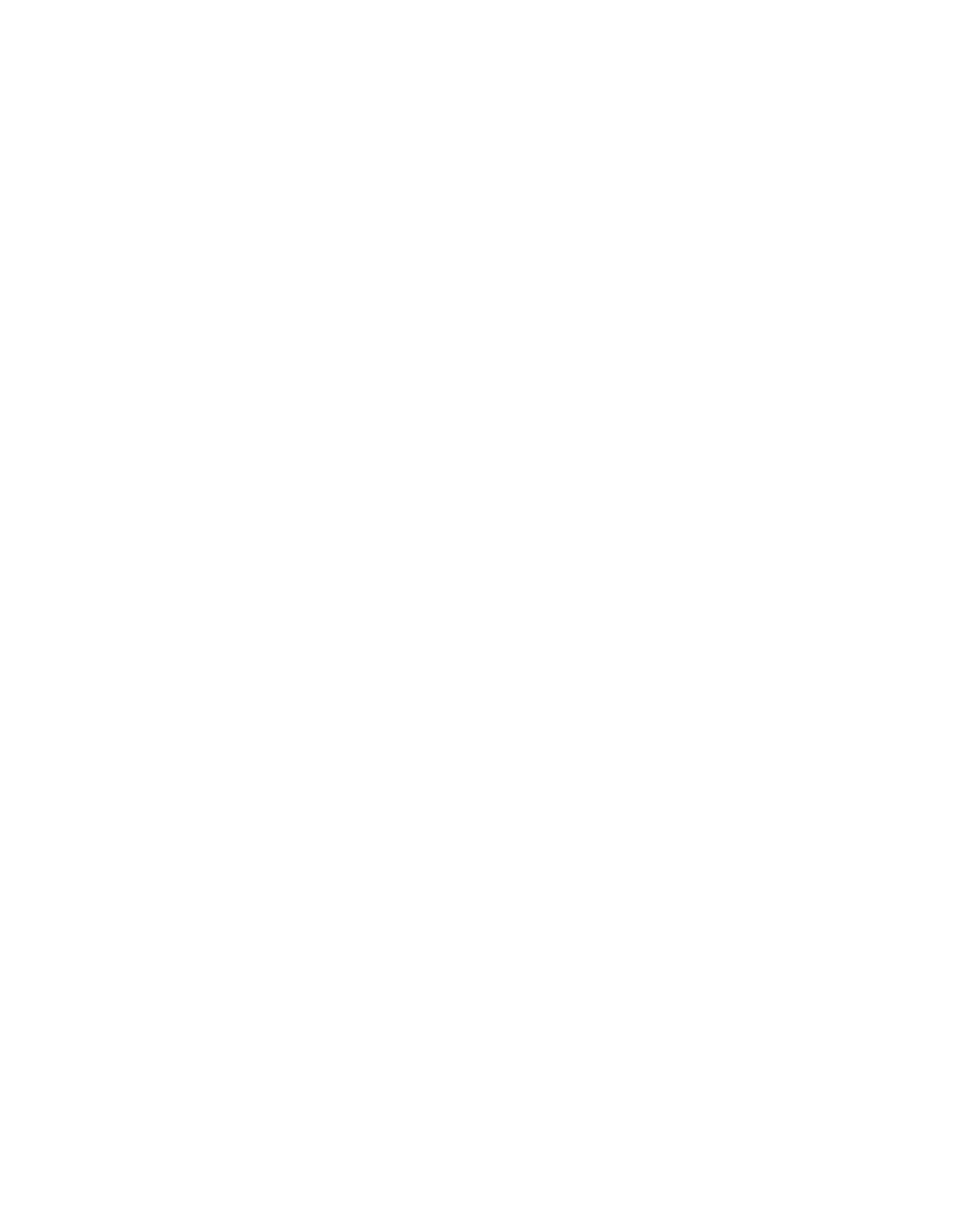#### CONTENTS xi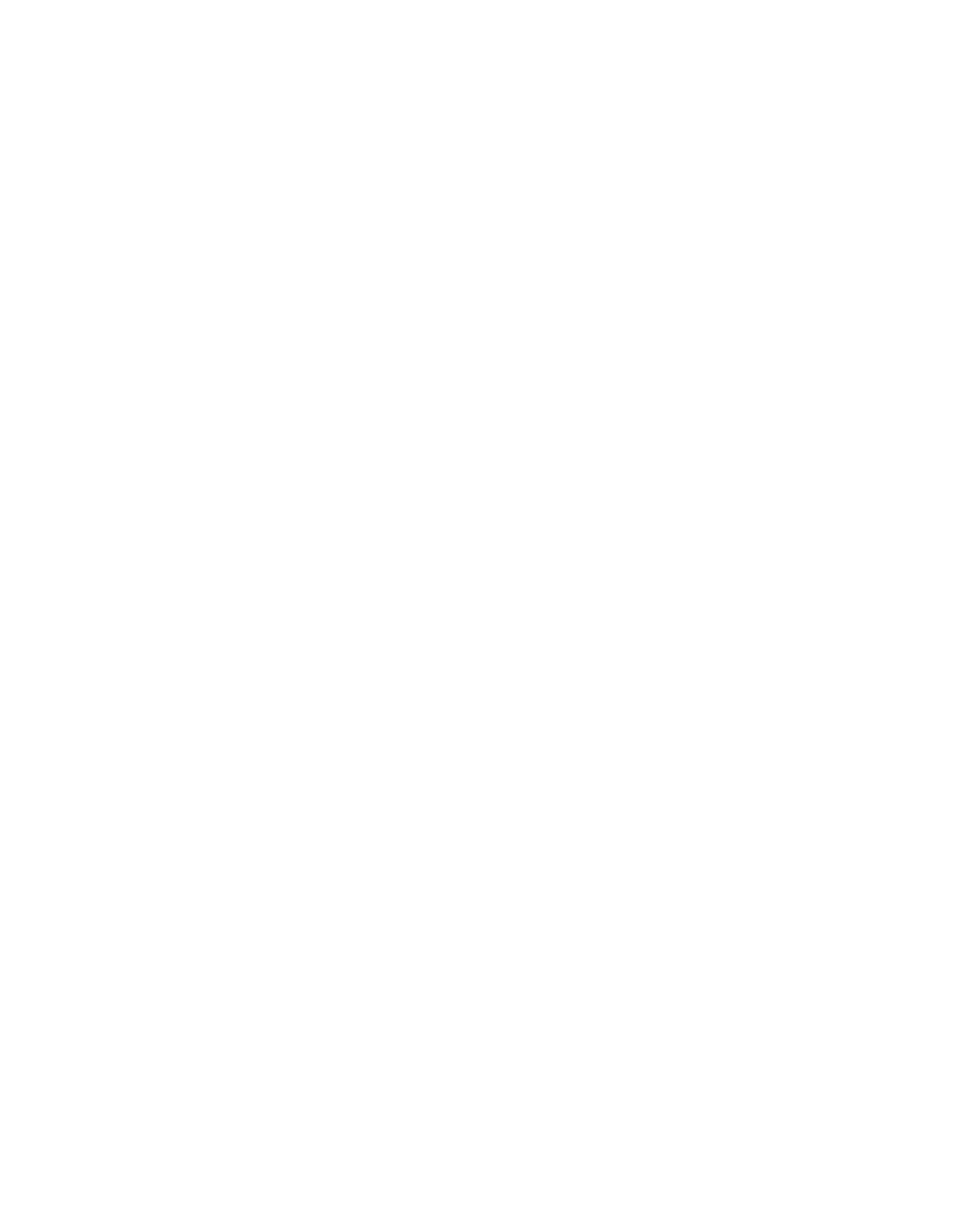| i  |                                | <b>BALANCING LAZY AND STRICT EVALUATION</b><br>1                  |  |  |  |
|----|--------------------------------|-------------------------------------------------------------------|--|--|--|
| 1  |                                | INTRODUCTION<br>3                                                 |  |  |  |
|    | 1.1                            | The Advantages and Disadvantages of Laziness<br>3                 |  |  |  |
|    | 1.2                            | Laziness Flow<br>$\overline{4}$                                   |  |  |  |
|    |                                | Propagating Delayed Function Arguments<br>1.2.1<br>$\overline{4}$ |  |  |  |
|    |                                | Reorganizations Interfere with Laziness<br>1.2.2<br>5             |  |  |  |
|    | 1.3                            | Too Much Laziness<br>7                                            |  |  |  |
|    |                                | 1.4 When to Be Lazy<br>8                                          |  |  |  |
|    |                                | n-queens, Strictly<br>1.4.1<br>9                                  |  |  |  |
|    |                                | 1.4.2 More Improvement<br>10                                      |  |  |  |
|    | 1.5                            | This Dissertation and Its Thesis<br>11                            |  |  |  |
|    | 1.6                            | Outline of the Dissertation<br>11                                 |  |  |  |
| ii |                                |                                                                   |  |  |  |
|    | PREVIOUS WORK<br>13            |                                                                   |  |  |  |
| 2  | 2.1                            | RELATED WORK<br>15<br>A Short History of Laziness                 |  |  |  |
|    | 2.2                            | 15<br><b>Balancing Lazy and Strict</b>                            |  |  |  |
|    |                                | 15<br><b>Subtracting Laziness</b><br>2.2.1<br>16                  |  |  |  |
|    |                                | <b>Adding Laziness</b><br>2.2.2<br>17                             |  |  |  |
|    |                                | 2.2.3 Laziness By Need: This Dissertation's Contribution<br>18    |  |  |  |
|    | 2.3                            | Value Use<br>19                                                   |  |  |  |
|    |                                | 2.3.1 Static Use Analysis<br>19                                   |  |  |  |
|    |                                | 2.3.2 Strictness Analysis<br>19                                   |  |  |  |
|    |                                | 2.3.3 Low-Utility Data Structures<br>20                           |  |  |  |
|    |                                |                                                                   |  |  |  |
|    | iii<br>A STATIC APPROACH<br>21 |                                                                   |  |  |  |
| 3  |                                | REFACTORING FOR LAZINESS<br>25                                    |  |  |  |
|    | 3.1                            | Language Syntax<br>25                                             |  |  |  |
|    | 3.2                            | A Static Analysis, Step 1: oCFA<br>26                             |  |  |  |
|    | 3.3                            | A Static Analysis, Step 2: Adding delay and force<br>28           |  |  |  |
|    | 3.4                            | A Static Analysis Step 3: Laziness Analysis<br>30                 |  |  |  |
|    | 3.5                            | The Refactoring Transformation<br>31                              |  |  |  |
| 4  |                                | STATIC ANALYSIS CORRECTNESS<br>35                                 |  |  |  |
|    | 4.1                            | Language Semantics<br>35                                          |  |  |  |
|    | 4.2                            | Soundness of the Analysis<br>37                                   |  |  |  |
|    | 4.3                            | Safety of Refactoring<br>38                                       |  |  |  |
|    | 4.4                            | Idempotency<br>40                                                 |  |  |  |
|    |                                |                                                                   |  |  |  |
|    |                                |                                                                   |  |  |  |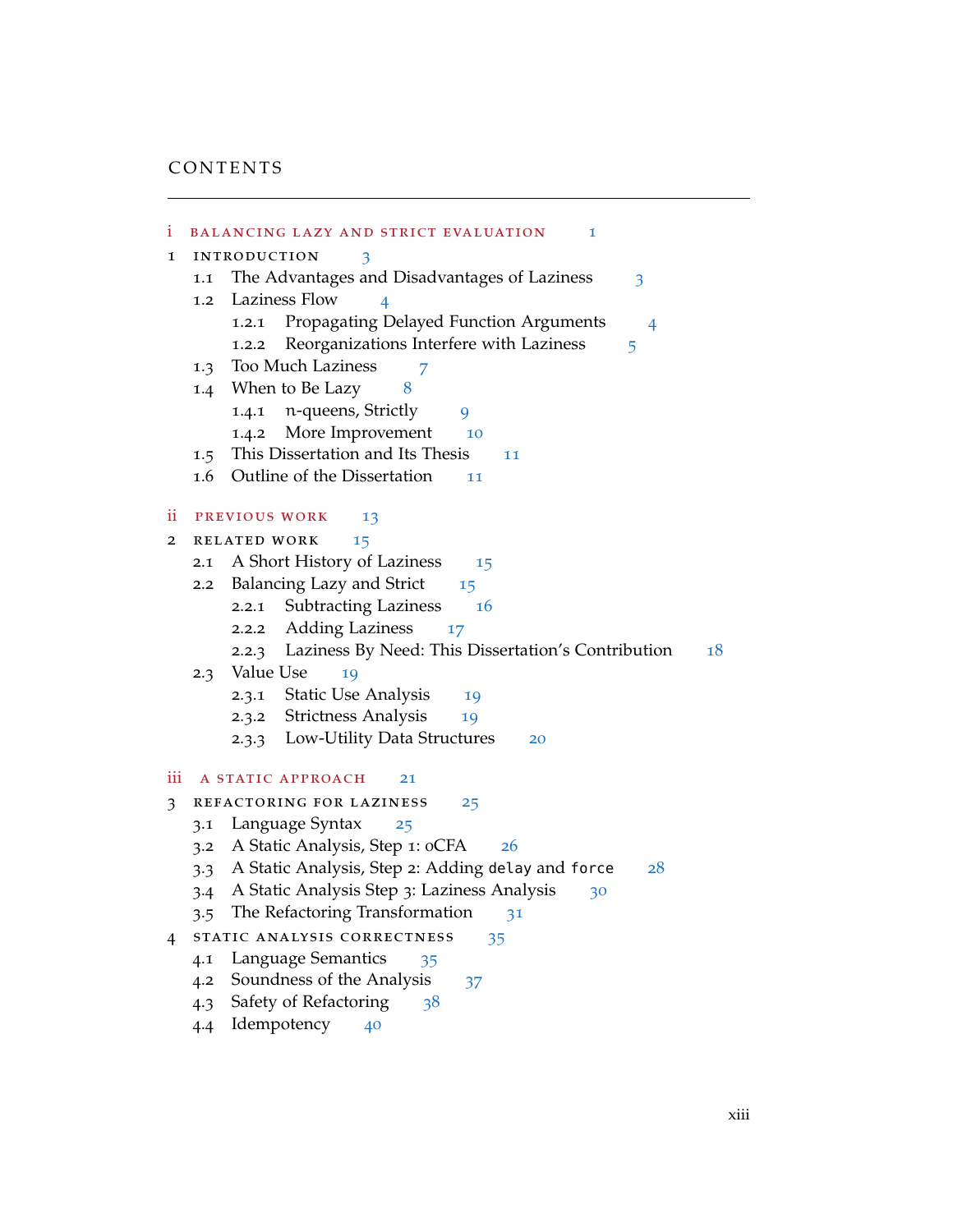5 STATIC TOOL IMPLEMENTATION [41](#page-58-0) 5.1 Constraint Solving Algorithm [41](#page-58-1) 5.2 Laziness Refactoring Tool [42](#page-59-0) 6 STATIC TOOL EVALUATION [45](#page-62-0) iv interlude: a criteria for laziness [47](#page-64-0) v a dynamic approach [53](#page-70-0) 7 LAZINESS POTENTIAL [57](#page-74-0) 7.1 Partially-labeled  $λ$ -calculus [57](#page-74-1) 7.2 Labeling a Program [58](#page-75-0) 7.3 Usage Contexts [59](#page-76-0) 7.4 Extending the Model [59](#page-76-1) 7.5 Calculating Laziness Potential [62](#page-79-0) 8 PROFILER IMPLEMENTATION [67](#page-84-0) 8.1 Usage Information Gathering [68](#page-84-1) 8.2 Post-Execution Analysis [69](#page-85-0) 8.3 Implementation [71](#page-88-0) 9 PROFILER EVALUATION [73](#page-90-0) 9.1 General Profiling Issues and Experimental Setup [73](#page-90-1) 9.2 Purely Functional Data Structures [75](#page-90-2) 9.2.1 Banker's Queue [75](#page-92-0) 9.2.2 Physicist's Queue [83](#page-99-0) 9.2.3 Implicit Queues [83](#page-100-0) 9.3 Monadic Parser Combinators [88](#page-104-0) 9.4 Manipulating Game Trees [88](#page-105-0) vi CONCLUSION AND FUTURE WORK [91](#page-107-0) 10 CONCLUSION [93](#page-110-0) Appendix [95](#page-110-0) A THE CALL-BY-NEED LAMBDA CALCULUS, REVISITED [97](#page-114-0) A.1 A Short History of the  $λ$ -Calculus [98](#page-115-0) A.2 The Original Call-by-need  $\lambda$ -Calculi [100](#page-117-0) A.3 A New Call-by-need  $\lambda$ -Calculus [103](#page-120-0) a.3.1 Contexts [104](#page-120-1) A.3.2 The β<sub>need</sub> Axiom and a Derivation [106](#page-123-0) A.4 Consistency, Determinism, and Soundness [109](#page-126-0) A.4.1 Consistency: Church-Rosser [109](#page-126-1)

A.4.2 Deterministic Behavior: Standard Reduction [110](#page-127-0)

a.4.3 Observational Equivalence [112](#page-128-0)

a.5 Correctness [113](#page-130-0)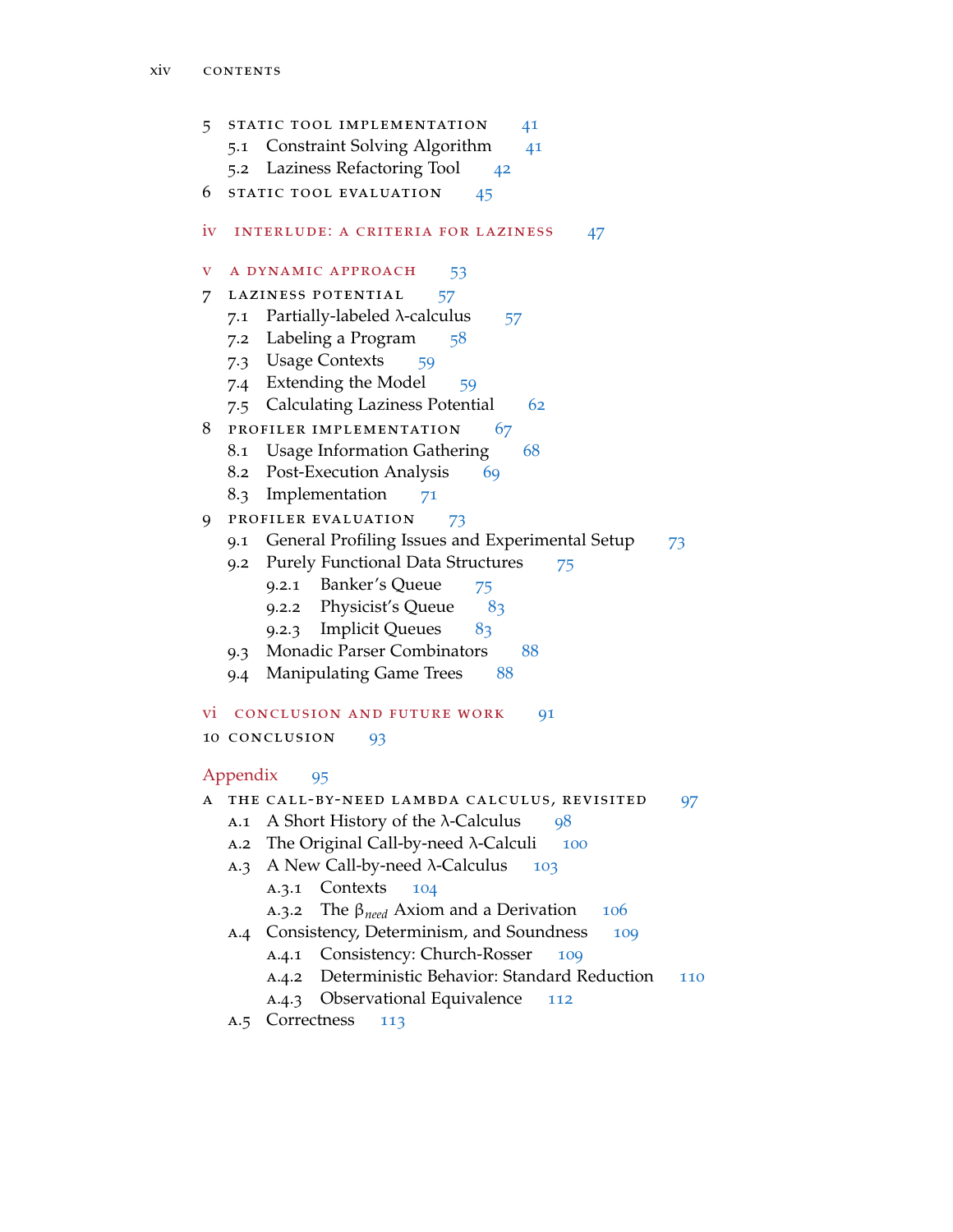- a.5.1 Overview [113](#page-130-1)
- a.5.2 Adapting Launchbury's Natural Semantics [114](#page-131-0)
- a.5.3 Parallel Rewriting [116](#page-133-0)
- A.5.4 A Transition System for Comparing  $\lambda_{need}$  and  $\lambda_{\parallel}$  [118](#page-135-0)
- a.5.5 Relating all Layers [121](#page-138-0)
- a.6 Extensions and Variants [122](#page-139-0)
- a.7 Conclusion [123](#page-140-0)

bibliography [125](#page-142-0)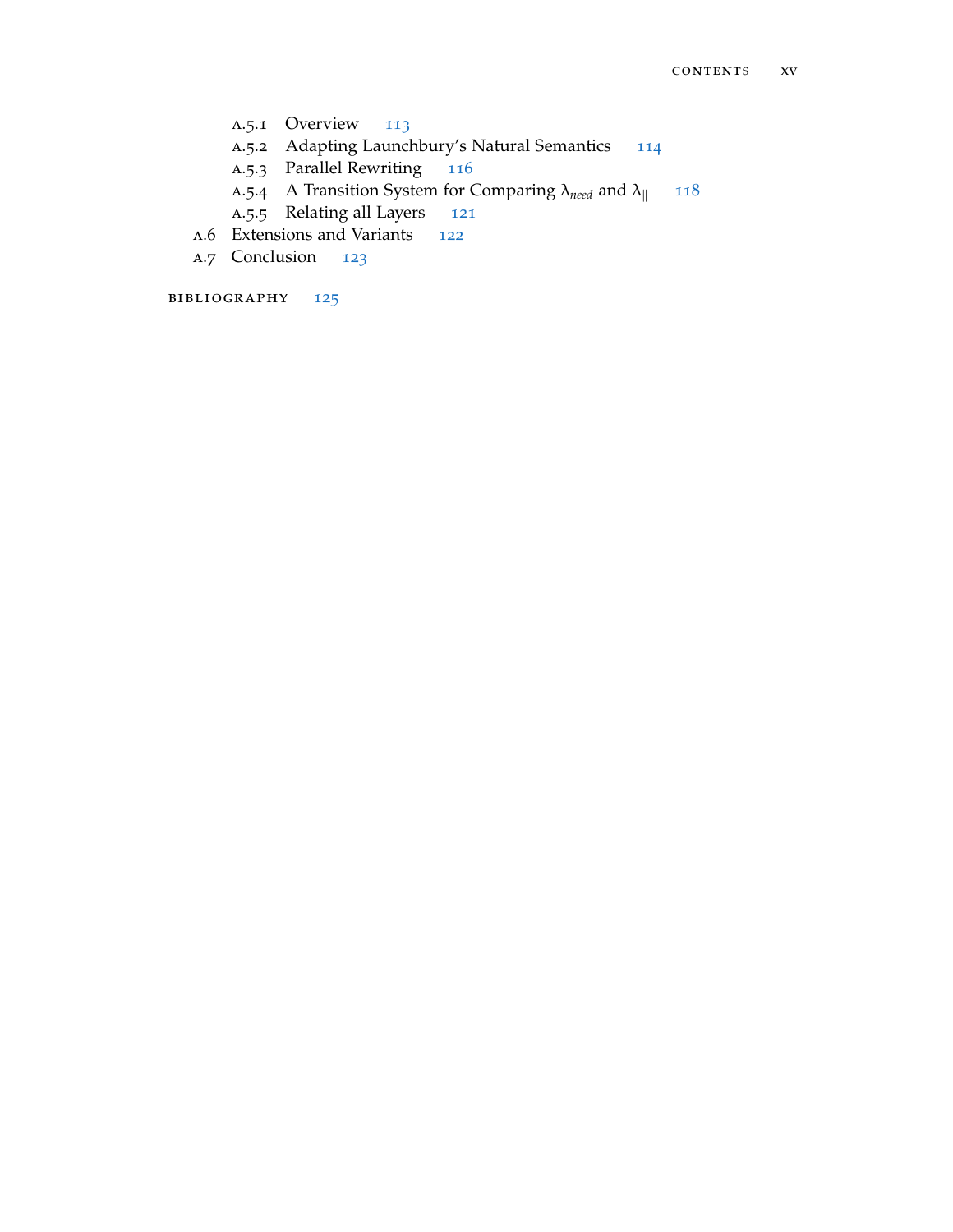| Figure 1  | Racket Program That Utilizes a Game Tree.<br>6                                                   |
|-----------|--------------------------------------------------------------------------------------------------|
| Figure 2  | Refactored Game Tree Code.<br>6                                                                  |
| Figure 3  | Running times for an 8-queens program.<br>11                                                     |
| Figure 4  | oCFA analysis on programs<br><b>26</b>                                                           |
| Figure 5  | Step 1: oCFA analysis on expressions<br>27                                                       |
| Figure 6  | Step 2: Analysis with lazy forms.<br>29                                                          |
| Figure 7  | Step 3a: Calculating flow to lazy positions.<br>32                                               |
| Figure 8  | Step 3b: Calculating flow to strict positions.<br>33                                             |
| Figure 9  | Transformation function $\varphi$ .<br>34                                                        |
| Figure 10 | Call-by-value reduction semantics.<br>36                                                         |
| Figure 11 | Evaluating n-queens in Racket with only lazy cons.<br>43                                         |
| Figure 12 | Evaluating n-queens in Racket after refactoring.<br>44                                           |
| Figure 13 | Syntax for an extended by-value language.<br>60                                                  |
| Figure 14 | Semantics for an extended by-value language.<br>61                                               |
| Figure 15 | Experimental setup for evaluating our lazy profiler.<br>74                                       |
| Figure 16 | Functional queue implementation without laziness.<br>78                                          |
| Figure 17 | Okasaki's lazy banker's queue.<br>79                                                             |
| Figure 18 | Profiler-assisted version of lazy banker's queue.<br>81                                          |
| Figure 19 | Summing elements of a banker's queue (lower is better).<br>81                                    |
| Figure 20 | Okasaki's lazy physicists's queue.<br>84                                                         |
| Figure 21 | Profiler-assisted lazy physicists's queue.<br>85                                                 |
| Figure 22 | Summing physicist's queue elements (lower is better).<br>86                                      |
| Figure 23 | Implicit queue operations.<br>87                                                                 |
| Figure 24 | Summing elements of a implicit queue (lower is better).<br>88                                    |
| Figure 25 | Existing call-by-need $\lambda$ -calculi (top: $\lambda_{mov}$ , bottom: $\lambda_{af}$ )<br>100 |
| Figure 26 | The syntax and contexts of the our new $\lambda_{need}$ calculus.<br>106                         |
| Figure 27 | A modified calculus, $\lambda_{af-mod}$ .<br>107                                                 |
| Figure 28 | Summary of correctness proof technique.<br>113                                                   |
| Figure 29 | The natural semantics as an abstract machine.<br>115                                             |
| Figure 30 | A transition system for comparing $\lambda_{need}$ and $\lambda_{\parallel}$ .<br>118            |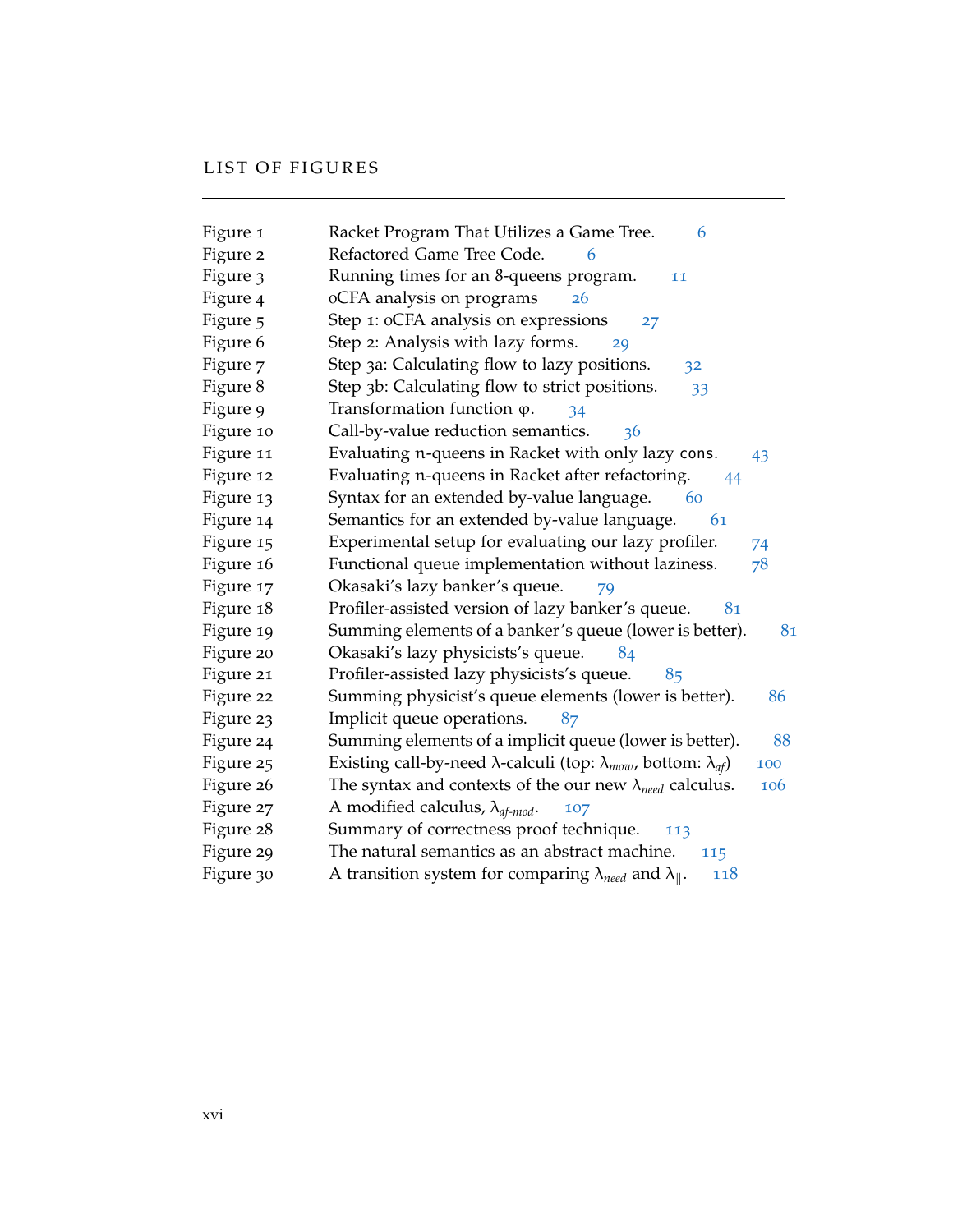Figure 31 Functions to map CK states to  $\lambda_{need}$  (φ) and  $\lambda_{\parallel}$  (ξ). [120](#page-137-0)

### LIST OF TABLES

| Table 1 | Information collected by the profiler.                               |
|---------|----------------------------------------------------------------------|
| Table 2 | Auxiliary functions for instrumenting functions.<br>6Q               |
| Table 3 | Okasaki vs profiler-generated basic lazy data structures.<br>76      |
| Table 4 | Okasaki vs profiler-generated insightful lazy data structures.<br>77 |
| Table 5 | Testing persistence with rotations in the banker's queue.<br>82      |
|         |                                                                      |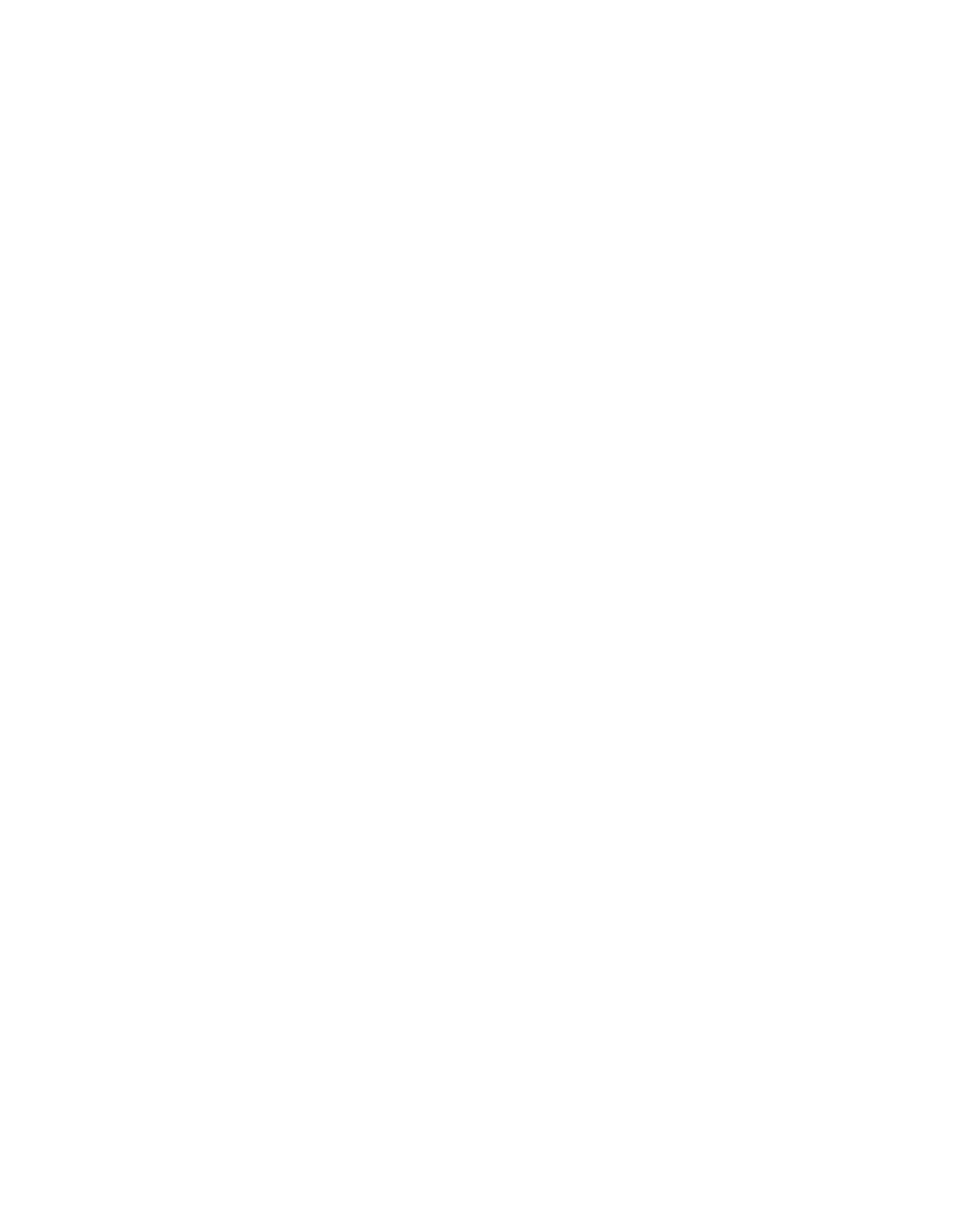Part I

# <span id="page-18-0"></span>BALANCING LAZY AND STRICT EVALUATION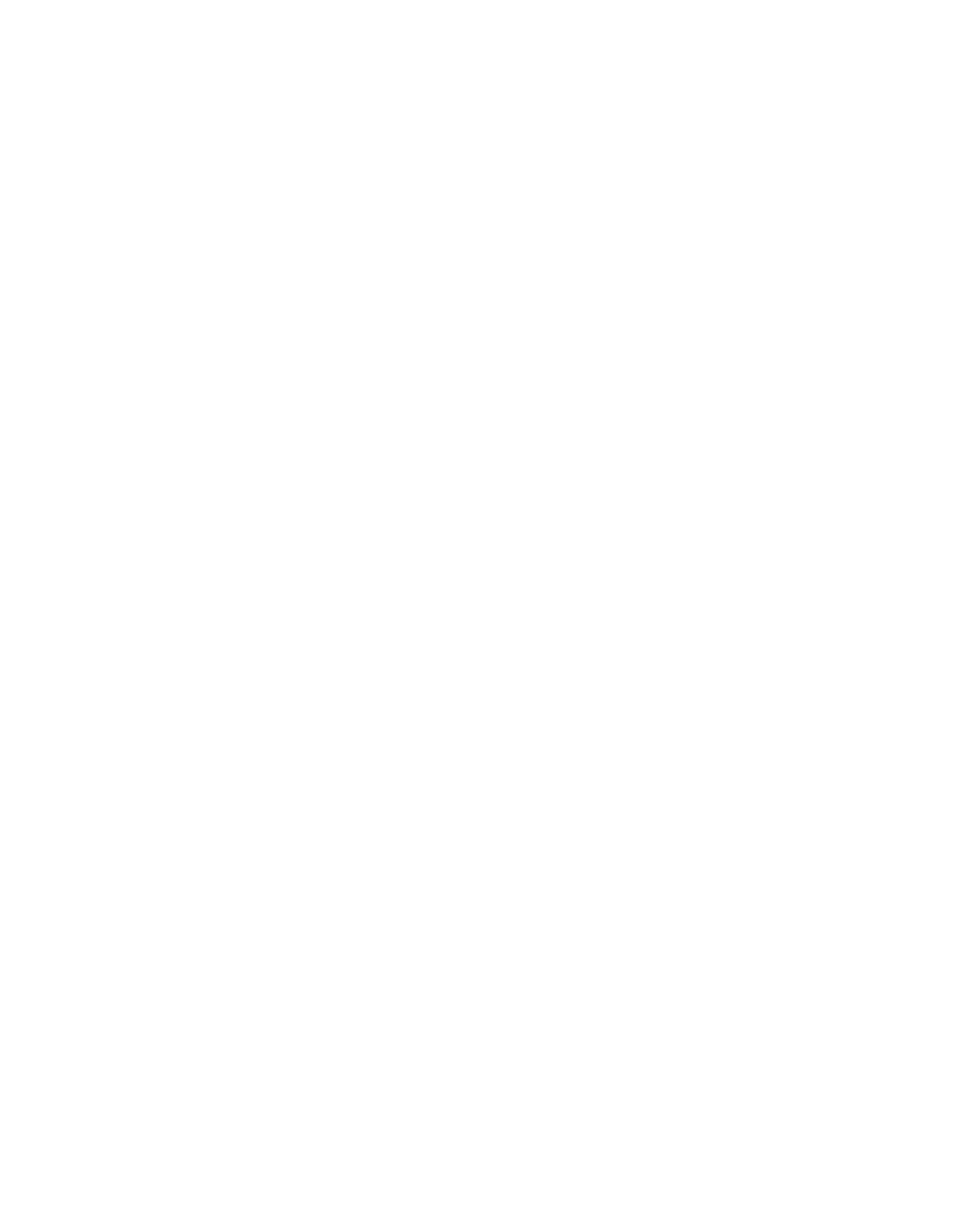#### <span id="page-20-1"></span><span id="page-20-0"></span>1.1 the advantages and disadvantages of laziness

Experts have extolled the benefits of laziness for decades now. Landin introduced the idea of streams in 1965 [[45](#page-145-0)] and later, Steele and Sussman's Lambda papers  $[75]$  $[75]$  $[75]$  popularized the notion that strict programs can profit from such lazy constructs. Indeed, since then many well-known algorithms and data structures implemented in strict languages have taken advantage of laziness [[27](#page-144-0), [35](#page-144-1), [36](#page-144-2), [62](#page-146-0)].

In the mid-80s, lazy functional *languages* began to grow in prominence. As Hughes explained  $[40]$  $[40]$  $[40]$ , lazy functional languages naturally support the construction of modular reusable components and their composition into reasonably efficient programs. For example, the solution to a puzzle may consist of a generator that produces an easily-constructed stream of all *possible* solutions and a filter that extracts the desired *valid* solutions. Due to laziness, only the relevant portion of the possible solutions are explored. Put differently, lazy composition appears to naturally recover the desired degree of efficiency without imposing a contorted programming style.

Eventually, enthusiasm in lazy evaluation waned as researchers began to understand its drawbacks  $[38, 49]$  $[38, 49]$  $[38, 49]$  $[38, 49]$  $[38, 49]$ . Lazy evaluation in practice makes it difficult to reason about resource consumption. It also potentially incurs significant resource overhead.

All hope is not lost, however, because researchers also observed that most programs actually need only a small amount of laziness [[20](#page-143-0), [23](#page-143-1), [51](#page-146-1), [55](#page-146-2), [69](#page-147-1)]. Thus, the new research focus is to find a balance of laziness and strictness that maximizes the benefits while minimizing the costs. Specifically, the lazy language community offers many strategies for determining when to automatically remove laziness  $[20, 23, 51, 57]$  $[20, 23, 51, 57]$  $[20, 23, 51, 57]$  $[20, 23, 51, 57]$  $[20, 23, 51, 57]$  $[20, 23, 51, 57]$  $[20, 23, 51, 57]$  $[20, 23, 51, 57]$  $[20, 23, 51, 57]$  from lazy programs, though with mixed success. In particular, all lazy languages today deploy some form of strictness analysis [[16](#page-143-2), [57](#page-146-3)]. However, it often leaves too much laziness behind and thus, lazy programmers more often than not resort to manually managing strictness via strictness annotations such as Haskell's seq [[63](#page-146-4)], which requires significant experience and expertise to get right.<sup>1</sup>.

Modern strict programming languages continue to recognize the benefits of laziness as well, and most enable programmers to wield laziness in some

<sup>1</sup> The introduction of seq also changes the observational equivalence relation of the language though we ignore this problem.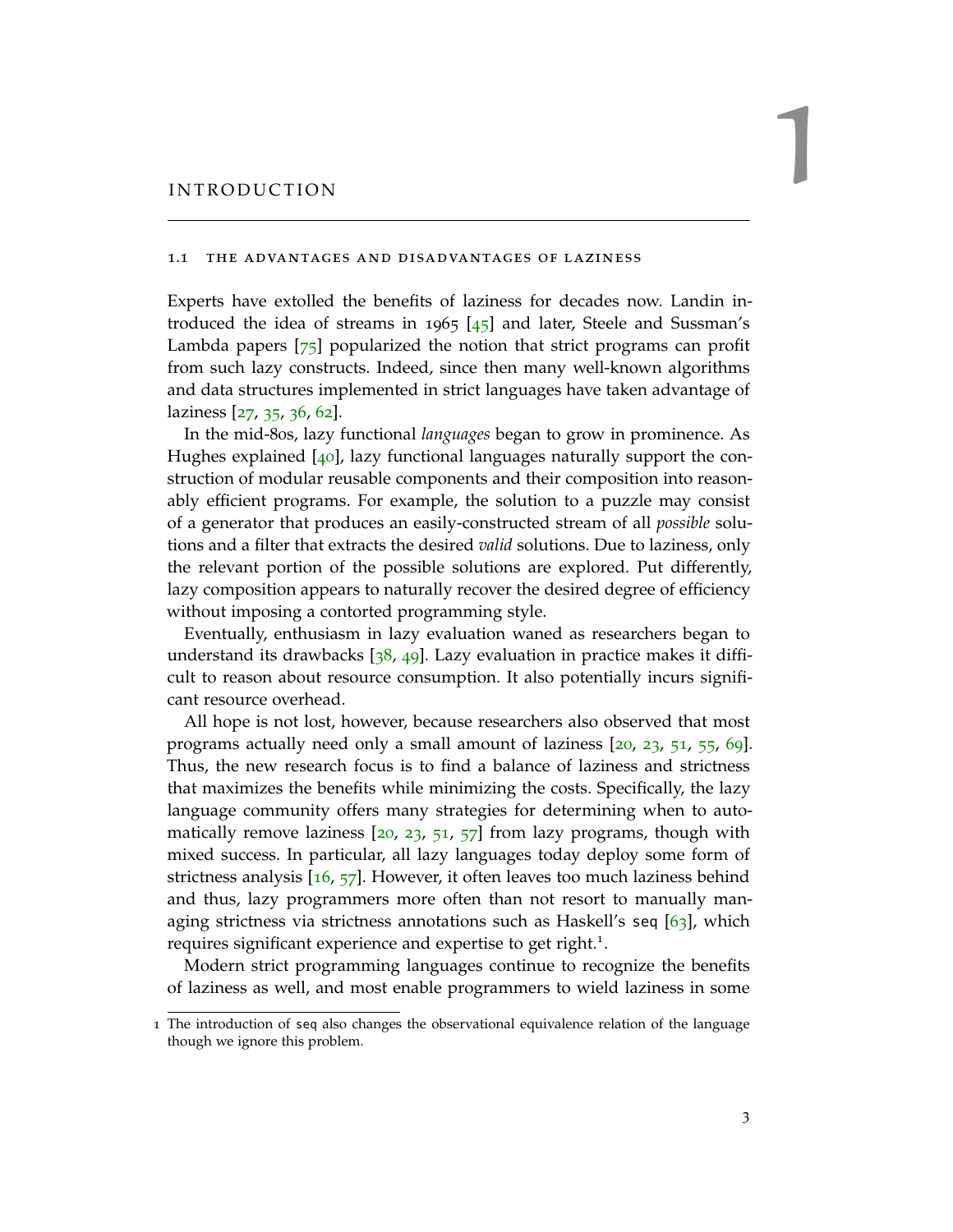#### 4 introduction

form, either via data structure libraries or primitive lazy annotations such as delay and force, as pioneered by Scheme [[68](#page-147-2)] and adopted by ML [[2](#page-142-1)]. However, few to none of these languages provide any additional guidance on how to use these constructs, and deploying laziness in strict languages requires extensive expertise, just like managing strictness in lazy languages.

Thus, the issue of how best to deploy laziness in practice remains an open problem. Deploying laziness is a tricky endeavor because on one hand, inserting too little laziness results in no benefits. Specifically, laziness propagates according to value flow in a program, so inserting laziness at one location may spawn additional laziness requirements elsewhere in the program. If these demands are not met, then the addition of laziness merely increases the overhead costs. On the other hand, inserting too much laziness may yield some benefit, but may also incur excessive resource overhead which may eliminate the benefits of laziness altogether. In other words, utilizing laziness in practice is a delicate balancing act that requires significant expertise, which can take years of experience to acquire.

#### <span id="page-21-0"></span>1.2 laziness flow

#### <span id="page-21-1"></span>1.2.1 *Propagating Delayed Function Arguments*

The following Scala [[61](#page-146-5)] code snippet from a 2009 blog post<sup>2</sup> illustrates one instance of the problem of how programmers can easily insert too little laziness, and thus achieve no benefits. Scala delays method arguments whose type is marked with  $\approx$ , as in:<sup>3</sup>

def foo[A,B](a: A, b: => B):  $B = ...$ 

When foo is called, its second argument is not evaluated until its value is needed inside the function body. However, if another function, bar, calls foo:

def bar[C,A,B](c: C, a: A, b: B):  $B = \{ ...$  foo(a, b) }

the b argument is evaluated when bar is called, thus negating the benefit of laziness in foo. To recover it, we must delay the third argument to bar:

def bar[C,A,B](c: C, a: A, b: => B): B = ...

If yet another function calls bar then that function must delay its argument as well. For programs with complex call graphs, the required delay points may be scattered throughout the program, making programmer errors more likely.

<span id="page-21-2"></span><sup>2</sup> http://pchiusano.blogspot.com/2009/05/optional-laziness-doesnt-quite-cut-it.html

<sup>3</sup> The => syntax specifies "by-name" parameter passing for this position but the distinction between "by-name" and "lazy" is inconsequential here.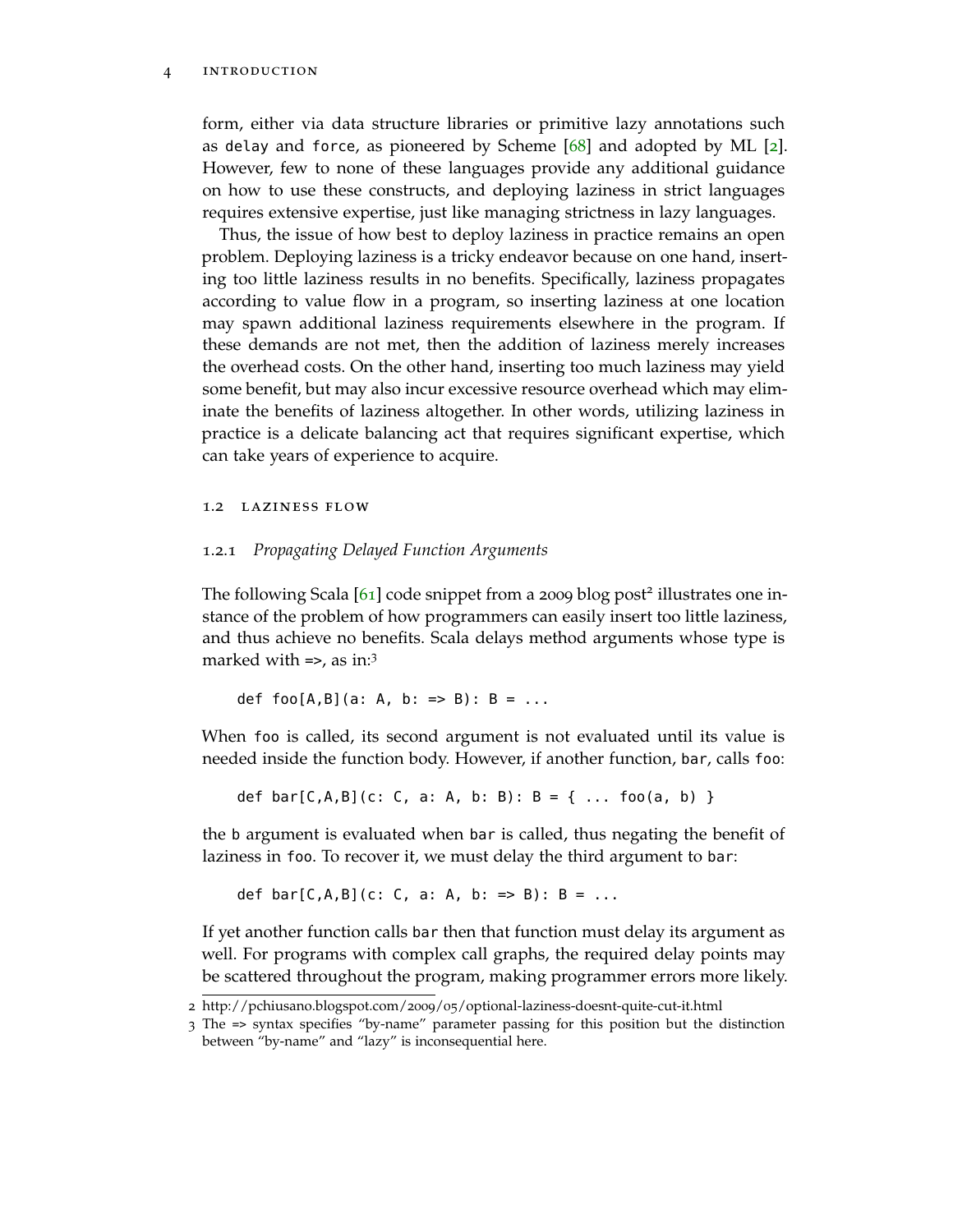#### 1.2.2 *Reorganizations Interfere with Laziness*

Laziness flow can also introduce subtle bugs during code refactoring. This subsection tells a recent story involving the Racket [[29](#page-144-3)] language and a senior Racket developer.

A game tree is a data structure representing all possible sequences of moves in a game. It is frequently employed in AI algorithms to calculate an optimal next move, and it is also useful for game developers wishing to experiment with the rules of a game. For anything but the simplest games, however, the multitude of available moves at each game state results in an unwieldy or even infinite game tree. Thus, laziness is frequently utilized to manage such trees.

The Racket code to generate a game tree might look like the program in figure [1](#page-23-0). A game tree is created with the gen-GT function, which takes a game state and the current active player. If the given state is a final state, then a GT-Leaf node is created. Otherwise, a GT-Node is created with the current game state, the current player, and a list of moves from the given game state. The calc-next-moves function creates a list of Move structures, where each move contains a new game tree starting from the game state resulting from the move.

A recent Racket-based programming book, Realm of Racket [[26](#page-144-4)] utilizes such a game tree. Initially, only a small game is implemented, so Move is defined as a strict constructor. As the book progresses, however, the game tree becomes unwieldy as more features are added to the game. In response, the third argument of the Move structure is delayed, meaning the call to the Move constructor implicitly wraps the third argument with a delay. <sup>4</sup> With the lazy Move constructor, the code above generates only the first node of a game tree.

To prepare the book for typesetting, an author reorganized the definition of calc-next-moves in a seemingly innocuous fashion to fit it within the margins of a page:

The underlined code pulls the generation of the game tree into a separate definition. As the astute reader will recognize, the new game tree is no longer created lazily. Even though the Move constructor is lazy in the third position, the benefits of laziness are lost. Even worse, such a performance bug is easily unnoticed because the program still passes all unit tests (especially because the same test suite is used for both the strict and the lazy version).

<span id="page-22-0"></span><sup>4</sup> Specifically, Move becomes a macro that expands to a private constructor call where the third argument is delayed. This is a common idiom in Lisp-like languages [[30](#page-144-5)].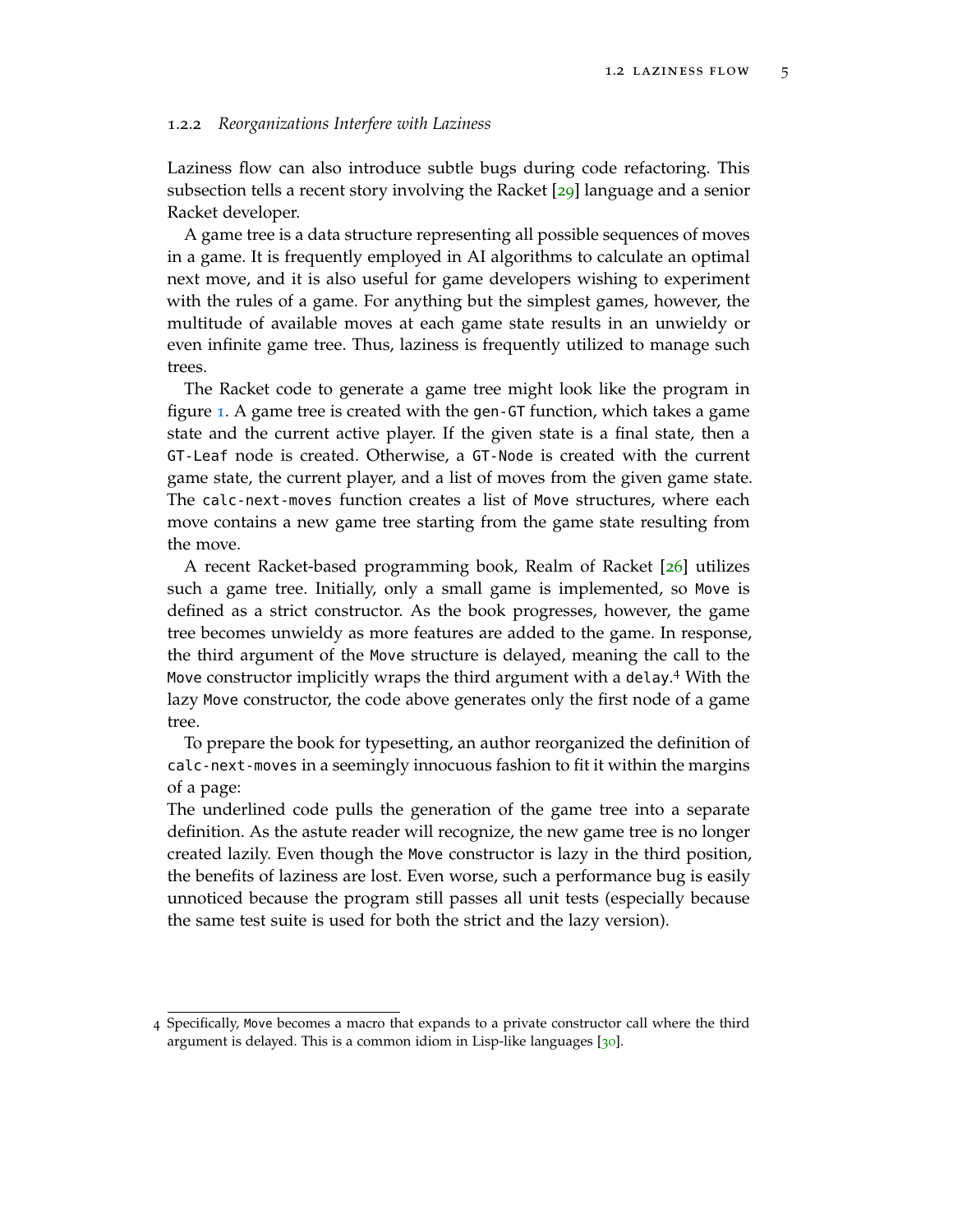```
;; A GameTree (short: GT) is one of:
;; -- (GT-Leaf GameState)
;; -- (GT-Node GameState Player [ListOf Move])
;; A Move is a (Move Name Position GameTree)
(struct GT-Leaf (state))
(struct GT-Node (state player moves))
(struct Move (name pos gt))
;; gen-GT : GameState Player -> GameTree
(define (gen-GT game-state player)
  (if (final-state? game-state)
      (GT-Leaf game-state)
      (GT-Node game-state
               player
               (calc-next-moves game-state player))))
;; calc-next-moves : GameState Player -> [ListOf Move]
(define (calc-next-moves game-state player)
  \langle (for each possible attacker and target in game-state)):
     (define new-state ...)
     (define new-player ...)
     (Move attacker target (gen-GT new-state new-player)))
```
Figure 1: Racket Program That Utilizes a Game Tree.

```
;; calc-next-moves : GameState Player -> [ListOf Move]
(define (calc-next-moves game-state player)
  \langle (for each possible attacker and target in game-state)):
     (define new-state ...)
     (define new-player ...)
     (define new-gt (gen-GT new-state new-player))
     (Move attacker target new-gt))
```
Figure 2: Refactored Game Tree Code.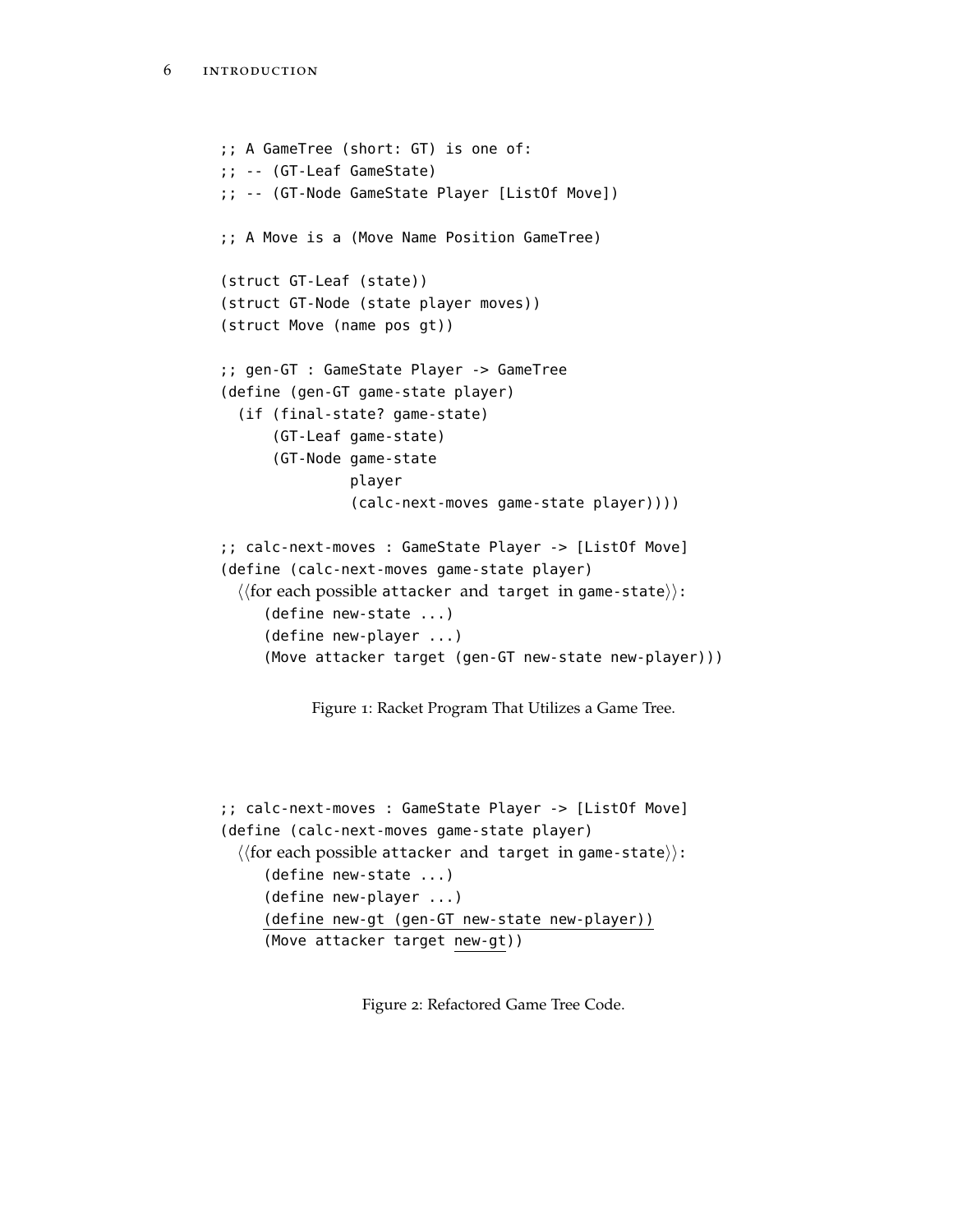#### 1.3 too much laziness

It is well understood now that laziness is not desirable all the time. The use cases where laziness is particularly burdensome, like iteration using accumulators [[51](#page-146-1), [83](#page-148-0)], are well known. This subsection demonstrates that even canonical uses of laziness can benefit from less laziness. Specifically, we present an implementation of the n-queens program, a generate-and-filter-style example that precisely benefits from the style of modular, lazy programming advocated by Hughes.

The *n*-queens problem makes an illustrative playground for advertising lazy programming because an idiomatic lazy solution to such a puzzle may consist of just two parts: a part that places *n* queens at arbitrary positions on an *n* by *n* chess board, and a part for deciding whether a particular placement is a solution to the puzzle. Given these two components, a one-line function calculates a solution:

let nqueens n = hd (filter isValid all\_placements)

The all\_placements variable stands for a stream of all possible placements of n queens; filter isValid eliminates placements with conflicting queens; and hd picks the first valid one. Lazy evaluation guarantees that filter isValid traverses all\_placements for just enough placements to find the first solution.

The approach cleanly separates two distinct concerns. While the code for generating all\_placements may ignore the rules of the puzzle, it is the task of isValid to enforce them. If the components were large, two different programmers could tackle them in parallel. All they would have to agree on is the representation of queen placements, for which we choose a list of board coordinates  $(r, c)$ . Here is all\_placements, in OCaml-style functional pseudocode:

```
let process_row r qss_so_far =
  foldr
    (fun qs new_qss ->
      (map (fun c -> (r,c)::qs) (rng n)) @ new_qss)
    []
    qss_so_far
let all_placements = foldl process_row [[]] (rng n)
```
Brackets denote lists, rng n is  $[1...n]$ , :: is infix cons, and @ is infix append. All possible placements are generated by adding one coordinate at a time.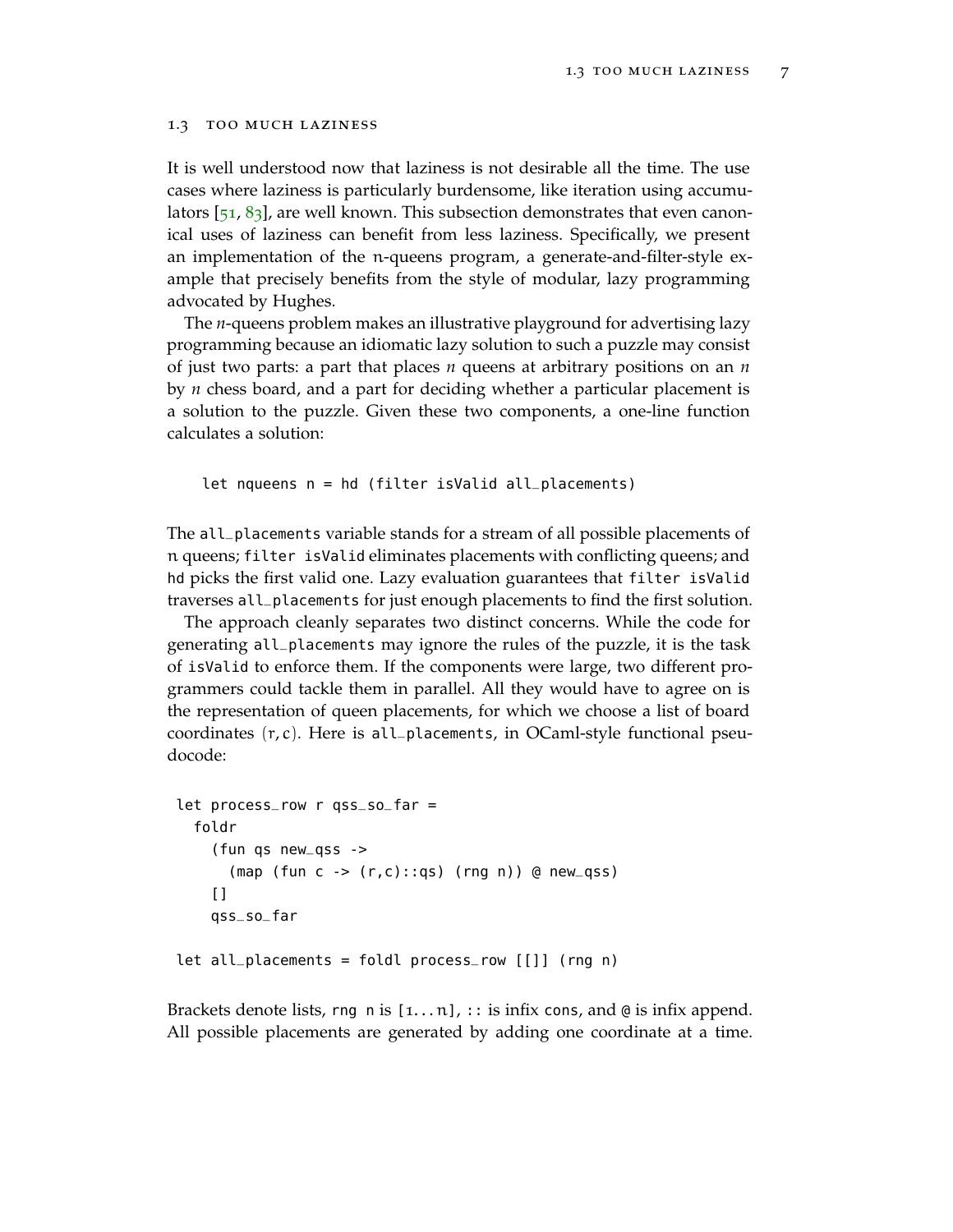#### 8 introduction

The process\_row function, given a row r and a list of placements *qss\_so\_far*, duplicates each placement in *qss\_so\_far* n times, adding to each copy a new coordinate of r with a different column c, and then appends all these new placements to the final list of all placements. The process\_row function is called n times, once per row. The result of evaluating all possible placements would look like this:

$$
[[(n,1);(n-1,1); \ldots ; (1,1)];
$$
  
...;  

$$
[(n,n);(n-1,n); \ldots ; (1,n)]]
$$

where each line represents one possible placement.

Due to laziness, only a portion of the possible placements are computed, until a solution is found. Indeed, Haskell<sup>5</sup> returns a solution in a reasonable amount of time:<sup>6</sup>

real 0m0.130s user 0m0.128s sys 0m0.000s

Here are the timing results for the same Haskell n-queens program, however, with most of the laziness removed, demonstrating that the program still uses too much laziness:

real 0m0.104s user 0m0.100s sys 0m0.000s

Unfortunately, just like inserting laziness, knowing where to remove laziness is a complex problem. To get the 20% speedup above, we had to insert numerous seqs and bangs  $(!)$  [[33](#page-144-6)] into the program. It is clearly tedious for programmers to determine all these places, and it typically requires significant experience and expertise to get right.

<span id="page-25-0"></span>1.4 when to be lazy

So far, we have seen that both the strict-first and lazy-first approaches to using laziness pose significant problems. What is a programmer who wishes to utilize laziness to do? This dissertation addresses the problem of programming lazily in strict languages with two analysis techniques, one static and one dynamic. This section illustrates these techniques with a further exploration of the n-queens example.

<span id="page-25-1"></span><sup>5</sup> Compiled with GHC 7.4.1 with -O2 optimizations to include a strictness analyzer.

<sup>6</sup> Run on an Intel i7-2600k, 16GB memory machine.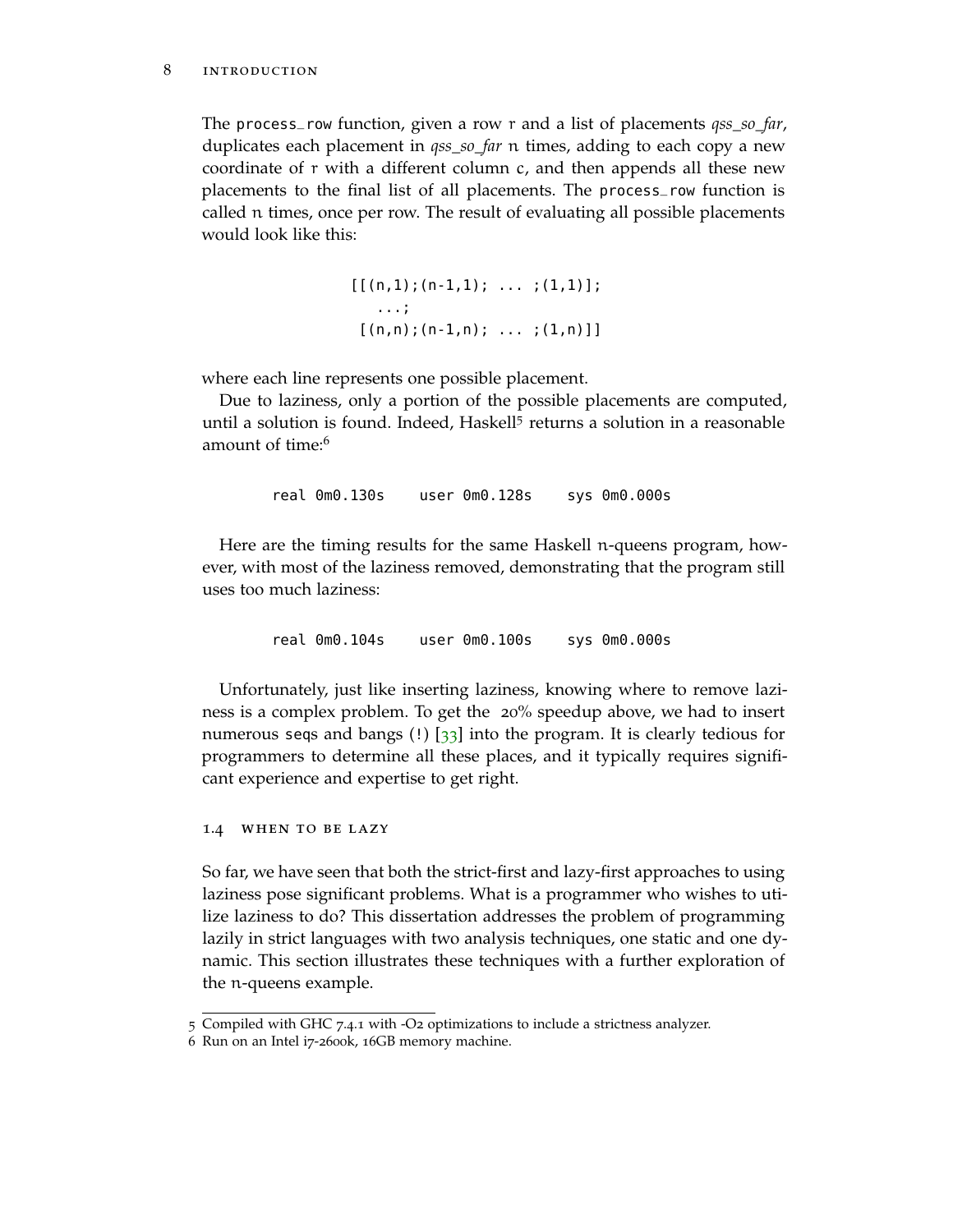#### 1.4.1 n*-queens, Strictly*

We use the same n-queens example as before, except implemented in Racket [[29](#page-144-3)]. Since Racket is strict, using all\_placements with the nqueens function from earlier generates all possible placements before testing each one of them for validity. This computation is obviously time consuming and performs far more work than necessary. For reference, here is the timing for  $n = 8$  queens:<sup>7</sup>

avg cpu time: 11676ms avg real time: 11723ms avg gc time: 7036ms

We know that we can speed up this strict program by adding some laziness. But where should the laziness be placed? If the programmer switches to lazy lists to represent all\_placements (as strict programmers looking to utilize laziness often do [[62](#page-146-0)]), then only a portion of the possible placements should be explored. Specifically, all instances of cons (::) are replaced with its lazy variant, represented with  $\cdots$ <sub>1z</sub> below. It is also necessary to add forces where appropriate. $8$  For example, here is append ( $@$ ) and map with lazy cons ([] also represents the empty lazy list). For clarity, we keep the delays explicit.

```
let rec (\emptyset) lst1 lst2 =
  match force lst1 with
  | [] -> lst2
  | x:z_1zxs -> x:z_1zdelay (xs @ lst2)
let rec map f lst =
  match force lst with
  | | | | \rightarrow || x:z_2 \times s \rightarrow f x:z_2 \times delay (map f xs)
```
Running this program surprises our lazy-strict programmer:

avg cpu time: 15068ms avg real time: 15111ms avg gc time: 9628ms

With lazy cons and force, the program runs even slower than the strict version. Using lazy cons naïvely does not seem to generate the expected performance gains. Additional delays and forces are required, though it is not

<sup>7</sup> Note that the times in this section cannot be compared to the previous section, as far as determining the best placement of laziness is concerned. The absolute times in this section are greater than those for Haskell, presumably due to less efficient implementation of laziness and different optimizations. But we can still draw meaningful conclusions of the effects of laziness by comparing programs written in the same language with each other.

<sup>8</sup> "Appropriate" here means we avoid Wadler et al.'s [[80](#page-148-1)] "odd" errors.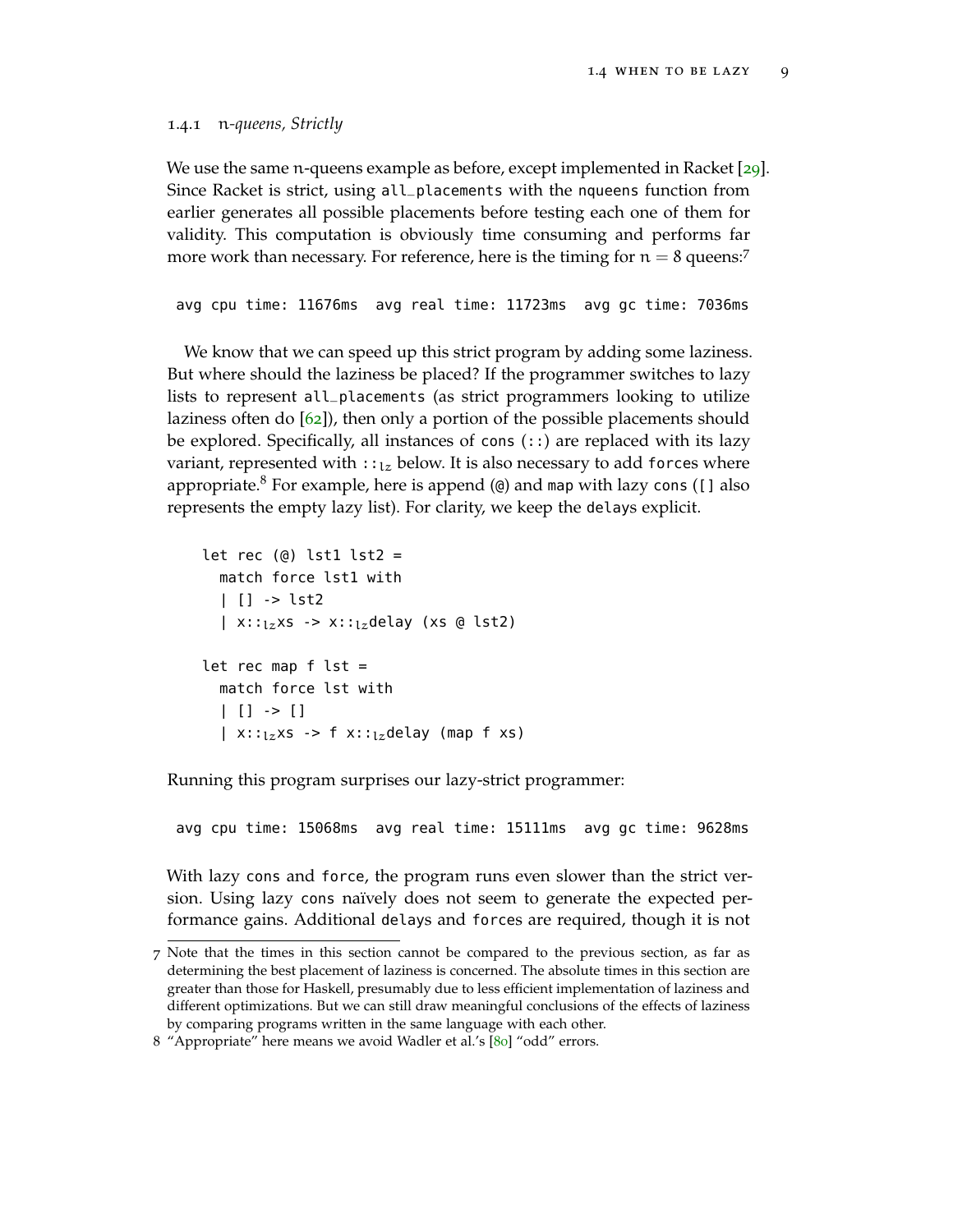immediately obvious where to insert them. Part [iii](#page-38-0) of this dissertation presents a static-analysis-based refactoring tool that assists programmers with laziness by transforming the program to add additional required delays and forces. In this particular case, the static analysis would suggest an additional delay in the foldr function:

```
let rec foldr f base lst =
  match force lst with
  | [] -> base
  | x:z_1z_2xs -> f x (delay (foldr f base xs))
```
This unobvious delay is needed because f's second argument eventually flows to a lazy cons in append (@). Without this delay, the list of all queen placements is evaluated prematurely. With this refactoring, and an appropriate insertion of forces, the lazy-strict programmer sees a dramatic improvement over the original timings:

avg cpu time: 3328ms avg real time: 3334ms avg gc time: 1104ms

#### <span id="page-27-0"></span>1.4.2 *More Improvement*

Frustratingly, the *n*-queens example from the previous section  $(1.4.1)$  $(1.4.1)$  $(1.4.1)$  is still too lazy. The example actually requires laziness only in *foldr* and *filter*. Figure [3](#page-28-2) summarizes the running times for the 8-queens program implemented in Racket [[29](#page-144-3)] and varying degrees of laziness. The figure reports that the strict version is slow and that adding the laziness suggested in the section [1](#page-25-1).4.1 produces roughly a four-fold speedup. However, adding only the laziness annotations in *foldr* and *filter* produces a program that is roughly *fifteen times faster* than the strict version. The overapproximation of the statically-computed laziness was due to a "seed" laziness requirement. In order for the static tool to compute its suggestions, eager lists are first converted to lazy lists, as strict programmers looking to add laziness commonly do. It turns out, however, that this inserts *too much laziness*. *Only filter* needs additional laziness; the other lists should be evaluated eagerly.

We see that even strict programmers can insert too much laziness, illustrating the difficulty of determining exactly which parts of a program should be lazy. This raises the question of when exactly an expression in a strict program should be lazy. Part  $v$  of this dissertation presents a dynamic metric, called *laziness potential*, that predicts exactly what parts of a program benefit from laziness. We then present a profiler that computes laziness potential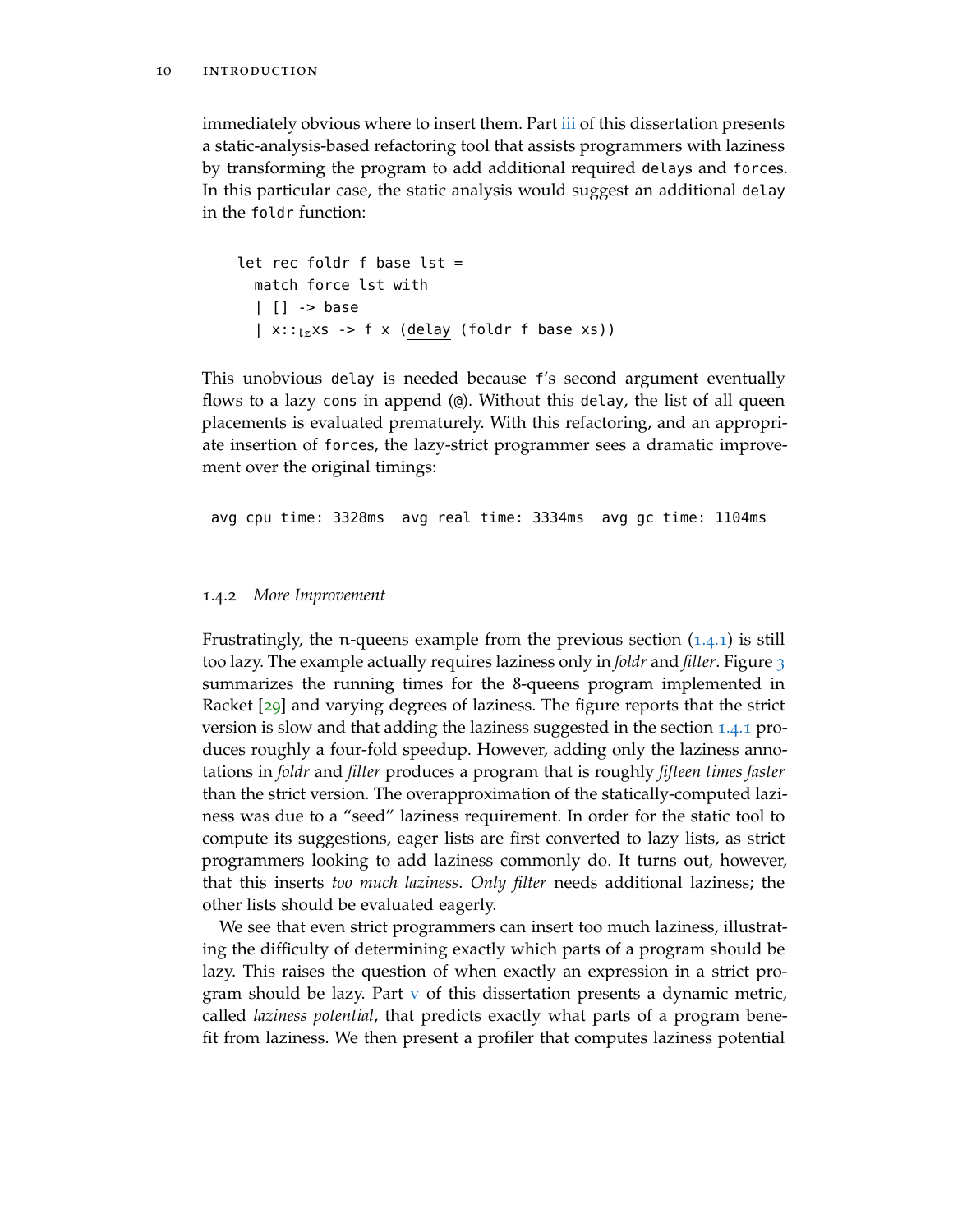<span id="page-28-2"></span>

| <b>Implementation Description</b>  | Time (ms) |
|------------------------------------|-----------|
| no laziness                        | 11676     |
| static tool-based suggestions      | 3328      |
| dynamic profiler-based suggestions | 784       |

Figure 3: Running times for an 8-queens program.

and presents laziness suggestions to a programmer. In this case, the profiler would suggest only the delays in *foldr* and *filter*, which is also the laziness arrangement we used in the improved Haskell examples from section [1](#page-22-0).3.

#### <span id="page-28-0"></span>1.5 this dissertation and its thesis

To this day, deploying laziness in practice remains difficult, as illustrated by the described examples. Worse, there has been little mitigation of the high level of expertise required to use laziness, with both strict-first and lazy-first programmers resorting to manual annotations as the current "best practice". This dissertation's goal is to lower the barrier of deploying laziness in realworld programs via automatic and semi-automatic tools. We demonstrate that *designing lazy algorithms and data structures in strict languages benefits from static and dynamic tool support*.

#### <span id="page-28-1"></span>1.6 outline of the dissertation

- Part [ii](#page-30-0) of this dissertation briefly explores the history of laziness and relates previous attempts at taming it to our own.
- Part [iii](#page-38-0) presents a static analysis that approximates the flow of laziness through a program. The analysis automatically computes, based on some initial so-called "seed" laziness and a control-flow analysis, what other parts of a program should be lazy. The requirement for some initial "seed" annotations, however, contributes imprecision. Additionally, because the tool considers only static information, it merely approximates where laziness is needed and often produces spurious suggestions.
- Part [iv](#page-64-0) explores a criteria for when exactly an expression in a program should be lazy, via a series of examples.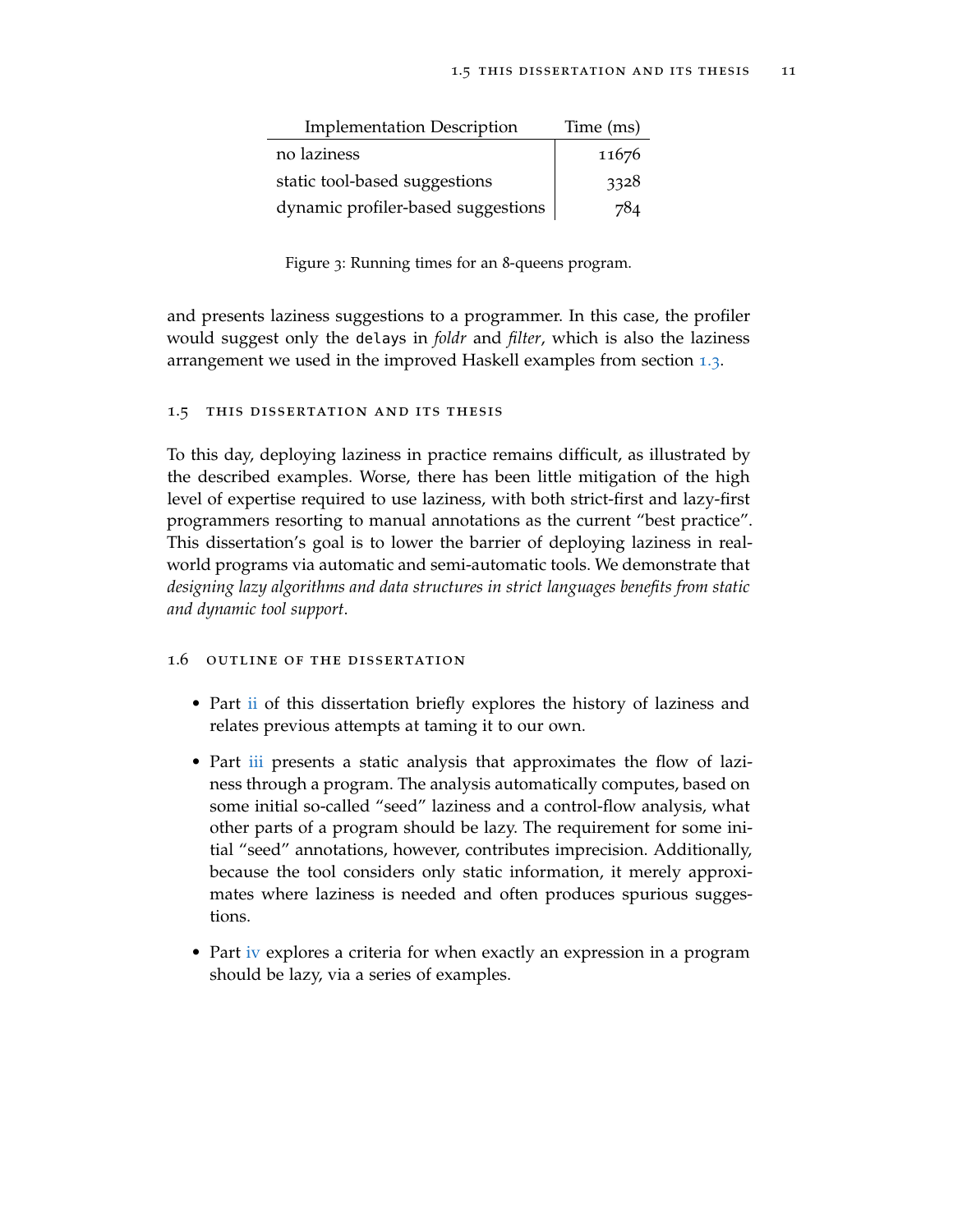#### 12 introduction

- Part [v](#page-70-0) Formalizes the criteria from part [iv](#page-64-0) and also presents a dynamic profiler that computes a special metric, *laziness potential*, and presents suggestions to the programmer.
- Finally, part [vi](#page-107-0) concludes with some ideas for future work.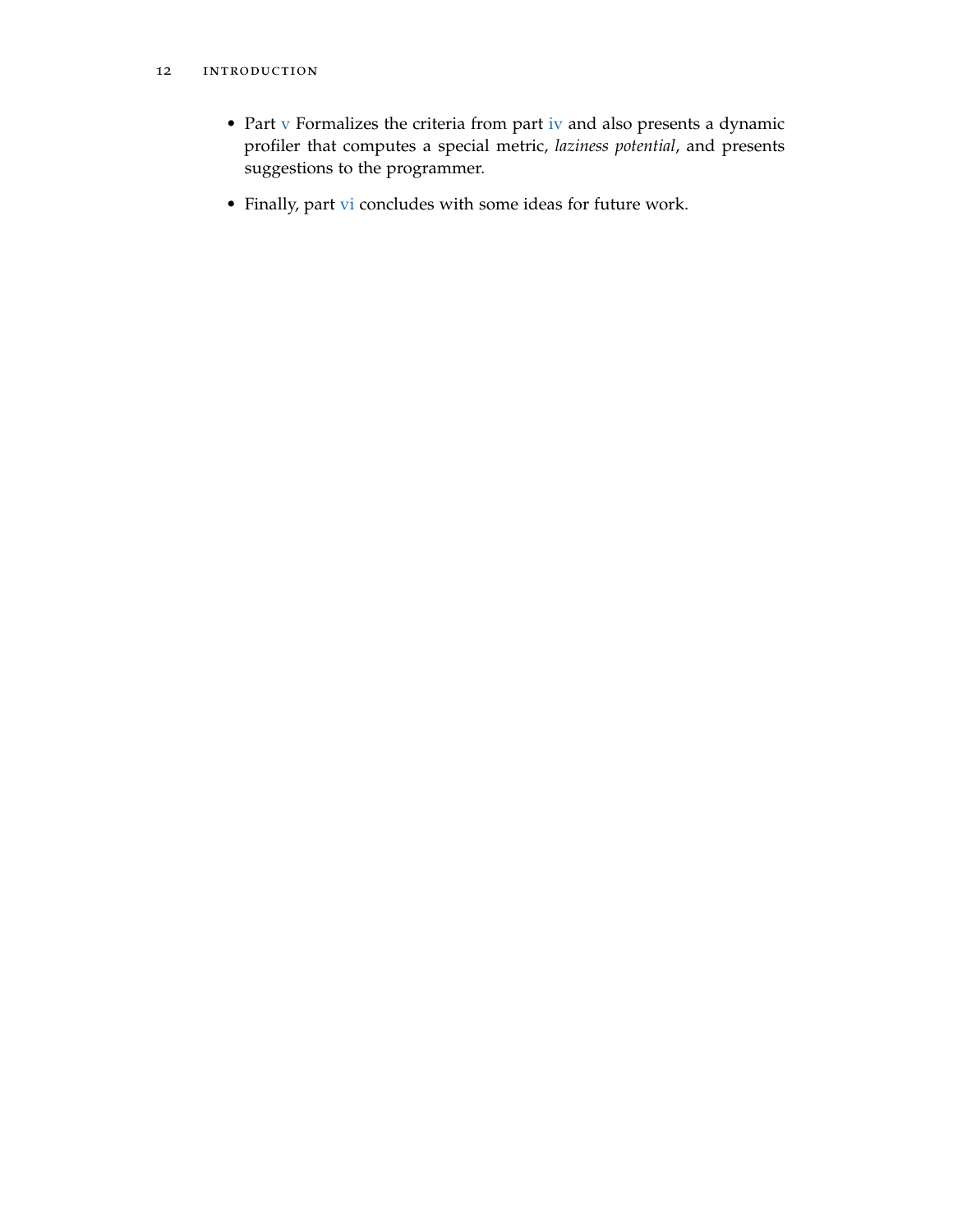Part II

## <span id="page-30-0"></span>PREVIOUS WORK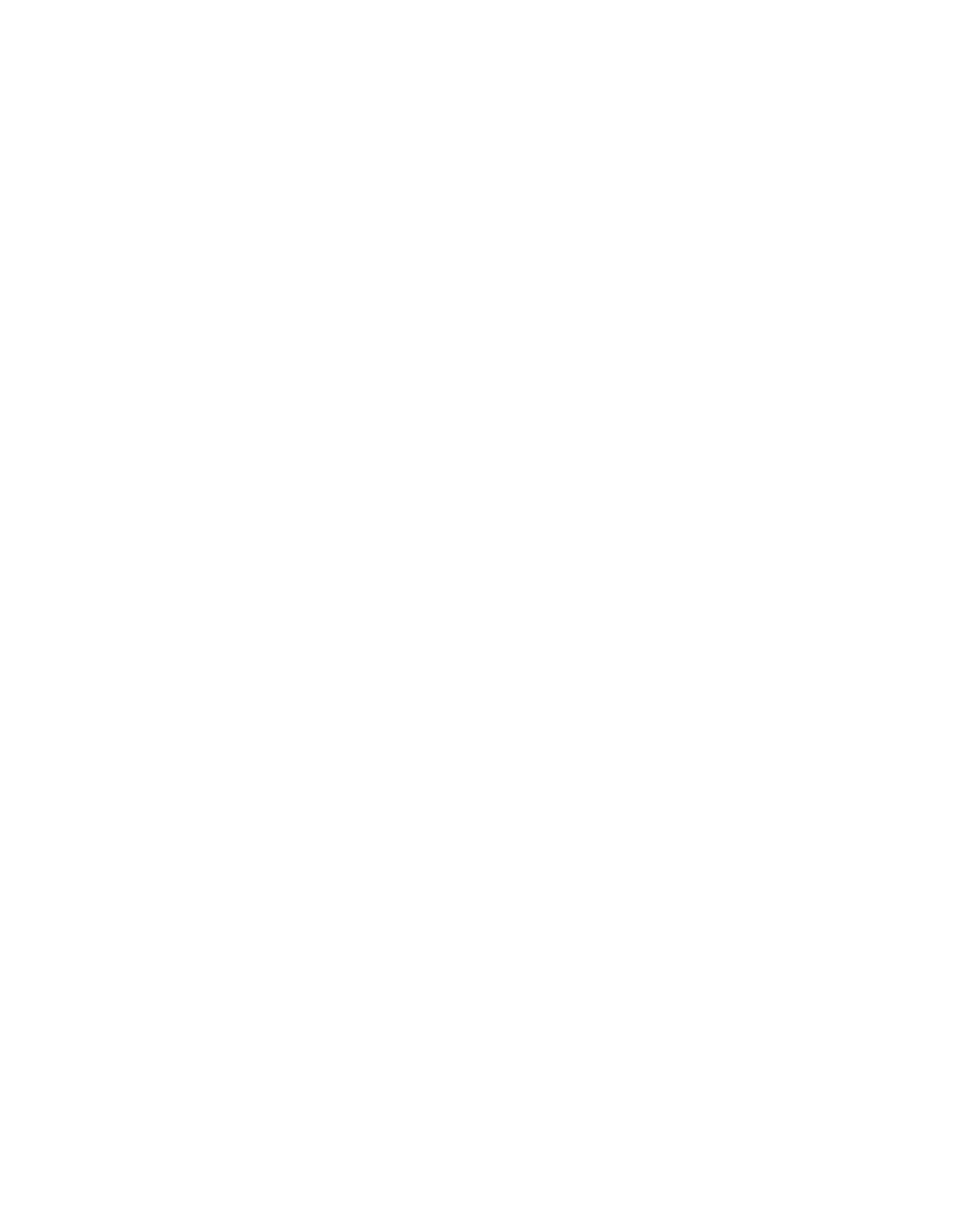#### <span id="page-32-1"></span><span id="page-32-0"></span>2.1 a short history of laziness

In the early 1970s, researchers proposed the call-by-need [[30](#page-144-5), [34](#page-144-7), [81](#page-148-2)] parameter passing mechanism that purported to combine the best of both the callby-value and call-by-name models. While call-by-value always evaluates the argument of a function, call-by-name evaluates the argument every time it is needed. Hence, if an argument (or some portion) is never needed, call-byname wins; otherwise call-by-value is superior because it avoids re-evaluation of arguments. Call-by-need initially proceeds like call-by-name, evaluating a function's body before the argument—until the value of the argument is needed; at that point, the argument is evaluated and the resulting value is used from then onward. In short, call-by-need evaluates an argument at most once, and only if needed.

Since then, researchers have explored a number of elegant theoretical characterizations of call-by-need [[4](#page-142-2), [5](#page-142-3), [6](#page-142-4), [6](#page-142-4), [14](#page-143-3), [19](#page-143-4), [21](#page-143-5), [31](#page-144-8), [32](#page-144-9), [43](#page-145-4), [44](#page-145-5), [47](#page-145-6), [52](#page-146-6), [54](#page-146-7),  $58, 64, 67, 71$  $58, 64, 67, 71$  $58, 64, 67, 71$  $58, 64, 67, 71$  $58, 64, 67, 71$  $58, 64, 67, 71$  $58, 64, 67, 71$ .<sup>1</sup> However, most are too abstract to be of practical use for programmers trying to determine the proper balance of laziness and strictness in their programs, because the models do not reason about resource consumption, i.e. the costs of laziness. For example, the reductions in the call-by-need lambda calculus [[6](#page-142-4)] do not address how to delay expressions. Only the lowestlevel machine semantics [[21](#page-143-5), [31](#page-144-8), [44](#page-145-5), [64](#page-146-9), [71](#page-147-4)] begin to portray the true resources required by lazy evaluation but even these models have limited utility since they do not help programmers to reason about laziness in terms of the surface syntax.

#### <span id="page-32-2"></span>2.2 balancing lazy and strict

Programmers have learned that the key to deploying laziness is moderation, because laziness severely complicates reasoning about a program's resource consumption. Approaches to taming laziness come from two different directions. From one direction, language researchers have devised strategies for determining when to safely *remove* laziness [[16](#page-143-2), [20](#page-143-0), [23](#page-143-1), [51](#page-146-1), [57](#page-146-3)]. Programmers also annotate their programs with strictness annotations such as Haskell's seq  $[63]$  $[63]$  $[63]$  and GHC's bang (!) patterns  $[33]$  $[33]$  $[33]$ . From the other direction, strict

<sup>1</sup> For my own treatment of call-by-need as a lambda calculus, see the appendix [A.](#page-114-0)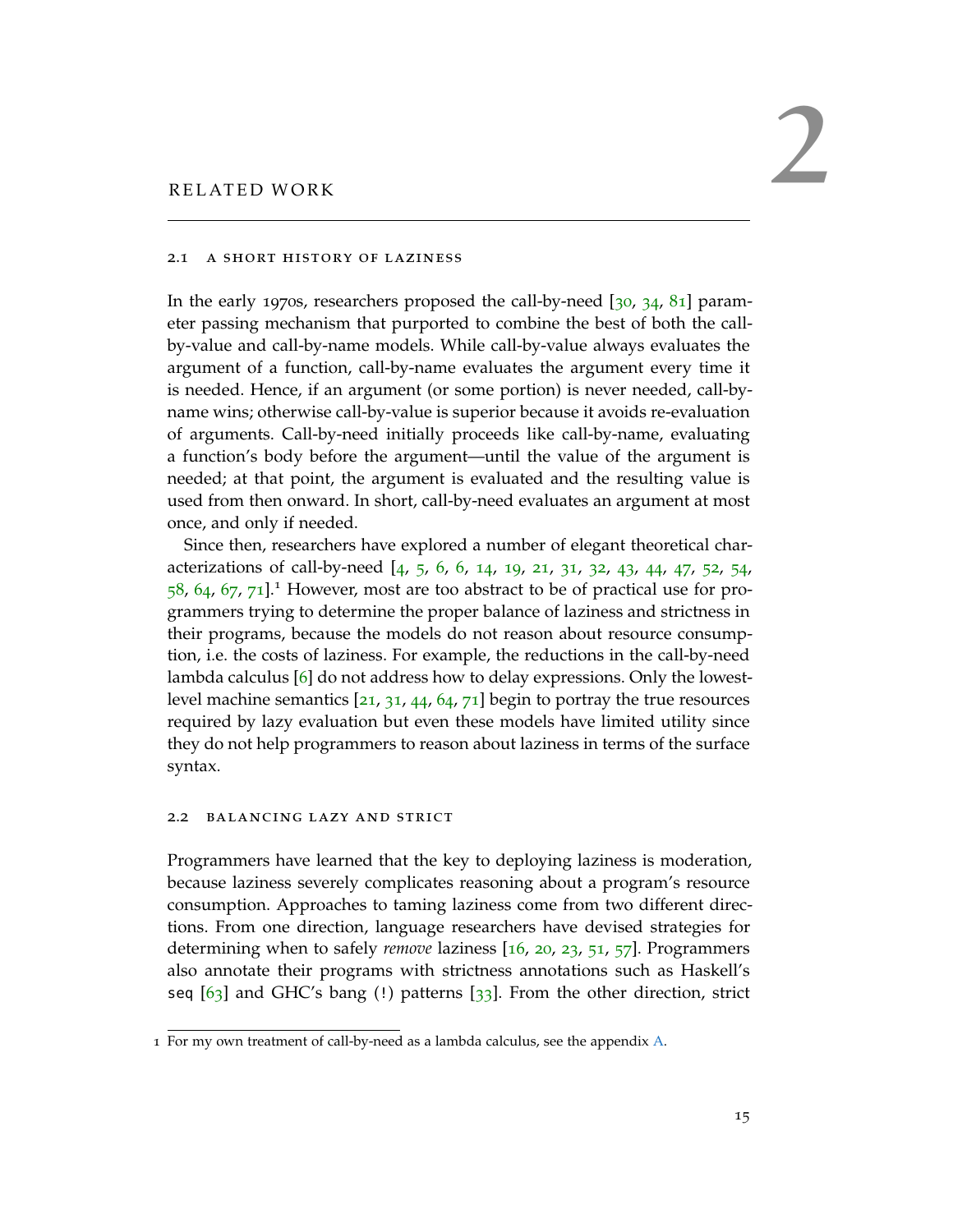programmers typically *add* laziness via annotations such as delay and force, for example to manage large data structures [[62](#page-146-0)], delay possibly unneeded tasks  $[27]$  $[27]$  $[27]$ , or leverage other lazy design patterns  $[78]$  $[78]$  $[78]$ .

#### <span id="page-33-0"></span>2.2.1 *Subtracting Laziness*

The most well-known technique to remove laziness from lazy programs is strictness analysis  $[10, 16, 37, 39, 42, 57, 79, 84]$  $[10, 16, 37, 39, 42, 57, 79, 84]$  $[10, 16, 37, 39, 42, 57, 79, 84]$  $[10, 16, 37, 39, 42, 57, 79, 84]$  $[10, 16, 37, 39, 42, 57, 79, 84]$  $[10, 16, 37, 39, 42, 57, 79, 84]$  $[10, 16, 37, 39, 42, 57, 79, 84]$  $[10, 16, 37, 39, 42, 57, 79, 84]$  $[10, 16, 37, 39, 42, 57, 79, 84]$  $[10, 16, 37, 39, 42, 57, 79, 84]$  $[10, 16, 37, 39, 42, 57, 79, 84]$  $[10, 16, 37, 39, 42, 57, 79, 84]$  $[10, 16, 37, 39, 42, 57, 79, 84]$  $[10, 16, 37, 39, 42, 57, 79, 84]$  $[10, 16, 37, 39, 42, 57, 79, 84]$  $[10, 16, 37, 39, 42, 57, 79, 84]$  $[10, 16, 37, 39, 42, 57, 79, 84]$ , which statically removes laziness by estimating which thunks would be forced during evaluation without introducing non-termination.

Others have introduced additional static techniques that build on strictness analysis to remove even more laziness. Faxén [[23](#page-143-1)] uses a whole-program analysis that utilizes labeled types and type inference [[22](#page-143-6)] to identify "cheap eagerness." The analysis maps labeled expressions to "costs" and expressions with low enough cost are evaluated strictly. Boquist [[9](#page-142-6)] uses an analysis to identify promises that can be removed in case expressions.

Researchers have also explored the idea of combining strict and lazy evaluation in a dynamic setting. In "stingy" evaluation [[77](#page-147-5)] expressions are evaluated strictly, but only for a short period of time, thus yielding only a small occasional improvement. Maessen [[51](#page-146-1)] and Ennals and Peyton Jones [[20](#page-143-0)] additionally introduced similar strict-by-default mechanisms. In both their systems, programs are evaluated eagerly but various runtime heuristics determine when to suspend the computation to preserve lazy semantics.

Id [[60](#page-146-10)] and pH [[1](#page-142-7)], are two languages that try to exploit parallelism in programs using a technique called lenient evaluation, which is a blend of lazy and strict evaluation. To leniently evaluate a function call, the arguments and function body are eagerly evaluated at the same time. When a computation needs the value from another computation, it blocks if the other value is not ready. If some computation, a function argument for example, is not used, then the program never waits for its completion, so it does not affect evaluation of the final answer, even if that computation never terminates. Therefore, though function calls are evaluated eagerly, lenient evaluation ultimately implements a non-strict semantics.

The previous techniques experienced varying degrees of success. Faxén's cheap eagerness seems to gain the most improvement with regard to fixing space leaks during tail-recursive iterations. The dynamic strategies [[20](#page-143-0), [51](#page-146-1)] successfully meet their goal of efficient iteration while still handling infinite data structures (i.e., non-termination) with a reasonable amount of overhead. But these strategies sometimes remove too much laziness, for example where laziness is beneficial in finite programs  $[62]$  $[62]$  $[62]$ . Strictness analysis is the sole technique that sees practical use today, though it too struggles to handle tailrecursive iteration and leaves too much laziness in the program.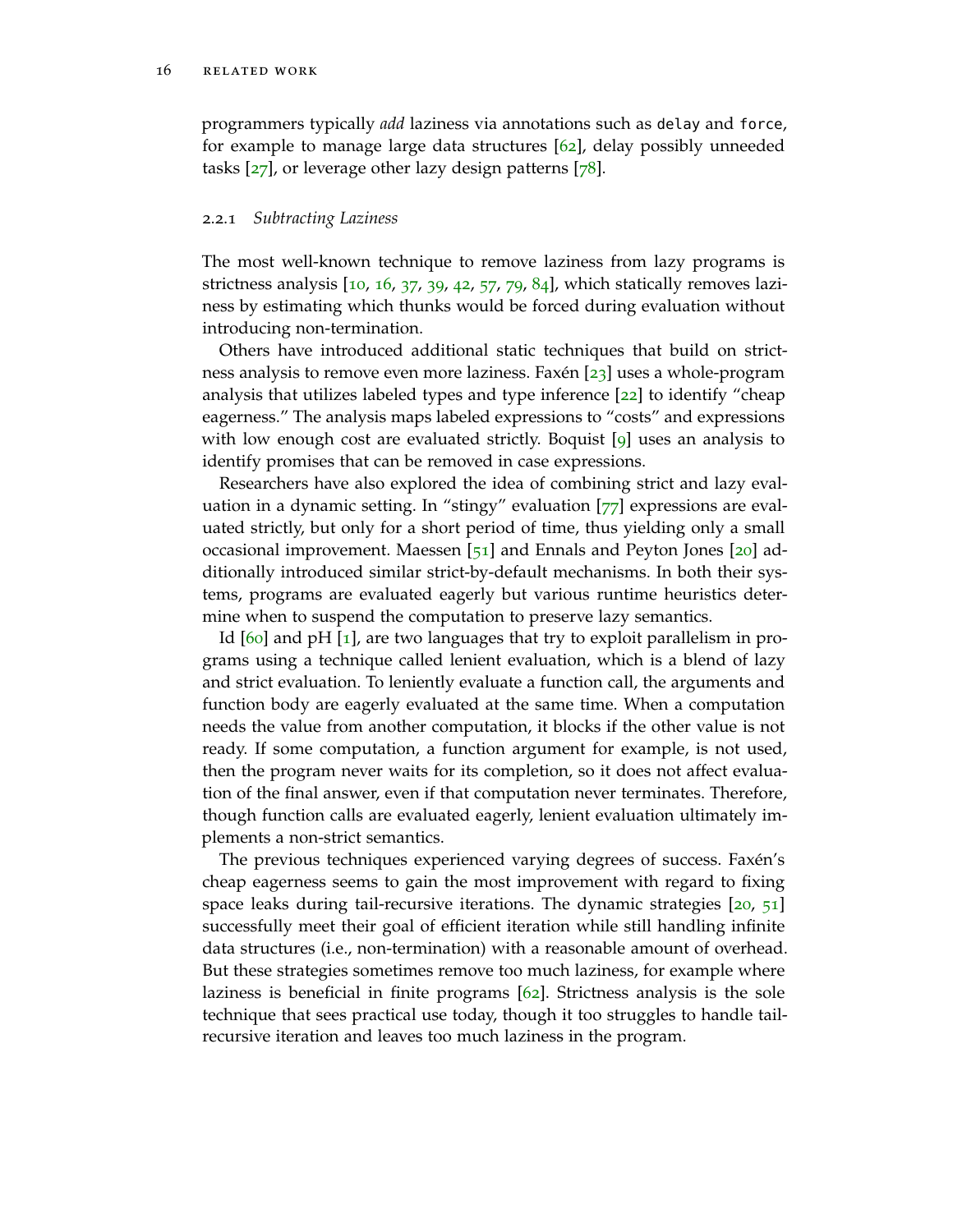Overall, it seems that the prior strategies have not quite found an ideal balance of lazy and strict, as real-world lazy programmers still resort to manually annotating their programs with strictness annotations such as seq [[63](#page-146-4)] and bang (!).

#### <span id="page-34-0"></span>2.2.2 *Adding Laziness*

Scheme [[68](#page-147-2)] and ML [[2](#page-142-1)] have supported manual stream programming with delay and force for decades. Using delay and macros, a programmer can easily turn an eager, Lisp-style list constructor into a lazy one [[30](#page-144-5)], while force retrieves the value from a delayed computation.

Wadler et al. [[80](#page-148-1)] present a technique to automatically insert laziness annotations into a strict program. However, they assume that the programmer wants laziness everywhere and thus the result of their refactoring suffers from the same excessive resource consumption as lazy-by-default languages.

While the primary contribution of the Wadler et al. [[80](#page-148-1)] paper does not apply to our work, there is one aspect of the paper that is relevant. The paper points out an "off by one" error that can occur when lazy cons is used with a certain pattern of forces in a strict language. They dub this erroneous usage the "odd" style. For example, here is the "odd" map definition from their paper:

```
define map(f lst) =
  if null? lst
     null
     lcons (f (first lst))
           (map f (force (rest lst)))
```
Assume that the lcons form delays only its tail argument. This definition forces the tail thunk before the recursive call to map. However, promises should not be forced until needed, as defined by the language's strictness points, so one should not be surprised that the premature forcing of promises here can result in more evaluation than necessary.

Ideally, the forcing of a promise should be postponed until it is known where its value is needed. This is the only pattern of forces used in this dissertation, a pattern dubbed the "even" style by [Wadler et al.](#page-148-1) and thus programs refactored via the techniques in this dissertation cannot suffer from any odd-style errors. Here is map in the "even" style:

```
define map(f lst) =
  if null? (force lst)
```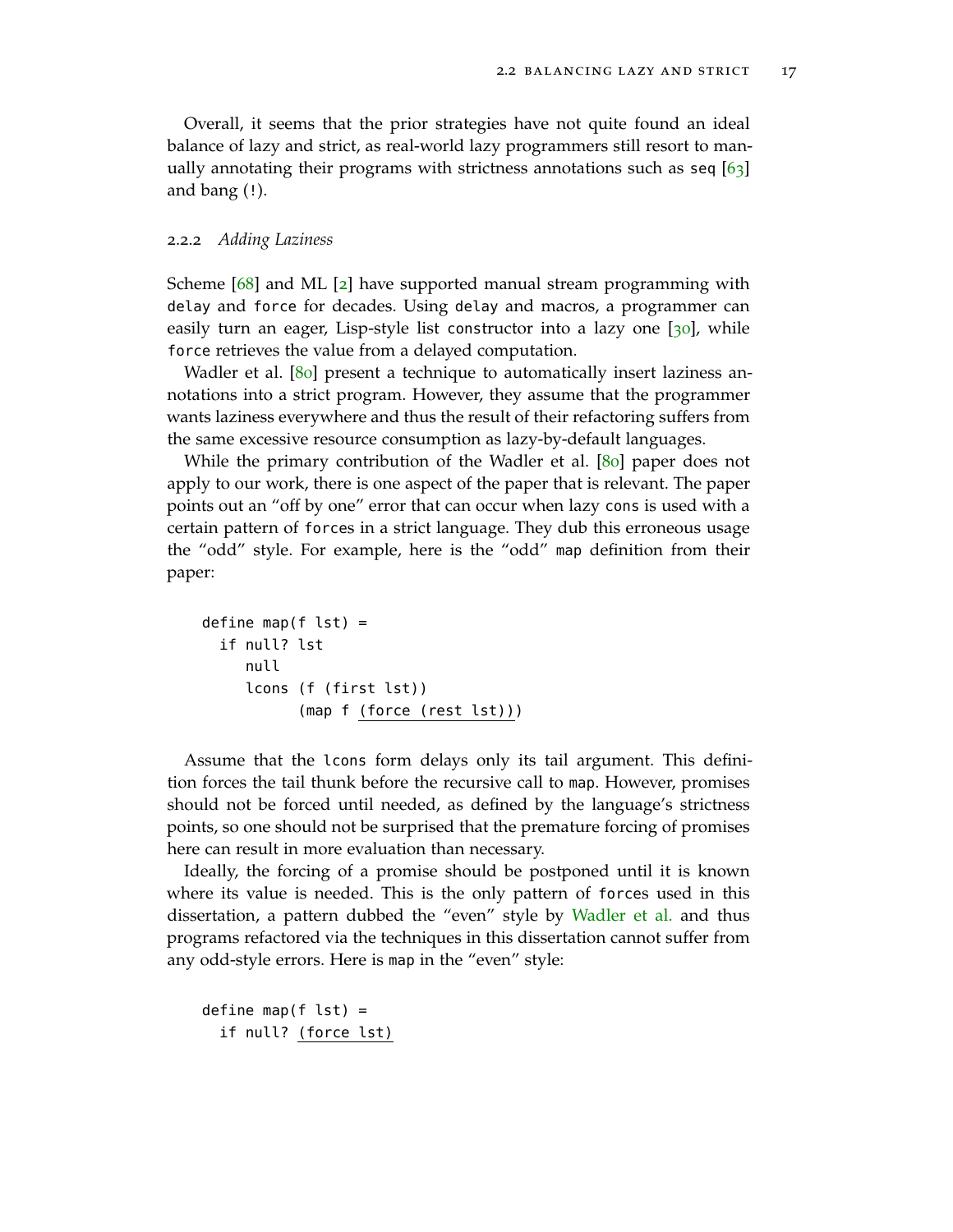```
null
lcons (f (first (force lst)))
      (map f (rest (force lst)))
```
In this definition, the (potential) promise is not forced unless its value is required, indicated by the underlines.<sup>2</sup> We note a limitation of our techniques in that given a program *already* written in odd-style, our tools do not suggest a switch to the even-style. However, any laziness inserted by our tools has accompanying forces in the "even" style. Enhancing our tool with erroneous "odd" style detection would require a flow-sensitive analysis and is interesting future work.

Sheard  $[72]$  $[72]$  $[72]$  shares the vision of a strict language that is also practical for programming lazily. While his language does not require explicit forces, the language provides no guidance when it comes to the non-trivial task of inserting laziness annotations at the proper places. In addition, the language does not calculate where forces are required and instead just inserts forces at every possible strictness point. Naturally his method of force insertion produces the correct results, but it inevitably inserts too many forces. Our static analysis computes where to insert forces only when needed.

#### <span id="page-35-0"></span>2.2.3 *Laziness By Need: This Dissertation's Contribution*

This dissertation tackles the laziness problem from the relatively-unexplored, strict-evaluation-first end of the spectrum. We are not aware of any work that looks to automatically insert laziness into strict programs. Its goal is to insert laziness in a balanced way such that the program benefits, yet the costs are minimized. In other words, we look to inject laziness on a by-need basis only.

Starting with a strict language is advantageous in several ways. Many disadvantages of lazy evaluation such as excessive space and time resource consumption, which researchers have battled with many sophisticated techniques, naturally do not pose a problem in strict languages since we effectively start with "zero" cost. In addition, as many researchers have observed that promises in lazy languages are not needed  $[20, 23, 51, 55, 69]$  $[20, 23, 51, 55, 69]$  $[20, 23, 51, 55, 69]$  $[20, 23, 51, 55, 69]$  $[20, 23, 51, 55, 69]$  $[20, 23, 51, 55, 69]$  $[20, 23, 51, 55, 69]$  $[20, 23, 51, 55, 69]$  $[20, 23, 51, 55, 69]$  $[20, 23, 51, 55, 69]$  $[20, 23, 51, 55, 69]$ , it makes more sense to start without laziness and then to compute where to add a handful of delay annotations, rather than to start with everything lazy and then try to remove the bulk of the added laziness.

<span id="page-35-1"></span><sup>2</sup> [Wadler et al.'](#page-148-1)s solution differs slightly due to their use of a typed language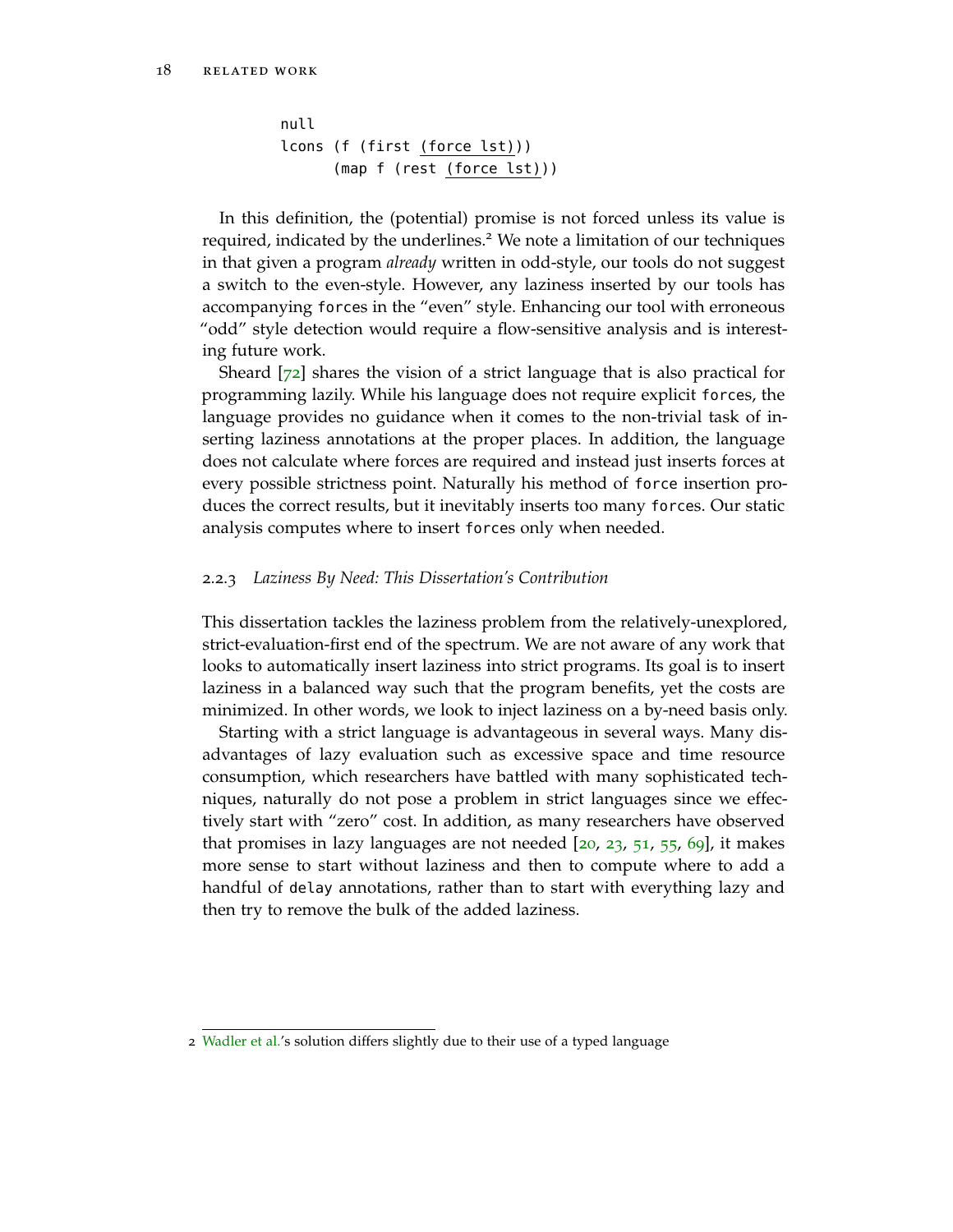### 2.3 value use

Merely switching from eager constructors to lazy ones in a strict program is often not enough to achieve the performance benefits of laziness because the insertion of one delay tends to require additional delays elsewhere in the program to achieve the desired lazy behavior. Since these additional delay insertions depend on the value flow of the program, it can be difficult to determine where to insert them, especially in the presence of higher-order functions.

Thus prior work concerning both static and dynamic variants of the notion of value "use" are relevant to our work. We present a static analysis that defines static "strict positions" when determining where to insert forces. We also present a dynamic profiler that relies on "usage contexts" when computing laziness potential, where usage contexts are contexts that require a specific (kind of) value in order to proceed with evaluating the rest of the program. These concepts are related to, and derived from, several pieces of previous works.

### 2.3.1 *Static Use Analysis*

Compiler writers routinely use static analyses to predict the use of variables and the values they represent. If a program does not use a variable from a certain point on, the compiler might discard the computation of its value. Shivers's  $[74]$  $[74]$  $[74]$  useless-variable elimination, and Wand's subsequent extension  $[82]$  $[82]$  $[82]$ , employ a higher-order use analyses similar to ours. The primary difference is that we are concerned with the usage of thunks, and thus our technique can be considered an extension of variable use. For example, we must also consider thunks originating from data constructors while the original work focuses only on variables (i.e., function arguments).

### 2.3.2 *Strictness Analysis*

From the dynamic side, a concept related to "use" is the denotational notion of strictness [[16](#page-143-0), [57](#page-146-0)] mentioned earlier in this chapter. Strictness is defined via the value  $\perp$ : a function f is strict if f  $\perp = \perp$ . In a lazy language, a strict function's argument does not need to be delayed. In the strict world, however, there is no analogous ⊥-like value that extensionally indicates when to delay an expression. We must instead consider intensional value flows, which is precisely what our notion of usage contexts capture.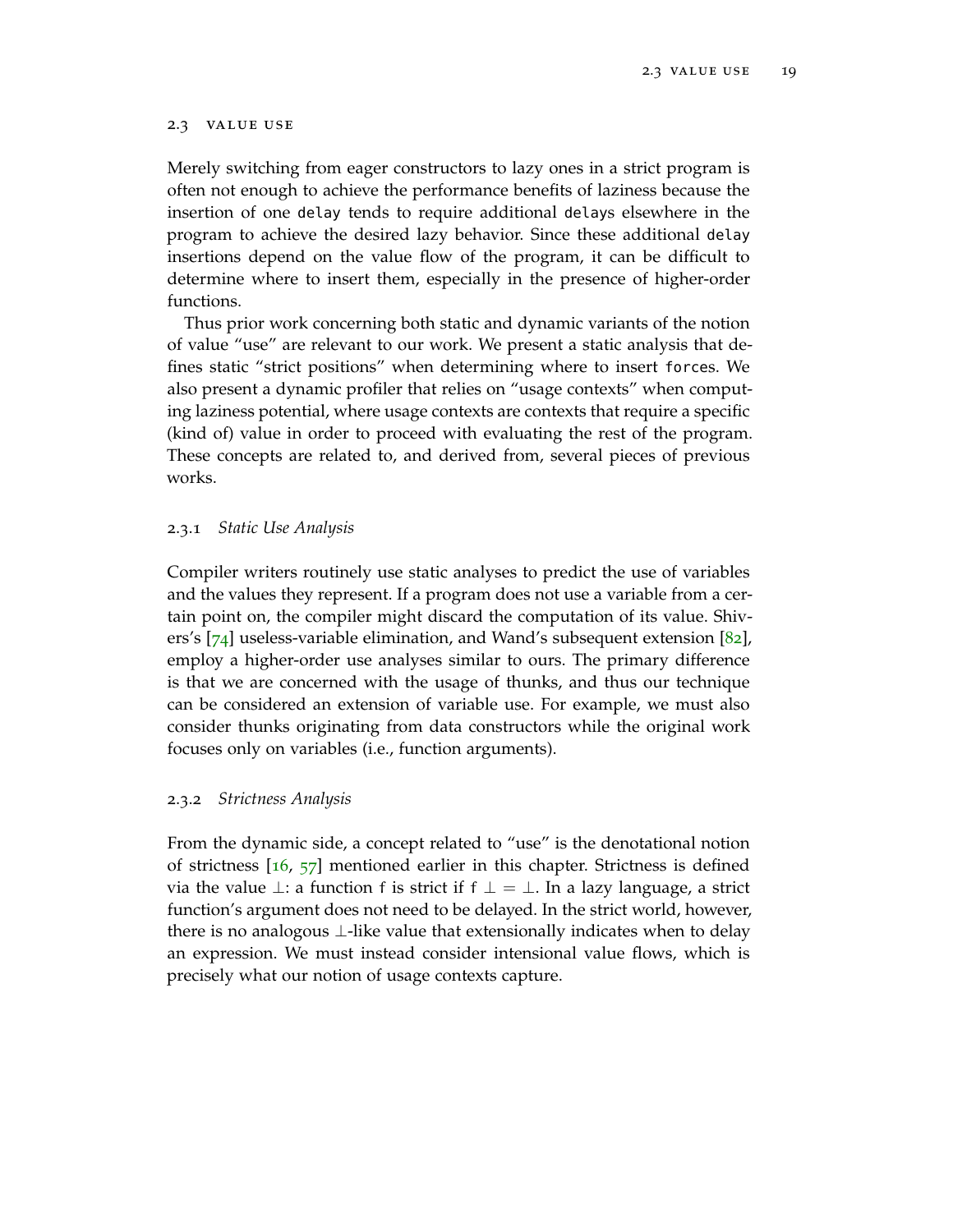### 2.3.3 *Low-Utility Data Structures*

Xu et al. [22] present a system related to our dynamic profiler that assigns costs to bytecode instructions in order to identify unimportant parts of a program. On the surface, Xu et al.'s system differs from ours because the former analyzes the utility of objects in imperative, object-oriented programs, while we deal with the injection of laziness into functional programs. The primary difference, however, concerns the cost metrics. Xu et al. measure cost at the primitive level of memory accesses and bytecode instructions. In contrast, we formulate the cost of a wide variety of high-level constructs at source level. Xu et al. assume that average programmers can interpret the results of their low-level measurements back to high-level language constructs but do not explain how, and we do not accept this to be trivial. We leave the precise relation between the two cost models to future work.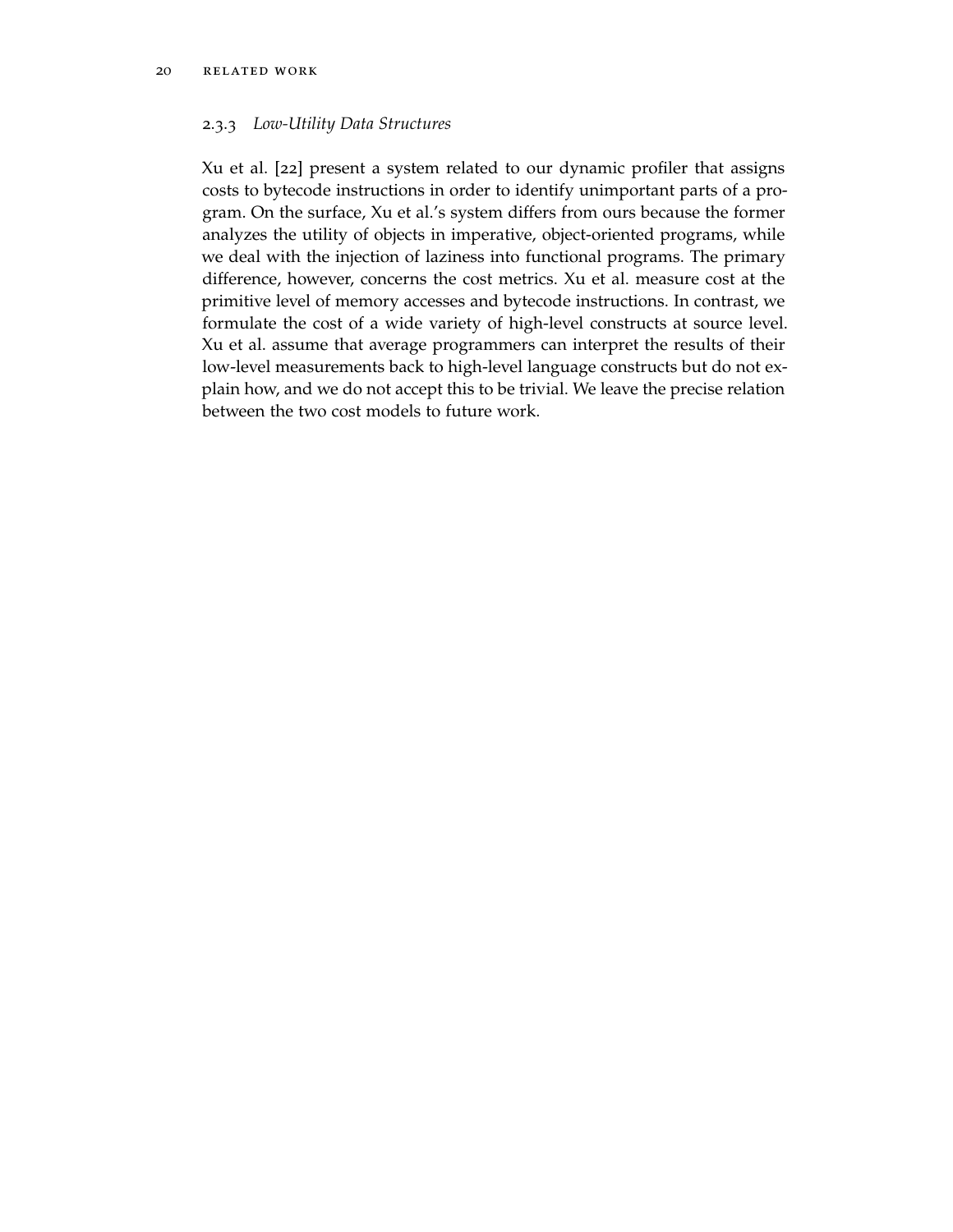Part III

## <span id="page-38-0"></span>A STATIC APPROACH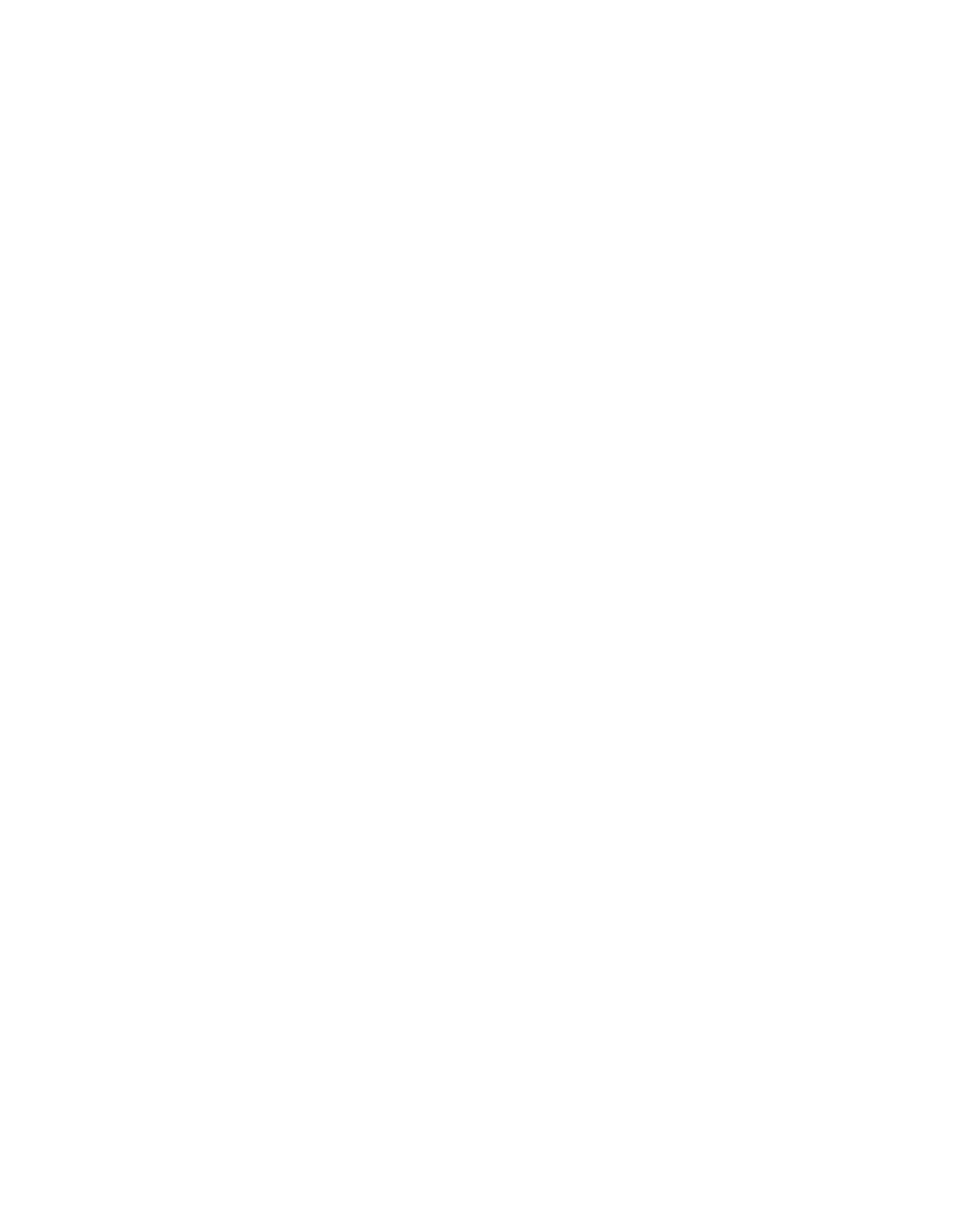ML, Scheme, and other strict functional languages have supported lazy stream programming with delay and force for several decades. Today, nearly every modern programming language provides some facility to leverage laziness in programs. Unfortunately, these languages come with little to no guidance on how to design for laziness.

To remedy this situation, we present a semantics-based refactoring that helps strict programmers manage manual lazy programming. The refactoring uses a static analysis to identify where additional delays and forces might be needed to achieve the desired simplification and performance benefits, once the programmer has added the initial lazy data constructors. We also present a correctness argument for the underlying transformations and some preliminary experiences with a prototype tool implementation.

Chapter [3](#page-42-0) presents the analysis-based program transformation, and chap-ter [4](#page-52-0) argues its correctness. Chapter [5](#page-58-0) sketches a prototype implementation, and chapter [6](#page-62-0) describes real-world applications.<sup>3</sup>

<sup>3</sup> The material for part [iii](#page-38-0) of this dissertation appeared previously in [Chang](#page-142-0) [[2013](#page-142-0)]: *Laziness By Need*, In: ESOP '13: Proceedings of the 22nd European Symposium on Programming.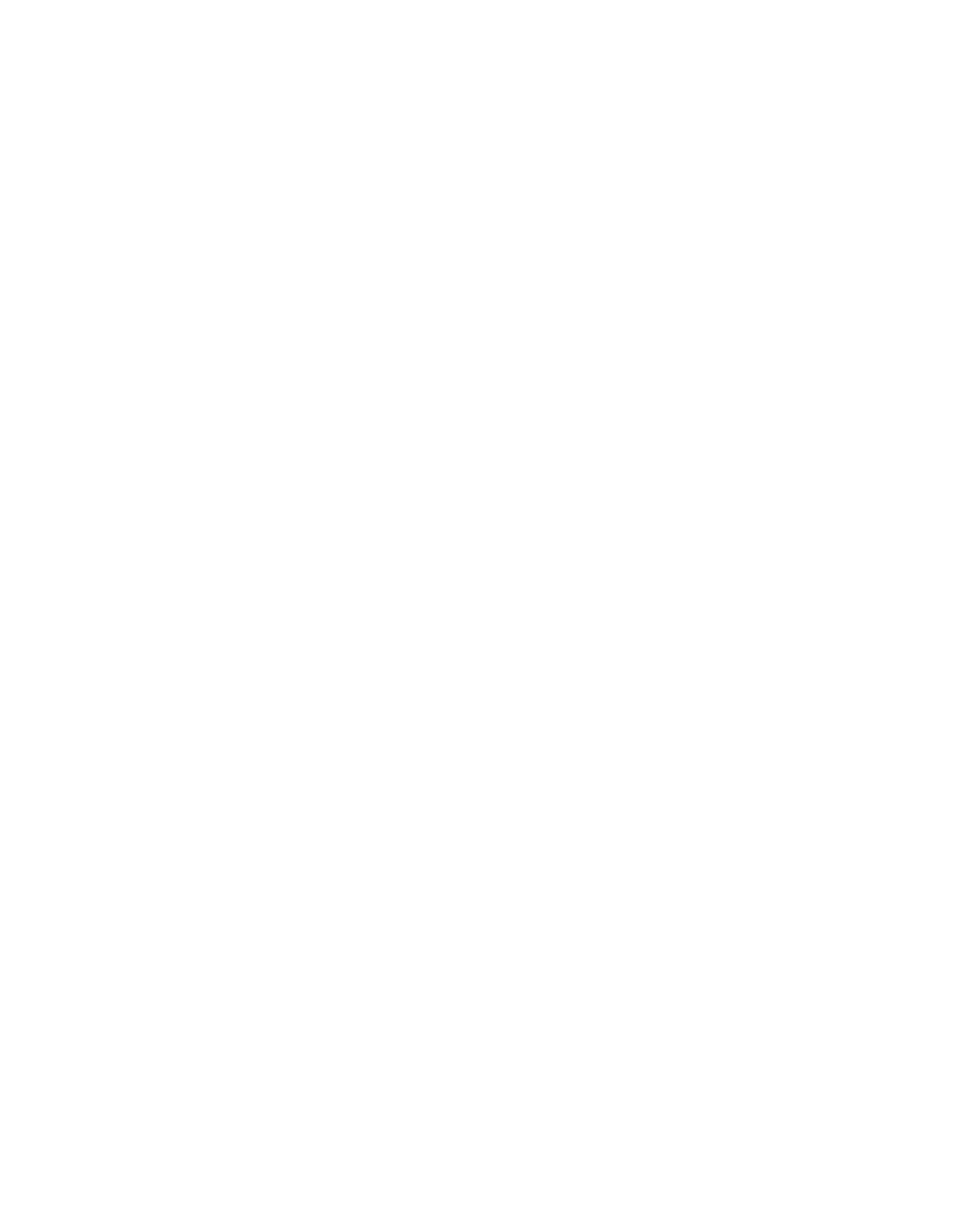<span id="page-42-0"></span>The heart of our refactoring is a whole-program analysis that calculates where values may flow. Our transformation uses the results of the analysis to insert delays and forces. Section 3.[1](#page-42-1) describes the core of our strict language. We then present our analysis in three steps: section [3](#page-42-2).2 explains the analysis rules for our core language; section [3](#page-45-0).3 extends the language and analysis with lazy forms: delay, force, and lazy cons (lcons); and section [3](#page-47-0).4 extends the analysis again to calculate the potential insertion points for delay and force. Finally, section [3](#page-48-0).5 defines the refactoring transformation function.

### <span id="page-42-1"></span>3.1 language syntax

Our starting point is an untyped<sup>1</sup> functional core language. The language is *strict* and uses a standard expression notation:

 $e \in Exp = n | b | x | \lambda(x...) \in | e e ... | o e e |$  let  $x = e$  in e | zero? e | not e | if e e e | null  $|$  cons  $e e$  | first  $e$  | rest  $e$  | null?  $e$ 

$$
n \in \mathbb{Z}
$$
,  $b \in Bool = true | false$ ,  $x \in Var$ ,  
 $o \in Op = +|-|*|/|<|>|=|or|$  and

There are integers, booleans, variables, λs, applications, boolean and arithmetic primitives, conditionals, (non-recursive) lets, and eager lists and list operations. Here are the values, where both components of a non-empty list must be values:

$$
\nu \in Val = \mathfrak{n} \mid b \mid \lambda(x \dots).e \mid \mathsf{null} \mid \mathsf{cons} \vee \nu
$$

A program p consists of two pieces: a series of mutually referential function definitions and an expression that may call the functions:

$$
p \in Prog = d \dots e \qquad d \in Def = \text{define } f(x \dots) = e
$$

<span id="page-42-2"></span><sup>1</sup> Standard type systems cannot adequately express the flow of laziness and thus cannot solve the delay-insertion problems from Chapter [1](#page-20-0). A type error can signal a missing force, but a type system will not suggest where to add performance-related delays. Thus for convenience we omit types from our analysis language.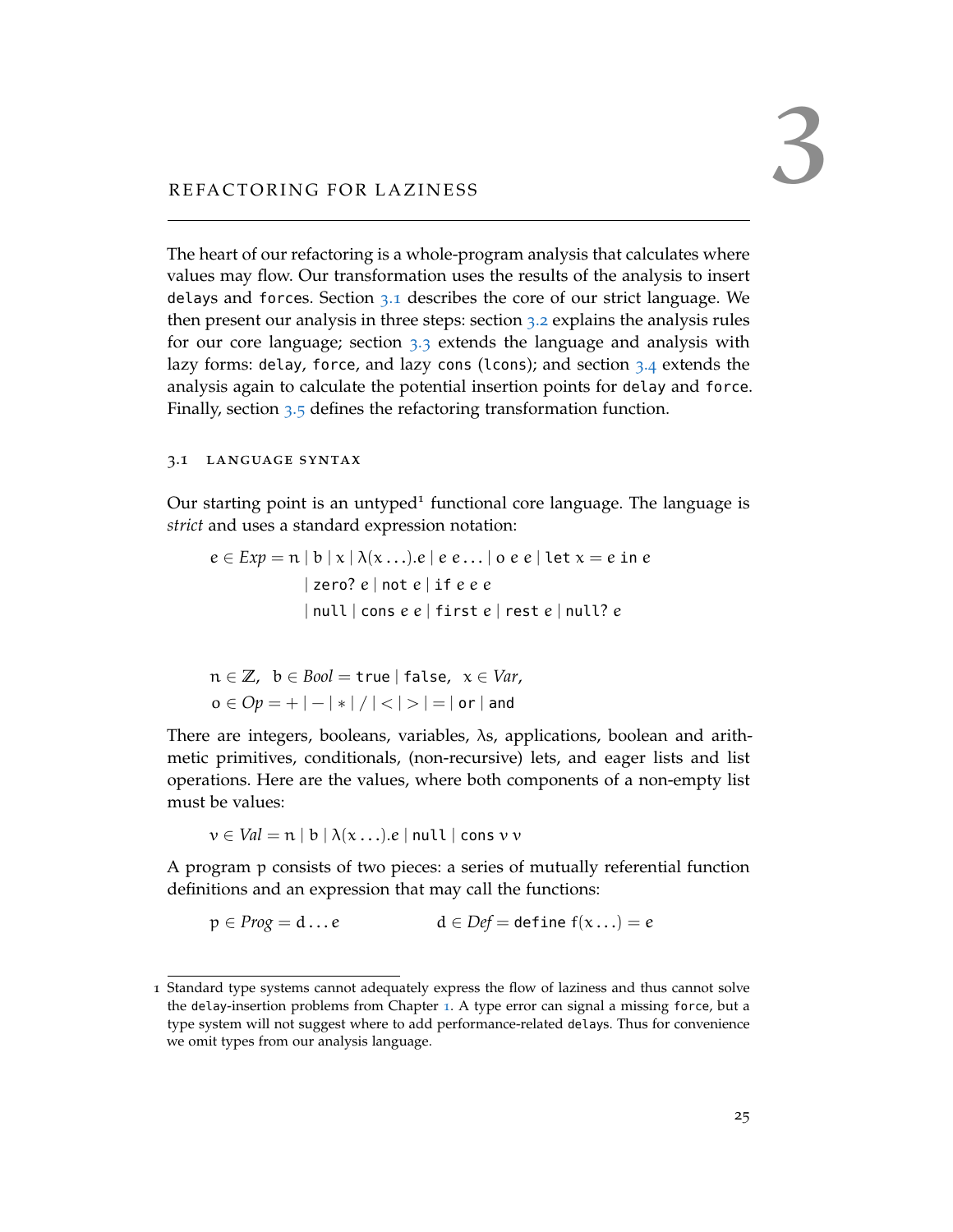### 3.2 a static analysis, step 1: 0cfa

Our initial analysis is based on oCFA  $[41, 70, 73]$  $[41, 70, 73]$  $[41, 70, 73]$  $[41, 70, 73]$  $[41, 70, 73]$  $[41, 70, 73]$  $[41, 70, 73]$ . The analysis assumes that each subexpression has a unique label  $\ell$ , also drawn from *Var*, but that the set of labels and the set of variables in a program are disjoint. The analysis computes an abstract environment  $\hat{\rho}$  that maps elements of *Var* to sets of abstract values:

$$
\widehat{\rho} \in Env = Var \rightarrow \mathcal{P}(\widehat{v})
$$
  
\n
$$
\ell \in Var
$$
  
\n
$$
\widehat{v} \in \widehat{Val} = val \mid \lambda(x \ldots) . \ell \mid cons \ell \ell
$$

A set  $\hat{\rho}(x)$  or  $\hat{\rho}(\ell)$  represents an approximation of all possible values that can be bound to x or observed at  $\ell$ , respectively, during evaluation of the program.

The analysis uses abstract representations of values,  $\hat{v}$ , where val stands for all literals in the language. In addition,  $\lambda(x \dots)\ell$  are abstract function values where the body is represented with a label, and (cons  $\ell \ell$ ) are abstract list values where the  $\ell'$ s are the labels of the respective pieces. We also overload the  $\hat{\cdot}$  notation to denote a function that converts a concrete value to its abstract counterpart:

$$
\widehat{n} = \text{val} \qquad \qquad \widehat{b} = \text{val} \qquad \qquad \widehat{\text{null}} = \text{val}
$$
\n
$$
\lambda(\widehat{x \dots}) \cdot e^{\ell} = \lambda(x \dots) \cdot \ell \qquad \qquad \widehat{b} = \text{val} \qquad \qquad \widehat{\text{null}} = \text{val}
$$

We present our analysis with a standard  $[59]$  $[59]$  $[59]$ , constraints-based specification, where notation  $\hat{\rho} \models p$  means  $\hat{\rho}$  is an acceptable approximation of program p. Figures [4](#page-43-0) and [5](#page-44-0) show the analysis for programs and expressions, respectively.

<span id="page-43-0"></span>
$$
\widehat{\rho} \models d...e
$$
  
iff 
$$
\widehat{\rho} \models_d d \land ... \land \widehat{\rho} \models_e e
$$
 [prog]

$$
\hat{\rho} \models_{d} \text{define } f(x...) = e^{\ell} \qquad [def]
$$
  
iff  $\lambda(x...).\ell \in \hat{\rho}(f) \land \hat{\rho} \models_{e} e^{\ell}$ 

### Figure 4: 0CFA analysis on programs

The [*prog*] rule specifies that environment  $\hat{\rho}$  satisfies program  $p = d \dots e$  if it satisfies all definitions d . . . as well as the expression e in the program. The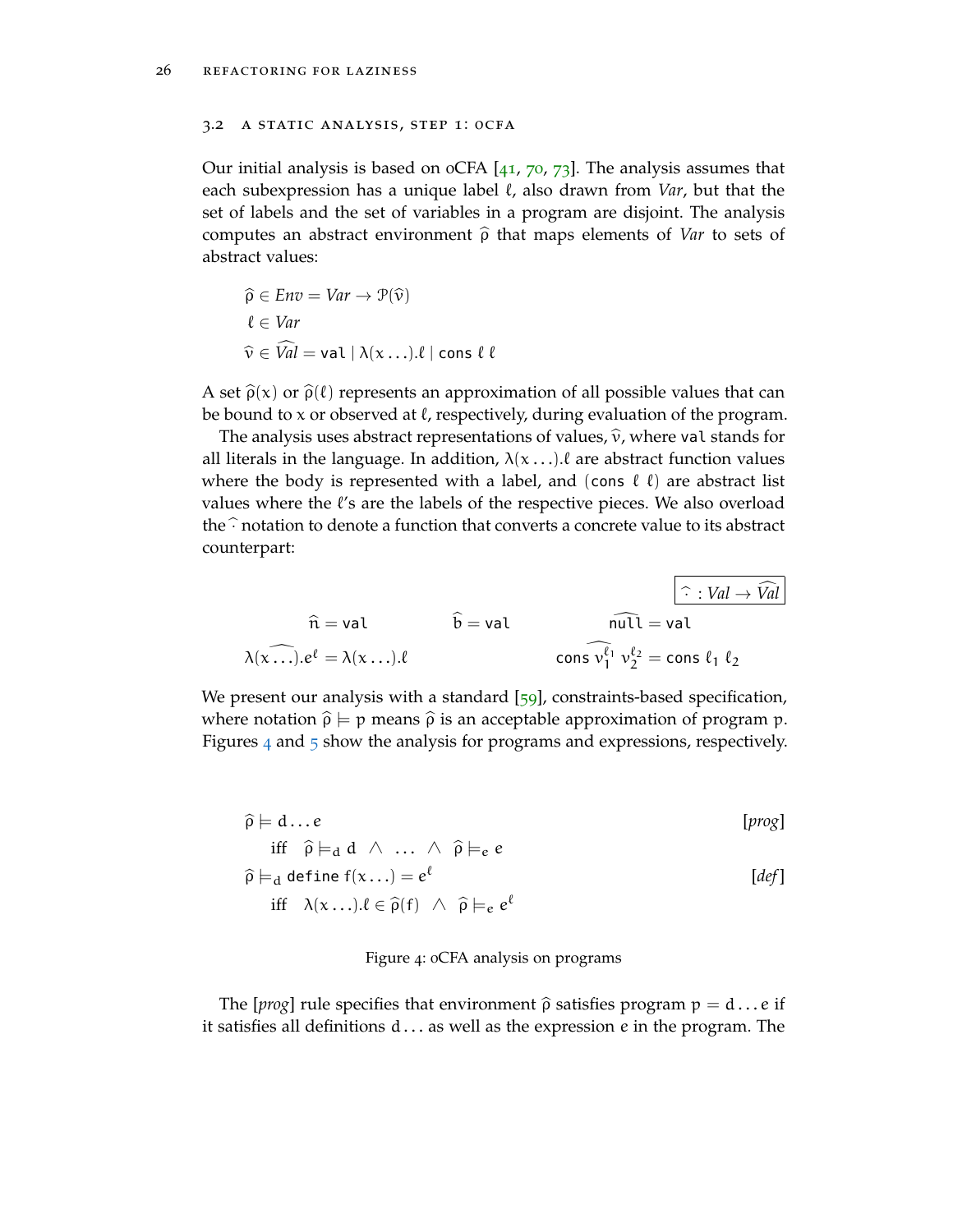<span id="page-44-0"></span>
$$
\hat{\rho} \models e^{i\theta} \text{ iff } \text{val} \in \hat{\rho}(\ell) \text{ [num]}
$$
\n
$$
\hat{\rho} \models e^{i\theta} \text{ iff } \hat{\rho}(x) \subseteq \hat{\rho}(\ell) \text{ [form]}
$$
\n
$$
\hat{\rho} \models e \left( \lambda(x, \ldots), e_0^{\ell_0} \right)^{\ell} \text{ [form]}
$$
\n
$$
\hat{\rho} \models e (\hat{\rho}^{\ell_1}, \ldots), \hat{\rho} \in \hat{\rho}(\ell) \text{ [form]}
$$
\n
$$
\hat{\rho} \models e e_1^{\ell_1} \wedge \ldots, \hat{\rho} \in e_1^{\ell_1} \text{ [form]}
$$
\n
$$
\hat{\rho} \models e e_1^{\ell_1} \wedge \hat{\rho} \models e e_1^{\ell_1} \wedge \ldots \wedge \text{ [app]}
$$
\n
$$
\hat{\rho} \models e_1^{\ell_1} \land \hat{\rho} \in \hat{\rho}(\ell_1) \text{ [form]}
$$
\n
$$
\hat{\rho} \models e_1^{\ell_1} \land \hat{\rho} \in \hat{\rho}(\ell_1) \text{ [form]}
$$
\n
$$
\hat{\rho} \models e_2^{\ell_1} \land \hat{\rho} \in \hat{\rho}(\ell_1) \text{ [app]}
$$
\n
$$
\hat{\rho} \models e e_2^{\ell_1} \land \hat{\rho} \in \hat{\rho} \text{ [line } \hat{\rho}(\ell_1) \text{ [line]} \text{ [line]}
$$
\n
$$
\hat{\rho} \models e e_2^{\ell_1} \land \hat{\rho} \in \hat{\rho} \text{ [line } \hat{\rho}(\ell_1) \text{ [line]} \text{ [line]}
$$
\n
$$
\hat{\rho} \models e (e_1^{\ell_1} \cdot \hat{\rho} \cdot \hat{\rho} \in e_2^{\ell_2} \text{ [line]} \text{ [line]}
$$
\n
$$
\hat{\rho} \models e (e_1^{\ell_1} \cdot \hat{\rho} \cdot \hat{\rho} \in e_2^{\ell_2} \text{ [line]} \text{ [line]}
$$
\n
$$
\hat{\rho} \models e (e_1^{\ell_1} \cdot \hat{\rho} \cdot \hat{\rho} \in e_2^{\ell_2}
$$

Figure 5: Step 1: 0CFA analysis on expressions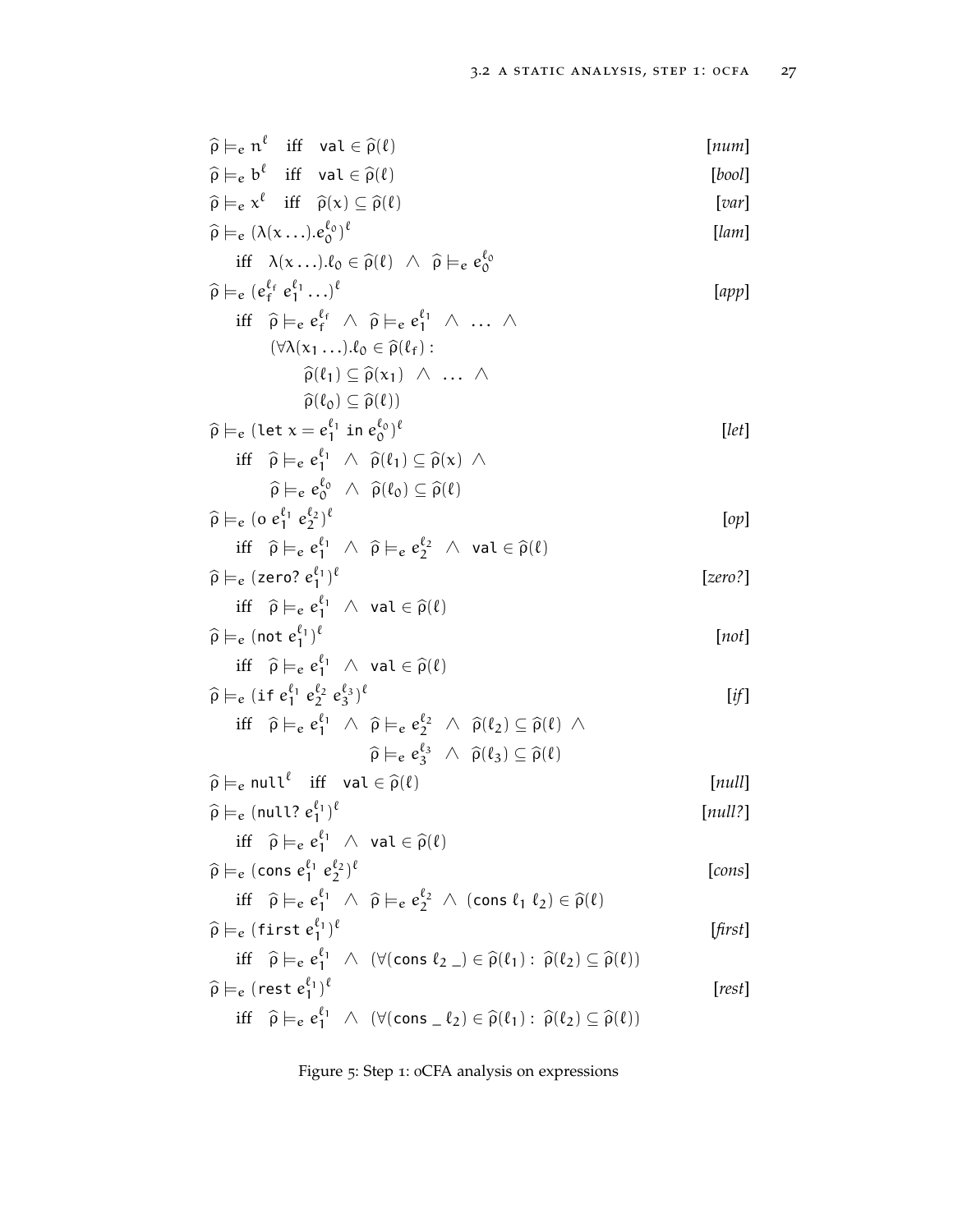[*def*] rule says that  $\hat{\rho}$  satisfies a definition if the corresponding abstract λ-value is included for variable f in  $\hat{\rho}$ , and if  $\hat{\rho}$  satisfies the function body as well.

In figure [5](#page-44-0), 2 the [*num*], [*bool*], and [*null*] rules show that val represents these literals in the analysis. The  $[var]$  rule connects variables x and their labels  $\ell$ , specifying that all values bound to x should also be observable at  $\ell$ . The [*lam*] rule for an  $\ell$ -labeled  $\lambda$  says that its abstract version must be in  $\hat{\rho}(\ell)$  and that  $\hat{\rho}$ must satisfy its body. The *[app]* rule says that  $\hat{\rho}$  must satisfy the function and arguments in an application. In addition, for each possible  $\lambda$  in the function position, the arguments must be bound to the corresponding parameters of that  $\lambda$  and the result of evaluating the  $\lambda$ 's body must also be a result for the application itself. The [*let*] rule has similar constraints. The [*op*], [*zero?*], [*not*], and [ $null$ ?] rules require that  $\hat{\rho}$  satisfy a primitive's operands and uses val as the result. The [*if*] rule requires that  $\hat{\rho}$  satisfy the test expression and the two branches, and that any resulting values in the branches also be a result for the entire expression. The [*cons*] rule for an l-labeled, eager cons requires that  $\widehat{\rho}$  satisfy both arguments and that a corresponding abstract cons value be in  $\hat{\rho}(\ell)$ . Finally, the [*first*] and [*rest*] rules require satisfiability of their arguments and that the appropriate piece of any cons arguments be a result of the entire expression.

### <span id="page-45-0"></span>3.3 a static analysis, step 2: adding delay and force

Next we extend our language and analysis with lazy forms:

 $e \in Exp = \ldots |$  delay  $e |$  force  $e |$  lcons  $e e$ where lcons  $e_1$   $e_2 \stackrel{\text{df}}{=}$  cons  $e_1$  (delay  $e_2$ )

The language is still strict but delay introduces promises. A force term recursively forces all nested delays. Lazy cons (lcons) is only lazy in its rest argument and first and rest work with both lcons and cons values so that rest (lcons  $v e$ ) results in (delay  $e$ ).

We add promises and lazy lists to the sets of values and abstract values:

v ∈ *Val* = . . . | delay e | lcons v e  $\widehat{v} \in \widehat{Val} = \ldots |\right.$  delay  $\ell |$  lcons  $\ell \ell$ 

<sup>2</sup> Some rules in figure [5](#page-44-0) differ slightly from the presentation in Nielson et al. [[59](#page-146-1)] in that the former analyzes all function bodies while the latter analyzes only applied function bodies. We deviate because we wish to be able to analyze libraries of (possibly) unapplied functions.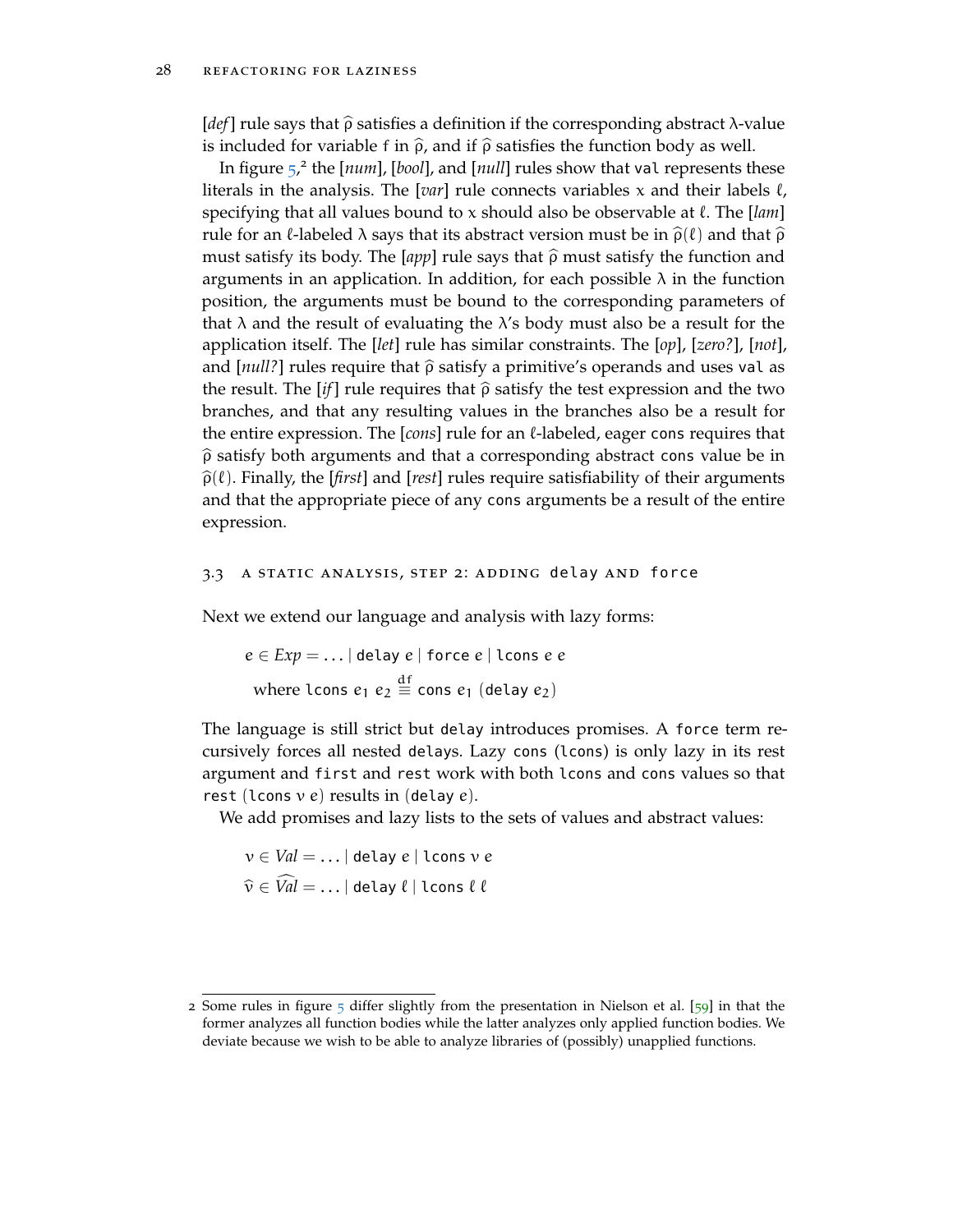<span id="page-46-0"></span>
$$
\hat{\rho} \models_{e} (\text{delay } e_{1}^{\ell_{1}})^{\ell} \qquad [delay] \n\text{iff} (\text{delay } \ell_{1}) \in \hat{\rho}(\ell) \land \hat{\rho} \models_{e} e_{1}^{\ell_{1}} \land \hat{\rho}(\ell_{1}) \subseteq \hat{\rho}(\ell) \qquad [force] \n\hat{\rho} \models_{e} (\text{force } e_{1}^{\ell_{1}})^{\ell} \qquad [force] \n\text{iff} \hat{\rho} \models_{e} e_{1}^{\ell_{1}} \land (\forall \hat{v} \in \hat{\rho}(\ell_{1}), \hat{v} \notin \text{delay : } \hat{v} \in \hat{\rho}(\ell)) \n\hat{\rho} \models_{e} (\text{Lcons } e_{1}^{\ell_{1}} e_{2}^{\ell_{2}})^{\ell} \qquad [lcons] \n\hat{\rho} \models_{e} e_{1}^{\ell_{1}} \land \hat{\rho} \models_{e} e_{2}^{\ell_{2}} \land (\text{Lcons } \ell_{1} \ell_{2}) \in \hat{\rho}(\ell) \n\hat{\rho} \models_{e} (\text{first } e_{1}^{\ell_{1}})^{\ell} \qquad [first] \n\text{iff} \qquad \dots \land (\forall (\text{Lcons } \ell_{2} \cup \hat{\rho}(\ell_{1}) : \hat{\rho}(\ell_{2}) \subseteq \hat{\rho}(\ell)) \n\hat{\rho} \models_{e} (\text{rest } e_{1}^{\ell_{1}})^{\ell} \qquad [rest] \n\text{iff} \qquad \dots \land (\forall (\text{Lcons } \ell_{2}) \in \hat{\rho}(\ell_{1}) : \qquad (\text{delay } \ell_{2}) \in \hat{\rho}(\ell) \land \hat{\rho}(\ell_{2}) \subseteq \hat{\rho}(\ell))
$$

Figure 6: Step 2: Analysis with lazy forms.

The  $\widehat{\cdot}$  function is similarly extended:

 $\hat{\cdot}$  : *Val*  $\rightarrow$  *Val* 

$$
\widehat{\text{delay } e^{\ell}} = \text{delay } \ell
$$
  
lcons  $\widehat{v_1^{\ell_1} e_2^{\ell_2}} = \text{lcons } \ell_1 \ell_2$ 

. . .

The abstract representation of a delay replaces the labeled delayed expression with just the label and the abstract lcons is similar.

Figure [6](#page-46-0) presents the new and extended analysis rules. The [*delay*] rule specifies that for an  $\ell$ -labeled delay, the corresponding abstract delay must be in  $\widehat{\rho}(\ell)$  and  $\widehat{\rho}$  must satisfy the delayed subexpression. In addition, the values of the delayed subexpression must also be in  $\hat{\rho}(\ell)$ . This means that the analysis approximates evaluation of a promise with both a promise and the result of forcing that promise. We discuss the rationale for this constraint below. The [*force*] rule says that  $\hat{\rho}$  must satisfy the argument and that non-delay arguments are propagated to the outer  $\ell$  label. Since the *[delay*] rule already approximates evaluation of the delayed expression, the [*force*] rule does not have any such constraints.

We also add a rule for lcons and extend the [*first*] and [*rest*] rules to handle lcons values. The [*lcons*] rule requires that  $\hat{\rho}$  satisfy the arguments and requires a corresponding abstract lcons at the expressions's  $\ell$  label. The [*first*] rule handles lcons values just like cons values. For the [*rest*] rule, a delay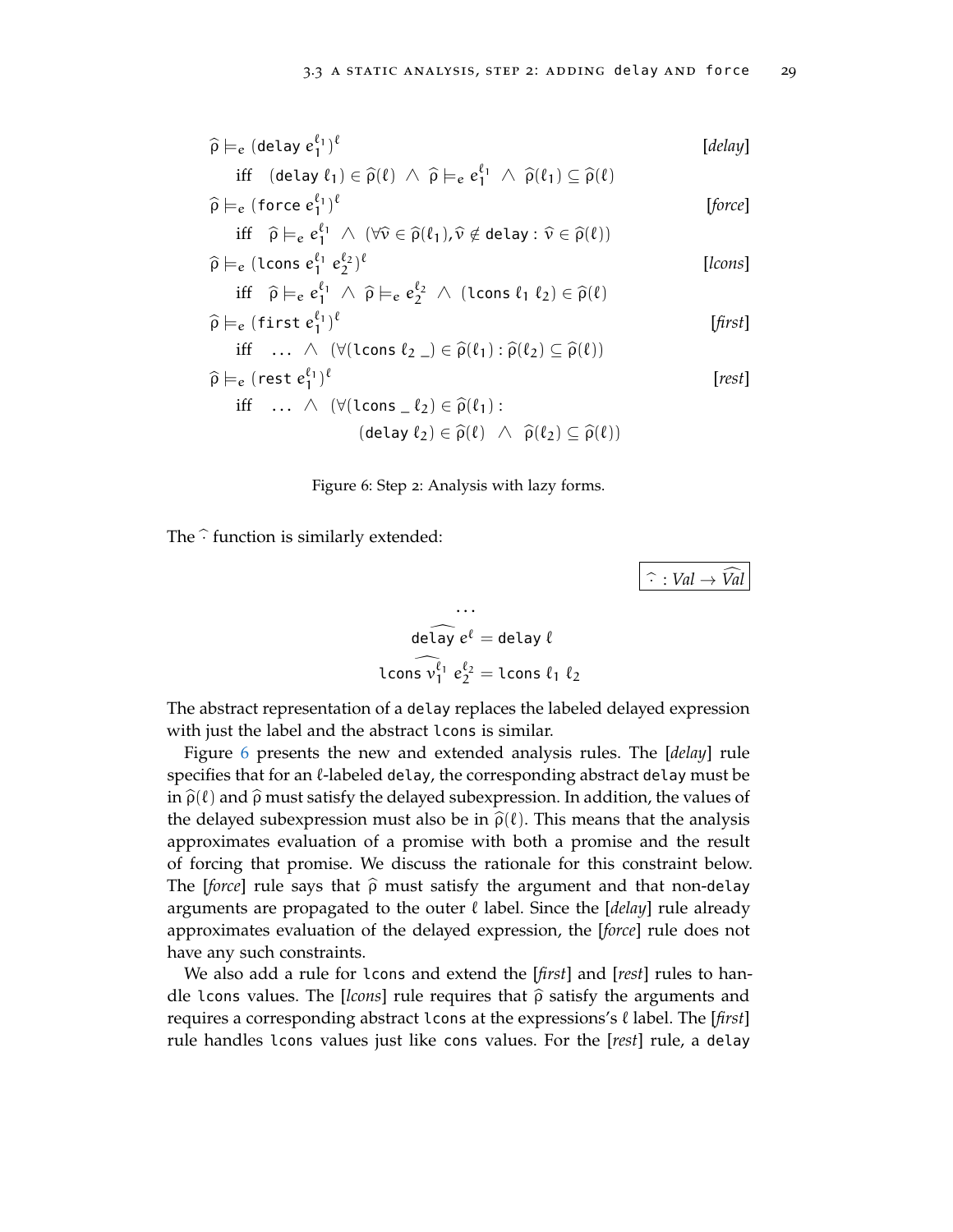with the lcons's second component is a possible result of the expression. Just like the [*delay*] rule, the [*rest*] rule assumes that the lazy component of the lcons is both forced and unforced, and thus there is another constraint that propagates the values of the (undelayed) second component to the outer label.

### *Implicit Forcing.*

In our analysis, delays are both evaluated and unevaluated. We assume that during evaluation, a programmer does not want an unforced delay to appear in a strict position. For example, if the analysis discovers an unforced delay as the function in an application, we assume that the programmer forgot a force and analyze that function call anyway. This makes our analysis quite conservative but minimizes the effect of any laziness-related errors in the computed control flow. On the technical side, implicit forcing also facilitates the proof of a safety theorem for the transformation (see subsection [4](#page-55-0).3).

### <span id="page-47-0"></span>3.4 a static analysis step 3: laziness analysis

Our final refinement revises the analysis to calculate three additional sets, which are used to insert additional delays and forces in the program:

$$
\begin{aligned} \widehat{\mathcal{D}} \in DPos &= \mathcal{P}(\mathbf{Var}) \\ \widehat{\mathcal{S}} \in SPos &= \mathcal{P}(\mathbf{Var}) \\ \widehat{\mathcal{T}} \in FPos &= \mathcal{P}(\mathbf{Var} \cup (\mathbf{Var} \times \mathbf{Var})) \end{aligned}
$$

Intuitively,  $\hat{\mathcal{D}}$  is a set of labels representing function arguments that flow to lazy positions and  $S$  is a set of labels representing arguments that flow to strict positions. Our transformation then delays arguments that reach a lazy position but not a strict position. Additionally,  $\tilde{\mathcal{F}}$  collects the labels where a delayed value may appear—both those manually inserted by the programmer and those suggested by the analysis—and is used by the transformation to insert forces.

We first describe how the analysis computes  $D$ . The key is to track the flow of arguments from an application into a function body and for this, we introduce a special abstract value (arg  $\ell$ ), where  $\ell$  labels an argument in a function call:

$$
\widehat{v} \in Val = \ldots | \text{ arg } \ell
$$

Figure  $\overline{z}$  presents revised analysis rules related to  $\overline{D}$ . To reduce clutter, we express the analysis result as  $(\hat{\rho}, \hat{\mathcal{D}})$ , temporarily omitting  $\hat{\mathcal{S}}$  and  $\hat{\mathcal{F}}$ . In the new [*app*] and [*let*] rules, additional constraints (box 1) specify that for each labeled argument, an arg abstract value with a matching label must be in  $\hat{\rho}$ for the corresponding parameter. We are interested in the flow of arguments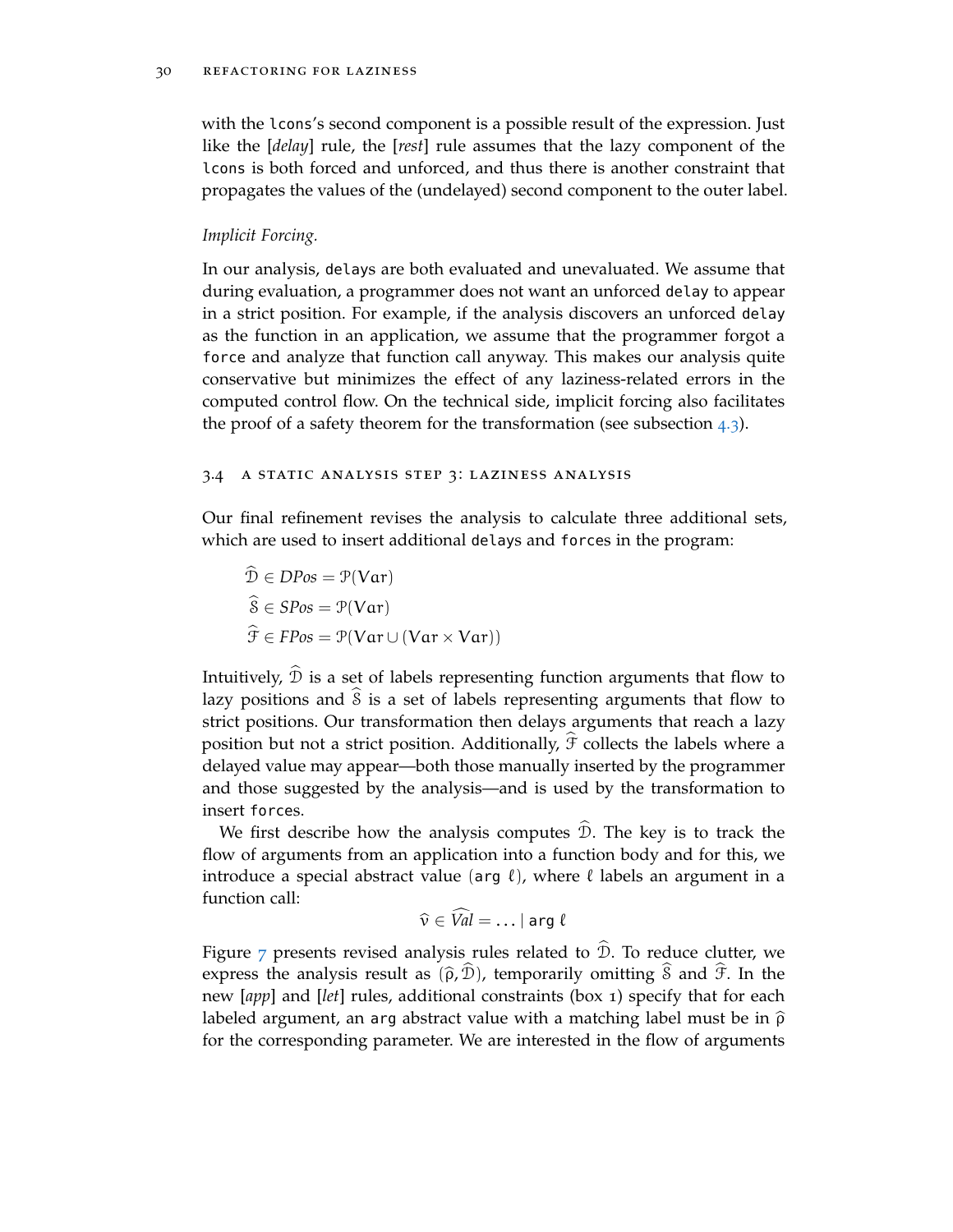only within a function's body, so the result-propagating constraint filters out arg values (box 2).

Recall that  $D$  is to contain labels of arguments that reach lazy positions. Specifically, if an (arg  $\ell$ ) value flows to a delay or the second position of an lcons, then  $\ell$  must be in  $\widehat{\mathcal{D}}$  (box 3)<sup>3</sup>. If an  $\ell$ -labeled argument reaches a lazy position, the transformation *may* decide to delay that argument, so the analysis must additionally track it for the purposes of inserting forces. To this end, we introduce another abstract value (darg  $\ell$ ),

$$
\widehat{\nu} \in Val = \ldots | \text{ darg } \ell
$$

and insert it when needed (box 4). While (arg  $\ell$ ) can represent any argument, (darg  $\ell$ ) represents only arguments that reach a lazy position (i.e.,  $\ell \in \mathcal{D}$ ).

Figure [8](#page-50-0) presents revised analysis rules involving  $\hat{S}$  and  $\hat{\mathcal{F}}$ . These rules use the full analysis result  $(\hat{\rho}, \hat{\mathcal{D}}, \hat{\mathcal{S}}, \hat{\mathcal{F}})$ . Here,  $\hat{\mathcal{S}}$  represents arguments that reach a strict position so the new [*force*] rule dictates that if an ( $\arg \ell$ ) is the argument of a force, then  $\ell$  must be in  $\delta$  (box 5). However, a force is not the only expression that requires the value of a promise. There are several other contexts where a delay should not appear and the [*strict*] rule deals with these strict contexts S: the operator in an application, the operands in the primitive operations, and the test in an if expression. Expressions involving these strict positions have three additional constraints. The first specifies that if an (arg  $\ell_1$ ) appears in any of these positions, then  $\ell_1$  should also be in S (box 5). The second and third additional constraints show how  $\mathcal F$  is computed. Recall that  $\mathcal F$  determines where to insert forces in the program. The second [ $strict$ ] constraint says that if any delay flows to a strict position  $\ell$ , then  $\ell$  is added to  $\mathcal F$  (box 6). This indicates that a programmer-inserted delay has reached a strict position and should be forced. Finally, the third constraint dictates that if a (darg  $\ell_2$ ) value flows to a strict label  $\ell$ , then a pair  $(\ell,\ell_2)$  is required to be in  $\mathcal{F}$  (box 7), indicating that the analysis *may* insert a delay at  $\ell_2$ , thus requiring a force at  $\ell$ .

### <span id="page-48-0"></span>3.5 the refactoring transformation

Figure  $9$  specifies our refactoring as a function  $\varphi$  that transforms a program p using analysis result  $(\hat{\rho}, \hat{\mathcal{D}}, \hat{\mathcal{S}}, \hat{\mathcal{F}})$ . The  $\varphi_e$  function wraps expression  $e^{\ell}$  with delay<sup>\*</sup> if  $\ell$  is in  $\widehat{\mathcal{D}}$  and not in  $\widehat{\mathcal{S}}$ . In other words, e is delayed if it flows to a lazy position but not a strict position. With the following correctness section in mind, we extend the set of expressions with delay<sup>\*</sup>, which is exactly like delay and merely distinguishes programmer-inserted delays from those inserted by the our transformation. The new delay<sup>∗</sup> expression is given a

<sup>3</sup> The function  $fv(e)$  calculates free variables in  $e$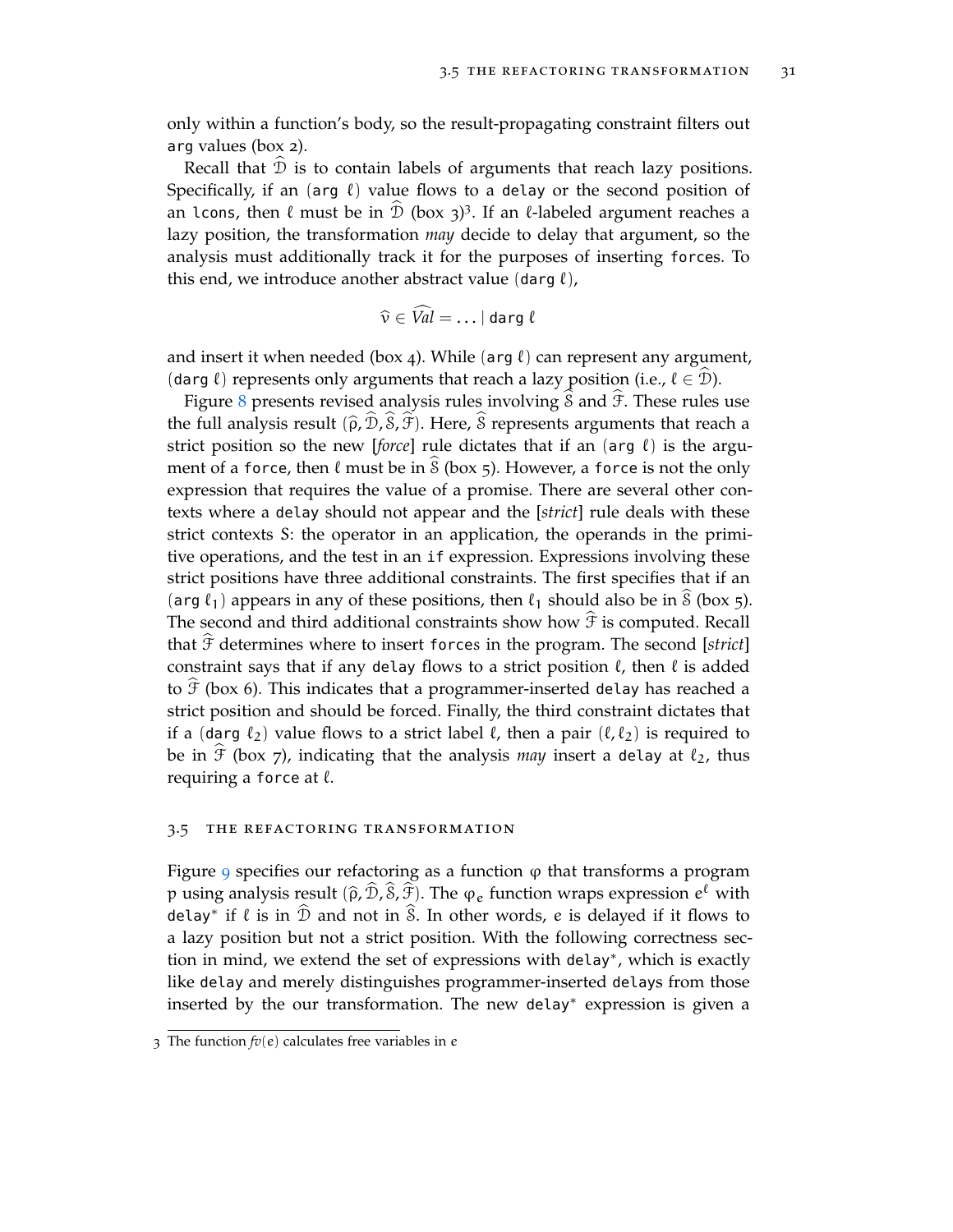<span id="page-49-0"></span>
$$
(\hat{\rho}, \hat{\mathcal{D}}) \models_{e} (e_{f}^{\ell_{f}} e_{1}^{\ell_{1}} ...)^{\ell}
$$
\n
$$
\text{if } (\hat{\rho}, \hat{\mathcal{D}}) \models_{e} e_{f}^{\ell_{f}} \land (\hat{\rho}, \hat{\mathcal{D}}) \models_{e} e_{1}^{\ell_{1}} \land ... \land
$$
\n
$$
(\forall \lambda(x_{1}...).\ell_{0} \in \hat{\rho}(\ell_{f}) : \hat{\rho}(\ell_{1}) \subseteq \hat{\rho}(x_{1}) \land ... \land
$$
\n
$$
\frac{(\arg \ell_{1}) \in \hat{\rho}(x_{1}) \land ... \land}{(\arg \ell_{1}) \in \hat{\rho}(x_{1}) \land ... \land \dots} \land
$$
\n
$$
\frac{(\forall \hat{v} \in \hat{\rho}(\ell_{0}), \hat{v} \notin arg : \hat{v} \in \hat{\rho}(\ell))}{(\forall \hat{v} \in \hat{\rho}(\ell_{0}), \hat{v} \notin arg : \hat{v} \in \hat{\rho}(\ell))} \text{[let]}
$$
\n
$$
\text{if } (\hat{\rho}, \hat{\mathcal{D}}) \models_{e} e_{1}^{\ell_{1}} \land \hat{\rho}(\ell_{1}) \subseteq \hat{\rho}(x) \land
$$
\n
$$
\frac{(\arg \ell_{1}) \in \hat{\rho}(x)}{(\forall \hat{v} \in \hat{\rho}(\ell_{0}), \hat{v} \notin arg : \hat{v} \in \hat{\rho}(\ell))} \text{[let]}
$$
\n
$$
(\hat{\rho}, \hat{\mathcal{D}}) \models_{e} (\text{delay } \ell_{1})^{\ell} \text{[for } \hat{\rho}(\ell_{1}) \subseteq \hat{\rho}(\ell_{1}) \land ... \text{[if } (\text{delay } \ell_{1}) \in \hat{\rho}(\ell_{1}) \land ... \text{[if } (\text{delay } \ell_{1}) \in \hat{\rho}(\ell_{1}) \land ... \text{[if } (\text{delay } \ell_{1}) \in \hat{\rho}(\ell_{1}) \land ... \text{[if } (\text{delay } \ell_{1}) \in \hat{\rho}(\ell_{1}) \land ... \text{[if } (\text{delay } \ell_{1}) \in \hat{\rho}(\ell_{1}) \land ... \text{[if } (\text{days } \ell_{1}) \in \hat{\rho}(\ell_{1}) \land ...
$$

Figure 7: Step 3a: Calculating flow to lazy positions.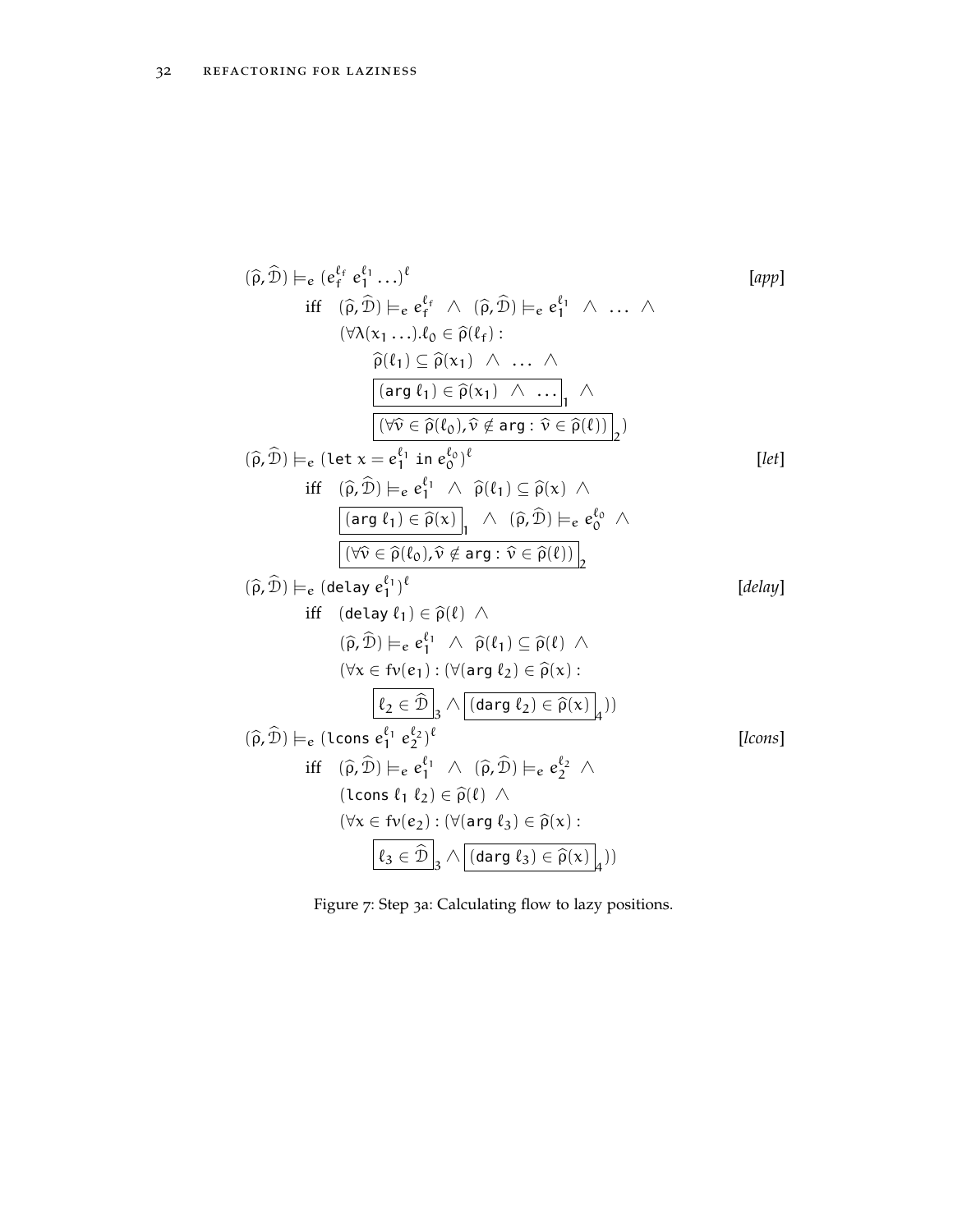<span id="page-50-0"></span>
$$
(\hat{\rho}, \hat{\mathcal{D}}, \hat{\mathcal{S}}, \hat{\mathcal{F}}) \models_{e} \text{ (force } e_{1}^{\ell_{1}})^{\ell} \qquad \text{[force]}
$$
\n
$$
\text{iff} \quad (\hat{\rho}, \hat{\mathcal{D}}, \hat{\mathcal{S}}, \hat{\mathcal{F}}) \models_{e} e_{1}^{\ell_{1}} \wedge \qquad \qquad \text{[force]}
$$
\n
$$
(\forall \hat{v} \in \hat{\rho}(\ell_{1}), \hat{v} \notin \text{delay} : \hat{v} \in \hat{\rho}(\ell) \wedge \qquad \qquad \text{[%}(\hat{\rho}, \hat{\mathcal{D}}, \hat{\mathcal{S}}, \hat{\mathcal{F}}) \models_{e} S[e^{\ell}] \qquad \qquad \text{[strict]}
$$
\n
$$
\text{iff} \quad \dots \wedge \qquad \qquad \qquad \text{[%}(\text{arg } \ell_{1}) \in \hat{\rho}(\ell) : \ell_{1} \in \hat{\mathcal{S}}) \bigg|_{S} \wedge \qquad \qquad \text{[strict]}
$$
\n
$$
\text{[H} \quad \dots \wedge \qquad \qquad \qquad \text{[%}(\text{arg } \ell_{1}) \in \hat{\rho}(\ell) : \ell_{1} \in \hat{\mathcal{S}}) \bigg|_{S} \wedge \qquad \qquad \qquad \text{[strict]}
$$
\n
$$
\text{[H} \quad \dots \wedge \qquad \qquad \text{[%}(\text{arg } \ell_{1}) \in \hat{\rho}(\ell) : \ell_{1} \in \hat{\mathcal{S}}) \bigg|_{S} \wedge \qquad \qquad \qquad \text{[[%}(\text{diag } \ell_{2}) \in \hat{\rho}(\ell) : (\ell_{2}) \in \hat{\mathcal{F}}) \bigg|_{S}
$$

where  $S \in SCtx = [ ] e ... | o [ ] e | o v [ ] | if [ ] e_1 e_2$ | zero? [ ] | not [ ] | null? [ ] | first [ ] | rest [ ]

Figure 8: Step 3b: Calculating flow to strict positions.

fresh label  $\ell_1.$  In two cases,  $\varphi_e$  inserts a force around an expression  $e^\ell.$  First, if  $\ell$  is in  $\widehat{\mathcal{F}}$ , it means  $\ell$  is a strict position and a programmer-inserted delay reaches this strict position and must be forced. Second, an expression  $e^{\ell}$  is also wrapped with force if there is some  $\ell_2$  such that  $(\ell, \ell_2)$  is in  $\hat{\mathcal{F}}$  and the analysis says to delay the expression at  $\ell_2$ , i.e.,  $\ell_2 \in \widehat{\mathcal{D}}$  and  $\ell_2 \notin \widehat{\mathcal{S}}$ . This ensures that transformation-inserted delay<sup>∗</sup> s are also properly forced. All remaining clauses in the definition of  $\varphi_e$ , represented with ellipses, traverse the structure of e in a homomorphic manner.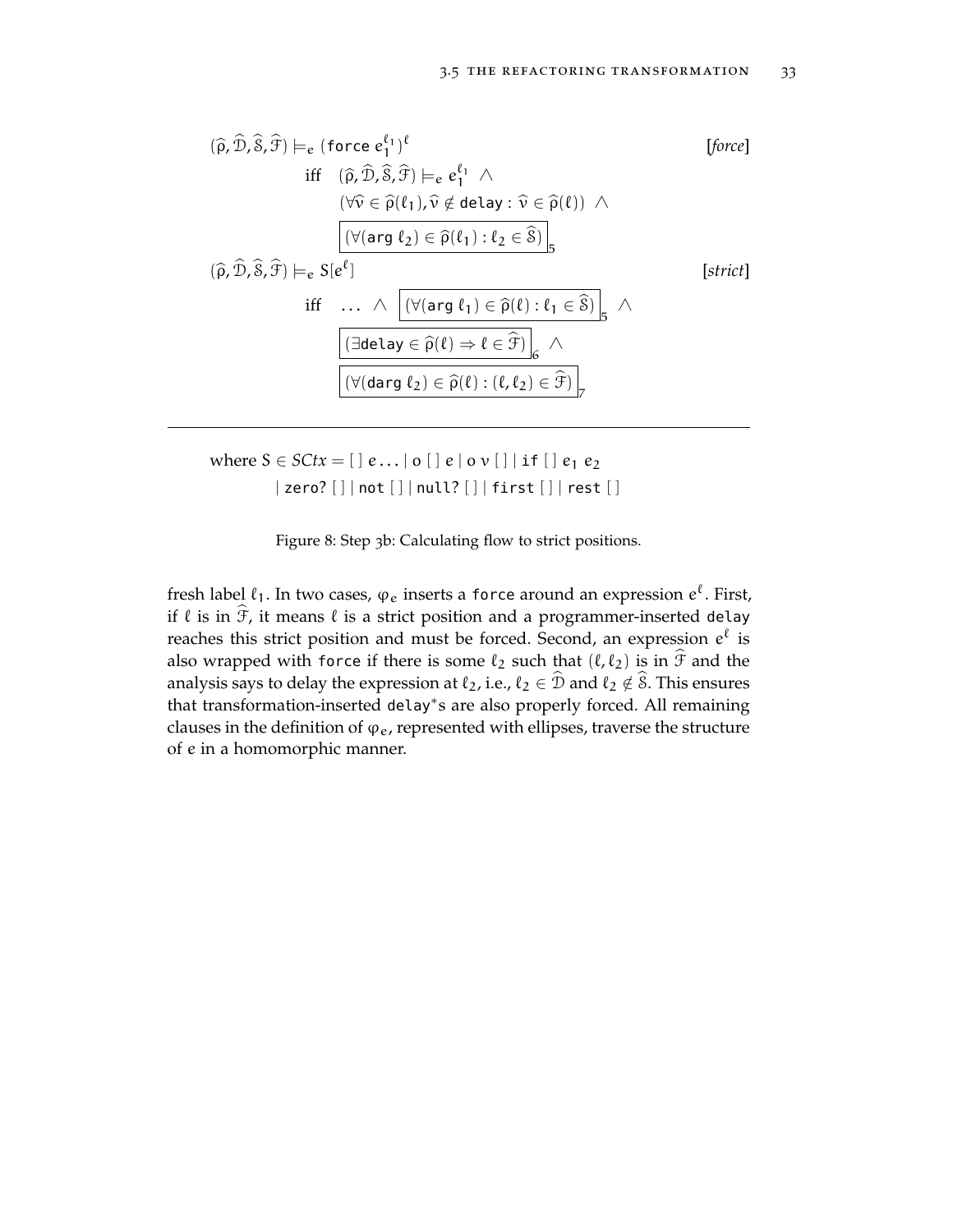<span id="page-51-0"></span>
$$
\varphi \left[ (\text{define } f(x...)=e_1) \dots e \right]_{\widehat{\rho} \widehat{\mathcal{D}} \widehat{S} \widehat{\mathcal{F}}} =
$$

$$
(\text{define } f(x...)=\varphi_e \left[ e_1 \right]_{\widehat{\rho} \widehat{\mathcal{D}} \widehat{S} \widehat{\mathcal{F}}} ). . . \varphi_e \left[ e \right]_{\widehat{\rho} \widehat{\mathcal{D}} \widehat{S} \widehat{\mathcal{F}}}
$$

$$
\varphi_e: Exp \times Env \times DPos \times SPos \times FPos \rightarrow Exp
$$
\n
$$
\varphi_e[e^{\ell}]_{\hat{\rho}\hat{\mathfrak{D}}\hat{\mathfrak{S}}\hat{\mathfrak{F}}} = (\text{delay}^* \left( \varphi_e[e]_{\hat{\rho}\hat{\mathfrak{D}}\hat{\mathfrak{S}}\hat{\mathfrak{F}}} \right)^{\ell})^{\ell_1}, \qquad (\dagger)
$$
\n
$$
\text{if } \ell \in \hat{\mathfrak{D}}, \ell \notin \hat{\mathfrak{S}}, \ell_1 \notin \text{dom}(\hat{\rho})
$$
\n
$$
\varphi_e[e^{\ell}]_{\hat{\rho}\hat{\mathfrak{D}}\hat{\mathfrak{S}}\hat{\mathfrak{F}}} = (\text{force } (\varphi_e[e]_{\hat{\rho}\hat{\mathfrak{D}}\hat{\mathfrak{S}}\hat{\mathfrak{F}}})^{\ell})^{\ell_1}, \qquad (\dagger)
$$
\n
$$
\text{if } \ell \in \hat{\mathfrak{F}}, \ell_1 \notin \text{dom}(\hat{\rho}), \qquad \text{or } \exists \ell_2.(\ell, \ell_2) \in \hat{\mathfrak{F}}, \ell_2 \in \hat{\mathfrak{D}}, \ell_2 \notin \hat{\mathfrak{S}}, \ell_1 \notin \text{dom}(\hat{\rho})
$$
\n
$$
\dots
$$

Figure 9: Transformation function  $\varphi.$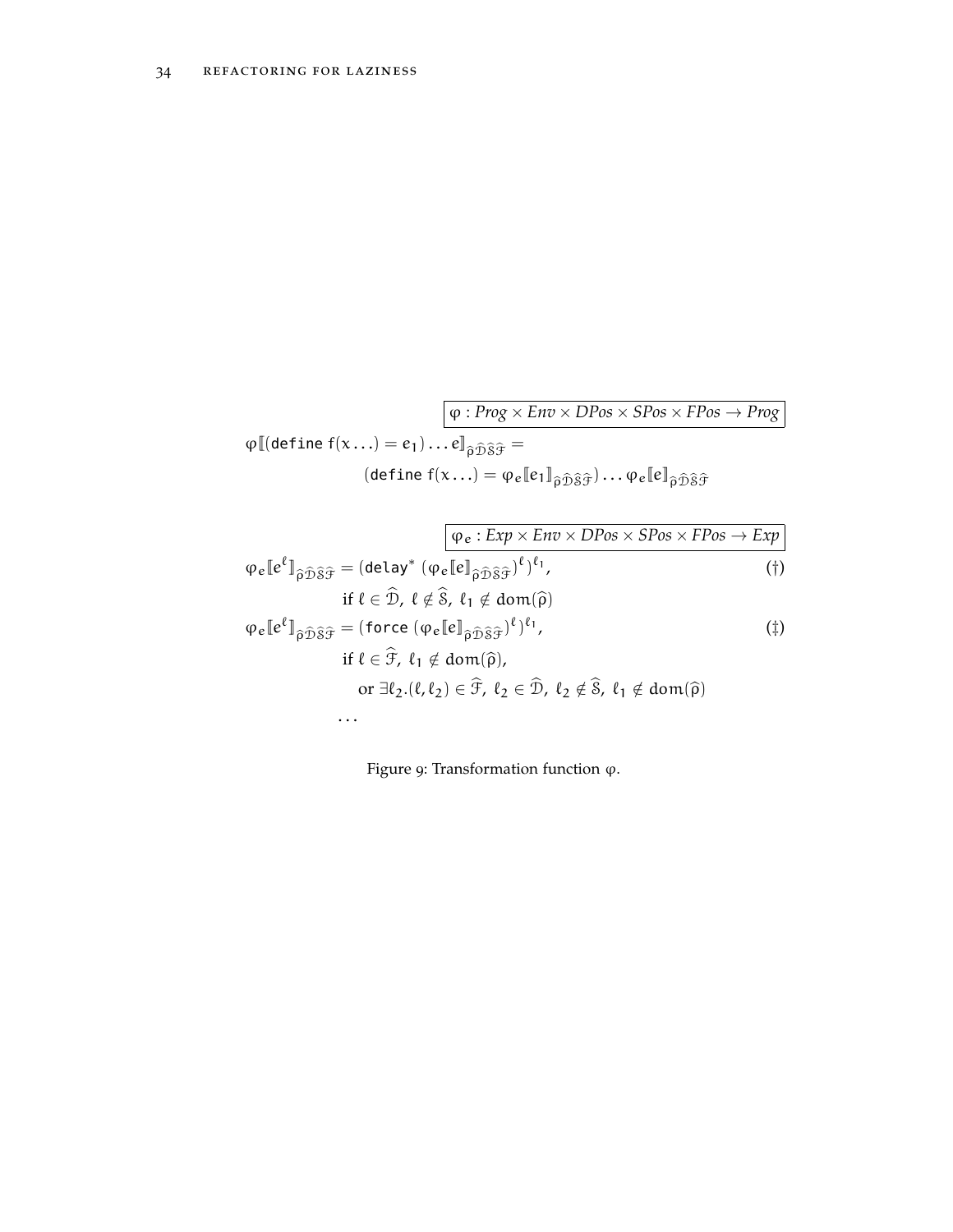# <span id="page-52-0"></span>STATIC ANALYSIS CORRECTNESS

Our refactoring for laziness is not semantics-preserving. For example, nonterminating programs may be transformed into terminating ones or exceptions may be delayed indefinitely. Nevertheless, we can prove our analysis sound and the  $\varphi$  transformation safe, meaning that unforced promises cannot cause exceptions.

### 4.1 language semantics

To establish soundness, we use Flanagan and Felleisen's [[28](#page-144-0)] technique, which relies on a reduction semantics. The semantics is based on evaluation contexts, which are a subset of expressions with a hole in place of one subexpression:

 $E \in \mathcal{C}tx = [\ ] \ | \ v \ldots E e \ldots \ | \ o \ E \ e \ | \ o \ v \ E \ | \ \texttt{let} \ x = E \ \texttt{in} \ e$ | if E e e | zero? E | not E | force E | null? E | cons E e | cons v E | lcons E e | first E | rest E

A reduction step  $\rightarrow$  is defined as follows, where  $\rightarrow$  is specified in figure [10](#page-53-0):

 $E[e] \longmapsto E[e'] \text{ iff } e \rightarrow e'$ 

A conventional δ function evaluates primitives and is elided. We again assume that subexpressions are uniquely labeled but since labels do not affect evaluation, they are implicit in the reduction rules, though we do mention them explicitly in the theorems. Since our analysis does not distinguish memoizing promises from non-memoizing ones, neither does our semantics. To evaluate complete programs, we parameterize  $\rightarrow$  over definitions d . . ., and add a look-up rule:

 $E[f] \longmapsto_{d...} E[\lambda(x...) . . .].e],$  if (define  $f(x...) = e \in d...$ 

Thus, the result of evaluating a program  $p = d \dots e$  is the result of reducing e with  $\mapsto$ <sub>d...</sub>. We often drop the d . . . subscript to reduce clutter.

### *Exceptions*

Our  $\rightarrow$  reduction thus far is partial, as is the (elided)  $\delta$  function. If certain expressions show up in the hole of the evaluation context, e.g., first null or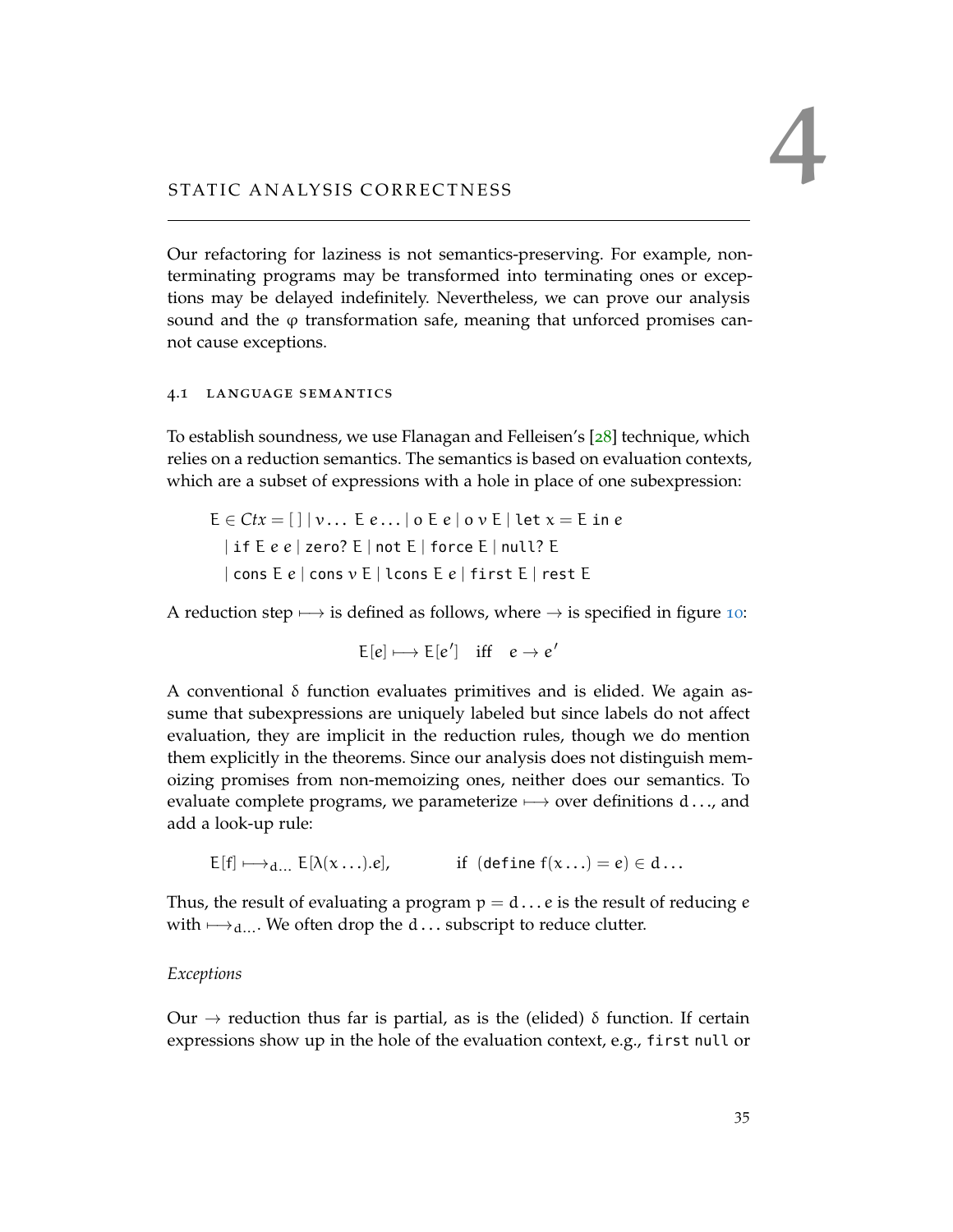<span id="page-53-0"></span>

| $(\lambda(x \dots).e) \nu \dots \rightarrow e\{x := \nu, \dots\}$        | (ap)                |
|--------------------------------------------------------------------------|---------------------|
| $\delta$ $\nu_1$ $\nu_2$ $\rightarrow$ $\delta$ $\delta$ $\nu_1$ $\nu_2$ | (op)                |
| let $x = v$ in $e \rightarrow e\{x := v\}$                               | $(\text{let})$      |
| if false $e_1$ $e_2 \rightarrow e_2$                                     | $(i\text{ff})$      |
| if $v e_1 e_2 \rightarrow e_1$ , $v \neq$ false, $v \neq$ delay e        | (i f)               |
| zero? $0 \rightarrow$ true                                               | (zo)                |
| zero? $v \rightarrow$ false, $v \neq 0$ , $v \neq$ delay e               | (z)                 |
| not false $\rightarrow$ true                                             | (notf)              |
| not $v \rightarrow$ false, $v \neq$ false, $v \neq$ delay e              | (not)               |
| null? null $\rightarrow$ true                                            | (nuln)              |
| null? $v \rightarrow$ false, $v \neq$ null, $v \neq$ delay e             | (nul)               |
| first (cons $v_1$ $v_2$ ) $\rightarrow$ $v_1$                            | (f <sub>stc</sub> ) |
| first (lcons $v e$ ) $\rightarrow v$                                     | (fstlc)             |
| rest (cons $v_1$ $v_2$ ) $\rightarrow$ $v_2$                             | (r <sub>stc</sub> ) |
| rest (lcons $v e$ ) $\rightarrow$ delay e                                | (rstlc)             |
| force (delay $e$ ) $\rightarrow$ force $e$                               | (ford)              |
| force $v \rightarrow v$ , $v \neq$ delay e                               | (fory)              |
|                                                                          |                     |

| $v v_1  \rightarrow e x n$ , $v \neq \lambda(x ).e$        | (apx)              |
|------------------------------------------------------------|--------------------|
| first $v \rightarrow e$ xn, $v \notin$ cons or lcons       | (fstx)             |
| rest $v \rightarrow$ exn, $v \notin$ cons or lcons         | (rstx)             |
| $S$ [delay $e$ ] $\rightarrow$ dexn                        | (strictx)          |
| $S$ [delay <sup>*</sup> e] $\rightarrow$ dexn <sup>*</sup> | $\text{(strictx)}$ |

Figure 10: Call-by-value reduction semantics.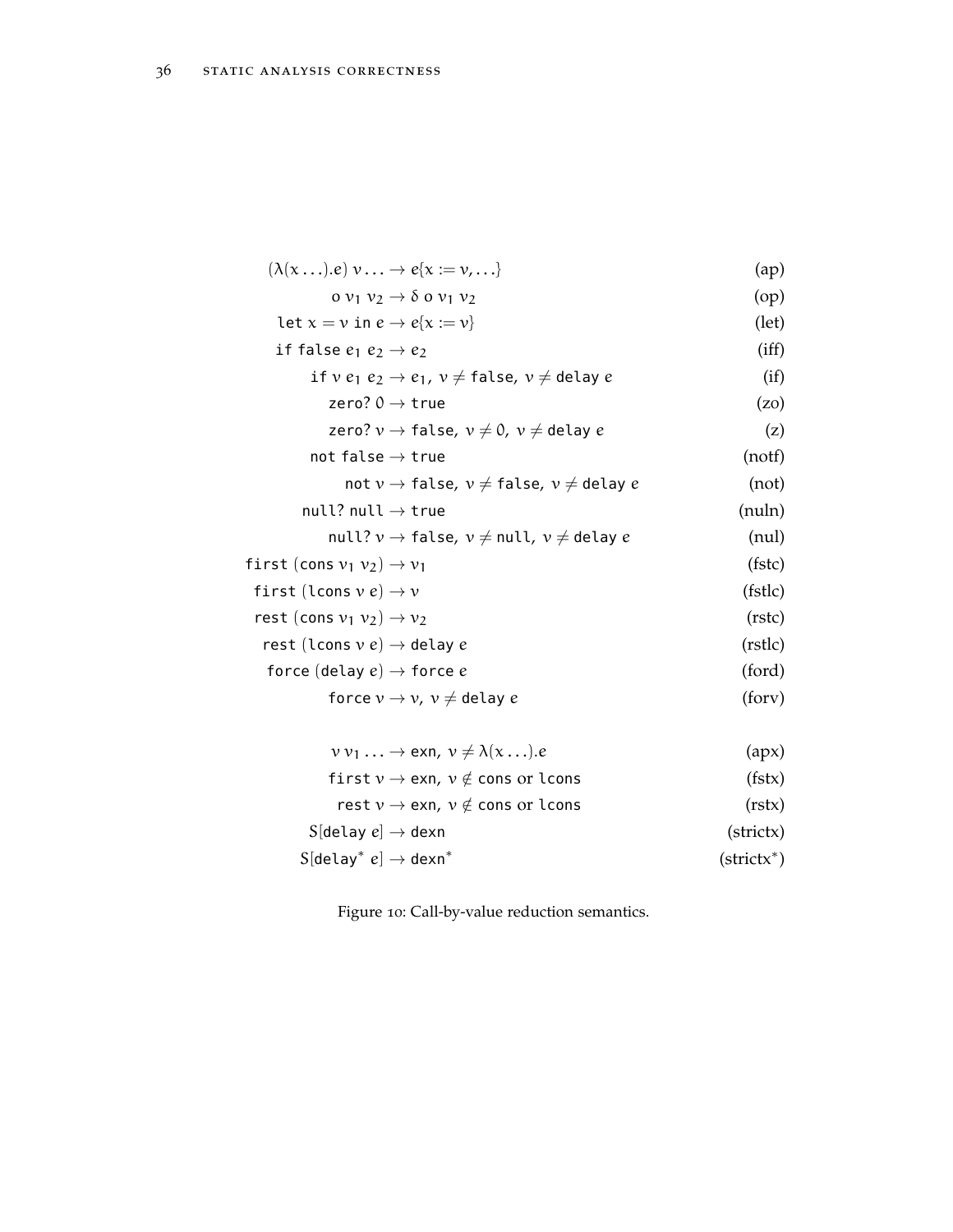division by 0, we consider the evaluation stuck. To handle stuck expressions, we add an exception exn to our semantics. We assume that  $\delta$  returns exn for invalid operands of primitives and we extend  $\rightarrow$  with the exception-producing reductions in the bottom part of figure [10](#page-53-0).

The (apx) rule says that application of non-λs results in an exception. The (fstx) and (rstx) rules state that reducing first or rest with anything but a non-empty list is an exception as well. The (strictx) and (strictx<sup>\*</sup>) reductions specify that an exception occurs when an unforced promise appears in a context where the value of that promise is required. These contexts are exactly the strict contexts S from figure [8](#page-50-0). We introduce dexn and dexn<sup>\*</sup> to indicate when a delay or delay<sup>\*</sup> causes an exception; otherwise these tokens behave just like exn. We also extend  $\mapsto$ :

$$
E[exn] \longmapsto exn
$$

A conventional well-definedness theorem summarizes the language's semantics.

**Theorem 1** (Well-Definedness)**.** *A program* p *either reduces to a value* v*; starts an infinitely long chain of reductions; or reduces to* exn*.*

*Proof.* The reduction relation satisfies unique decomposition, which means that an expression is either a value, exn, or it can be uniquely partitioned into an evaluation context and a  $\rightarrow$  redex or exn. Using a progress-andpreservation approach, we can then prove that this subject is preserved across all reductions.  $\Box$ 

### 4.2 soundness of the analysis

Before stating the soundness theorem, we first extend our analysis to exceptions:

$$
(\widehat{\rho}, \widehat{\mathcal{D}}, \widehat{\mathcal{S}}, \widehat{\mathcal{F}}) \models_e \exp^{\ell} \tag{exn}
$$

Lemma [1](#page-54-1) states that  $\rightarrow$  preserves the  $\models_e$  relation, and corollary 1 states that  $\mapsto$  preserves  $\models_e$ . We use notation  $\widehat{\rho} \models_e e$  when we are not interested in D,  $\hat{s}$ , and  $\hat{\tau}$ , which are only used for transformation. This means  $\hat{\rho}$  satisfies only the constraints from sections 3.[2](#page-42-2) and [3](#page-45-0).3.

<span id="page-54-0"></span>**Lemma 1** (Preservation:  $\rightarrow$ ). *If*  $\hat{\rho} \models_e e$  *e and*  $e \rightarrow e'$ *, then*  $\hat{\rho} \models_e e'$ *.* 

*Proof.* By cases on  $\rightarrow$ , using the corresponding analysis rules.

 $\Box$ 

<span id="page-54-1"></span>**Corollary 1** (Preservation:  $\mapsto$ ). *If*  $\hat{\rho} \models_e e$  *e and*  $e \mapsto e'$ *, then*  $\hat{\rho} \models_e e'$ *.*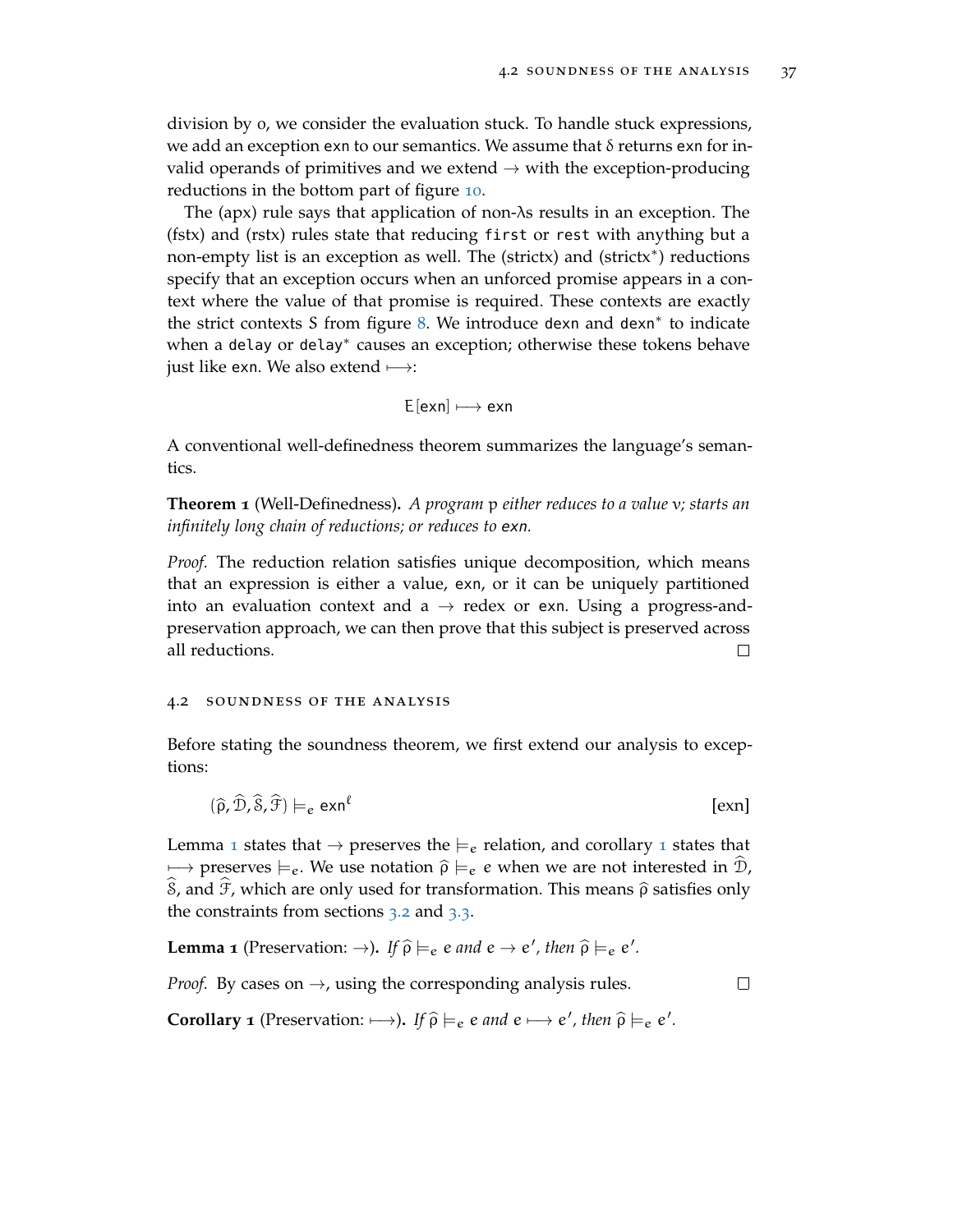We now state our soundness theorem, where  $\mapsto$  is the reflexive-transitive closure of  $\mapsto$ . The theorem says that if an expression in a program reduces to an  $\ell$ -labeled value, then any acceptable analysis result  $\hat{\rho}$  correctly predicts that value.

<span id="page-55-2"></span>**Theorem 2** (Soundness). *For all*  $\hat{\rho} \models p$ ,  $p = d \dots e$ , if  $e \mapsto_{d \dots} E[v^{\ell}], \hat{v} \in \hat{\rho}(\ell)$ *. Proof.* By induction on the length of  $\mapsto$ , using Corollary [1](#page-54-1).  $\Box$ 

### <span id="page-55-0"></span>4.3 safety of refactoring

We show that refactoring for laziness cannot raise an exception due to a delay or delay<sup>\*</sup> reaching a strict position. To start, we define the function ξ which derives a satisfactory abstract environment for a ϕ-transformed program:

$$
\xi[\hat{\rho}]_p = \hat{\rho}', \text{ where}
$$
\n
$$
\forall \ell, x \in \text{dom}(\hat{\rho}) : \qquad (1)
$$
\n
$$
\hat{\rho}'(\ell) = \hat{\rho}(\ell)
$$
\n
$$
\cup \{(\text{delay}^* \ell_1) \mid (\text{drag} \ell_1) \in \hat{\rho}(\ell), (\text{delay}^* \ell_1^{\ell_1}) \in p\}
$$
\n
$$
\hat{\rho}'(x) = \hat{\rho}(x)
$$
\n
$$
\cup \{(\text{delay}^* \ell_1) \mid (\text{drag} \ell_1) \in \hat{\rho}(x), (\text{delay}^* \ell_1^{\ell_1}) \in p\}
$$
\n
$$
\forall (\text{delay}^* \ell_1^{\ell_1})^{\ell} \in p, \ell \notin \text{dom}(\hat{\rho}) : \qquad (2)
$$
\n
$$
\hat{\rho}'(\ell) = \hat{\rho}(\ell_1)
$$
\n
$$
\cup \{(\text{delay}^* \ell_1)\}
$$
\n
$$
\cup \{(\text{delay}^* \ell_2) \mid (\text{drag} \ell_2) \in \hat{\rho}(\ell_1), (\text{delay}^* \ell_2^{\ell_2}) \in p\}
$$
\n
$$
\forall (\text{force} \ell_1^{\ell_1})^{\ell} \in p, \ell \notin \text{dom}(\hat{\rho}) : \qquad (3)
$$

The  $\xi$  function takes environment  $\hat{\rho}$  and a program p and returns a new environment  $\hat{\rho}'$ . Part 1 of the definition copies  $\hat{\rho}$  entries to  $\hat{\rho}'$ , except dargendes are realized with delay the where is a convergence directed with a m values are replaced with delay\*s when there is a corresponding delay\* in p. Parts 2 and 3 add new  $\hat{\rho}'$  entries for delay<sup>∗</sup>s and forces not accounted for in  $\hat{\rho}$ . When the given p is a φ-transformed program, then the resulting  $\hat{\rho}'$ satisfies that program.

<span id="page-55-1"></span>**Lemma 2.** *If*  $(\widehat{\rho}, \mathcal{D}, \mathcal{S}, \mathcal{F}) \models p$ , then  $\xi[\widehat{\rho}]_{\phi[[p]]_{\widehat{\rho}\widehat{\mathcal{D}}\widehat{\mathcal{S}}\widehat{\mathcal{F}}}}$  $\models \varphi \llbracket \mathfrak{p} \rrbracket_{\widehat{\rho} \widehat{\mathfrak{D}} \widehat{\mathbb{S}} \widehat{\mathfrak{F}}}.$ 

*Proof.* Let  $\hat{\rho}' = \xi[\hat{\rho}]_{\phi[\![p]\!]_{\hat{\rho}\hat{\mathcal{D}}\hat{\mathcal{S}}\hat{\mathcal{F}}}}$ . Proceed by cases on the result of  $\phi_e[\![e^{\ell}]\!]_{\hat{\rho}\hat{\mathcal{D}}\hat{\mathcal{S}}\hat{\mathcal{F}}'}$ where e is a subexpression in p. We drop the subscript arguments of  $\varphi_e$  for conciseness.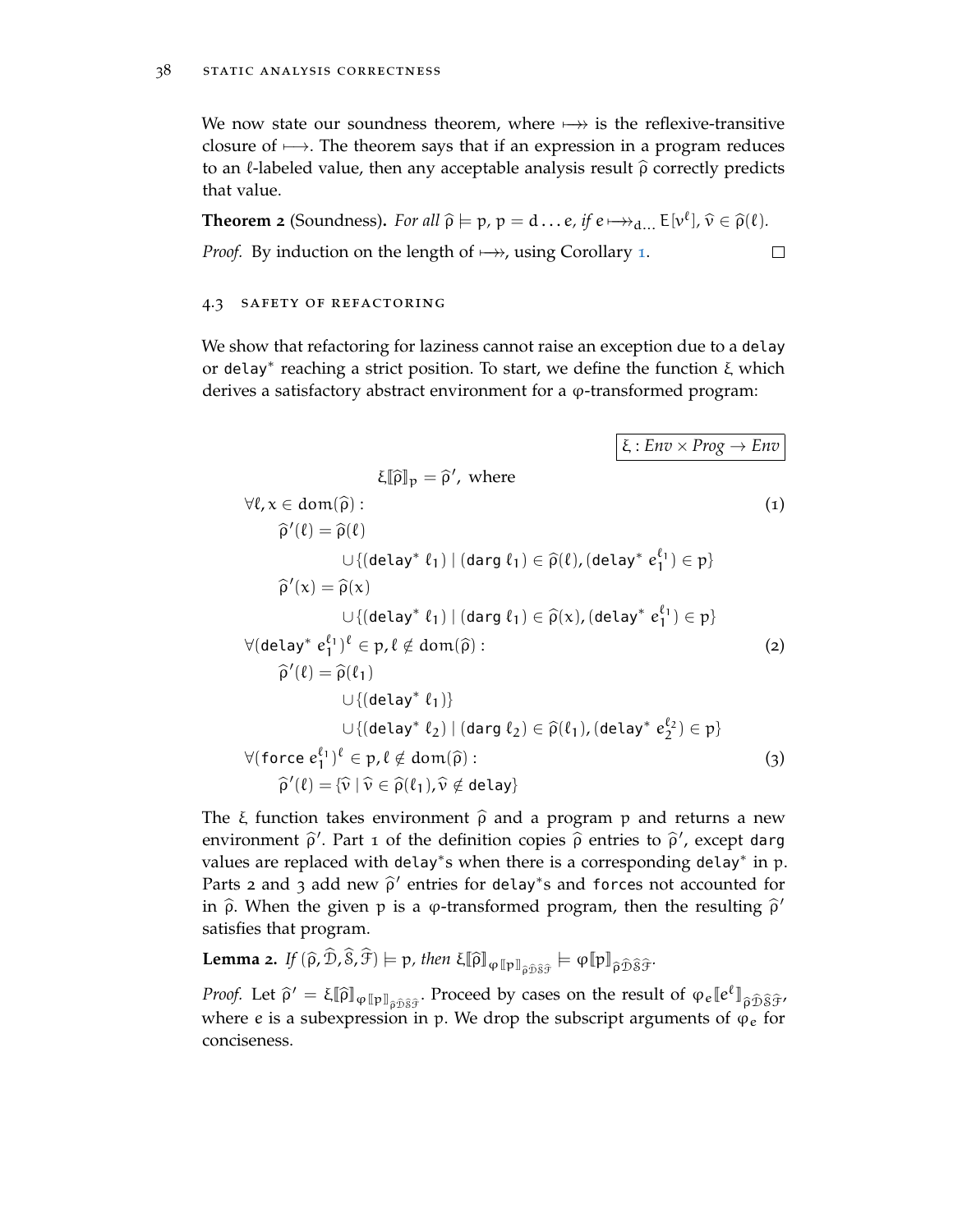- If  $\varphi_e[\![e^\ell]\!] = (\text{delay}^* \varphi_e[\![e]\!]^\ell)^{\ell_1}$ , by the [*delay*] analysis rule, three constraints must hold:
	- 1.  $(\text{delay}^* \ell) \in \widehat{\rho}'(\ell_1)$ 2.  $\widehat{\rho}' \models_e \varphi_e[\![e]\!]^\ell$
	- 3.  $\widehat{\rho}'(\ell) \subseteq \widehat{\rho}'(\ell_1)$

Constraints 1 and 3 hold by  $\xi$ , part (2). For constraint 2, we know from (†) in  $\varphi_e$  and the analysis rules that an environment satisfying  $\varphi_e[\![e]\!]$  has delay<sup>\*</sup> values that may not be in  $\hat{\rho}$ . However, we also see that any inserted delay<sup>∗</sup>s in  $\varphi_e[\![e]\!]$  is exactly tracked by corresponding darg values in  $\hat{\rho}$ . Thus constraint 2 holds as well, due to part (1) of ξ.

- If  $\varphi_e \llbracket e^{\ell} \rrbracket = (\text{force } \varphi_e \llbracket e \rrbracket^{\ell})^{\ell_1}$ , by the [*force*] analysis rule, two constraints must hold:
	- 1.  $\widehat{\rho}' \models_e \varphi_e[\![e]\!]^\ell$

2.  $\forall \widehat{\mathbf{v}} \in \widehat{\rho}'(\ell), \widehat{\mathbf{v}} \notin \mathsf{delay} : \widehat{\mathbf{v}} \in \widehat{\rho}'(\ell_1)$ 

Constraint 1 holds by the same reasoning as in the delay<sup>∗</sup> case, using (‡) in  $\varphi_e$ , and constraint 2 holds by part (3) of ξ's definition.

• All the other cases follow similar reasoning.

 $\Box$ 

Finally, theorem  $\frac{1}{3}$  $\frac{1}{3}$  $\frac{1}{3}$  states the safety property.<sup>1</sup> It says that evaluating a transformed program cannot generate an exception due to delays or delay<sup>\*</sup>s.

### <span id="page-56-0"></span>**Theorem 3** (Safety)**.**

*For all* p *and*  $(\widehat{\rho}, \mathcal{D}, \mathcal{S}, \mathcal{F}) \models p$ , if  $\phi[\![p]\!]_{\widehat{\rho}\widehat{\mathcal{D}}\widehat{\mathcal{S}}\widehat{\mathcal{F}}} = d \dots e$ , then  $e \mapsto_{\mathcal{H}} d \dots d$  exn, and e<del>⊦/</del>→a... dexn<sup>\*</sup>.

*Proof.* Let  $\widehat{\rho}' = \xi[\![\widehat{\rho}]\!]_{\varphi[\![p]\!]_{\widehat{\rho}\widehat{\mathcal{D}}\widehat{\mathcal{S}}\widehat{\mathcal{F}}}}$ . By lemma [2](#page-55-1),  $\widehat{\rho}' \models p'.$ 

1. Since dexn can only be generated if a delay value appears in a strict position, it is sufficient to show:

$$
e \not\mapsto_{\mathrm{d...}} \mathsf{E}[S[(\text{delay } e_1^{\ell_1})^{\ell}]]
$$

We prove the claim by contradiction.

Suppose  $e \mapsto_{\textnormal{d...}} \textnormal{E}[S[(\textnormal{delay } e_1^{\ell_1})^{\ell}]]$ . By soundness (theorem [2](#page-55-2)) applied to  $\hat{\rho}'$  and  $p'$ , (delay  $\ell_1$ )  $\in \hat{\rho}'(\ell)$ . Then from the definition of  $\xi$ , (delay  $\ell_1$ )  $\in$ <br> $\hat{\epsilon}(\ell)$ . From the exclusive value in figure  $\ell$  since we are the strict position  $\hat{\rho}(\ell)$ . From the analysis rules in figure [8](#page-50-0), since we are at a strict position, a delay in  $\widehat{\rho}(\ell)$  implies  $\ell \in \widehat{\mathcal{F}}$ , so  $\varphi$  would have inserted a force around  $\ell$ . However, force  $[\ ] \notin S$  so we have a contradiction.

<sup>1</sup> We conjecture that a stronger safety theorem holds but we leave proving it for future work: *For all*  $p = d \dots e$ , if  $e \mapsto_{d \dots} v_1$ ,  $(\widehat{\rho}, \widehat{\mathcal{D}}, \widehat{\mathcal{S}}, \widehat{\mathcal{F}}) \models p$ ,  $\phi[\![p]\!]_{\widehat{\rho}\widehat{\mathcal{D}}\widehat{\mathcal{S}}\widehat{\mathcal{F}}} = d' \dots e'$ ,  $e' \mapsto_{d' \dots} v_2$ , and  $v_1$ ,  $v_2 \neq$  delay, then  $v_1 = v_2$ .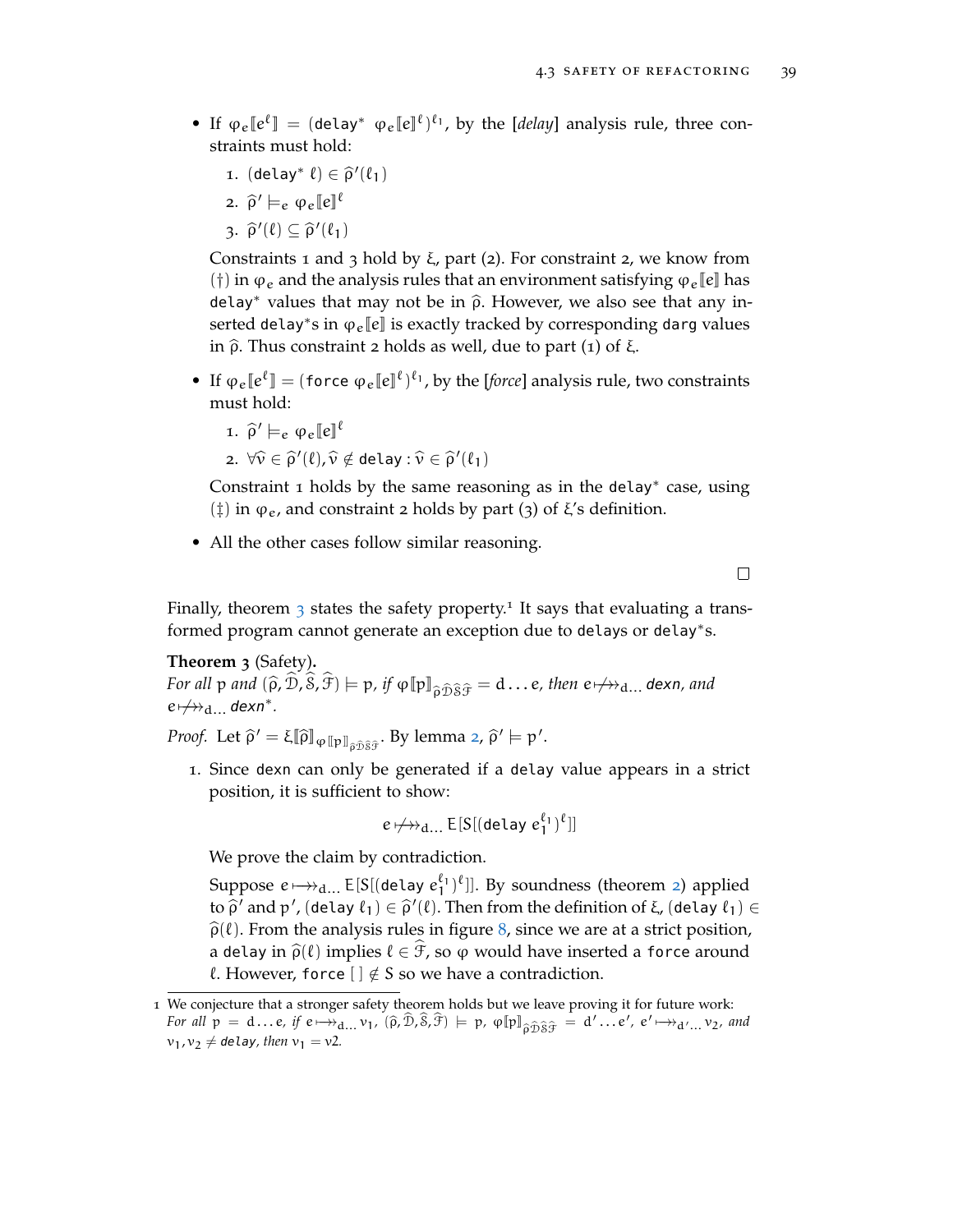2. Since dexn<sup>\*</sup> can only be generated if a delay<sup>\*</sup> value appears in a strict position, it is sufficient to show:

$$
e \not\mapsto_{d...} E[S[(delay^* e_1^{\ell_1})^{\ell}]]
$$

We prove the claim by contradiction.

Suppose  $e\longmapsto_{\rm d...} {\sf E}[{\sf S}[({\sf delay}^*\;e_1^{\ell_1})^{\ell}]].$  By soundness (theorem [2](#page-55-2)), (delay\*  $\ell_1)\in$  $\hat{\rho}'(\ell)$ . Then from the definition of  $\xi$ , (darg  $\ell_1$ )  $\in \hat{\rho}(\ell)$ . From the analysis welge in figure  $\ell$ , since we are at a strict resultion (dags  $\ell_1$ )  $\in \hat{\delta}(\ell)$  im-rules in figure [8](#page-50-0), since we are at a strict position, (darg  $\ell_1$ )  $\in \hat{\rho}(\ell)$  implies  $(\ell, \ell_1) \in \widehat{\mathcal{F}}$ . From the definition of  $\varphi$ , the existence of (delay\*  $e_{1}^{\ell_1}$ ) also implies that  $e_1^{\ell_1}$  is an argument in a function call and that  $\ell_1 \in \widehat{\mathcal{D}}$ and  $\ell_1 \notin \widehat{\mathcal{S}}$ . Finally, since  $(\ell, \ell_1) \in \widehat{\mathcal{F}}$ ,  $\ell_1 \in \widehat{\mathcal{D}}$ , and  $\ell_1 \notin \widehat{\mathcal{S}}$ ,  $\varphi$  would have inserted a force around  $\ell$ . However, force  $[\ ] \notin S$ , so we have a contradiction.

4.4 idempotency

In contrast to conventional software engineering refactorings, our transformation is not idempotent. Indeed, it may be necessary to refactor a program multiple times to get the "right" amount of laziness. Consider the following example:

let  $x = \langle \text{long computation} \rangle$  $y = \langle short\, computation\, involving\, x \rangle$ in (delay y)

The long computation should be delayed but applying our transformation once delays only the short computation. To delay the long computation, a second transformation round is required. In practice, we have observed that one round of laziness refactoring suffices to handle the majority of cases. However, chapter [6](#page-62-0) presents a real-world example requiring multiple transformations so our tool currently allows the programmer to decide how often to apply the refactoring.

 $\Box$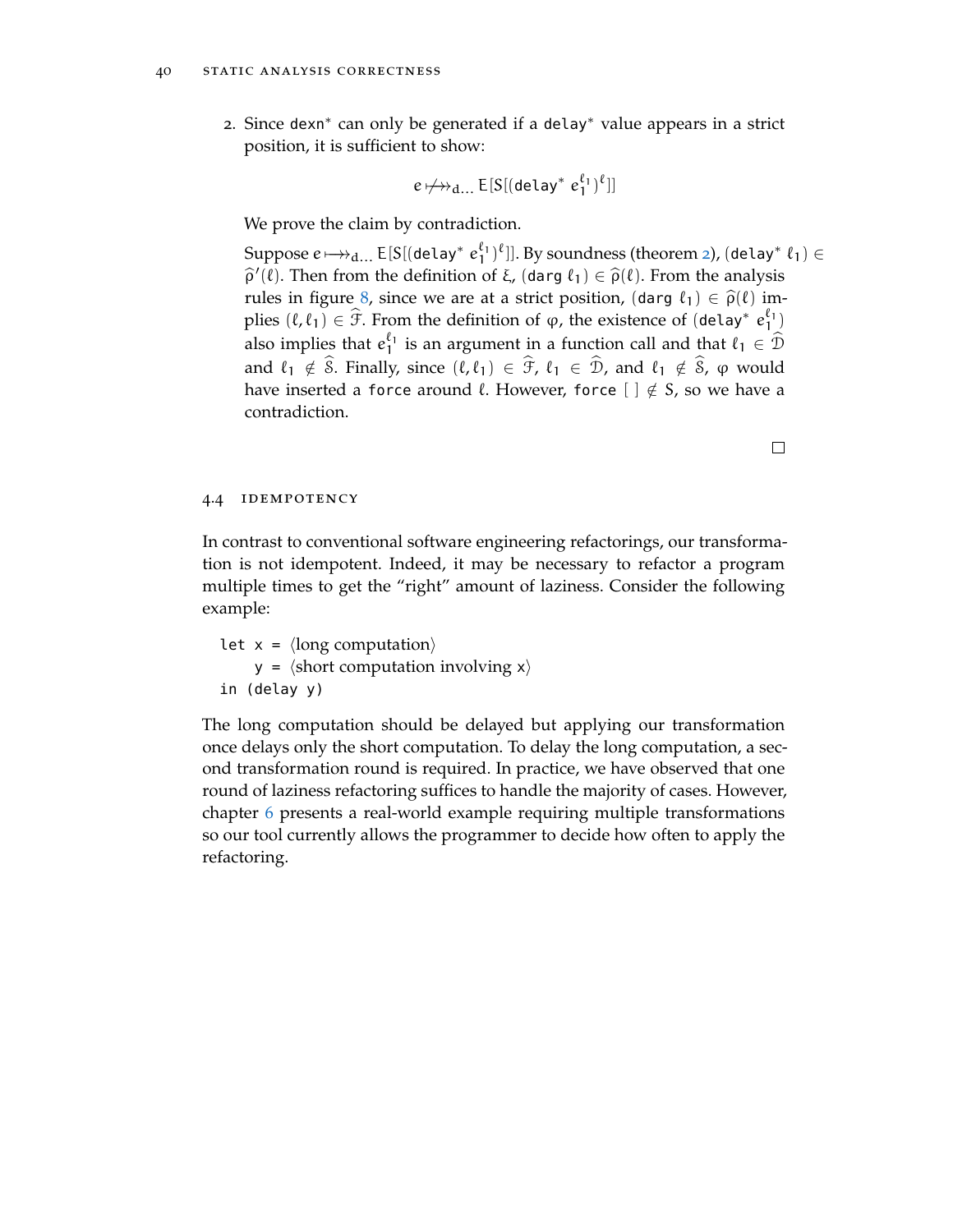# <span id="page-58-0"></span>STATIC TOOL IMPLEMENTATION

We have implemented refactoring for laziness for Racket  $[29]$  $[29]$  $[29]$ ,<sup>1</sup> in the form of a prototype plugin tool for the DrRacket IDE. It uses laziness analysis to automatically insert delay and force expressions as needed. It also displays graphical justification when desired.

### 5.1 constraint solving algorithm

Computing our laziness analysis requires two stages: (1) the generation of a set of constraints from a program, and (2) the search for the least solution using a conventional worklist algorithm [[59](#page-146-1)]. The graph nodes are the variables and labels in the program, plus one node each for  $\widehat{\mathcal{D}}$ ,  $\widehat{\mathcal{S}}$ , and  $\widehat{\mathcal{F}}$ . Without loss of generality, we use only labels for the nodes and  $\hat{\rho}$  for the analysis result in our description of the algorithm. There exists an edge from node  $\ell_1$  to  $\ell_2$  if there is a constraint where  $\hat{\rho}(\ell_2)$  depends on  $\hat{\rho}(\ell_1)$ ; the edge is labeled with that constraint. Thus one can view a node  $\ell$  as the endpoint for a series of data flow paths. To compute  $\hat{\rho}(\ell)$ , it suffices to traverse all paths from the leaves to  $\ell$ , accumulating values according to the constraints along the way.

The analysis result is incrementally computed in a breadth-first fashion by processing constraints according a worklist of nodes. Processing a constraint entails adding values to  $\hat{\rho}$  so the constraint is satisfied. The algorithm starts by processing all constraints where a node depends on a value, e.g., val  $\in \hat{\rho}(\ell);$ the nodes on the right-hand side of these constraints constitute the initial worklist. Nodes are then removed from the worklist, one at a time. When a node is removed, the constraints on the out-edges of that node are processed and a neighbor  $\ell$  of the node is added to the worklist if  $\hat{\rho}(\ell)$  was updated while processing a constraint. A node may appear in the worklist more than once, but only a finite number of times, as shown by the following termination argument.

<sup>1</sup> Racket's semantics differs slightly from the semantics in figure [10](#page-53-0). In contexts that expect either false or non-false values (e.g., if), Racket treats delays as non-false while the semantics in figure [10](#page-53-0) results in a exception. Thus, the analysis may be unsound for Racket programs that depend on this behavior.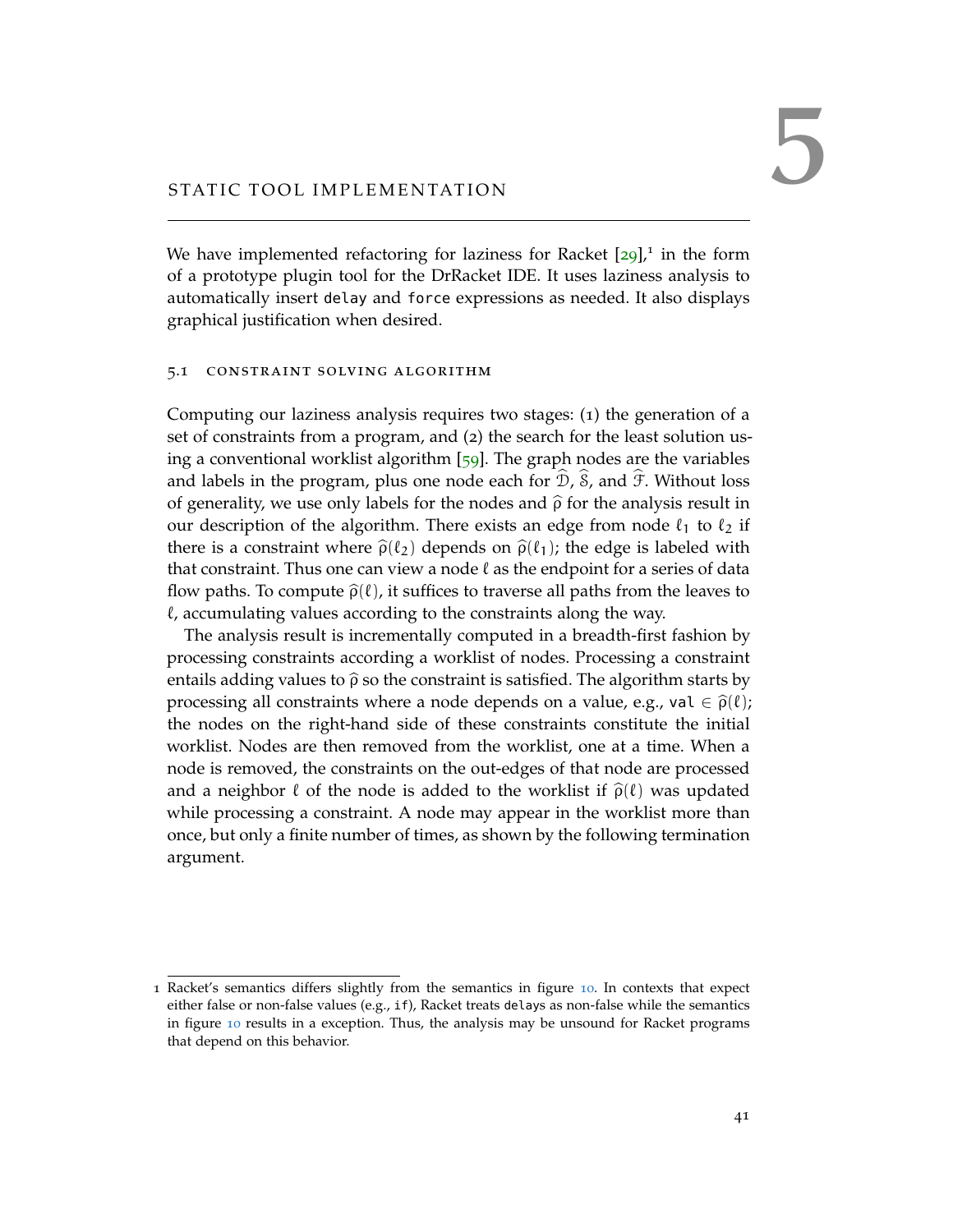### *Termination and Complexity of Constraint Solving*

Inspecting the constraints from section  $\frac{1}{3}$  $\frac{1}{3}$  $\frac{1}{3}$  reveals that an expression requires recursive calls only for subexpressions. Thus, a finite program generates a finite number of constraints. For a finite program with finitely many labels and variables, the set of possible abstract values is also finite. Thus, a node can appear in the worklist only a finite number of times, so algorithm must terminate.

We observe in the constraint-solving algorithm that, (1) a node  $\ell$  is added to the worklist only if  $\hat{\rho}(\ell)$  is updated due to a node on which it depends being in the worklist, and (2) values are always added to  $\hat{\rho}$ ; they are never removed. For a program of size  $n$ , there are  $O(n)$  nodes in the dependency graph. Each node can appear in the worklist  $O(n)$  times, and a data flow path to reach that node could have  $O(n)$  nodes, so it can take  $O(n^2)$  node visits to compute the solution at a particular node. Multiplying by  $O(n)$  total nodes, means the algorithm may have to visit  $O(n^3)$  nodes to compute the solution for all nodes.

### 5.2 laziness refactoring tool

Our prototype tool uses the result of the analysis and the  $\varphi$  function from section [3](#page-48-0).5 to insert additional delays and forces. In contrast to the mathematical version of  $\varphi$ , its implementation avoids inserting delays and forces around values and does not insert duplicate delays or forces.

We evaluated a number of examples with our tool including the n-queens problem from chapter [1](#page-20-0). Figure [11](#page-60-0) shows the program in Racket, including timing information and a graphical depiction of the answer. Despite the use of lcons, 2 the program takes as long as an eager version of the same program (not shown) to compute an answer. Figure [12](#page-61-0) shows the program after our tool applies the laziness transformation. When the tool is activated, it: (1) computes an analysis result for the program, (2) uses the result to insert delays and forces, highlighting the added delays in yellow and the added forces in blue, and (3) adds arrows originating from each inserted delay, pointing to the source of the laziness, thus explaining its decision to the programmer in an intuitive manner. Running the transformed program exhibits the desired performance.

<sup>2</sup> Though lcons is not available in Racket, we simulate it with a macro to match the syntax of this dissertation. The macro wraps a delay around the second argument of a cons.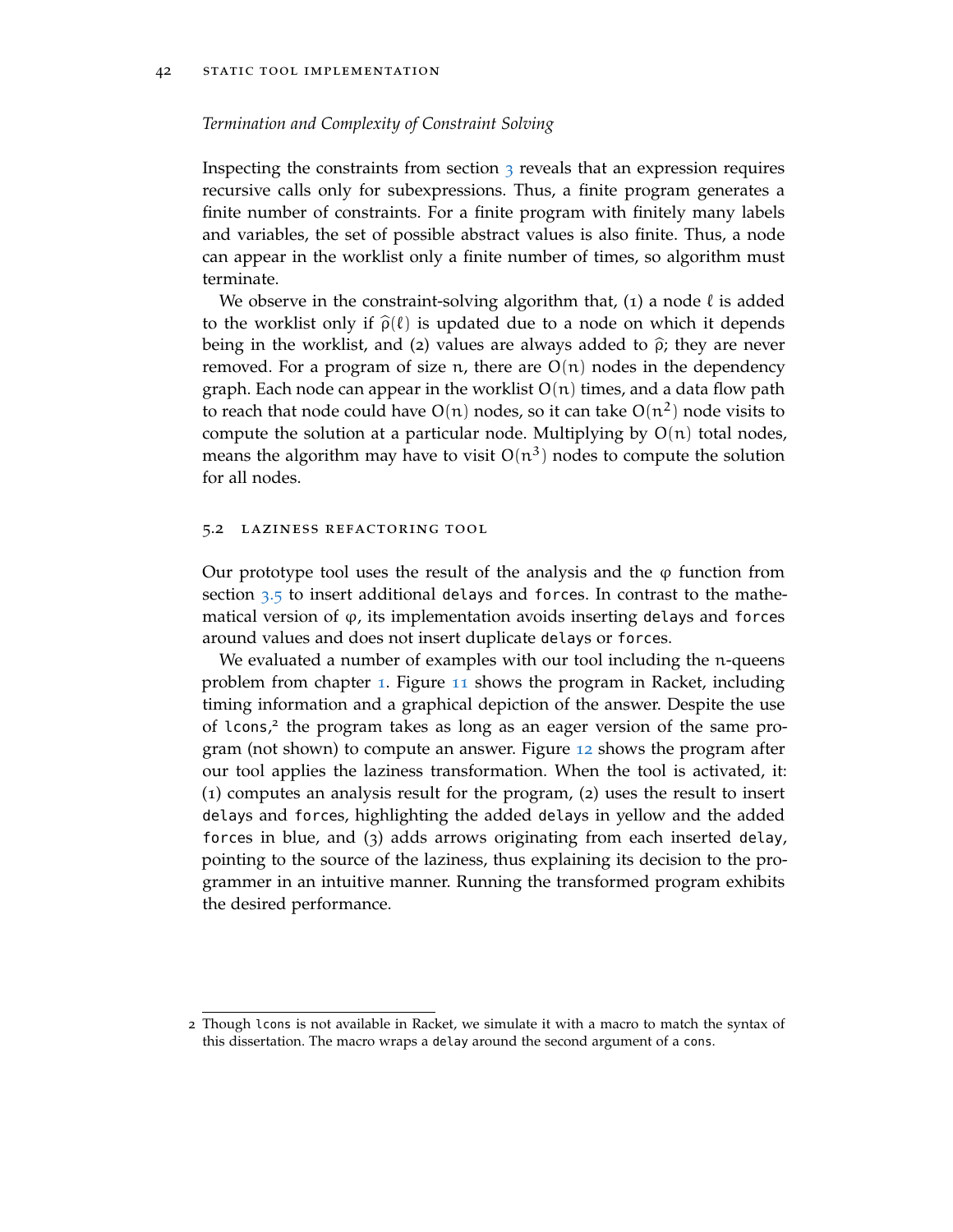<span id="page-60-0"></span>

Figure 11: Evaluating n-queens in Racket with only lazy cons.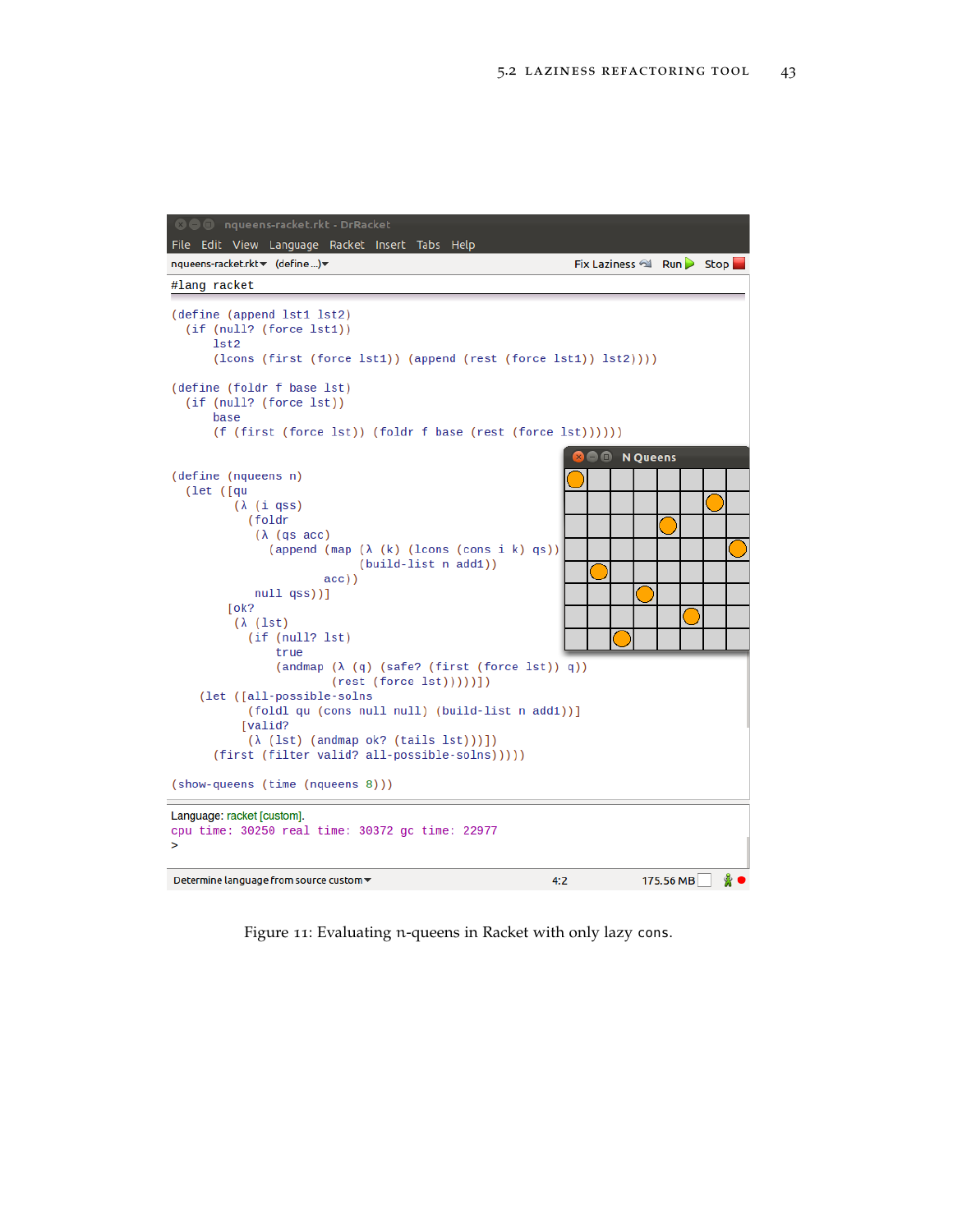<span id="page-61-0"></span>

Figure 12: Evaluating n-queens in Racket after refactoring.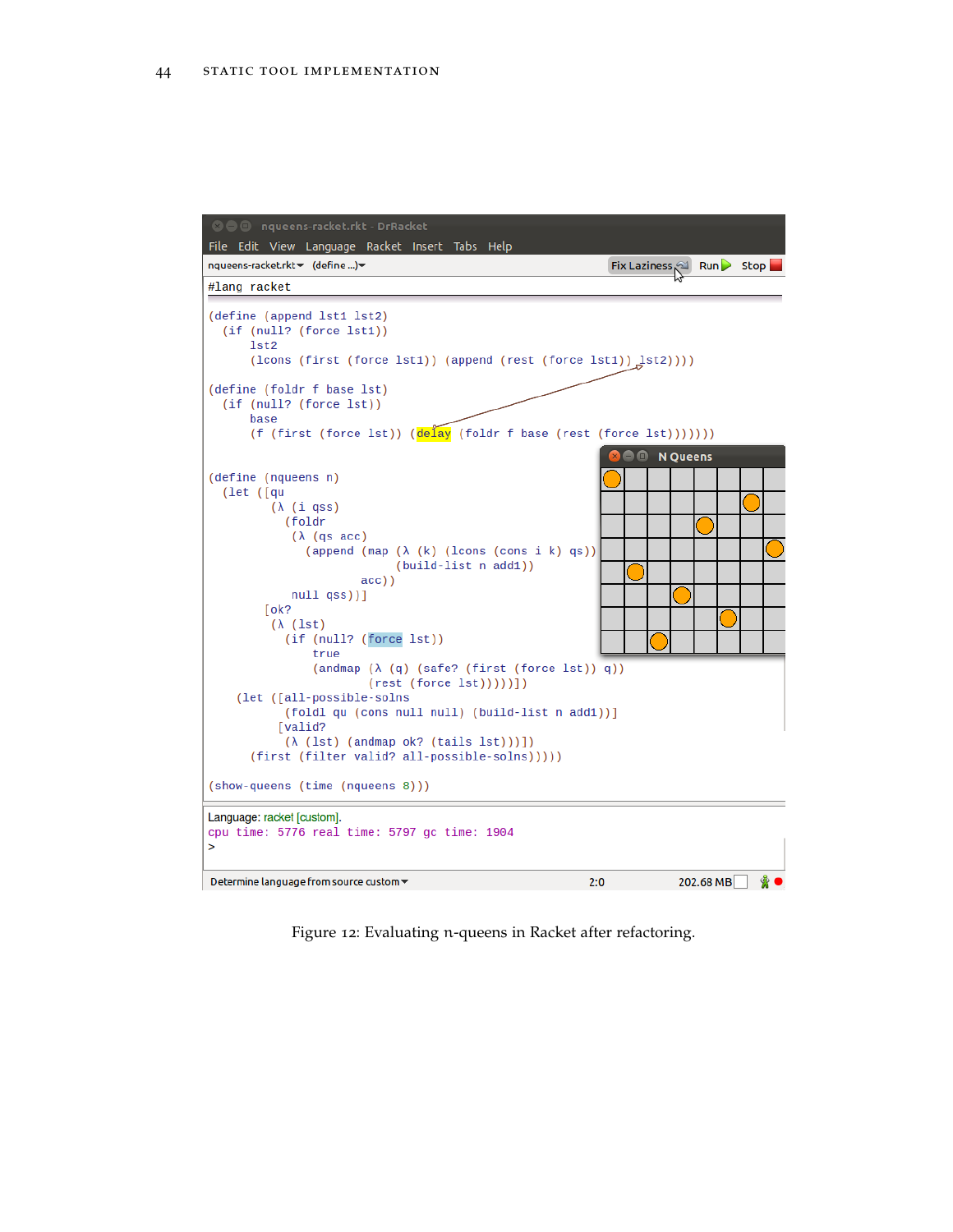# <span id="page-62-0"></span>STATIC TOOL EVALUATION

To further evaluate our idea and our tool, we examined the Racket code base and some user-contributed packages for manual uses of laziness. We found several erroneous attempts at adding laziness and we verified that our tool would have prevented many such errors.<sup>1</sup> We consider this investigation a first confirmation of the usefulness of our tool. The rest of the section describes two of the examples.

The DMdA languages  $\left[17\right]$  $\left[17\right]$  $\left[17\right]$  allow students to write contracts for some data structures. These contracts are based on Findler et al.'s lazy contracts [[27](#page-144-2)]. The contracts are primarily implemented via a constructor with a few lazy fields. Additionally, several specialized contract constructors for various data structures call the main constructor. However, since the specialized constructors are implemented with ordinary strict functions, the programmer must manually propagate the laziness to the appropriate arguments of these functions to preserve the intended lazy behavior. The situation is similar to the Scala example from chapter [1](#page-20-0). Thus, a small amount of laziness in the main contract constructor requires several more delays scattered all throughout the program. Adding these delays becomes tedious as the program grows in complexity and unsurprisingly, a few were left out. Our tool identified the missing delays, which the author of the code confirmed and corrected with commits to the code repository.

A second example concerns queues and deques [[66](#page-147-3)] implemented in Typed Racket  $[76]$  $[76]$  $[76]$ , based on implicit recursive slowdown  $[62,$  $[62,$  $[62,$  Chapter 11], where laziness enables fast amortized operations and simplifies the implementation. The library contained several performance bugs, as illustrated by this code snippet from a deque enqueue function:

```
define enqueue(elem dq) = ...
  let strictprt = \langle extract strict part of dq\ranglenewstrictprt = \langlecombine elem and strictprt\ranglelazyprt = force \langle extract lazy part of dq\ranglelazyprt1 = \langle extracted from lazyprt\ranglelazyprt2 = \langle extracted from lazyprt\ranglein Deque newstrictprt
              (delay \langlecombine lazyprt1 and lazyprt2\rangle)
```
<sup>1</sup> The examples were first translated to work with the syntax in this paper.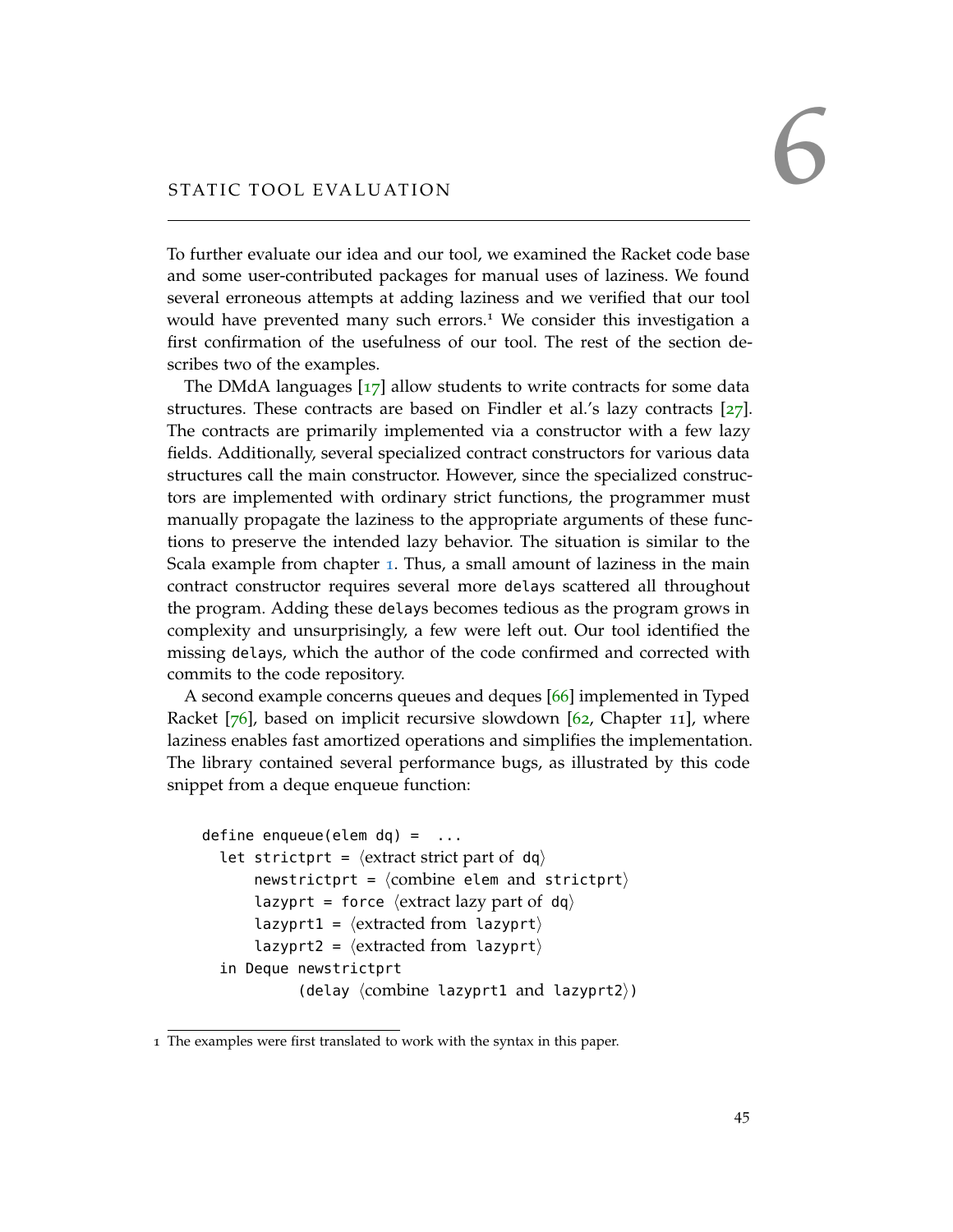### 46 static tool evaluation

The function enqueues elem in deque dq, which has a lazy part and a strict part. In one execution path, the lazy part is extracted, forced, and separated into two additional pieces. Clearly, the forcing is unnecessary because neither of the pieces are used before they are inserted back into the new deque. Worse, the extra forcing slows the program significantly. For this example, activating our tool *twice* fixes the performance bug. For a reasonably standard benchmark, the fix reduced the running time by an order of magnitude. The authors of the code acknowledged the bug and merged our fix into the code repository.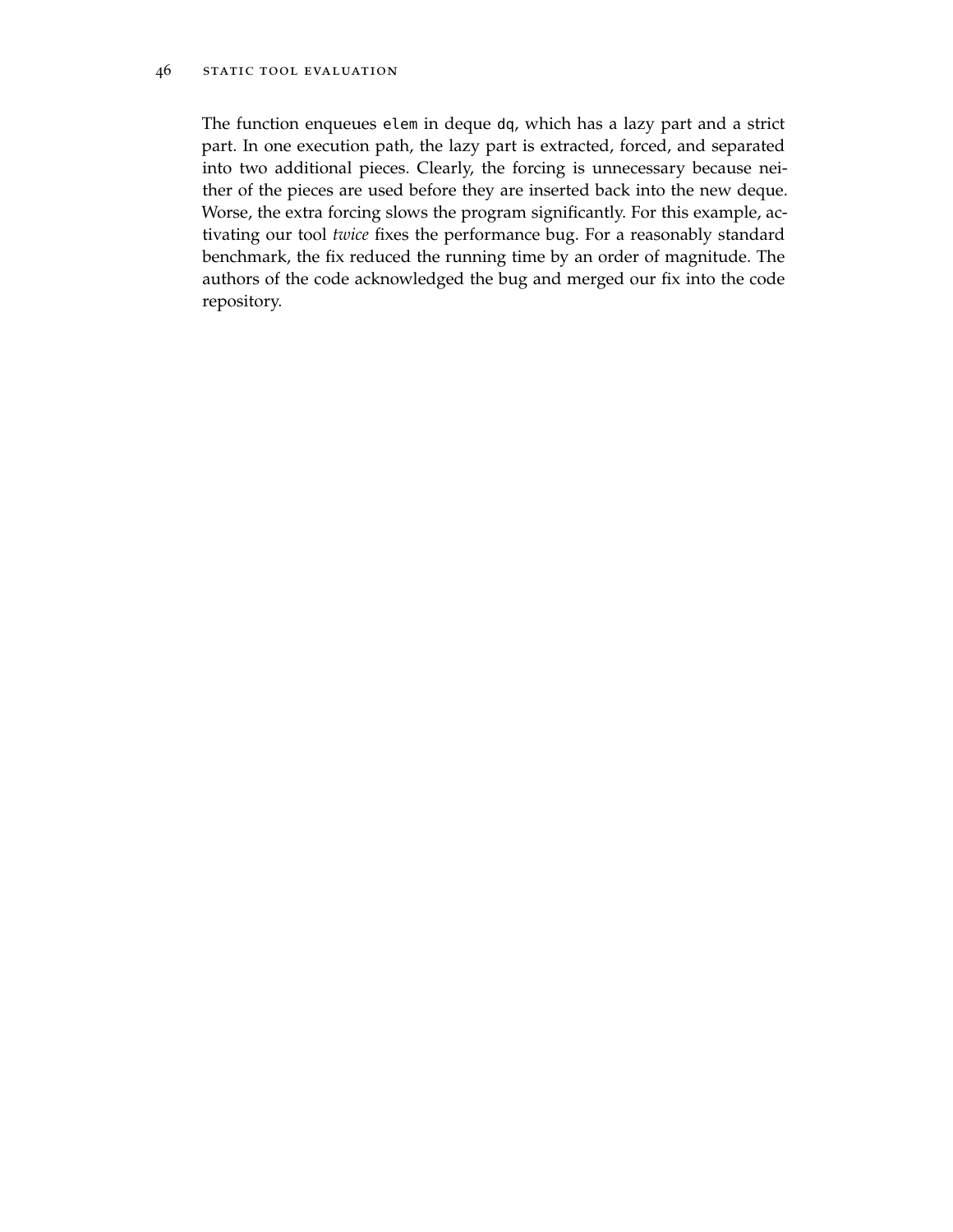Part IV

<span id="page-64-0"></span>INTERLUDE: A CRITERIA FOR LAZINESS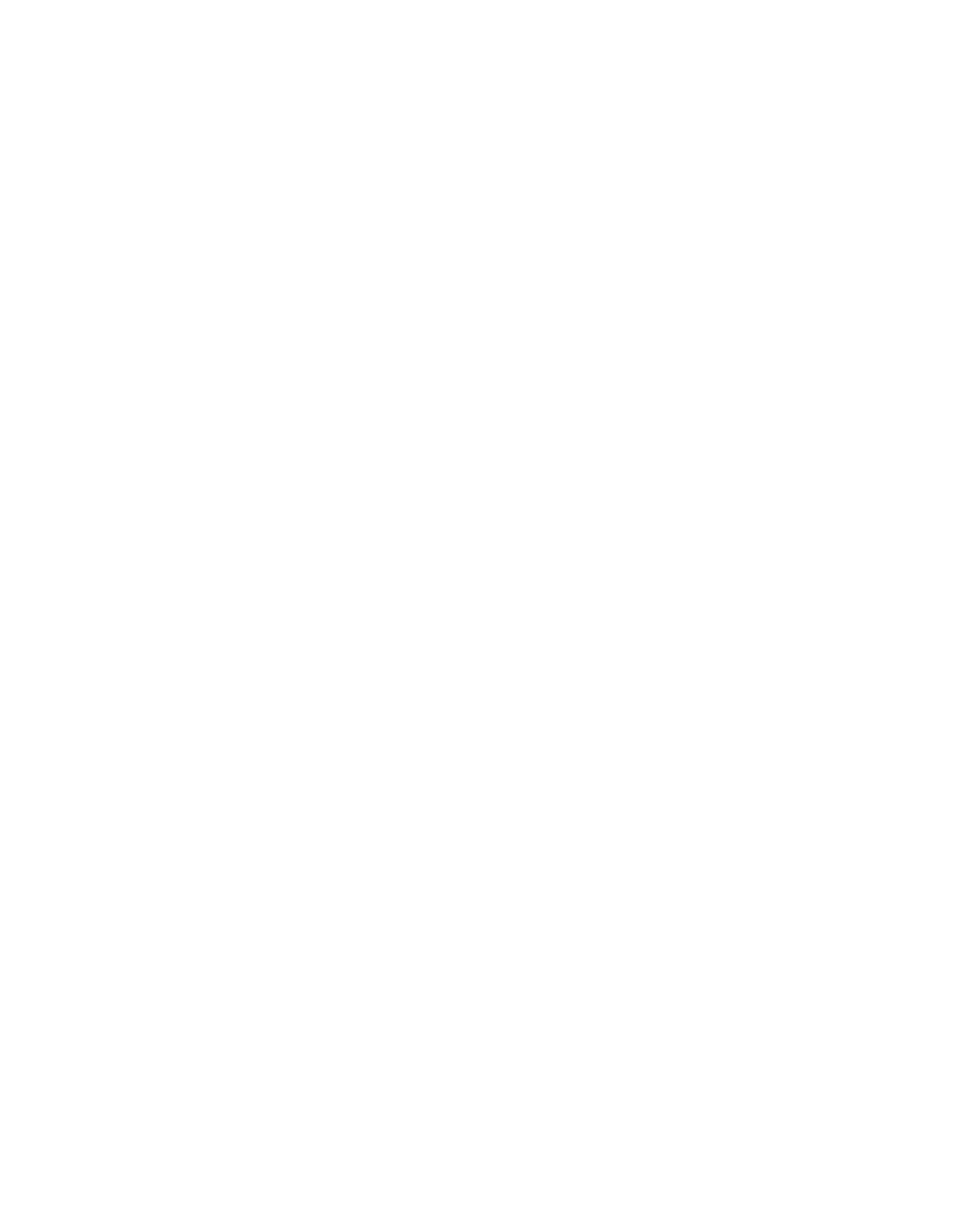The static analysis from part [iii](#page-38-0) assumes that a programmer has partially annotated a program. Based on these annotations and a control-flow analysis, it suggests additional delay annotations. Because the tool considers only static information, it merely approximates where laziness is needed and often produces spurious suggestions. The requirement for some initial "seed" annotations contributes additional imprecision. On occasion, the tool must also be run more than once to find additional laziness but our research offers no guidance on this process.

The gaps in the static approach raise an fundamental question: "what exactly is the ground truth when it comes to laziness?" In other words, is there a precise criteria to use when determining whether an expression in a program should be lazy and when it should be strict. Since deploying laziness is a balancing act, with too little laziness causing extra complexity with no added benefits but too much laziness resulting in the costs overwhelming the gains, such a criteria would benefit programmers by informing them to what degree the program benefits from laziness at each location.<sup>2</sup>

Coming up with such a metric must rely on a programmer's intuition about the use of values in a program. An initial criteria might suggest that if an expression's result is not used, we should delay its evaluation. Informally, a value is *used* if it reaches a position that requires a specific (kind of) value to continue the evaluation process. Examples of such positions are the operands to primitive functions, the test in a conditional, and the function position in an application. In contrast, positions such as arguments to a programmer's functions and data constructors do not "use" their values. Thus the underlined argument in the following expression should be delayed:

## $(\lambda x.1) 2 + 3$

Our initial laziness criterion does not cover the case where a program evaluates an expression more than once, e.g., via recursion, producing multiple values. We could extend our criterion to delay expressions where *none* of its values are used, but obviously this binary classification is useless for prac-

<sup>2</sup> The material for part [iv](#page-64-0) of this dissertation appeared previously in [Chang and Felleisen](#page-143-2) [[2014](#page-143-2)]: *Profiling for Laziness*, In: POPL '14: Proceedings of the 41st ACM SIGPLAN-SIGACT Symposium on Principles of Programming Languages.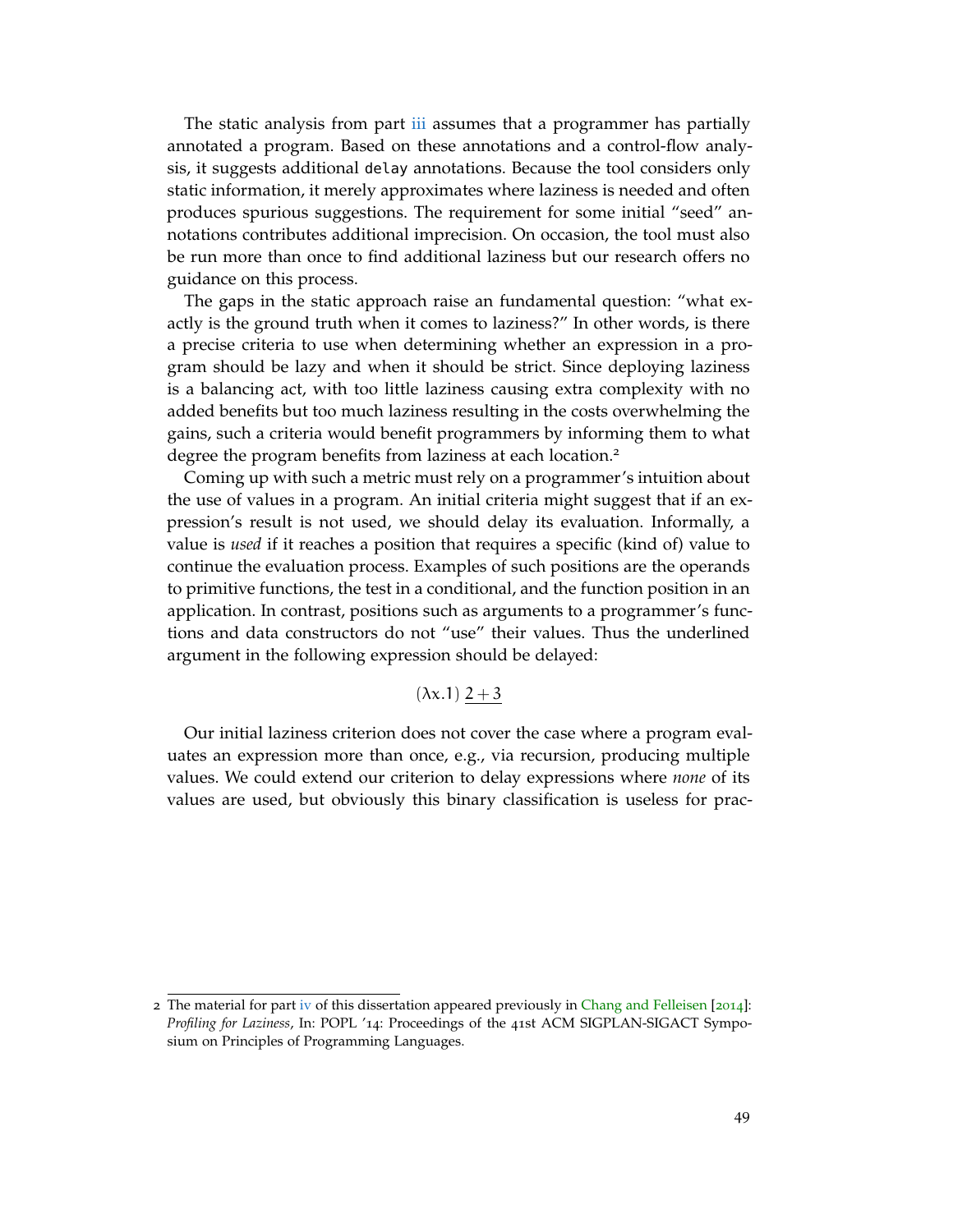tical cases. Consider the following pseudocode, which represents a function definition and its use in a typical strict functional language:

def  $\textit{rng} \, \textit{n} \, \textit{m} =$  (1)

$$
\text{if } n \geqslant m \text{ then } \text{nil} \tag{2}
$$

$$
else n::rng (n+1) m \tag{3}
$$

(4)

(4)

$$
let 1st = rng 0 1000 \tag{5}
$$

$$
in (second 1st) + (third 1st)
$$
\n(6)

A call to  $rng$  n m produces the list of integers in  $[n, m]$ . In this example, the (underlined) recursive call to *rng* is evaluated multiple times and produces multiple values. Although second and third use two of these values, the program is likely to benefit from delaying the underlined expression because most of the list is unused.

The example suggests a quantitative criterion for the injection of laziness into strict programs. Specifically, it hints that the ratio of the number of used results to the total number of results per expression might pinpoint delayable expressions. In the example, the recursive call to  $rng$  is evaluated  $m - n =$ 1000 times and two of the values are used, giving it a ratio of 2/1000.

An expression with such a low ratio seems like a promising candidate for laziness, but as the following (boxed) changes to the example show, this first quantitative criterion is still insufficient:

$$
\det \, mg \, \boxed{f} \, \ln \, m = \tag{1}
$$

$$
\text{if } n \geqslant m \text{ then } \text{nil} \tag{2}
$$

$$
else [fn] :: rng [f] (n+1) m \tag{3}
$$

let  $lst = rng \boxed{add1} \boxed{0\ 1000}$  (5)

in  $(\text{second } \text{lst}) + (\text{third } \text{lst})$  (6)

Here is some more accounting data:

f n [ln 3]: 2/1000 values used rng f (n+1) m [ln 3]: 2/1000 values used

The expressions f n and  $rng f (n+1)$  m have equal ratios, seemingly indicating that the program benefits equally from delaying each. A programmer immediately understands, however, that this recommendation is misleading because delaying the call to *rng* would prevent most calls to f.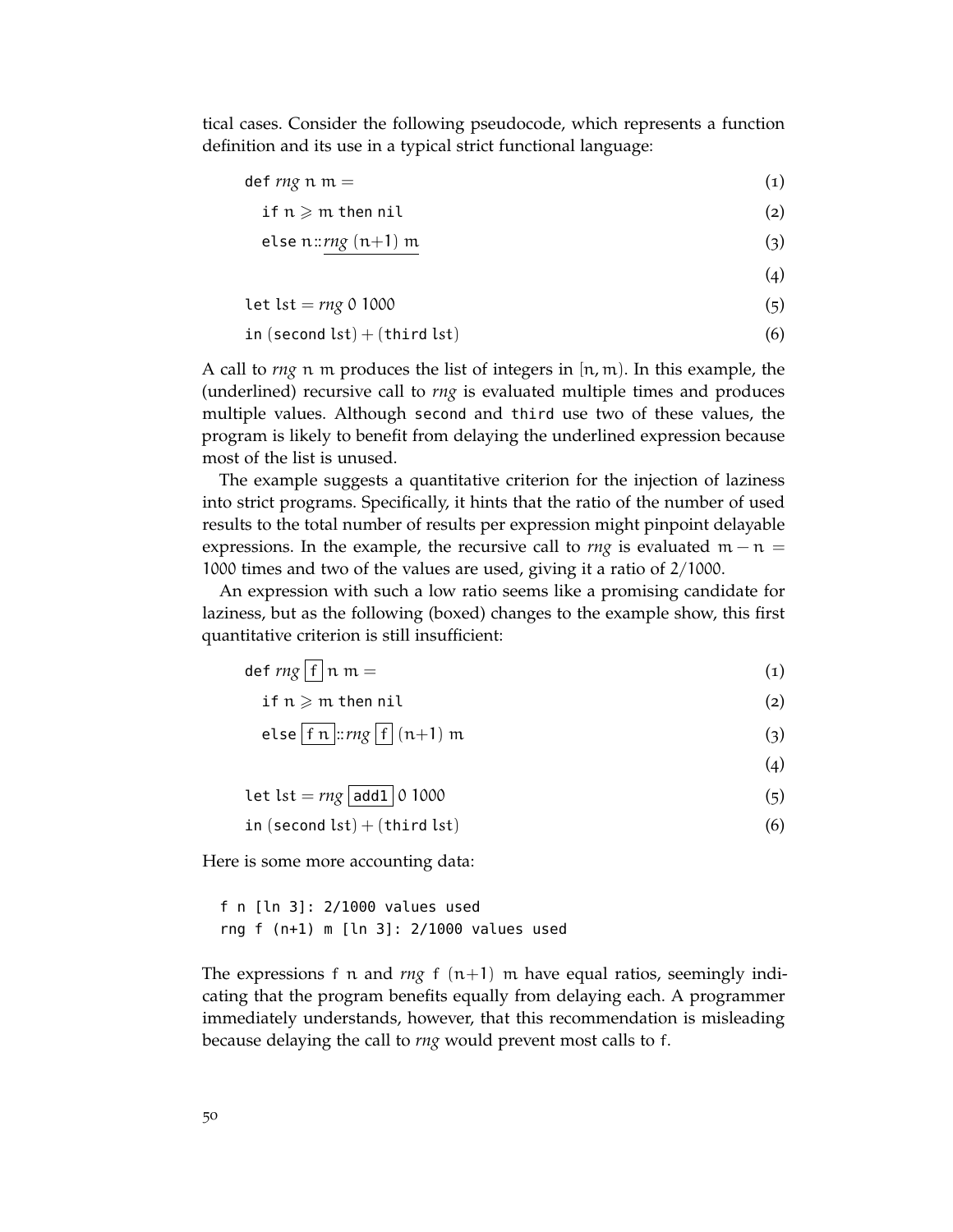To combine these factors, we focus only on the unused values, and additionally weigh them by the number of *child-values* created during the creation of an unused value. Essentially, this *weight* is correlated to the size of the dynamic value-dependency tree whose root is the unused value. The weight of an *expression* then, which we dub its *laziness potential*, is roughly the average of the weights of all its unused values:

rng f (n+1) m [ln 3]: 2/1000 values used - delaying 998 unused avoids 2990 subvalues, weight=2991 f n [ln 3]: 2/1000 values used - delaying 998 unused avoids 0 subvalues, weight=1

A higher weight indicates a greater benefit from laziness. The exact calculation of laziness potential is discussed in chapter  $\tau$ . The important takeaway here is that a metric designer must consider delaying the call to *rng* more beneficial than delaying the call to f, which aligns with a programmer's intuition.

Laziness potential seems promising as a criterion but the following "generate and filter" example demonstrates yet another problem:

| def $rng$ f n m $=$                            | $\left( 1\right)$ |
|------------------------------------------------|-------------------|
| if $n \geqslant m$ then nil                    | (2)               |
| else f n:: $rng f (n+1) m$                     | (3)               |
| def <i>filter</i> $p$ ? lst $=$                | (4)               |
| if null? lst then nil                          | (5)               |
| else let $x =$ first lst                       | (6)               |
| in if $p$ ? x then x:: filter $p$ ? (rest lst) | (7)               |
| else <i>filter</i> p? (rest lst)               | (8)               |
|                                                | $\left( 9\right)$ |
| Let lst = filter even? (rng add1 0 1000)       | (10)              |
| in (second $lst$ ) + (third $lst$ )            | (11)              |

For example, our informal metric would suggest delaying the first recursive call to *filter*, because it has a large weight:

```
filter p? (rest lst) [ln 7]: 2/500 used
- delaying 498 unused avoids 2486 subvalues, wgt=2487
```
Intuitively, however, the recursive call to *rng* should be delayed as well, but it does not appear to play a role in the current metric because *filter* "uses" the entire list.

In response, we should compute the metric iteratively: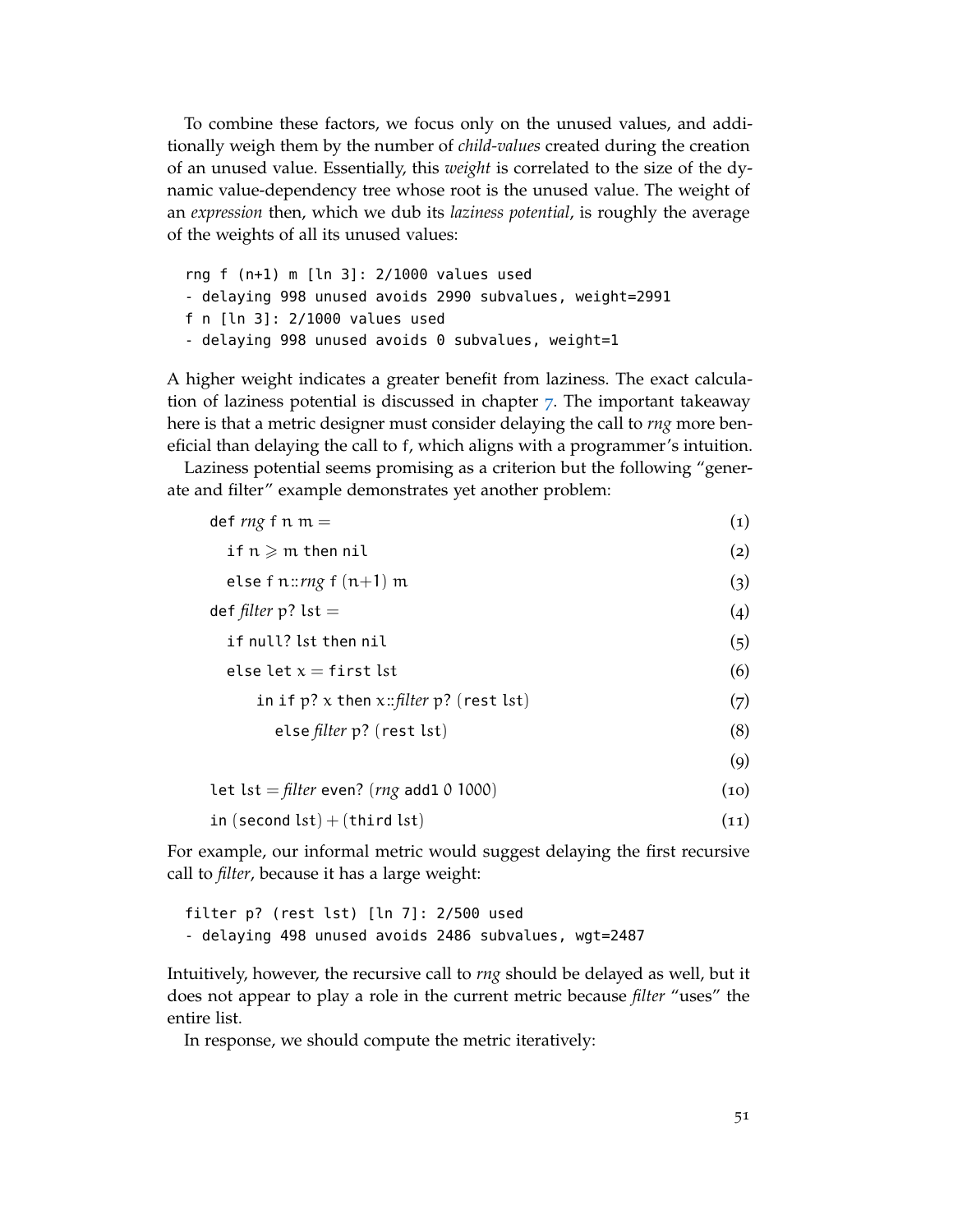- 1. after measuring the laziness potential, we next simulate delaying the expression with the highest laziness potential, and then
- 2. recalculate usages to possibly uncover additional unused values.

An iterative calculation of laziness potential would look like this:

~~~~~~~~~~~~~~ Profiling Summary: Round 0 ~~~~~~~~~~~~~~ filter p? (rest lst) [ln 7]: 2/500 values used - delaying 498 unused avoids 2486 subvalues, wgt=2487 ~~~~~~~~~~~~~~ Profiling Summary: Round 1 ~~~~~~~~~~~~~~ rng f (n+1) m [ln 3]: 4/1000 values used - delaying 996 unused avoids 984 subvalues, wgt=2985 f n [ln 3]: 5/1000 values used - delaying 995 unused avoids 0 subvalues, wgt=1

After round 0, the analysis would simulate a delay of the call to *filter* and then recomputes all usages, revealing unused values from the call to *rng* in round 1. This process would repeat until there are no more unused expressions. The summary report finally suggests delaying both the calls to *filter* and *rng*, because it would benefit program performance the most.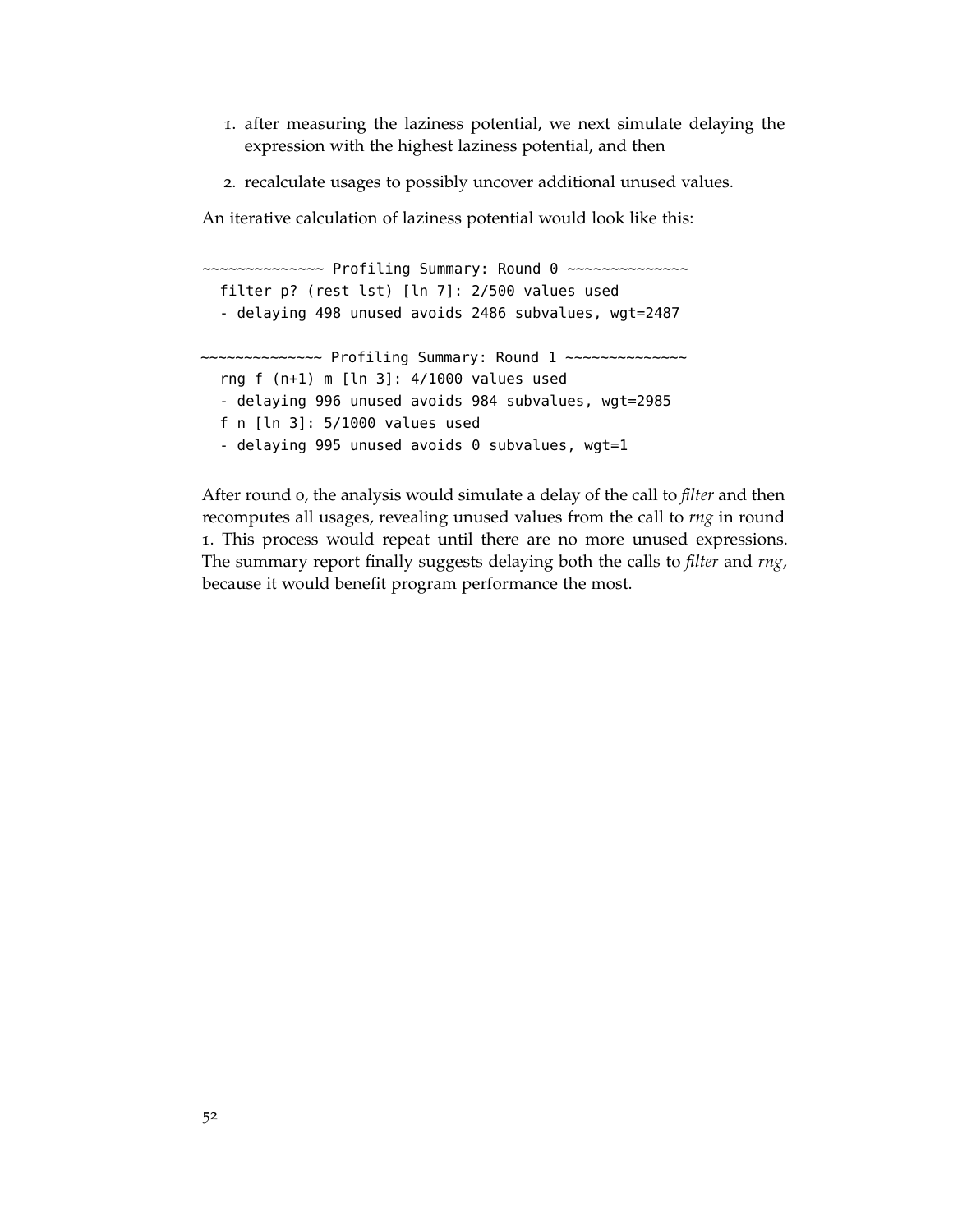Part V

## A DYNAMIC APPROACH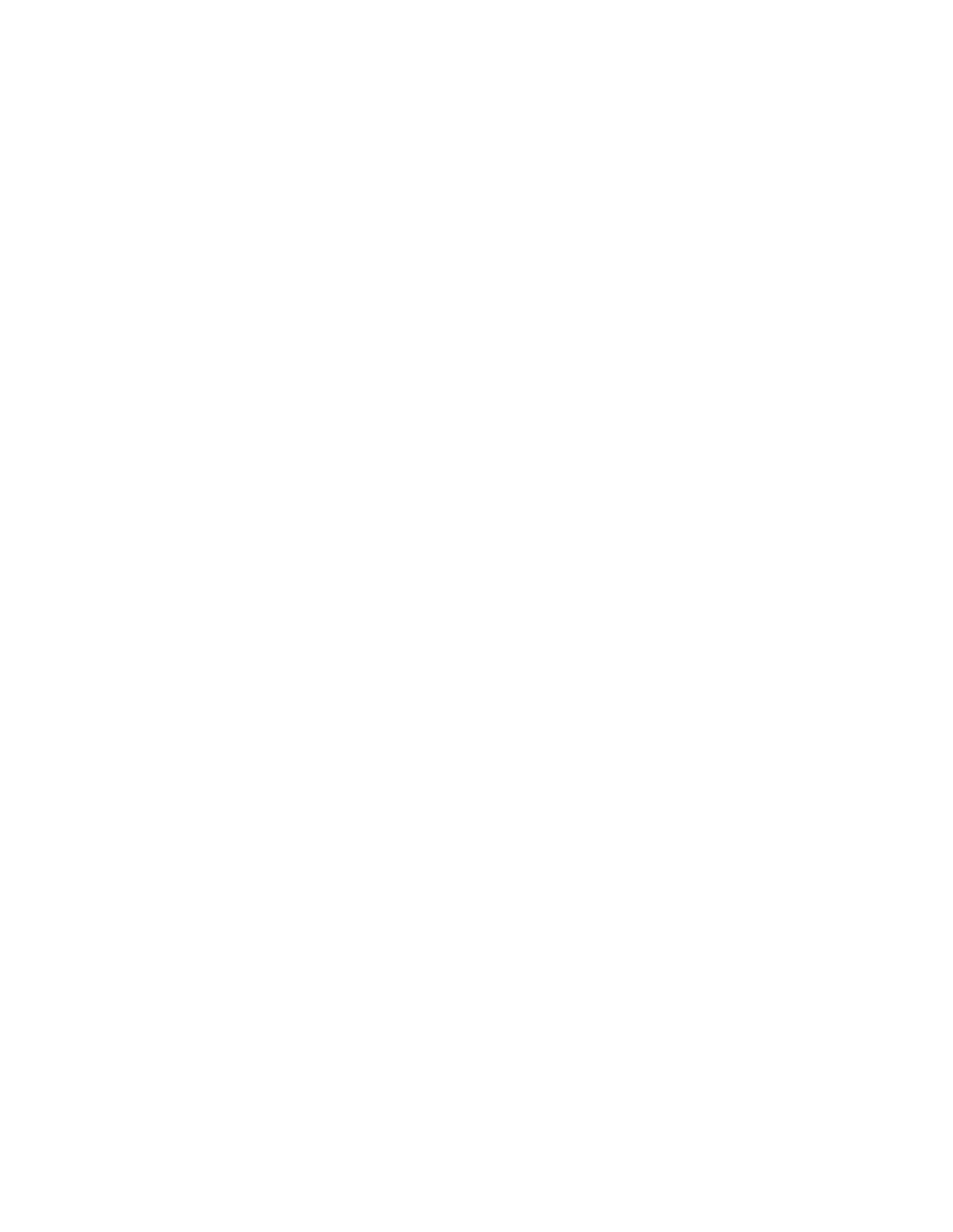Part [v](#page-70-0) of this dissertation translates our intuitive ideas about a criteria for laziness from part [iv](#page-64-0) into a formal model and the implementation of a profiler that utilizes this model to suggest locations for laziness to a programmer. Chapter  $7$  formally describes the notion of laziness potential, chapter  $8$ presents our prototype profiler implementation, and chapter [9](#page-90-0) demonstrates its effectiveness.<sup>3</sup>

<sup>3</sup> The material for part [v](#page-70-0) of this dissertation appeared previously in [Chang and Felleisen](#page-143-0) [[2014](#page-143-0)]: *Profiling for Laziness*, In: POPL '14: Proceedings of the 41st ACM SIGPLAN-SIGACT Symposium on Principles of Programming Languages.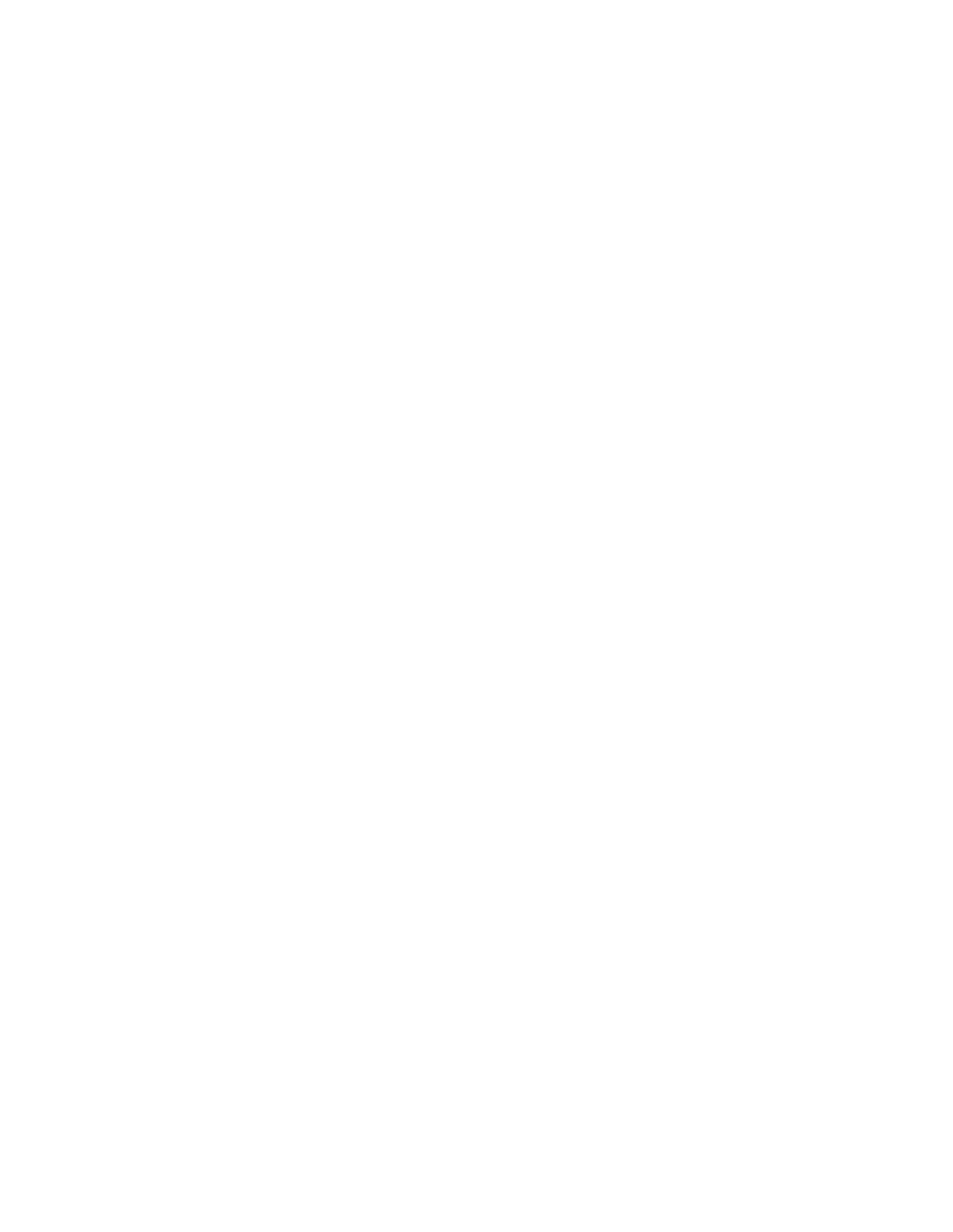### <span id="page-74-0"></span>7.1 PARTIALLY-LABELED  $\lambda$ -CALCULUS

As our informal presentation in part [iv](#page-64-0) suggests, we consider *laziness potential* the key to determining where to insert effective laziness annotations in strict programs. We present a formal model for laziness potential in two stages. The first stage defines a labeled calculus for  $\lambda$ -calculus terms. The second stage extends the language with more realistic language constructs.

Our model starts from a labeled version of the untyped  $λ$ -calculus:

$$
e \in Exp = x \mid v \mid e \mid e \mid e \mid e \mid e \mid e
$$
  

$$
v \in LabVal = w^{\vec{\ell}}
$$
  

$$
w \in Val = \lambda x.e
$$
  

$$
x \in Var, \quad e \in elab, \quad e \in vLab
$$

The syntax employs two kinds of labels. Static labels  $\ell$  (in bold) name a syntactic expression in the source program. Dynamic labels  $\ell$  (plain) name a value during evaluation, i.e., the result of one runtime execution of an expression with a particular set of bindings for its free variables. Let a program be a closed expression e with only static labels. As the grammar indicates, static labels are *optional* decorations. During evaluation, a statically labeled expression may be paired with a dynamic label at the upper left. Evaluation may also tag *values* with any number of dynamic labels, all positioned at the upper right and denoted with  $\ell$ . We use w when we wish to refer to a value without labels.

A program may evaluate an expression multiple times, e.g., via recursion, so a statically  $\ell$ -labeled expression may be associated with a set of dynamic labels representing the values that this expression produces. Further, we wish to compute *usage* of these values, which requires tracking value flow, so values themselves may accumulate multiple dynamic  $\ell$  labels to enable identification of the value's source expression(s). In the example  $(\lambda x.x)$   $((\lambda z.z) \lambda y.y)$ ,  $\lambda$ y.y is the result of evaluating both underlined expressions and thus must have two dynamic labels.

Evaluation contexts  $[25]$  $[25]$  $[25]$  specify the order of evaluation in our labeled λcalculus. They are the standard by-value evaluation contexts, plus an additional labeled context:

$$
E \in Ctx = [ ] \mid E e \mid v E \mid^{\ell \cdot \ell}E
$$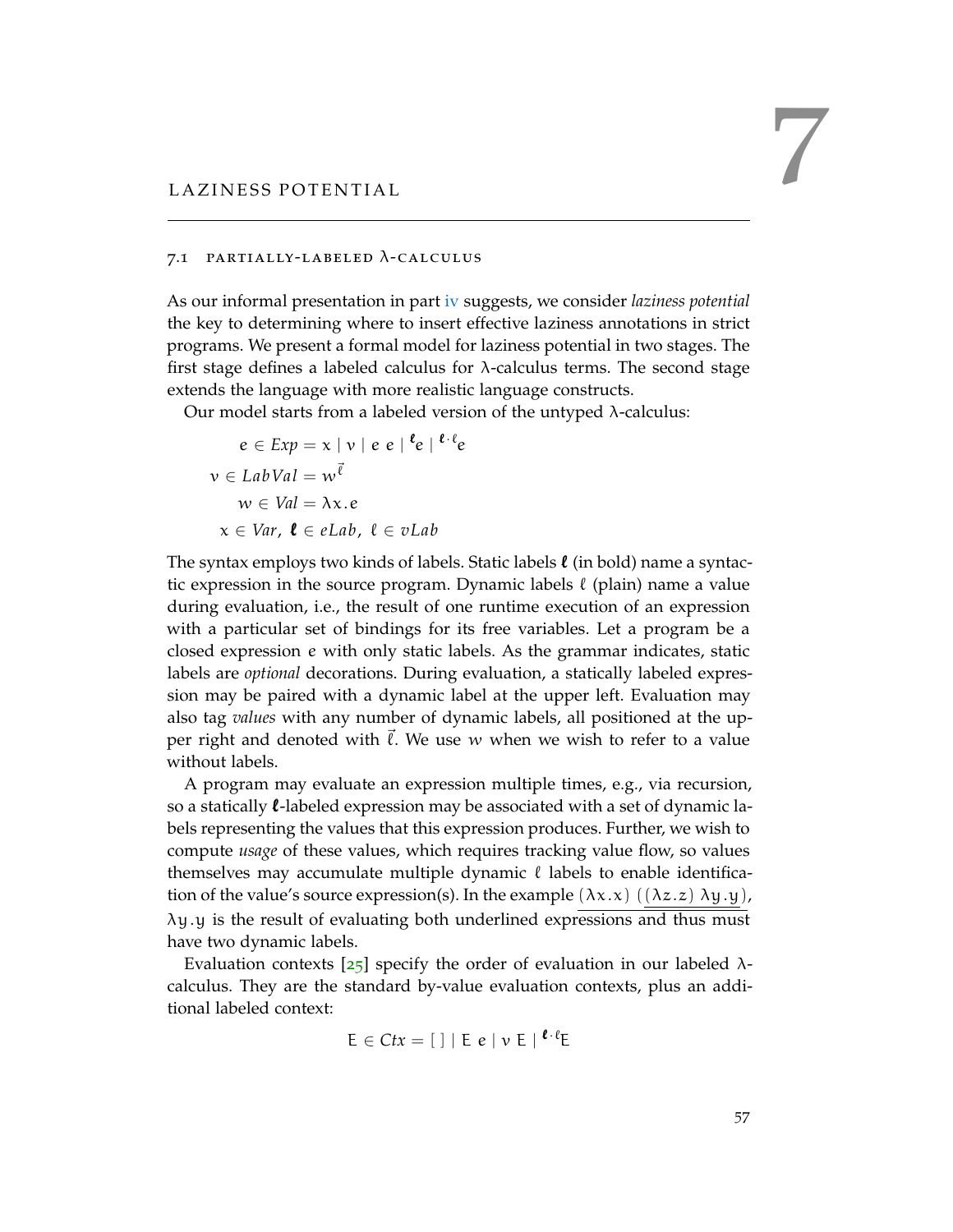These contexts dictate that reductions take place within a labeled expression only if it comes with a static and one dynamic label.

The  $\rightarrow$  reduction relation specifies one step of evaluation. It is generated from three basic notions of reduction:  $β<sub>ν</sub>$  and two additional reductions that introduce and manipulate value labels:

$$
E[(\lambda x.e)^{\vec{\ell}} v] \longmapsto E[e\{x ::= v\}] \tag{β_v}
$$

$$
E[\mathbf{e}] \quad \longmapsto \quad E[\mathbf{e} \cdot \mathbf{e}], \ \ell \notin E[\mathbf{e}] \tag{vstart}
$$

$$
E[\ell \cdot \mathfrak{f}_{\mathcal{W}} \vec{\ell}] \longrightarrow E[\mathfrak{w}^{\ell, \vec{\ell}}] \tag{vend}
$$

The semantics satisfies a conventional well-definedness theorem.

**Theorem 4** (Well-Definedness)**.** *A program* e *either reduces to a value* v *or starts an infinitely long chain of reductions.*

*Proof Sketch.* The  $\rightarrow$  relation satisfies unique decomposition, so e is a value or can be partitioned uniquely into an evaluation context and a redex. Using a progress-and-preservation approach  $[25]$  $[25]$  $[25]$ , we can then show that this property is preserved for all reductions.  $\Box$ 

From an extensional perspective, the labeled  $\lambda$ -calculus reduces programs just like the by-value λ-calculus [[65](#page-147-0)]. Theorem  $\frac{1}{5}$  $\frac{1}{5}$  $\frac{1}{5}$  says that the labeled calculus produces the same result, modulo labels, as the unlabeled by-value semantics generated by  $\beta_{\nu}$ . The  $\mapsto_{\nu}$  relation is the by-value standard reduction and  $\mapsto_{\gamma}$  is its reflexive, transitive closure. The function  $\xi$  (not defined) strips labels from programs.

<span id="page-75-0"></span>**Theorem 5** (Label Non-interference)**.** *For any labeled program*  $e_1$ *, if*  $e_1 \mapsto e_2$ *, then*  $\xi(e_1) \mapsto \lambda_v \xi(e_2)$ *. Proof Sketch.* Show, by cases on  $\mapsto$ , that if  $e_1 \mapsto e_2$ , then either  $\xi(e_1) \mapsto$ <sub>v</sub>  $\xi(e_2)$  or  $\xi(e_1) = \xi(e_2)$ .  $\Box$ 

From an intensional perspective, labels play a critical role. Expressions may be labeled in three different ways and the two label-related reductions specify transitions between labelings. Suppose a redex is statically labeled with  $\ell$ . Before it is evaluated, a unique, dynamic label  $\ell$  is generated and placed on the upper-left, as indicated by the *vstart* reduction. When such a labeled subexpression is reduced to a value, a *vend* reduction shifts the value label from the left-hand side to the right-hand side and discards the static label.

### 7.2 labeling a program

The labeled λ-calculus does not specify which expressions in a program to label statically. Hence, the calculus is applicable in a variety of scenarios, depending on the specific labeling strategy.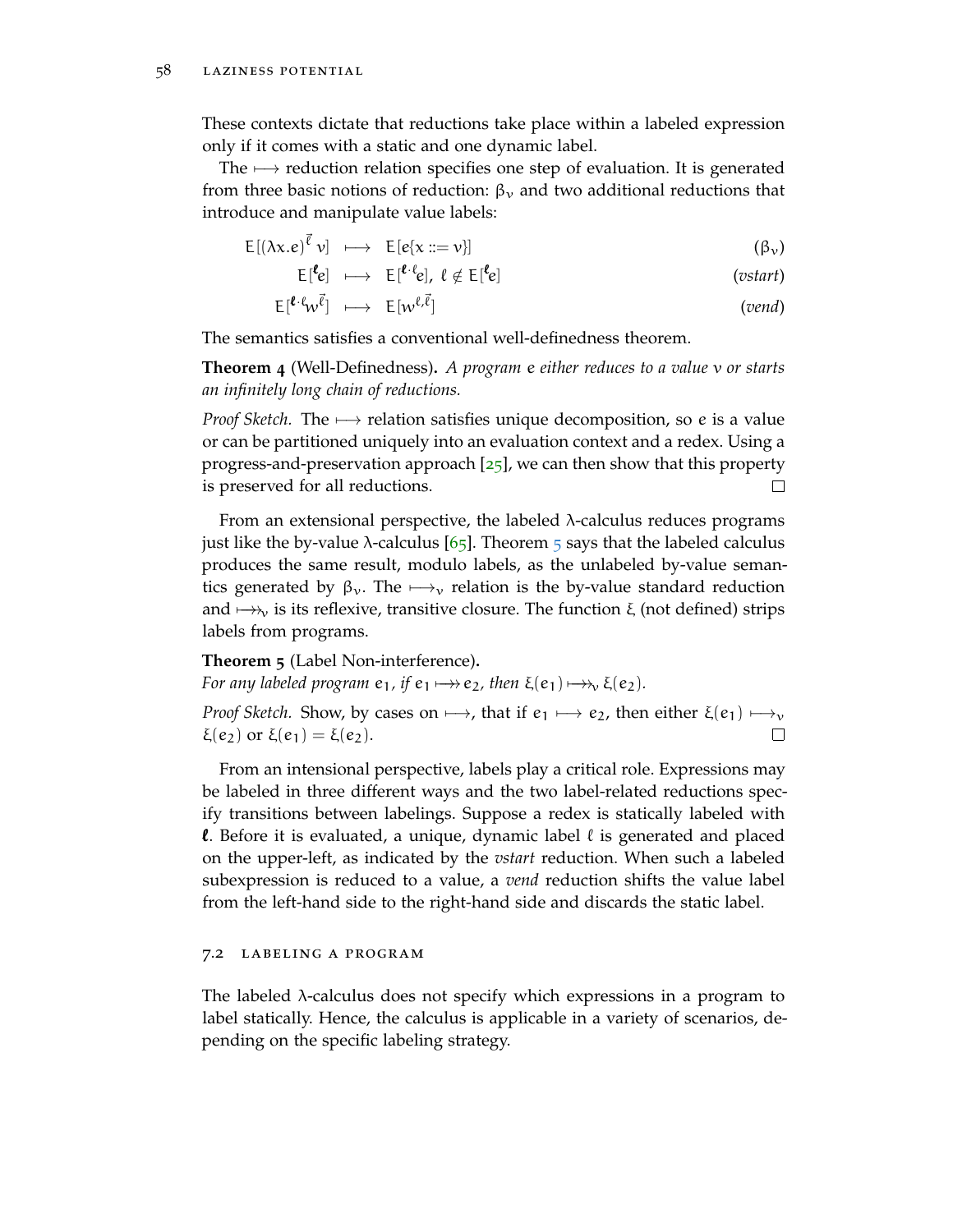For the purposes of finding candidates for lazy evaluation, we employ a function  $\mathcal L$  that maps unlabeled expressions to expressions with labels on arguments that are not already values:

$$
\mathcal{L}[\![x]\!] = x \qquad \qquad \mathcal{L}: Exp \to Exp
$$
\n
$$
\mathcal{L}[\![\lambda x.e]\!] = \lambda x.\mathcal{L}[\![e]\!]
$$
\n
$$
\mathcal{L}[\![e_1 e_2]\!] = \mathcal{L}[\![e_1]\!] \mathcal{L}_{arg}[\![e_2]\!]
$$
\n
$$
\mathcal{L}_{arg}[\![x]\!] = x \qquad \qquad \mathcal{L}_{arg}[\![\lambda x.e]\!] = \lambda x.\mathcal{L}[\![e]\!]
$$
\n
$$
\mathcal{L}_{arg}[\![e_1 e_2]\!] = \mathbf{e}(\mathcal{L}[\![e_1]\!]\!] \mathcal{L}_{arg}[\![e_2]\!])
$$

The  $\mathcal L$  function labels only applications because delaying values or variables is pointless. Furthermore, only applications in an argument position receive a label. Again, it is not beneficial to delay applications in a usage context because the created suspension is immediately forced. We also do not label function bodies. We prefer to delay its application to avoid spoiling the proper implementation of tail calls for the execution of annotated programs.

### 7.3 usage contexts

To determine whether a particular value is used during evaluation, we define usage contexts U:

$$
u \in uCtx = [] e
$$
  

$$
U \in UCtx = [] | E[u]
$$

Intuitively, a context is a usage context if creating a redex requires a specific (kind of) value placed in the hole. In our core calculus, the function position of an application is the only usage context because it requires a  $\lambda$  value. In addition, the top-level context is a usage context and thus a program result is considered "used."

### <span id="page-76-0"></span>7.4 extending the model

By design, our model smoothly generalizes to constructs found in practical languages. Almost any evaluation-context-based reduction semantics can easily be extended to an appropriate labeled reduction system. The only requirements are to extend the usage contexts and labeling strategy.

Here we extend our model with typical features. Specifically, we add constants, let, conditionals, primitive arithmetic and boolean operations, lists and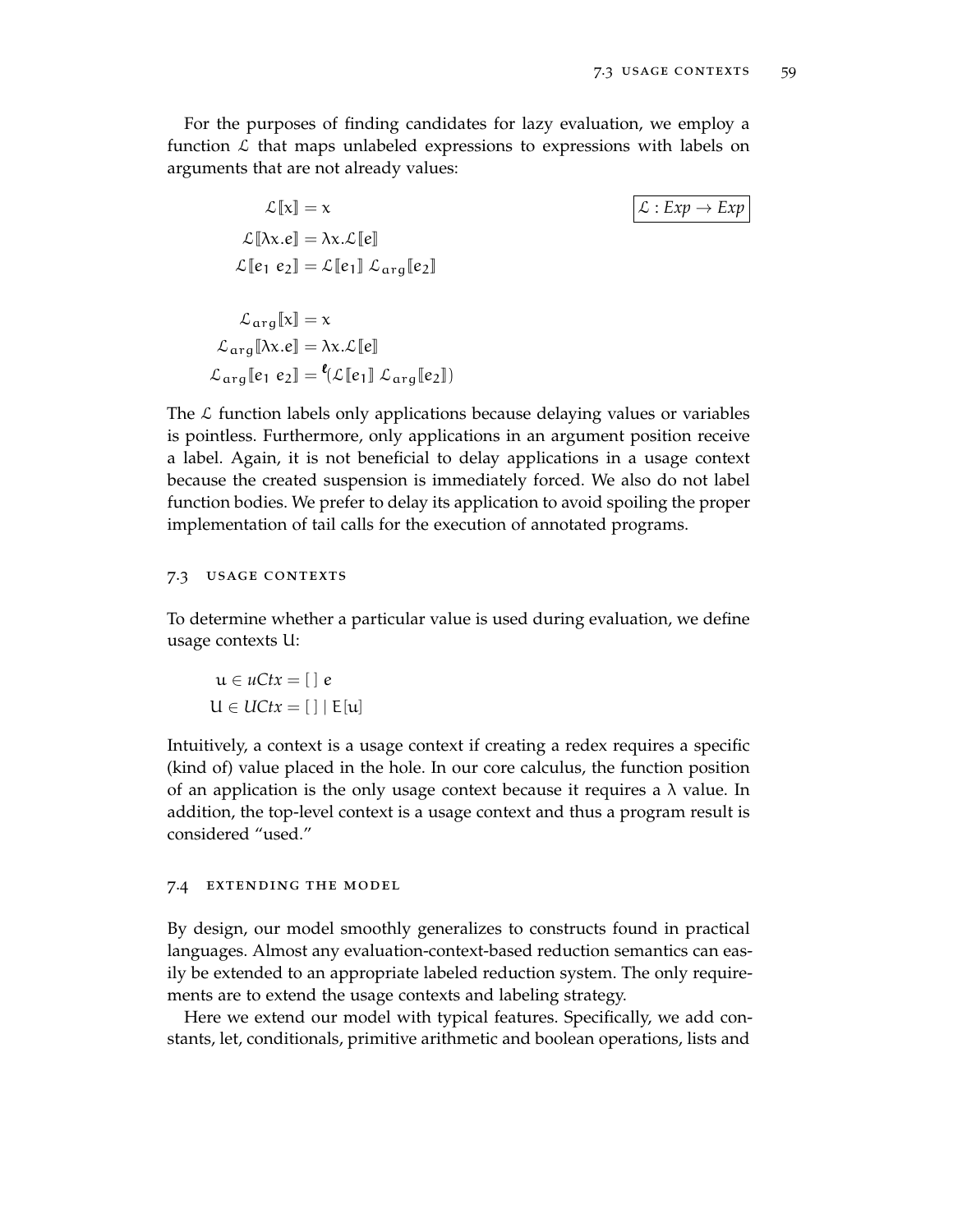```
e = ... |n| b | let x = e in e | if e then e else e
  | o e e | and e e | or e e | not e
  | cons e e | first e | rest e | nil | null? e
  | delay e | force e
o = + |-| * | /, n \in \mathbb{N}, b = #t | #fw = ... |n| b | \text{cons } v v | \text{nil} | \text{delay } eE = ... let x = E in e if E then e else e
  | o E e | o \nu E | and E e | and \nu E, \nu \neq \#f| or E e | or #f E | not E
  | cons E e | cons v E | first E | rest E | nil? E
  | force E
```
Figure 13: Syntax for an extended by-value language.

list operations, and delay and force laziness constructs; see figures [13](#page-77-0) and [14](#page-78-0). The reductions are conventional  $[25]$  $[25]$  $[25]$ :

- The true and false boolean literals are #t and #f. The semantics treats all non-#f values as true, as is standard in untyped (and some typed) languages.
- The and and or primitives are short-circuiting, meaning that the second argument is only evaluated if necessary. This behavior is reflected in the evaluation contexts for and and or.
- The force form is recursive, specified by the *frcd* rule, meaning that applying a single force to a suspension returns the underlying value no matter how many delays it is wrapped in.<sup>1</sup>.
- Untyped force is idempotent, as seen in the *frcv* rule. Applying force to a non-delayed value returns that value.

Here is the extended set of usage contexts:

 $u = ... |$  if  $|$   $|$   $e e$   $|$   $o$   $|$   $|$   $e$   $|$   $o$   $\nu$   $|$   $|$ | and  $[$   $]$   $e$  | and  $v$   $[$   $]$ ,  $v \neq #f$  | or  $[$   $]$   $e$  | or #f  $[$   $]$ | not [ ] | first [ ] | rest [ ] | nil? [ ] | force [ ]

<sup>1</sup> There is not one consensus among language designers whether force should be recursive, so not all languages behave according to our model.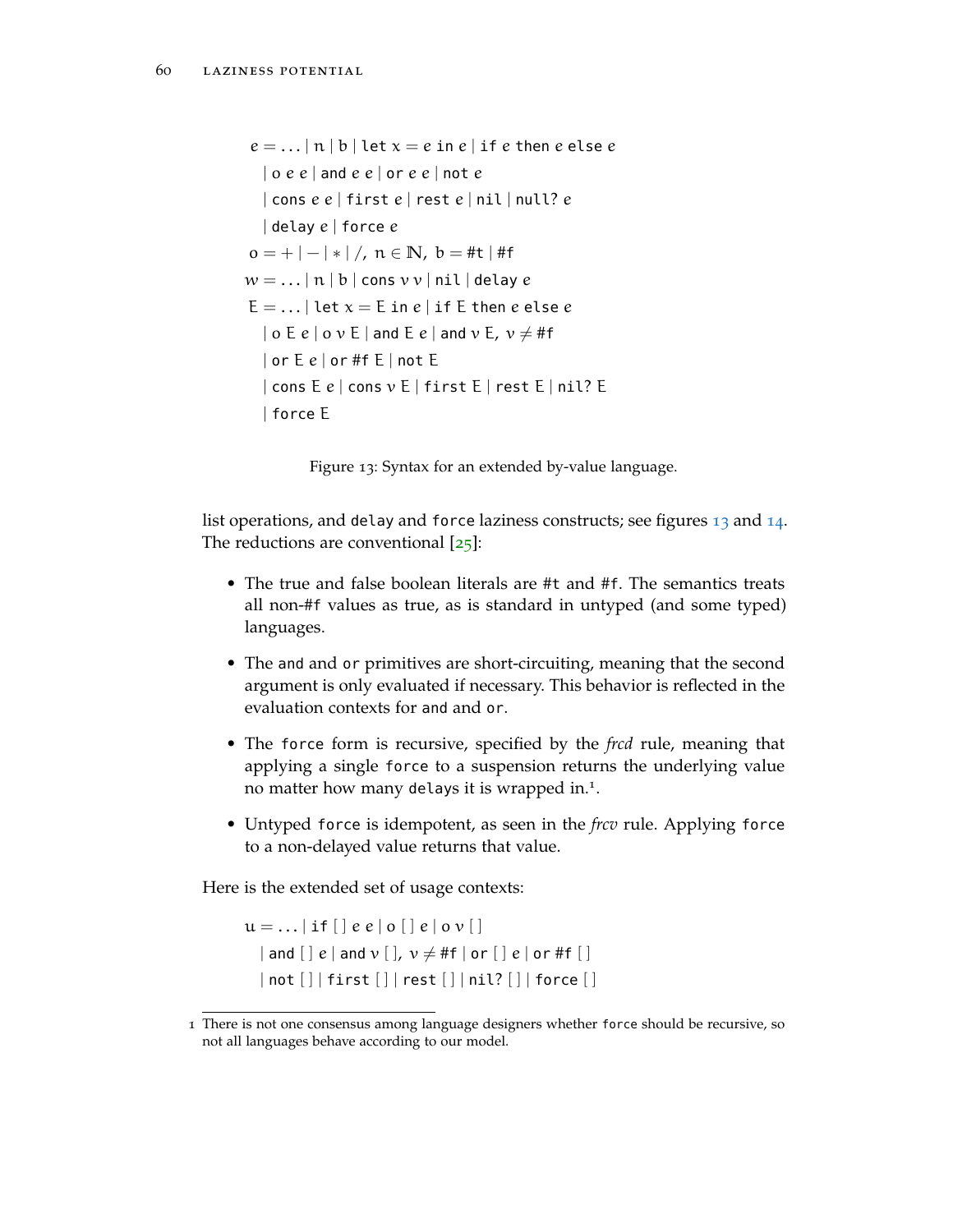<span id="page-78-0"></span>

|  | (left)                                                                                                                                                                                                                                                                                                                                                                                                                                                                                                                                                                                                                                                                                                                                                                                                       |
|--|--------------------------------------------------------------------------------------------------------------------------------------------------------------------------------------------------------------------------------------------------------------------------------------------------------------------------------------------------------------------------------------------------------------------------------------------------------------------------------------------------------------------------------------------------------------------------------------------------------------------------------------------------------------------------------------------------------------------------------------------------------------------------------------------------------------|
|  | (iff)                                                                                                                                                                                                                                                                                                                                                                                                                                                                                                                                                                                                                                                                                                                                                                                                        |
|  | (if)                                                                                                                                                                                                                                                                                                                                                                                                                                                                                                                                                                                                                                                                                                                                                                                                         |
|  | (prim)                                                                                                                                                                                                                                                                                                                                                                                                                                                                                                                                                                                                                                                                                                                                                                                                       |
|  | (ort)                                                                                                                                                                                                                                                                                                                                                                                                                                                                                                                                                                                                                                                                                                                                                                                                        |
|  | (                                                                                                                                                                                                                                                                                                                                                                                                                                                                                                                                                                                                                                                                                                                                                                                                            |
|  | (andf)                                                                                                                                                                                                                                                                                                                                                                                                                                                                                                                                                                                                                                                                                                                                                                                                       |
|  | (andt)                                                                                                                                                                                                                                                                                                                                                                                                                                                                                                                                                                                                                                                                                                                                                                                                       |
|  | (notf)                                                                                                                                                                                                                                                                                                                                                                                                                                                                                                                                                                                                                                                                                                                                                                                                       |
|  | (nott)                                                                                                                                                                                                                                                                                                                                                                                                                                                                                                                                                                                                                                                                                                                                                                                                       |
|  | (fst)                                                                                                                                                                                                                                                                                                                                                                                                                                                                                                                                                                                                                                                                                                                                                                                                        |
|  | (rst)                                                                                                                                                                                                                                                                                                                                                                                                                                                                                                                                                                                                                                                                                                                                                                                                        |
|  | (nil)                                                                                                                                                                                                                                                                                                                                                                                                                                                                                                                                                                                                                                                                                                                                                                                                        |
|  | (nil)                                                                                                                                                                                                                                                                                                                                                                                                                                                                                                                                                                                                                                                                                                                                                                                                        |
|  | (frcd)                                                                                                                                                                                                                                                                                                                                                                                                                                                                                                                                                                                                                                                                                                                                                                                                       |
|  | (frcv)                                                                                                                                                                                                                                                                                                                                                                                                                                                                                                                                                                                                                                                                                                                                                                                                       |
|  | E[let $x = v$ in e] $\mapsto$ E[e{ $x ::= v$ ]<br><code>E[if</code> #f then $e_1$ <code>else</code> $e_2$ ] $\;\longmapsto\;$ <code>E[e<sub>2]</sub></code><br>$E[i f v then e_1 else e_2] \mapsto E[e_1], v \neq \#f$<br>$E[ov_1 v_2] \mapsto E[\delta v_1 v_2]$<br>$E[or v e] \mapsto E[v], v \neq #f$<br>$E[or #f v] \longmapsto E[v]$<br>$E[$ and #f $e] \longleftrightarrow E[$ #f]<br>E[and $v_1$ $v_2$ ] $\mapsto$ E[ $v_2$ ], $v_1 \neq \text{\#f}$<br>$E[not #f] \longmapsto E[#t]$<br>E[not v] $\mapsto$ E[#f], $v \neq$ #f<br>$E[first (cons v1 v2)] \mapsto E[v1]$<br>E[rest (cons $v_1$ $v_2$ )] $\longmapsto$ E[ $v_2$ ]<br>$E[nil? nil] \mapsto E[#t]$<br>$E[nil? v] \mapsto E[#f], v \neq nil$<br>$E[force (delay e)] \rightarrow E[force e]$<br>E[force v] $\mapsto$ E[v], $v \neq$ delay e |

Figure 14: Semantics for an extended by-value language.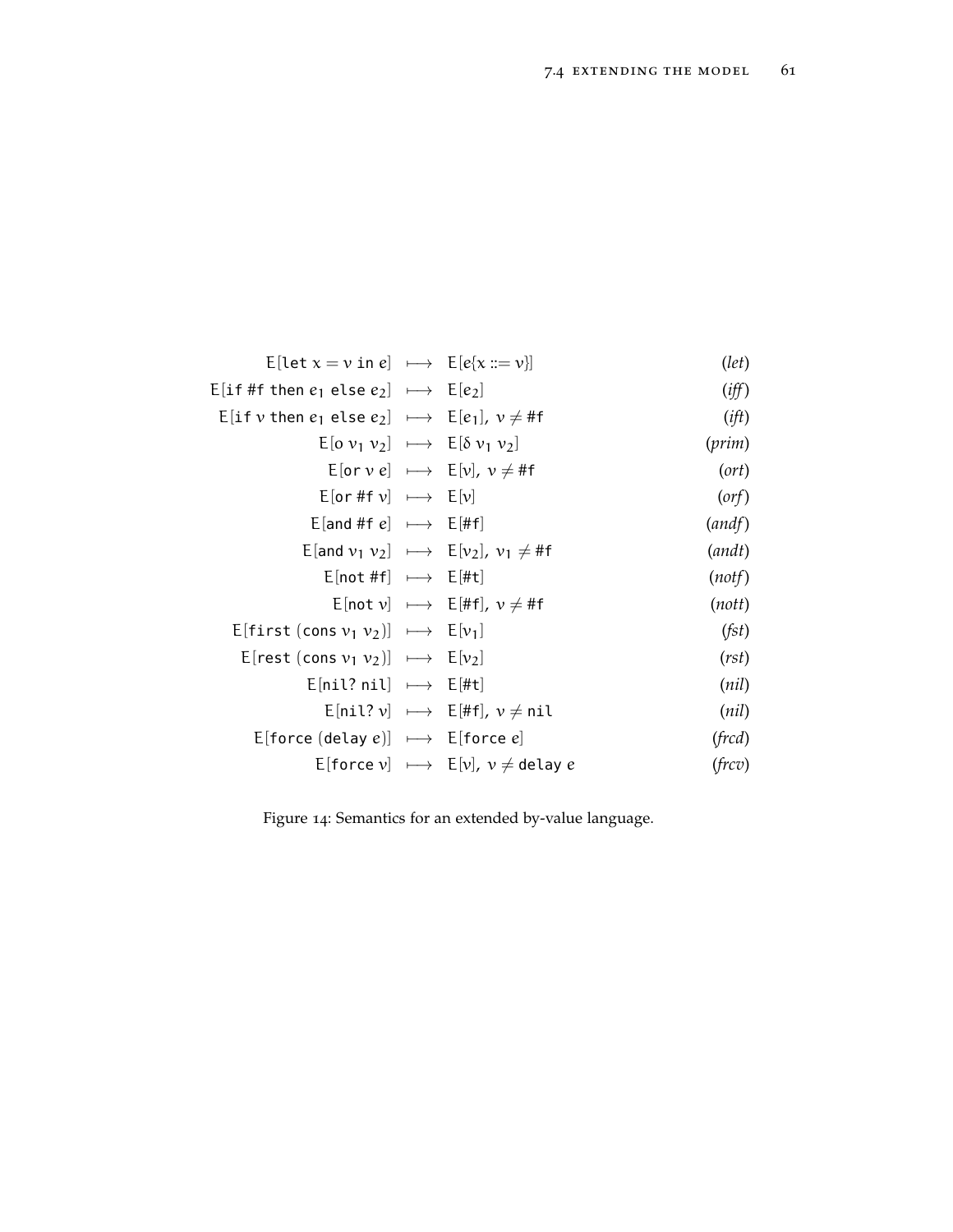Finally, we extend our labeling function to mark expressions of interest, maintaining the goal of finding expressions to delay. In addition to arguments in a function application, we label the bound expression in a let and the arguments to cons. The part of the function indicated by ellipses traverse all other expressions in a homomorphic manner:

$$
\mathcal{L}[e_1 \ e_2] = \mathcal{L}[e_1] \ \mathcal{L}_{arg}[e_2]
$$
  

$$
\mathcal{L}[let \ x = e_1 \ in \ e_2] = let \ x = \mathcal{L}_{arg}[e_1] \ in \ \mathcal{L}[e_2]
$$
  

$$
\mathcal{L}[cons \ e_1 \ e_2] = cons \ \mathcal{L}_{arg}[e_1] \ \mathcal{L}_{arg}[e_2]
$$
  
...  

$$
\mathcal{L}_{arg}[x] = x
$$
  

$$
\mathcal{L}_{arg}[v] = \mathcal{L}[v]
$$
  

$$
\mathcal{L}_{arg}[e] = \ell(\mathcal{L}[e]), \text{ if } e \neq x \text{ or } v
$$

### <span id="page-79-0"></span>7.5 calculating laziness potential

We calculate laziness potential via functions that extract information from the propagation of labels in reduction sequences. Let *Red* be the set of finite reduction sequences. In the following definitions, a comma-separated series of expressions represents an element of *Red*, i.e., a trace. We also use (**T** e) to denote e's complete trace.

The V function takes a reduction sequence and a static label  $\ell$  and returns a set of dynamic labels representing the values generated by the  $\ell$ -labeled expression over the course of reduction:

 $V : Red \times elab \rightarrow P(vLab)$ 

$$
\mathbb{V}(e) \mathbf{\ell} = \emptyset
$$
  
 
$$
\mathbb{V}(E[e^{\ell}], E[{\ell \cdot \ell}e], e', \ldots) \mathbf{\ell} = \{\ell\} \cup \mathbb{V}(e', \ldots) \mathbf{\ell}
$$
  
 
$$
\mathbb{V}(e, e', \ldots) \mathbf{\ell} = \mathbb{V}(e', \ldots) \mathbf{\ell}, \text{ if } e \neq E[{\ell}e_0]
$$

Intuitively, **V** inspects all *vstart* steps. In the last example from part [iv,](#page-64-0) call it program P, if the recursive call to *filter* has static label  $\ell_1$ , then a new dynamic label is created every time  $\ell_1$  (*filter* p? (rest lst)) is a redex and V (T P)  $\ell_1$  =  $\{\ell_1, \ldots, \ell_{500}\}.$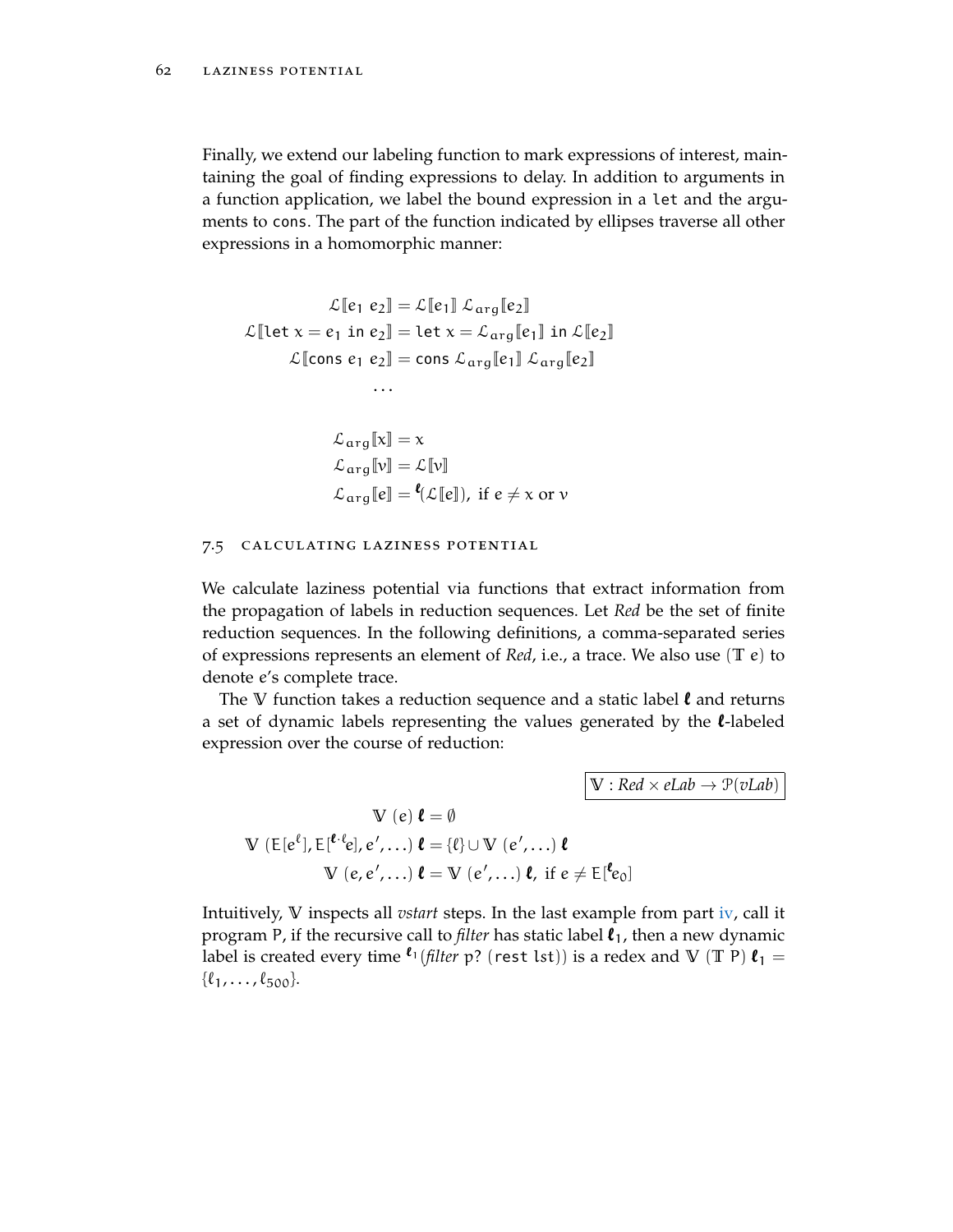The **U** function counts how many times a specified value is used in a given reduction sequence, as dictated by usage contexts:

$$
\mathbb{U}: \text{Red} \times vLab \to \mathbb{N}
$$
\n
$$
\mathbb{U} \text{ (}w^{\vec{\ell}}) \text{ } \ell = 1, \text{ if } \ell \in \vec{\ell}
$$
\n
$$
\mathbb{U} \text{ (}e) \text{ } \ell = 0, \text{ if } e \neq v, \text{ or } e = w^{\vec{\ell}} \text{ but } \ell \notin \vec{\ell}
$$
\n
$$
\mathbb{U} \text{ (}U[w^{\vec{\ell}}], e', \ldots) \text{ } \ell = 1 + (\mathbb{U} \text{ (}e', \ldots) \text{ } \ell), \text{ if } \ell \in \vec{\ell}
$$
\n
$$
\mathbb{U} \text{ (}e, e', \ldots) \text{ } \ell = \mathbb{U} \text{ (}e', \ldots) \text{ } \ell, \text{ if } e \neq \mathbb{U}[v], \text{ or } e = \mathbb{U}[w^{\vec{\ell}}] \text{ but } \ell \notin \vec{\ell}
$$

An  $\ell$ -labeled value is unused in (**T** e) if **U** (**T** e)  $\ell = 0$ . The **unused** function relies on **U** and **V** to compute (the labels of) all the unused values produced by a particular expression in e:

 $\boxed{\textbf{unused}: Exp \times eLab \rightarrow \mathcal{P}(vLab)}$ **unused**  $(e, \ell) = {\ell | \ell \in \mathbb{V} (\mathbb{T} e) \ell, \mathbb{U} (\mathbb{T} e) \ell = 0}$ 

For sample program P, if second and third are desugared to firsts and rests, then two created values reach a first [ ] or rest [ ] usage context, so for  $\ell_i \in \{\ell_1, \ldots, \ell_{500}\}\)$ , **U** (**T** P)  $\ell_i = 1$  for two values of i and is otherwise 0. Thus, **unused**  $(P, \ell_1) = 2$ .

The **C** function returns the labels of all the child-values that are generated *during* the creation of a given  $\ell$ -labeled value:

 $\mathbb{C}:$  *Red*  $\times$  *vLab*  $\rightarrow$   $\mathcal{P}(vLab)$  $C(e) \ell = \emptyset$  $\mathbb{C}\left(\mathrm{E}[\mathbf{\l^{\ell} \cdot \l^{\ell} e}], e', \ldots\right) \ell = \mathbb{C}'\left(e', \ldots\right) \ell$  $\mathbb{C}$  (e, e',...)  $\ell = \mathbb{C}$  (e',...)  $\ell$ , if  $e \neq \mathbb{E}[^{\ell \cdot \ell_{e_{0}}}]$  $\mathbb{C}'$ : *Red* × *vLab*  $\rightarrow$   $\mathcal{P}(vLab)$  $\mathbb{C}'$  (e)  $\ell = \emptyset$  $\mathbb{C}^{\prime}$  (E[ $w^{\ell, \vec{\ell}}]$ ,  $e^{\prime}$ ,  $\ldots$ )  $\ell = \emptyset$  $\mathbb{C}'$  (E[ $^{\ell}e$ ], E[ $^{\ell \cdot \ell'}e$ ],  $e', \ldots$ )  $\ell = \{\ell'\} \cup \mathbb{C}'$  ( $e', \ldots$ )  $\ell$  $\mathbb{C}'$  (e, e',...)  $\ell = \mathbb{C}'$  (e',...)  $\ell$ , if  $e \neq \mathbb{E}[\ell_{e_0}]$ 

When the creation of the specified value begins, the **C** function dispatches to C'. When this helper function encounters a reduction that creates another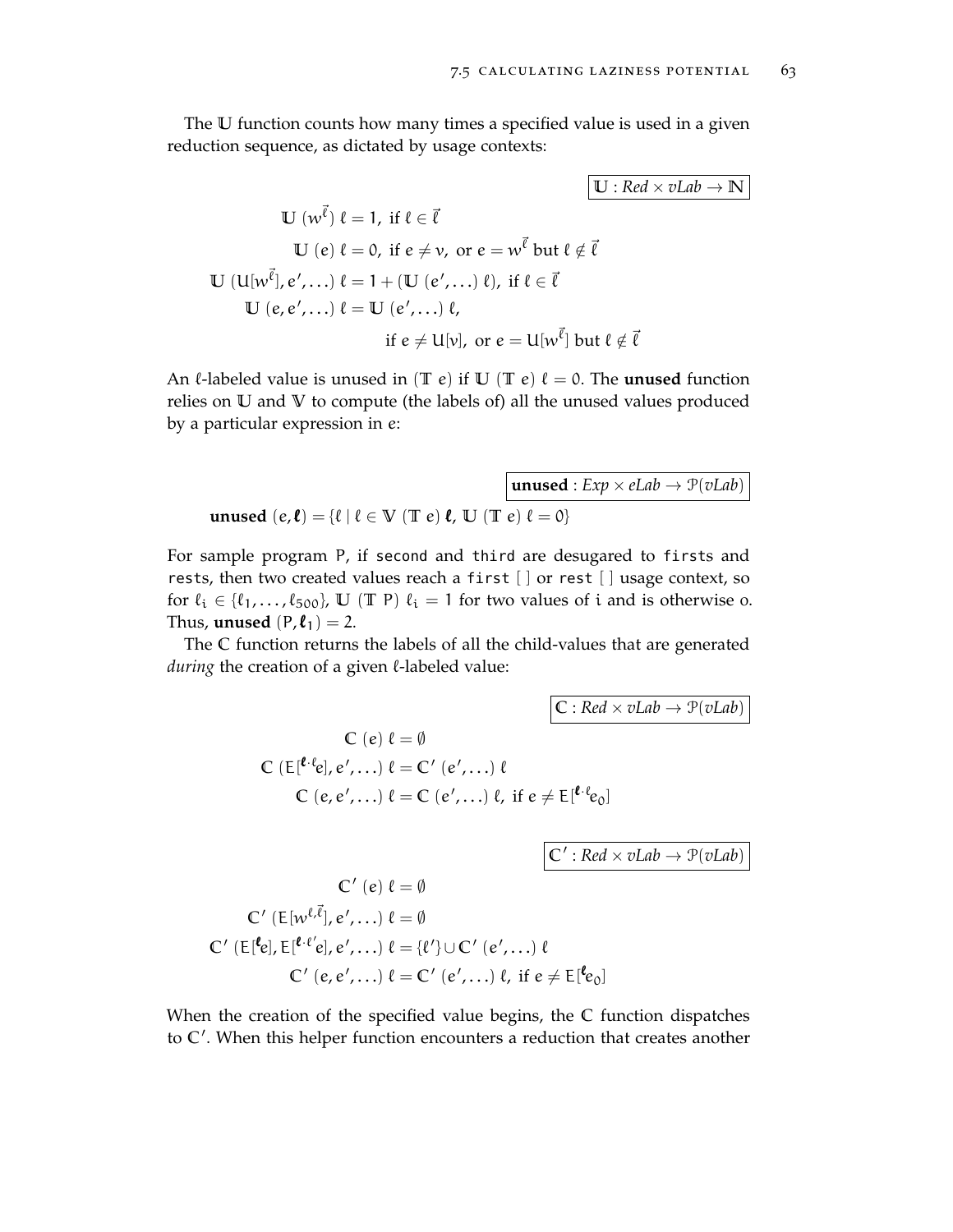value label, it adds it to its results. When evaluation of the specified value completes or the reduction sequence ends, the helper function stops collecting labels.

The **created** function uses **C** to compute (the labels of) all child-values generated during the creation of all the unused values of a given  $\ell$ -labeled expression in e:

**created**  $(e, \ell) =$ `∈**unused** (e,`)  $C(Te)$ 

In our running example, **created**  $(P,\ell_1)$  tallies the additional values created while evaluating each of  $\ell_1, \ldots, \ell_{500}$ , about 2,500.

Finally, the **LP** function computes the *laziness potential* of an *l*-labeled expression in program e. Roughly, the function computes the "average" number of child-values generated during the creation of an unused value of expression  $\ell$ , if **unused**  $(e,\ell) \neq \emptyset$ :

 $\mathbf{LP}: \mathit{Exp} \times \mathit{elab} \rightarrow \mathbb{R}$ 

**created** :  $Exp \times elab \rightarrow \mathcal{P}(vLab)$ 

$$
LP(e,\ell) = \frac{|(unused(e,\ell)) \cup (created(e,\ell))|}{|(unused(e,\ell)) \setminus (created(e,\ell))|}
$$

The function uses **unused** to compute the (labels of the) unused values created by the specified *l*-labeled expression and **created** to compute the (labels of the) child-values. Together, these two sets represent the total number of wasted values for which expression  $\ell$  is responsible. The numerator of the calculation uses the union of the two sets to avoid double-counting values, for example when expression  $\ell$  is a recursive call. To compute the desired ratio, LP divides the total value count by the number of unused values produced by expression **l**. The denominator of the calculation additionally subtracts those unused values that are child-values of other unused values. This appropriately gives higher weight to recursive calls, which matches a programmer's intuition.

In the running example, all but one of the 498 unused values are induced by the first recursive call to *filter*. Thus the denominator in the laziness potential for  $\ell_1$  is one and **LP**  $(P, \ell_1) \approx 2500$ .

The **LP** function computes the laziness potential of one particular expression in a program. Delaying the expression with the highest laziness potential should generate the largest possible benefit but doing so may reveal additional opportunities for laziness. Hence, we iteratively define the following series of **LP** functions: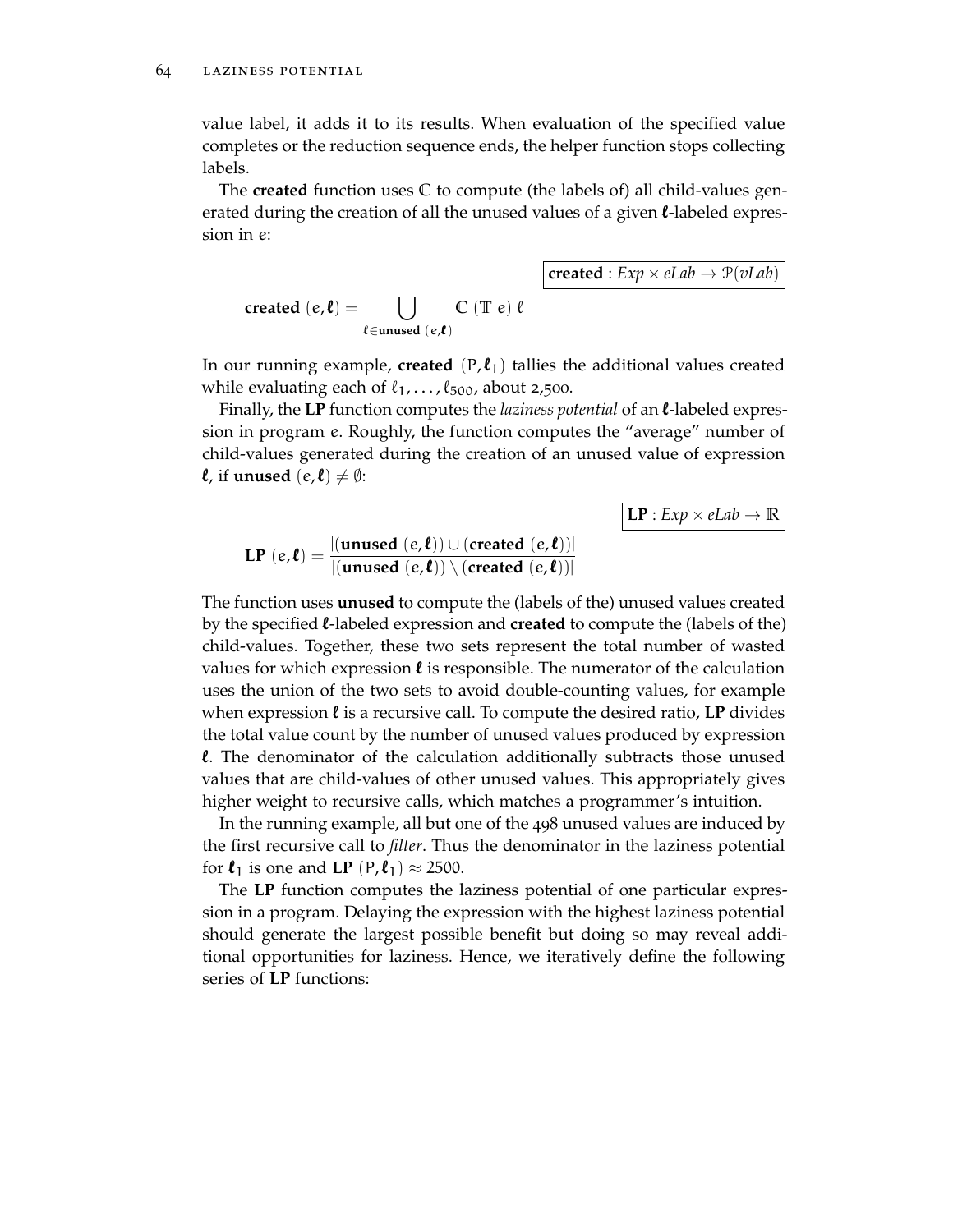$$
LP_0 (e, l) = LP (e, l)
$$
  
\n
$$
LP_{i+1} (e, l) = LP_i (C^{force}[delay \ell^{max}^{force}], l),
$$
  
\nwhere  $e = C[\ell^{max} \ell_{max}]$   
\nand  $\ell^{max} = \underset{l' \in e, \text{unused } (e, l') \neq \emptyset}{\text{arg max}} LP_i (e, l')$ 

An  $LP_{i+1}$  function first delays the subexpression with (according to  $LP_i$ ) maximal laziness potential and adds appropriate forcing for the used values of that subexpression. It then uses  $LP_i$  on this transformed program to determine the next opportunity for laziness injection. In the definition,  $\ell^{\max}$ labels  $e_{\text{max}}$ , the expression with the most laziness potential, and C is its context. Since some values produced by  $e_{max}$  may still be used,  $C^{force}$  is C augmented with forces and  $\bm{\ell}^{\max}$  force is  $\bm{\ell}^{\max}$  augmented with forces around those usage contexts that require  $e_{max}$ 's values. Though it is sufficient to simply force every usage context in C, a flow analysis like in part [iii](#page-38-0) may compute a more a precise placement of forces.

In our running example, assume  $LP_0$  determines that the  $\ell_1$ -labeled *filter* expression has the highest laziness potential. Then  $LP_1$  first delays  $\ell_1$  and inserts forces at its use points. **LP**<sup>1</sup> then re-runs the augmented program and recomputes laziness potential for other expressions. Assume that both arguments to cons in *rng* also have static labels. As mentioned in part [iv,](#page-64-0) the **LP**<sup>1</sup> computations would find that the call to both *rng* and f create unused values but that only the unused values of *rng* subsequently induce many more values and thus has higher laziness potential.

**A Non-theorem** An astute reader may wonder whether we can relate the laziness potential of an expression to a formal step-counting cost model. It would show that the suggestions are guaranteed to improve a program's performance. Unfortunately, the predictive capability of a step-counting model depends on how laziness is implemented meaning the desired theorem may hold only for semantic cost models truly close to one specific implementation.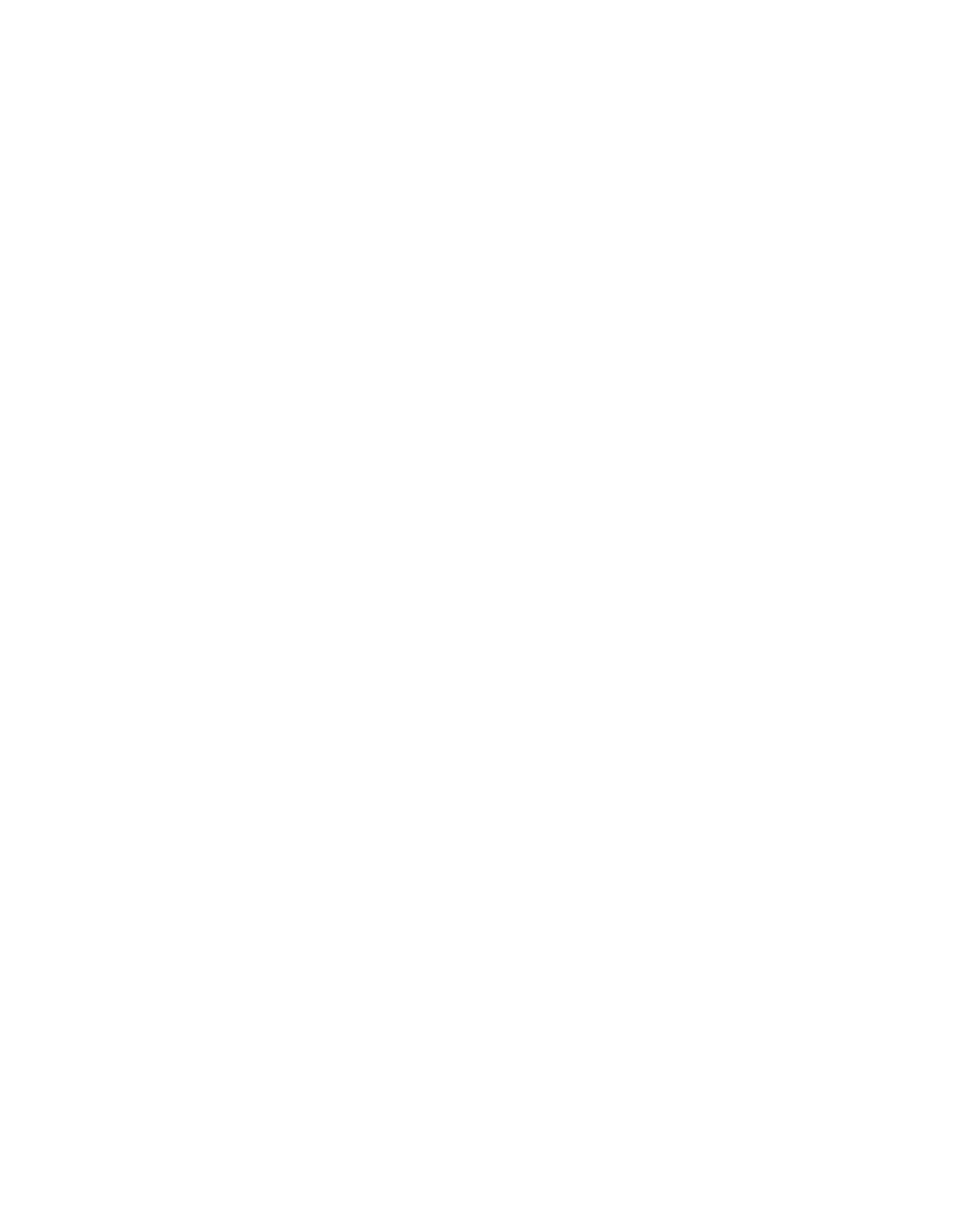# <span id="page-84-0"></span>PROFILER IMPLEMENTATION

An implementation of a laziness profiler cannot use the definition of LP<sub>i</sub> as a blueprint because it is highly impractical to re-run a modified program for every i. Instead our profiler creates a value dependence graph in an online fashion during a single execution and uses this graph to perform laziness potential calculations.

<span id="page-84-1"></span>

| Information collected during evaluation                                                                                                                                                                                                                                                                                                                                                                                                                                                                                                                    | <b>Math function</b> |  |  |  |
|------------------------------------------------------------------------------------------------------------------------------------------------------------------------------------------------------------------------------------------------------------------------------------------------------------------------------------------------------------------------------------------------------------------------------------------------------------------------------------------------------------------------------------------------------------|----------------------|--|--|--|
| ALL-VNUMS : $P(vLab)$                                                                                                                                                                                                                                                                                                                                                                                                                                                                                                                                      |                      |  |  |  |
| set of labels representing all values created during evaluation                                                                                                                                                                                                                                                                                                                                                                                                                                                                                            |                      |  |  |  |
| EXPR-VALS : $elab \rightarrow \mathcal{P}(vLab)$                                                                                                                                                                                                                                                                                                                                                                                                                                                                                                           | $\mathbb {V}$        |  |  |  |
| maps an expression label to a set of value labels representing the values cre-<br>ated by that expression during evaluation                                                                                                                                                                                                                                                                                                                                                                                                                                |                      |  |  |  |
| CHILD-VNUMS : $vLab \rightarrow vLab$                                                                                                                                                                                                                                                                                                                                                                                                                                                                                                                      | $\mathbb{C}$         |  |  |  |
| maps a value label $\ell$ to a value label $\ell_{\rm hi}$ such that the set of values created<br>while evaluating $\ell$ is the exclusive interval $(\ell, \ell_{\text{hi}})$ ; i.e., the $\ell$ -rooted subtree in<br>the value-dependency tree                                                                                                                                                                                                                                                                                                          |                      |  |  |  |
| USES : $vLab \rightarrow N$                                                                                                                                                                                                                                                                                                                                                                                                                                                                                                                                | U                    |  |  |  |
| the number of times a value is used during evaluation                                                                                                                                                                                                                                                                                                                                                                                                                                                                                                      |                      |  |  |  |
| USES-BY-VNUM : $vLab \rightarrow vLab \rightarrow \mathbb{N}$                                                                                                                                                                                                                                                                                                                                                                                                                                                                                              |                      |  |  |  |
| maps a value label $\ell$ to another map of value labels to counts, representing<br>the value usage while evaluating $\ell$ only; to avoid double-counting uses, a<br>value with label $\ell_{used}$ is considered used while evaluating value $\ell$ only if $\ell$ is<br>the immediate ancestor in the program's value-dependency tree; for example,<br>if value $\ell$ is created while evaluating another value with label $\ell_{parent}$ , then<br>$\ell_{used}$ is considered used while evaluating $\ell$ but not while evaluating $\ell_{parent}$ |                      |  |  |  |

Table 1: Information collected by the profiler.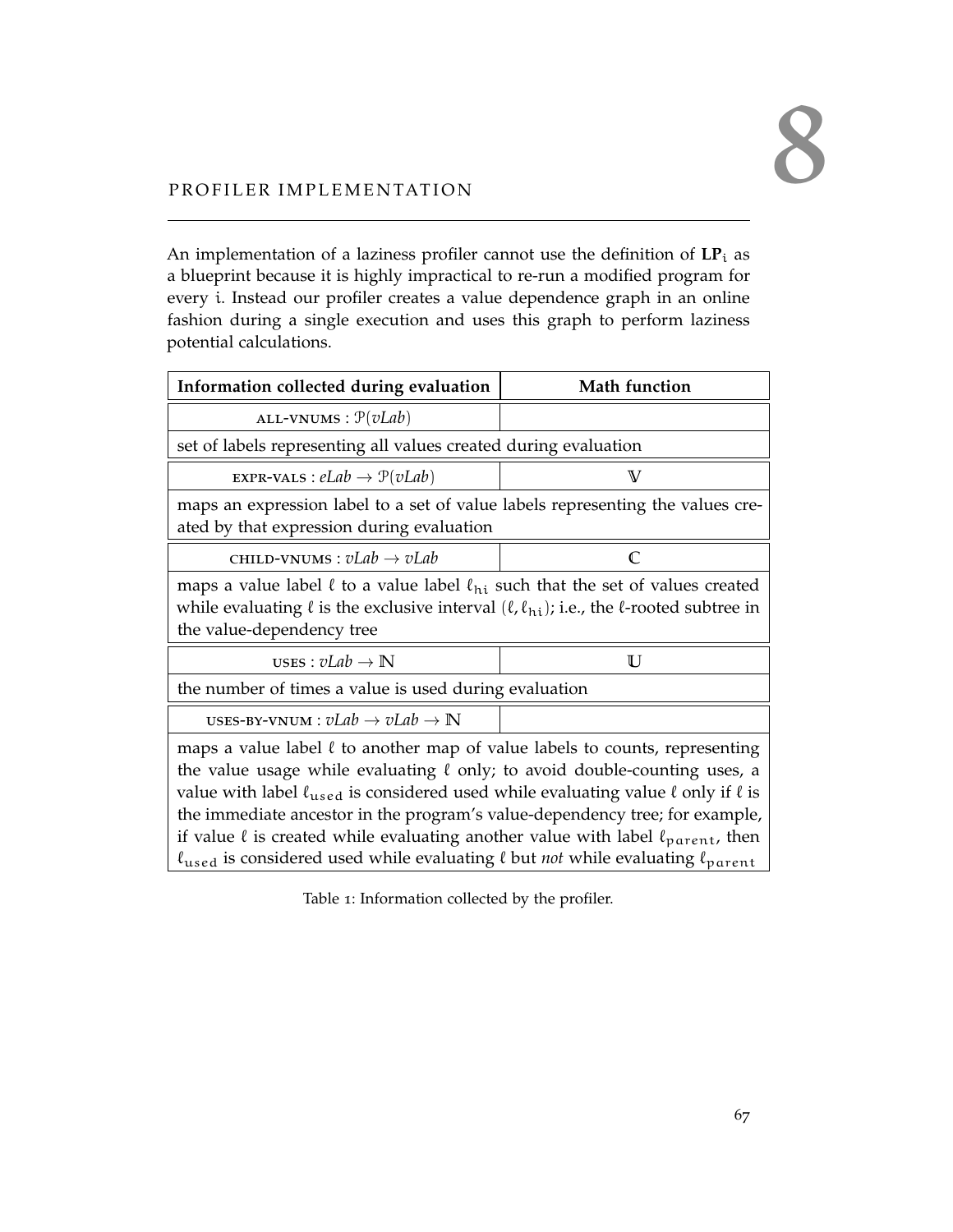## 8.1 usage information gathering

Table [1](#page-84-1) describes the collected information. It also lists the analogous mathematical function from section  $7.5$  $7.5$ . The J function instruments a labeled  $\lambda$ calculus program to collect this information:

$$
\mathbb{I}[x] = x
$$
  
\n
$$
\mathbb{I}[\lambda x.e] = \lambda x.\mathbb{I}[e]
$$
  
\n
$$
\mathbb{I}[e_1 e_2] = \mathbb{U}[\mathbb{I}[e_1]] \mathbb{I}[e_2]]
$$
  
\n
$$
\mathbb{I}[e_1 e_2] = \mathbb{I}[e_1] \mathbb{I}[e_2]]
$$

I relies on two additional functions, A and U, to instrument argument and usage positions, respectively. I is defined only for core λ-calculus expressions; the application of A exactly follows the labeling strategy from chapter  $\bar{z}$ . In other words, a subexpression in a program is instrumented as an "argument" only if it has a static label  $\ell$ . In addition, a subexpression is instrumented with U if it resides in a usage context.

Here are A and U, which inject imperative code fragments that perform the required accounting during program execution:

$$
\mathcal{A}[\![e^{\ell}]\!] = \text{let } \ell_{new} = \text{next-vnum} \text{() in} \\
 \text{all-vnums} \cup = \{\ell_{new}\} \\
 \text{expr-values} [\ell] \cup = \{\ell_{new}\} \\
 \text{push-ctxt-vnum } \ell_{new} \\
 \text{let } w^{\vec{\ell}} = e^{\ell} \text{ in} \\
 \text{pop-ctxt-vnum} \text{()} \\
 \text{child-vnum} [\ell_{new}] = \text{current-vnum} \text{()} \\
 \text{return } w^{\ell_{new}, \vec{\ell}} \\
 \mathcal{U}[\![e]\!] = \text{let } \ell_{\text{ctx}t} = \text{top-ctxt-vnum} \text{() in} \\
 \text{let } w^{\vec{\ell}} = e \text{ in} \\
 \text{for } \ell \in \vec{\ell} : \\
 \text{uses}[\ell] += 1 \\
 \text{uses-by-vnum}[\ell_{\text{ctx}t}][\ell] += 1 \\
 \text{return } w^{\vec{\ell}}\n \end{aligned}
$$

In these definitions, let  $w^{\vec{\ell}}=e$  is a pattern-matching notation that means evaluate  $e$ , bind the resulting value to  $w$ , and bind any resulting value labels to the vector  $\vec{l}$ . The A and U-instrumented code generates unique dynamic labels from a counter, and it tracks which value is being evaluated via a value stack. The interfaces for the counter and the stack are described in table [2](#page-86-0).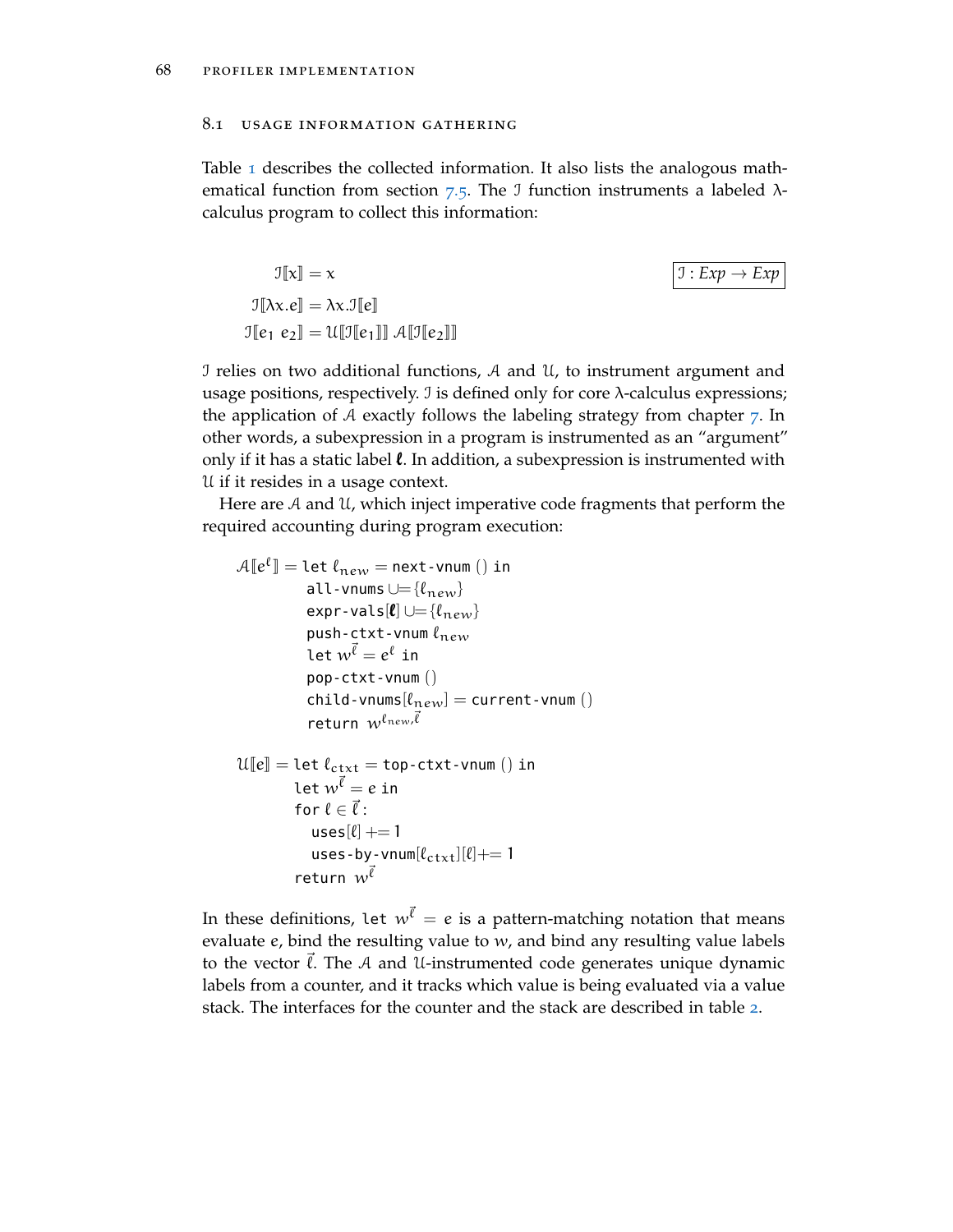<span id="page-86-0"></span>

| counter        |                                            |
|----------------|--------------------------------------------|
| current-vnum   | returns the current count                  |
| next-vnum      | returns then increments current count      |
| stack          |                                            |
| push-ctxt-vnum | adds a value label to the top of the stack |
| pop-ctxt-vnum  | removes top label from the context stack   |
| top-ctxt-vnum  | returns top label but does not pop it      |

Table 2: Auxiliary functions for instrumenting functions.

### 8.2 post-execution analysis

Before we show the loop that computes  $LP_i$ , we introduce functions that use the collected information from table [1](#page-84-1):

unused  $\ell =$  $\{ \ell \mid \ell \in \text{EXPR-VALS}[\ell], \ell \in \text{ALL-VNUMS}, \text{USES}[\ell] = 0 \}$ created<sub>v</sub>  $\ell =$  $\{\ell_{\text{sub}} | \ell < \ell_{\text{sub}} <$  CHILD-VNUMS $[\ell], \ell_{\text{sub}} \in$  ALL-VNUMS} <code>created</code>  $\bm{\ell} = \quad \left( \begin{array}{ccc} \int & \textsf{created}_\nu \ \ell \end{array} \right)$  $\ell$ ∈unused  $\boldsymbol{\ell}$ LP  $\boldsymbol{\ell} = \frac{|(\text{unused }\boldsymbol{\ell}) \cup (\text{created }\boldsymbol{\ell})|}{|\boldsymbol{\ell}| \cdot |\boldsymbol{\ell}| \cdot |\boldsymbol{\ell}| \cdot |\boldsymbol{\ell}| \cdot |\boldsymbol{\ell}| \cdot |\boldsymbol{\ell}| \cdot |\boldsymbol{\ell}| \cdot |\boldsymbol{\ell}| \cdot |\boldsymbol{\ell}| \cdot |\boldsymbol{\ell}| \cdot |\boldsymbol{\ell}| \cdot |\boldsymbol{\ell}| \cdot |\boldsymbol{\ell}| \cdot |\boldsymbol{\ell}| \cdot |\boldsymbol{\ell}| \cdot |\boldsymbol{\ell}| \cdot |\boldsymbol{\ell}| \cdot |\boldsymbol{\ell}| \cdot |\boldsymbol{\ell}| \cdot |\boldsymbol{\ell}| \cdot |\boldsymbol{\ell}| \cdot |\boldsymbol{\ell}| \cdot |\boldsymbol{\ell}|$  $|$ (unused  $\bm{\ell}) \setminus$  (created  $\bm{\ell}$ ) $|$ 

For program e, the main processing loop then looks like this:

$$
\begin{aligned}\n\text{while } (\bigcup_{\ell \in e} \mathsf{unused} \ \ell) \neq \emptyset : \\
\ell &= \mathop{\arg\max}_{\ell' \in e, \mathsf{unused} \ \ell' \neq \emptyset} (\mathsf{LP} \ \ell') \\
\text{for } \ell \in (\mathsf{unused} \ \ell) : \mathsf{erase} \ \ell \\
\text{record-result} \ \ell\n\end{aligned}
$$

The loop performs another iteration as long as some expression in the program has an unused value. If all values are used, i.e., the program cannot benefit from laziness, then the profiler does not report any suggestions. At the start of each iteration, the analysis selects an expression with the currently greatest laziness potential, identified with label  $\ell$  above. The analysis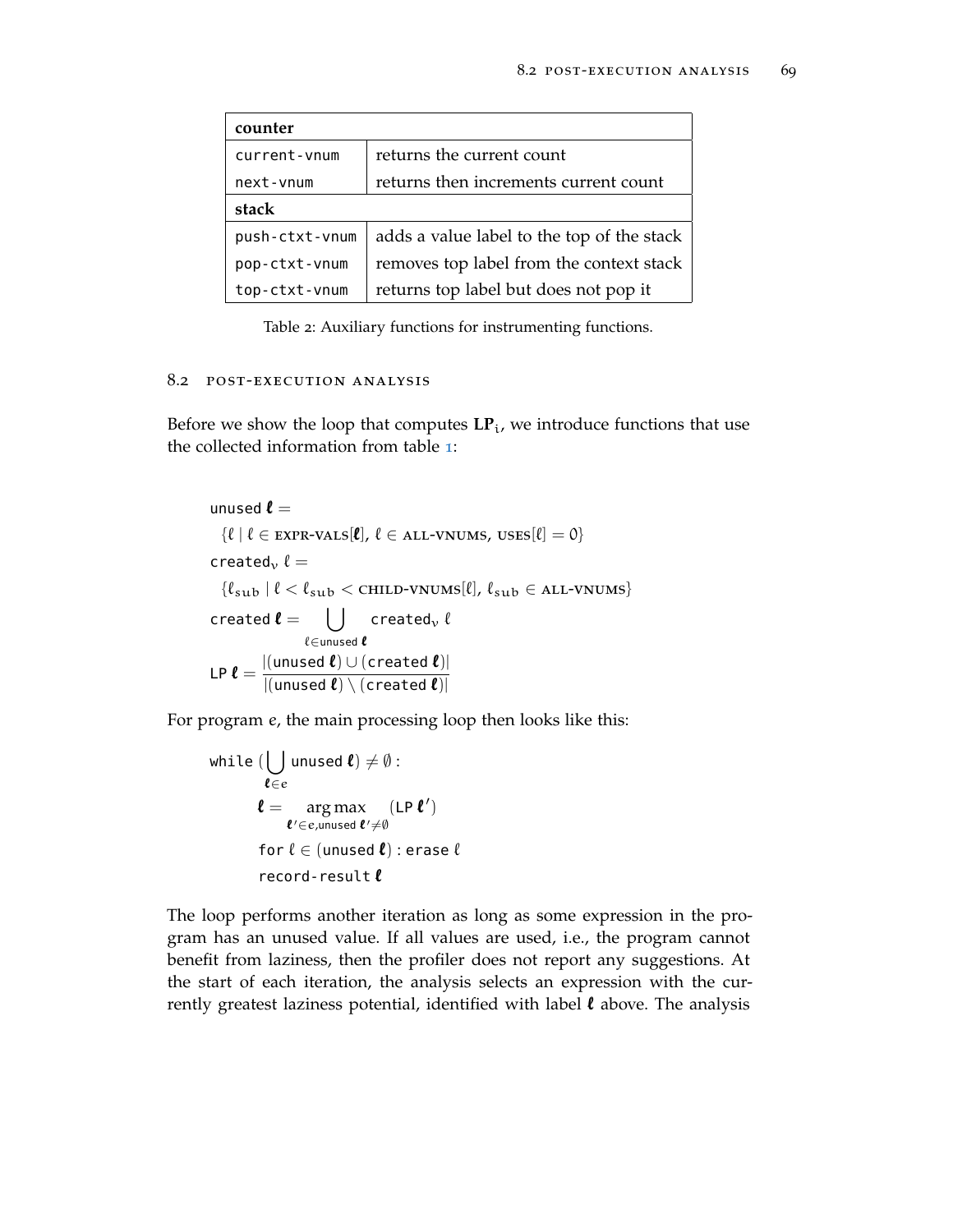then simulates delaying this expression by "erasing" its unused values via erase:

$$
\begin{aligned}\n\texttt{erase } & \ell = \\
\texttt{sub-uses-by-vnum } & \\
\texttt{ALL-VNUMs } \rightleftharpoons & \{\ell\} \\
\texttt{for } & \ell_{\text{sub}} \in (\texttt{created}_v \ \ell) : \texttt{erase } \ell_{\text{sub}} \\
\texttt{sub-uses-by-vnum } & \ell = \\
\texttt{for } & (\ell_{\text{used}}, n) \in \texttt{USES-BY-VNUM}[\ell] : \texttt{USES}[\ell_{\text{used}}] == n]\n\end{aligned}
$$

The erase function erases a value by (1) subtracting its usage of values from the total usage counts; (2) marking the value as erased by removing it from all-vnums, so it is not considered in subsequent calculations; and (3) recursively erasing all child-values that were created while evaluating the parameter value.

Finally, at the end of each iteration, the analysis records the delayed expression via record-result, so it can present a summary to the programmer after the calculations terminate. The main loop always terminates since each iteration of the loop "erases" at least one unused value.

### **Theorem 6.** *The profiler implements the labeled* λ*-calculus model.*

*Proof Sketch.* The interesting part is showing that our post-execution analysis implements the functions from section  $7.5$  $7.5$ . Specifically, the ith iteration of the main loop in this section corresponds to the **LP**<sup>i</sup> function. In an iteration, both the model and implementation first compute the expression with highest laziness potential. The implementation then "erases" information pertaining to this expression and loops, while the math model inserts delays and forces and re-runs the program. Thus the correctness of the implementation hinges on a correspondence between the erase function and the delay and force transformation in  $LP_i$ .

Delaying an expression and then forcing the needed thunks eliminates: (1) the unused values produced by that expression, (2) the usages incurred while producing those unused values, and (3) all child-values of those unneeded values and their usages. Similarly, an iteration of the main loop in the implementation calls erase to eliminate: (1) all unused values of the highest potential expression by removing them from all-vnums, the set of all values produced during execution, (2) subtracts the usages incurred by those unused values, as recorded in uses-by-vnum, from the total usage counts in uses, and (3) recursively calls erase for each (remaining) child-value, as recorded in child-vnums.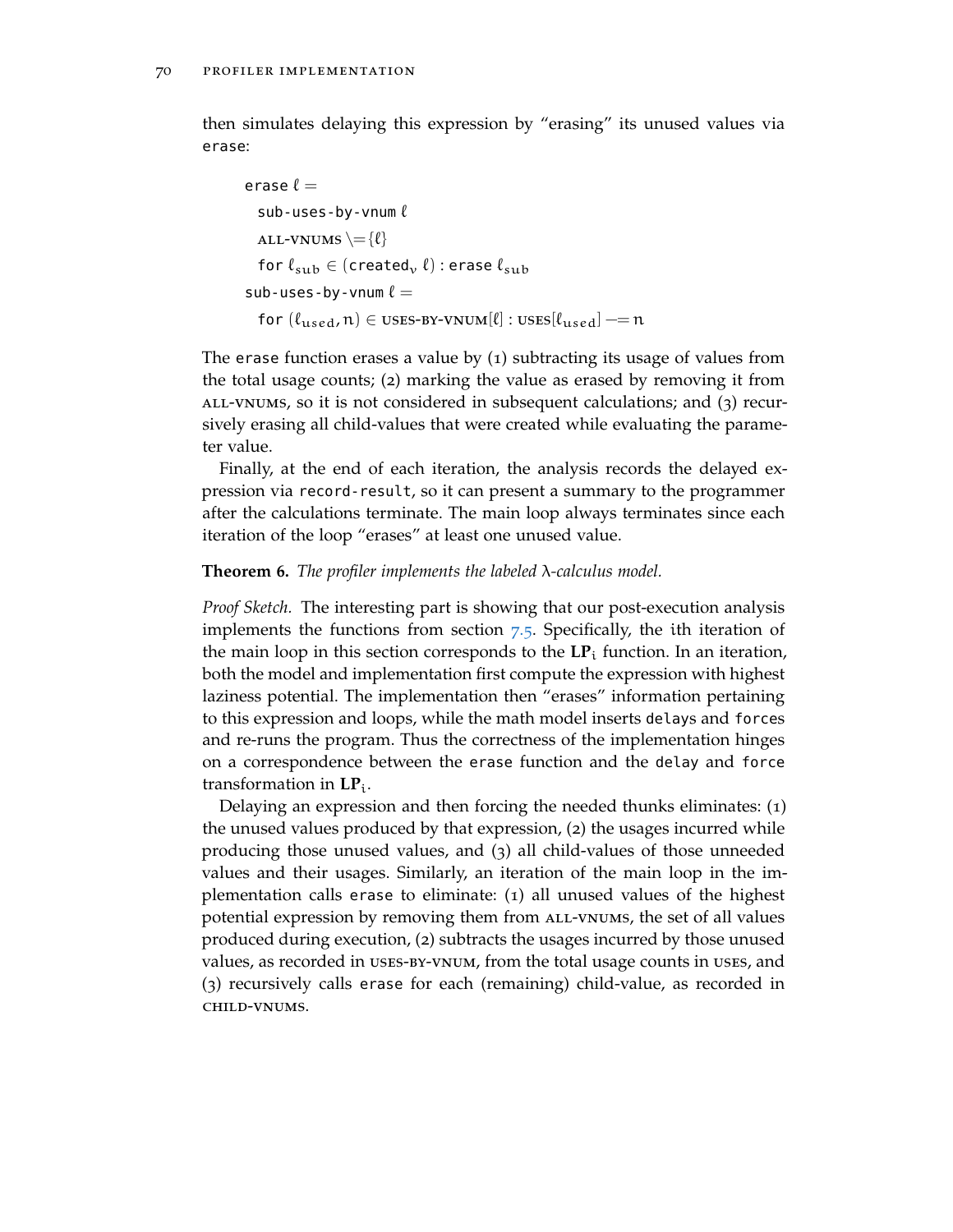**A Note on Effects** The theorem does not hold once side-effects as simple as exception handling are added to the language, although our empirical evidence suggests that this is not an issue in practice. П

### 8.3 implementation

We have implemented a prototype of the profiler described in this section for most of the Racket language  $[29]$  $[29]$  $[29]$ . The profiler supports all the language constructs from section [7](#page-76-0).4, as well as several other frequently used Racket forms such as pattern matching (match), named records (struct), sequence iterations and comprehensions (for), additional binding forms (define, let\*, etc.), much of the object system, and a large part of the syntax system. We use Racket's syntax system to modify the compiler so that it implements  $\mathbb{I}[\cdot]$ ,  $\mathfrak{U}[\cdot]$ , and  $\mathcal{A}[\cdot]$ . Using this compiler API greatly simplifies the implementation of our profiler.

**A Note on Performance** Preliminary measurements indicate roughly a two to three order-of-magnitude slowdown when profiling certain degenerate programs. This kind of slowdown is not unreasonable for high-level profilers because programmers are expected to test their code with *small representative inputs*. Programs requiring laziness are *especially* suited for this style of testing because they generate lots of excess unused data, but so long as the ratio of unused to used data remains the same, it does not matter to the profiler whether the absolute amount of data is large or small.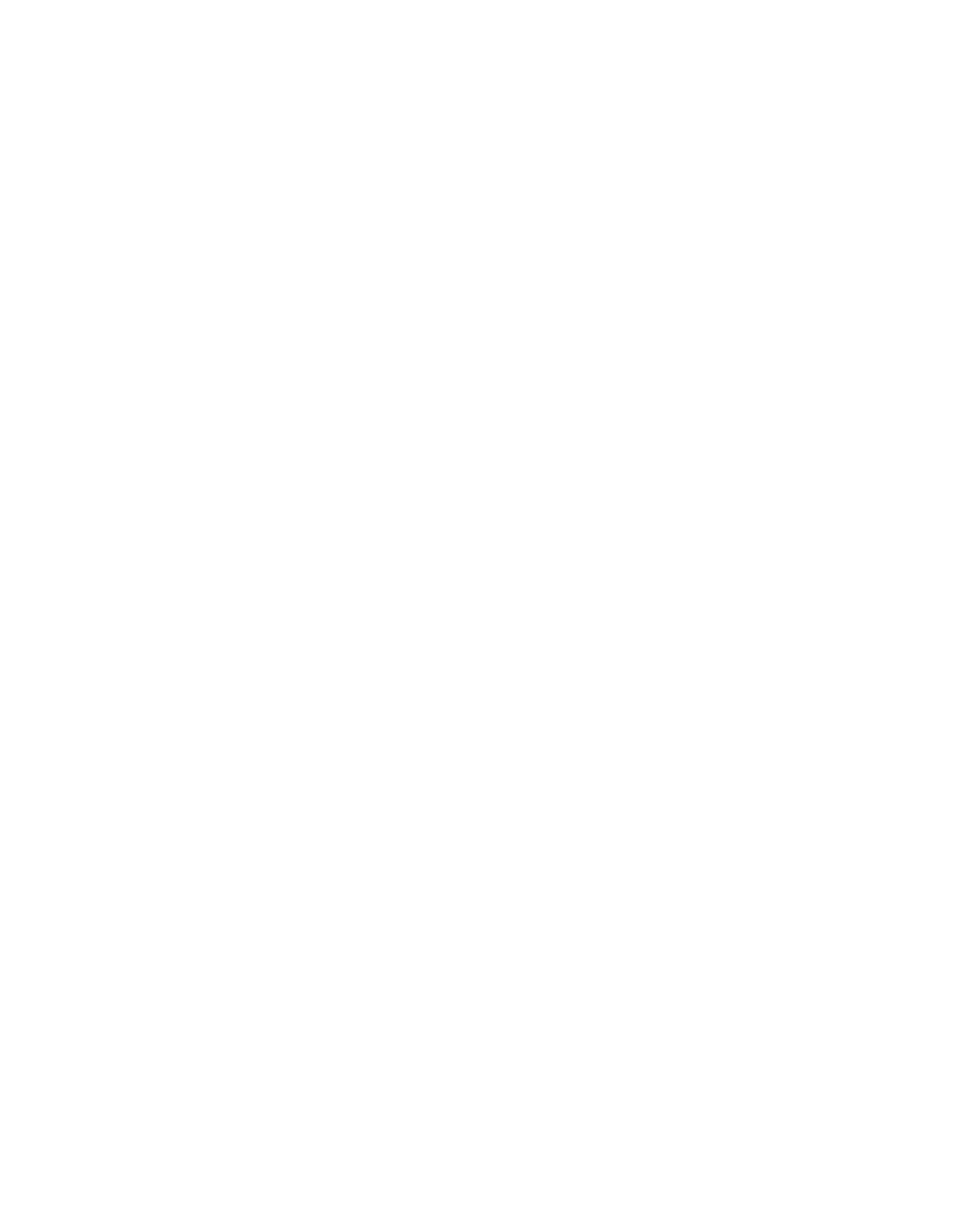<span id="page-90-0"></span>To demonstrate the usefulness of the laziness potential metric, we present the results of profiling a range of real-world examples known to benefit from laziness: some of Okasaki's purely functional data structures, monadic parser combinators, and AI game players. We show that in most cases, the profiler reproduces the knowledge of experts. When our results differ from the recommendation of experts, we turn to wall-clock measurements to further evaluate our profiler's output.

## 9.1 general profiling issues and experimental setup

In general, profilers produce meaningful results only when given representative programs. For example, it is impossible to demonstrate the effectiveness of a memory profiler using programs without memory leaks. Similarly, we wish to demonstrate our profiler's effectiveness at inserting laziness into strict programs for performance reasons; thus we choose well-known uses of laziness rather than arbitrary programs and use inputs designed to force our test applications to rely on laziness.

Our experiments proceeds as depicted in figure [15](#page-91-0).

- 1. We implemented one of the expert examples;
- 2. we then removed the laziness from the example to get a strict program;
- 3. we then profiled this strict version in a representative context;
- 4. and finally, we re-inserted delays according to the profiler's suggestions. We inserted appropriate forces by hand, but one could in principle derive the positions automatically (see part [iii\)](#page-38-0).

Each iteration of our experiment yields two lazy versions of a program known to benefit from laziness: a version implemented by experts and a version produced using suggestions from our profiler. If the profiler-produced version resembles the expert version, that suggests that our profiler can duplicate the expertise of experienced lazy programmers.

We conducted all experiments in Racket, an untyped language. We ported all implementations verbatim as we found them, except for a few type-related<sup>1</sup> discrepancies.

<sup>1</sup> Okasaki points out [[62](#page-146-0), page 35] that laziness in a typed language occasionally requires extra annotations "to make the types work out". For example, typed languages must delay an empty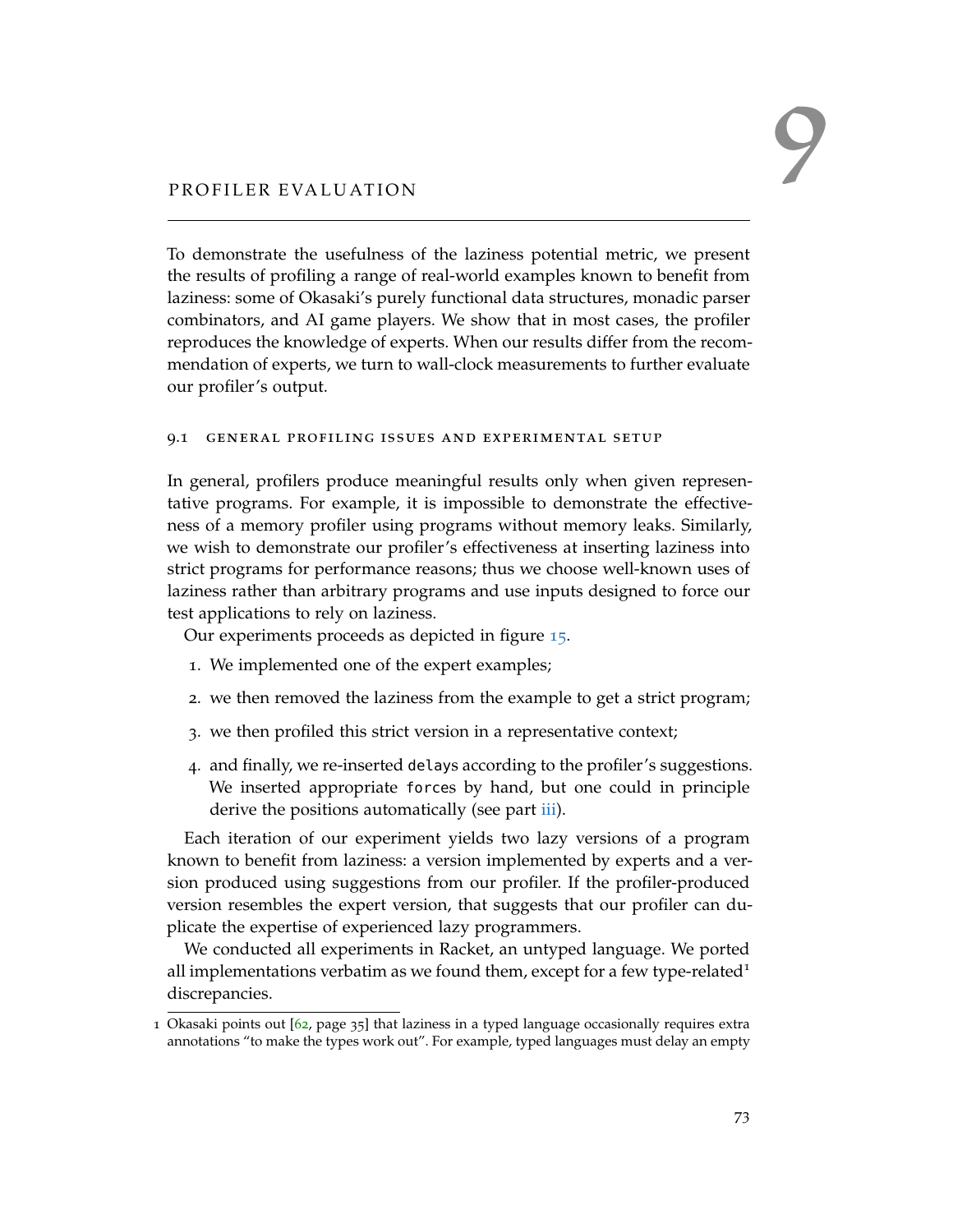<span id="page-91-0"></span>

Figure 15: Experimental setup for evaluating our lazy profiler.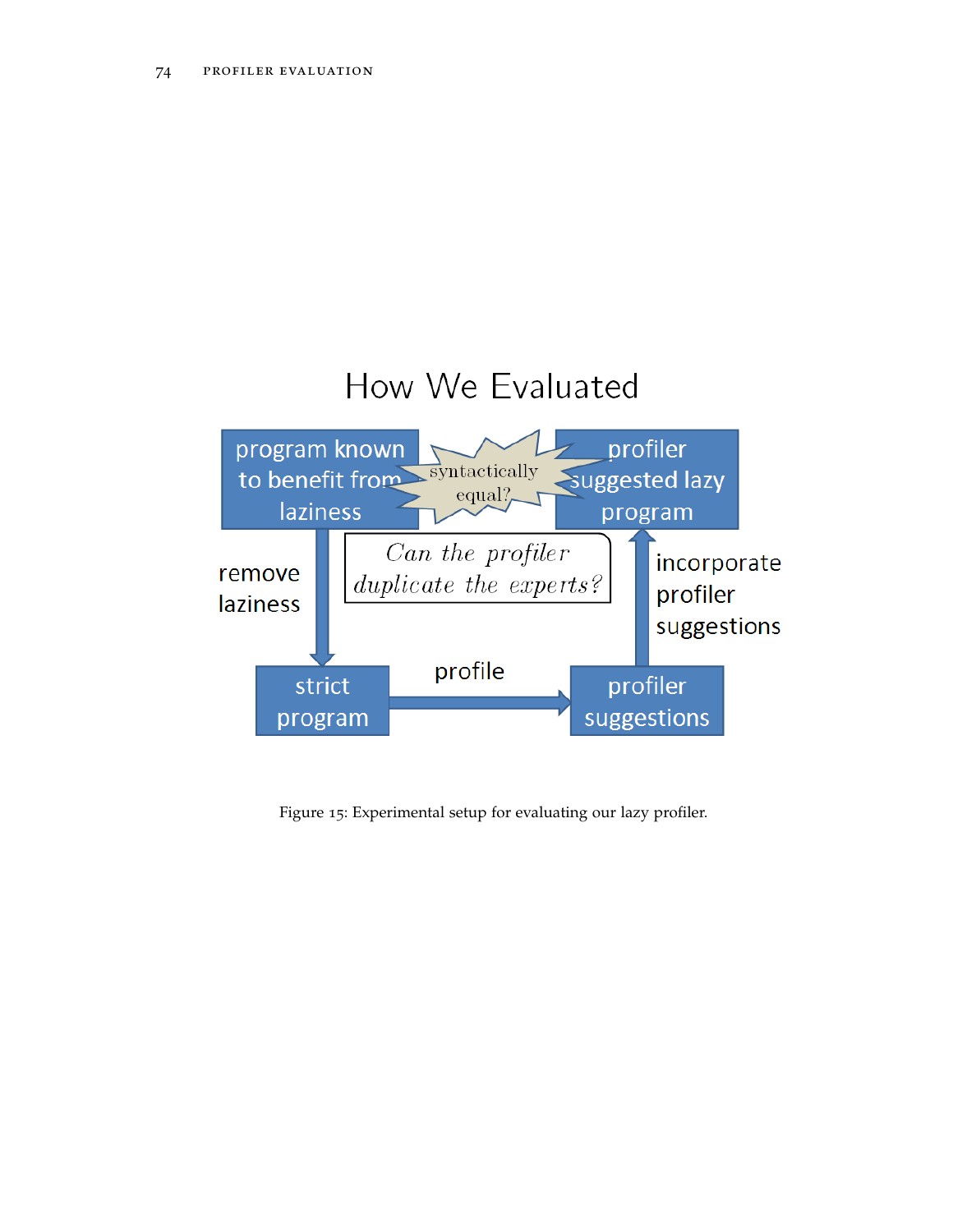### 9.2 purely functional data structures

Okasaki's purely functional data structures make up a well-known library of algorithms that benefit from some degree of laziness in the data representation. At the same time, these data structures do not assume that the underlying language is lazy. Hence they are a nearly ideal test bed for checking the usefulness of our profiler.

The appropriateness of our comparisons depends on the design of a particular data structure. We therefore classify Okasaki's lazy data structures into two categories:

- 1. The first kind of lazy data structure is derived from an existing strict data structure. Okasaki added laziness to improve performance without making any other changes.
- 2. The second kind of data structure is either designed with laziness in mind or is converted from an existing strict data structure with changes more significant than simply adding laziness.

The first kind of data structure, dubbed *basic*, is ideal for evaluating our profiler because a straightforward comparison of the laziness annotations is appropriate. For the second kind of data structure, which we refer to as *insightful*, the laziness is possibly integral to its design and removing the laziness may not yield a realistic strict data structure. Hence, any results concerning insightful structures may be less general than basic ones, but enlightening nonetheless.

Tables [3](#page-93-0) and [4](#page-94-0) describe several data structures, basic and insightful, respectively, and presents the results of our comparisons. For most examples, our profiler suggests laziness syntactically identical to Okasaki's version. In some cases, however, our profiler suggests what appears to be a better use of laziness, and we present these latter cases in detail.

### <span id="page-92-0"></span>9.2.1 *Banker's Queue*

Our profiler-assisted banker's queue and deque implementations improve on those of Okasaki. To help readers understand the differences and how they come about, we present the queue experiment in more detail.

The canonical functional queue is implemented with two eager lists, a "rear" list onto which elements are added to the queue, and a "front" list from

stream tail, while in an untyped language, this annotation is unneeded since the empty stream is a value. In general, due to a different data representation of suspensions, laziness in typed languages requires a pairing of delays and forces, while the universal object representation in untyped languages enables a more flexible recursive and idempotent force.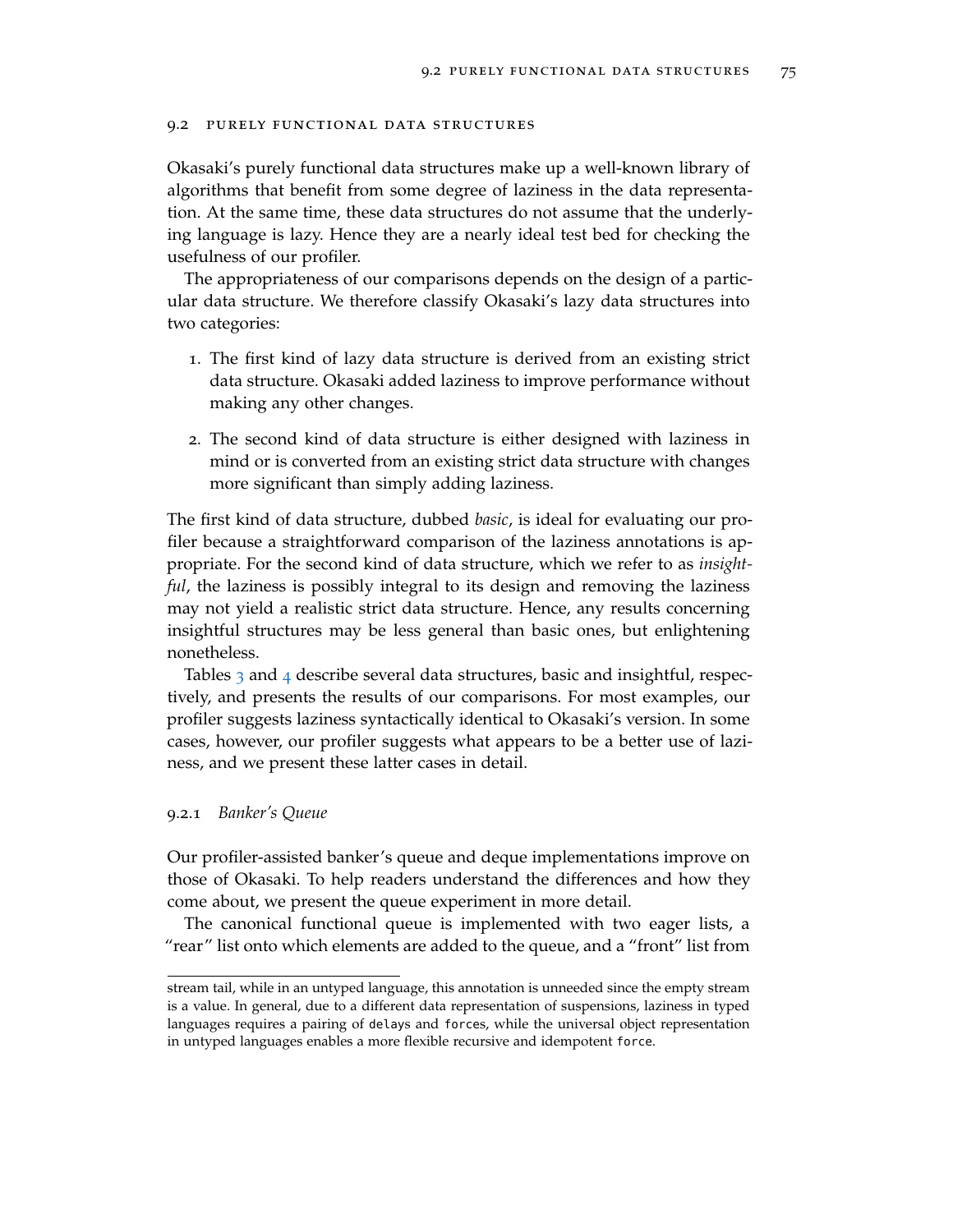<span id="page-93-0"></span>

| Data Structure               | Description                                                                                                                                                                                                                        |    |  |  |
|------------------------------|------------------------------------------------------------------------------------------------------------------------------------------------------------------------------------------------------------------------------------|----|--|--|
| <b>Basic Data Structures</b> |                                                                                                                                                                                                                                    |    |  |  |
| banker's queue               | canonical two-list functional queue with streams                                                                                                                                                                                   | P  |  |  |
| banker's deque               | like the banker's queue, but allows inserting and<br>deleting from both ends                                                                                                                                                       | P  |  |  |
| binomial heap                | stores ordered elements in a series of increasingly<br>sized trees, analogous to the representation of bi-<br>nary numbers; supports constant amortized time<br>insert and log worse-case merge, delete min, and<br>min operations | ⊫  |  |  |
| pairing heap                 | stores ordered elements as a tree where each node<br>consists of a heap element and a list of subheaps;<br>supports constant worst-case time insert, merge,<br>and min operations, and log amortized time delete<br>min operation  | (≕ |  |  |

 $\mathcal{D}$  = profiler-assisted implementation outperforms Okasaki's

 $\textcircled{=}$  profiler suggests the same lazy annotations as Okasaki's

 $\circledast$  = mixed results

Table 3: Okasaki vs profiler-generated basic lazy data structures.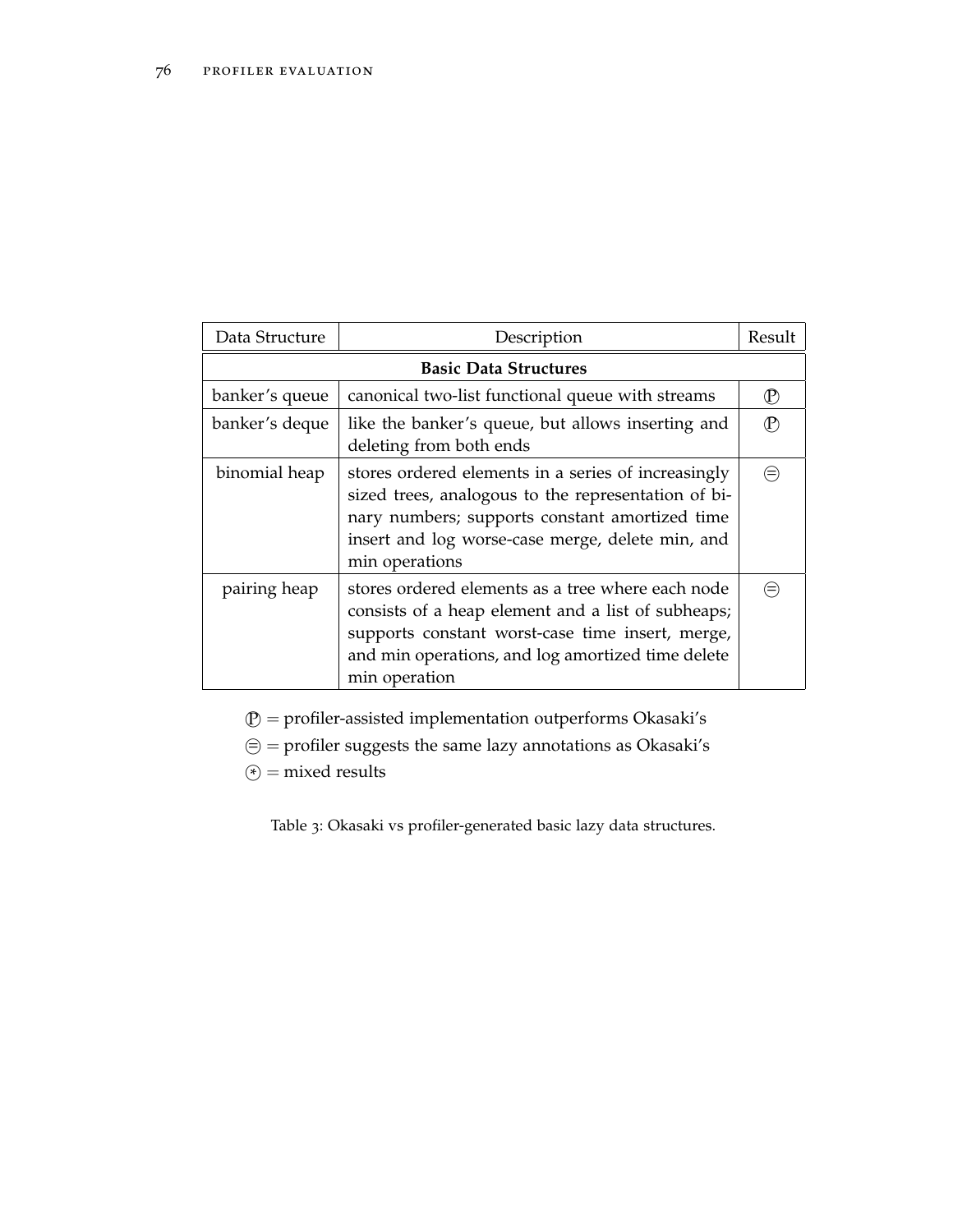<span id="page-94-0"></span>

| Data Structure                          | Description                                                                                                                                   |                   |  |
|-----------------------------------------|-----------------------------------------------------------------------------------------------------------------------------------------------|-------------------|--|
| <b>Insightful Data Structures</b>       |                                                                                                                                               |                   |  |
| physicist's queue                       | canonical two-list functional queue with a stream<br>front list, an eager front list cache, and a delayed<br>rear list                        | $^{(*)}$          |  |
| real-time queue                         | converted banker's queue with an incrementally<br>reversed rear list, with the goal of achieving worst<br>case, rather than amortized, bounds | $(=)$             |  |
| real-time deque                         | double-ended version of real-time queue                                                                                                       | ⊜                 |  |
| bootstrapped queue                      | improves on banker's queue by eliminating redun-<br>dancy in append operation.                                                                | $\left( =\right)$ |  |
| catenable list                          | lists that support constant amortized time append                                                                                             | ⊜                 |  |
| implicit queue                          | achieves constant amortized operations via im-<br>plicit recursive slowdown                                                                   | $\mathcal{P}$     |  |
| implicit deque                          | double-ended version of implicit queue                                                                                                        | $\mathcal{P}$     |  |
| <b>Other Functional Data Structures</b> |                                                                                                                                               |                   |  |
| finger tree                             | Hinze and Paterson's general purpose data struc-<br>ture (related to implicit queues)                                                         |                   |  |

 $\mathcal{D}$  = profiler-assisted implementation outperforms Okasaki's

 $\textcircled{=}$  = profiler suggests the same lazy annotations as Okasaki's

 $\circledast$  = mixed results

Table 4: Okasaki vs profiler-generated insightful lazy data structures.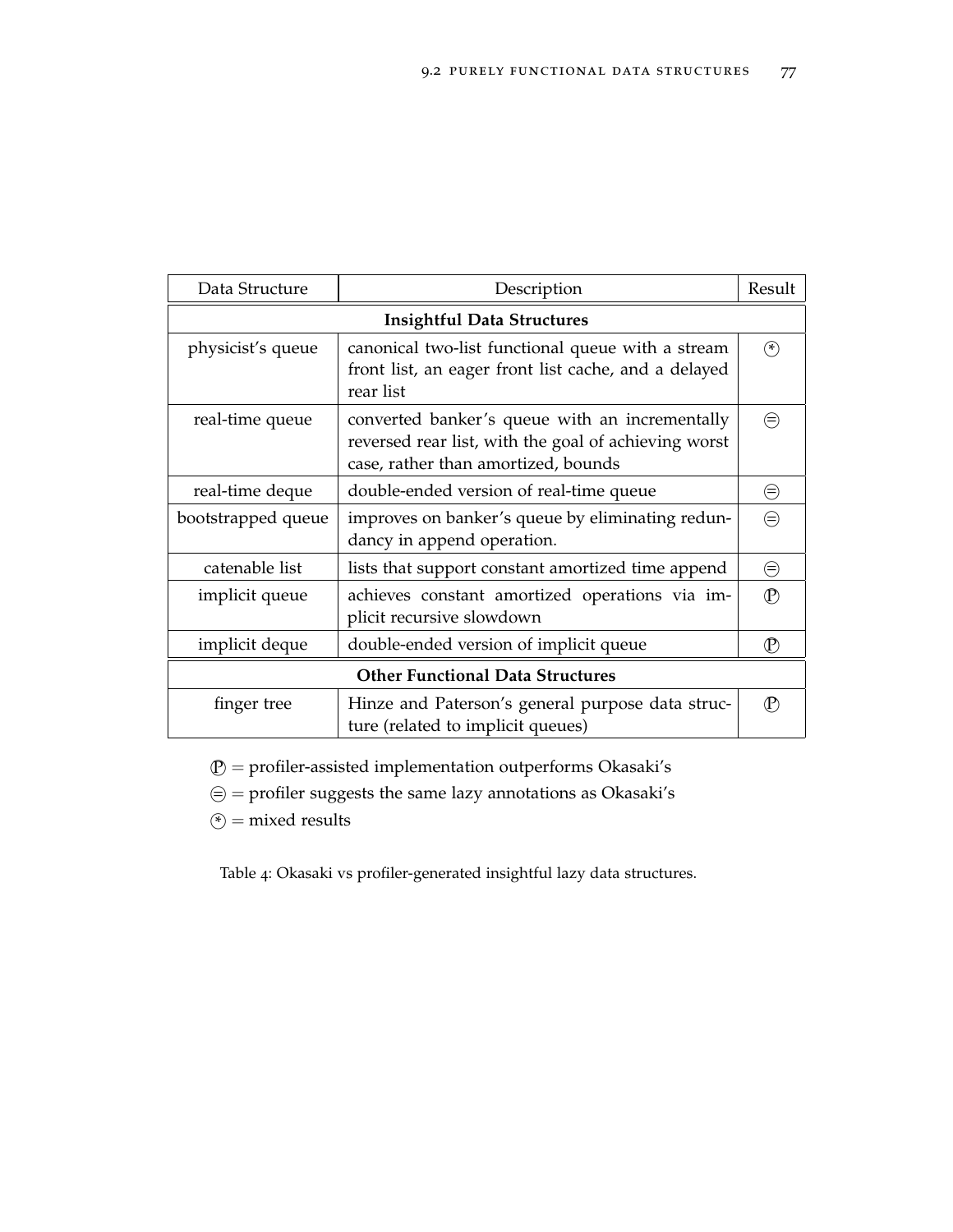<span id="page-95-0"></span>def *enq*  $x$  (Q f *len<sub>f</sub>*  $r$  *len<sub>r</sub>*) = *chk* f *len<sub>f</sub>* ( $x::r$ ) (*len<sub>r</sub>*+1) def *chk* f *len*<sub>f</sub>  $\mathbf{r}$  *len*<sub> $\mathbf{r}$  =</sub> if  $len_r \leqslant len_f$  then  $Q$  f  $len_f$  r  $len_r$  $\mathsf{else} \left[ \mathsf{Q}\left( \mathsf{f} \mathsf{+} \mathsf{r}\mathsf{e}\mathsf{v} \mathsf{r} \right) \left( \mathsf{l}\mathsf{e}\mathsf{n}_\mathsf{f} \mathsf{+} \mathsf{l}\mathsf{e}\mathsf{n}_\mathsf{r} \right) \mathsf{n}\mathsf{i}\mathsf{1}\,\mathsf{0} \right]$ def  $hd$  (Q nil  $_{---}$ ) = error | *hd*  $(Q(x::f) \text{ len}_f \text{ r len}_r) = x$ def  $tl$   $(Q$  nil  $_{---})$  = error | *tl*  $(Q(x: f) \text{ len}_f \text{ r len}_r) = \text{chk } f(\text{ len}_f - 1) \text{ r len}_r$ def  $(++)$  nil lst = lst  $| (++) (x::xs)$  lst = x::  $(xs + 1st)$ def *rev* lst = *rev*/*acc* lst nil def *rev*/*acc* nil acc = acc  $| rev/acc(x::xs) acc = rev/accxs(x::acc)$ 

Figure 16: Functional queue implementation without laziness.

which elements are removed. A record data definition,  $(Q$  *front len*<sub>*f*</sub> *rear len*<sub>*r*</sub>), represents these queues where Q is the constructor and *front*, *len<sup>f</sup>* , *rear*, and *len<sup>r</sup>* are field names. The front and rear lists are *front* and *rear*, respectively, and *len* $_f$  and *len* $_f$  are the number of elements in each list.

Figure [16](#page-95-0) presents this strict queue implementation in pseudocode. Function definitions in the figure use a pattern-matching syntax to decompose lists and queues, where \_ is the wildcard pattern. The *enq* function adds an element to a queue, *hd* returns the frontmost element without removing it, and *tl* removes the front element and returns the remaining elements as a new queue. The figure also includes infix list append, ++, and list reverse, *rev*.

When elements are added to *rear* or removed from *front*, a queue maintains the invariant that the size of *front* must be equal to or greater than the size of *rear*. When *rear* is larger than *front*, a *rotation* is performed (figure [16](#page-95-0) box), i.e., *rear* is reversed and appended to the end of *front*, and *rear* is reset to empty. The *chk* function checks the queue invariant and performs rotations as needed. Though reversing a list takes time proportional to the size of the list, for any given set of inserted elements, the list containing those elements is only reversed once. Thus a functional queue supports constant amortized time *enq*, *hd*, and *tl* operations.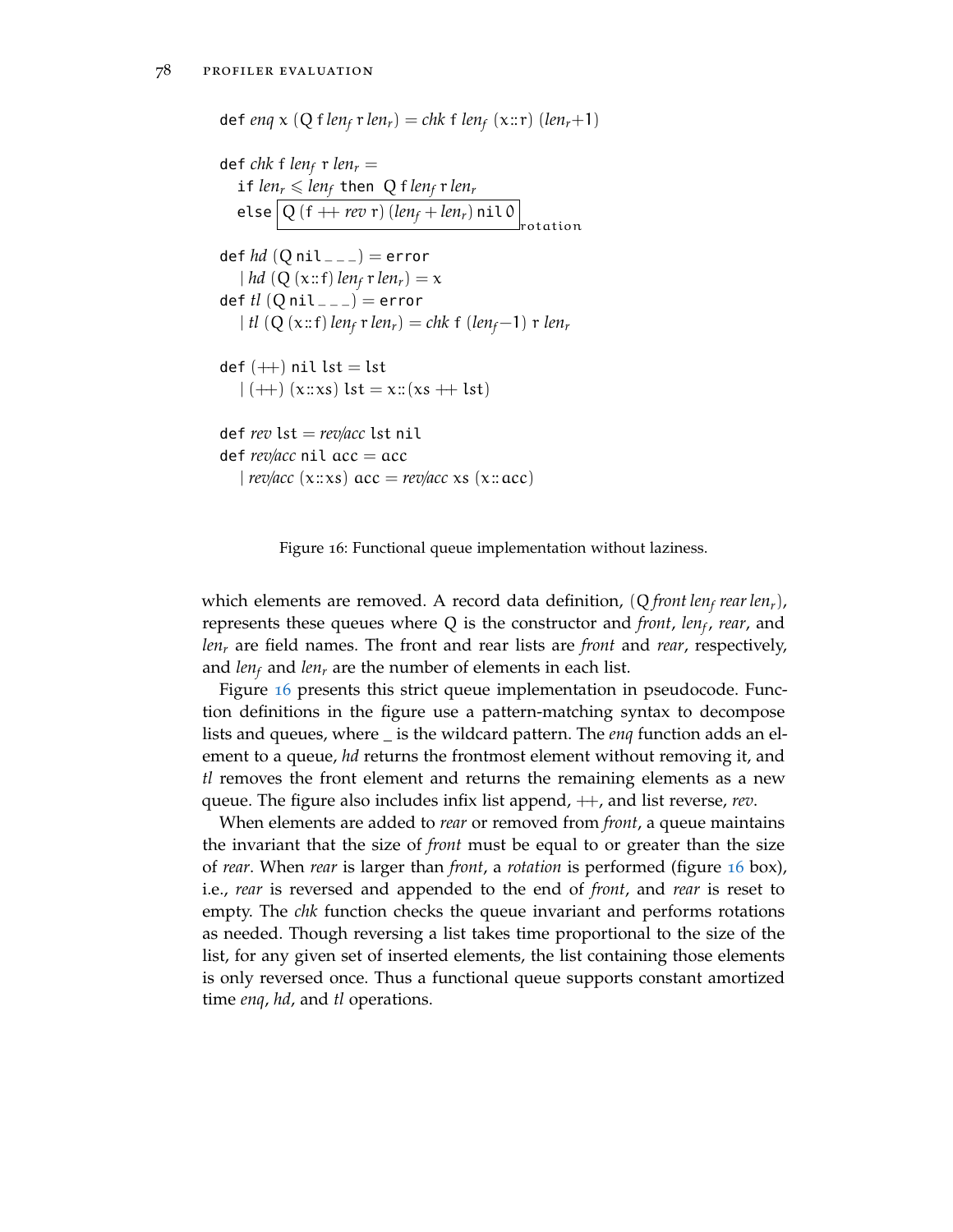```
def enq x (Q f len<sub>f</sub> r len<sub>r</sub>) = chk f len<sub>f</sub> \mathfrak{F}(x::r) (len<sub>r</sub>+1)
def chk f len<sub>f</sub> \mathbf{r} len<sub>\mathbf{r} =</sub>
   if len_r \leqslant len_f then Q f len_f r len_relse Q(f + r e v r)(len_f + len_r) nil 0
def hd (Q $nil_{---}) = error
    | hd (Q \S(x::f) \ len_f \rceil \ len_f) = xdef tl (Q $nil _ _ _) = error
    | tl (Q $(x:: f)lenf r lenr) = chk f (lenf −1) r lenr
def (++) $nil lst = lst
    | (+) \, \text{$(x::xs)} \, \text{lst} = \text{$(x::(xs +t kst))}def rev lst = \frac{\pi}{2} (rev/acc lst nil)
def rev/acc $nil acc = acc
    | rev/acc \$(x::xs) acc = rev/acc \times \$(x::acc)
```
Figure 17: Okasaki's lazy banker's queue.

Rotations are expensive but since the rotated elements are added to the end of *front* and are not needed immediately, laziness might improve the strict queue implementation. Also the constant amortized time bounds of the strict queue do not hold when the queue is used *persistently*. To illustrate this problem, consider a queue with enough elements such that calling *tl* triggers a rotation. Calling *tl* repeatedly on this pre-rotated queue triggers a rotation each time. While the cost of the first rotation is amortized over all the elements, the subsequent rotations require more than constant amortized time because the "savings" are already spent by the first one.

To address these issues, Okasaki adds laziness to the strict queue implementation. The new queue, dubbed the banker's queue,<sup>2</sup> replaces the eager lists with lazy streams and is shown in figure [17](#page-96-0). We adopt Okasaki's syntax for laziness, where **\$** prefixing an expression delays that expression, while **\$** in a pattern means to force the argument before trying to match the pattern.

Since the banker's queue merely adds laziness to the strict queue, it falls into the *basic* kind of lazy data structure described earlier. To see what laziness annotations our profiler suggests, we need a representative benchmark that uses the strict queue:

<sup>2</sup> Okasaki uses the banker's method to determine the queue's complexity.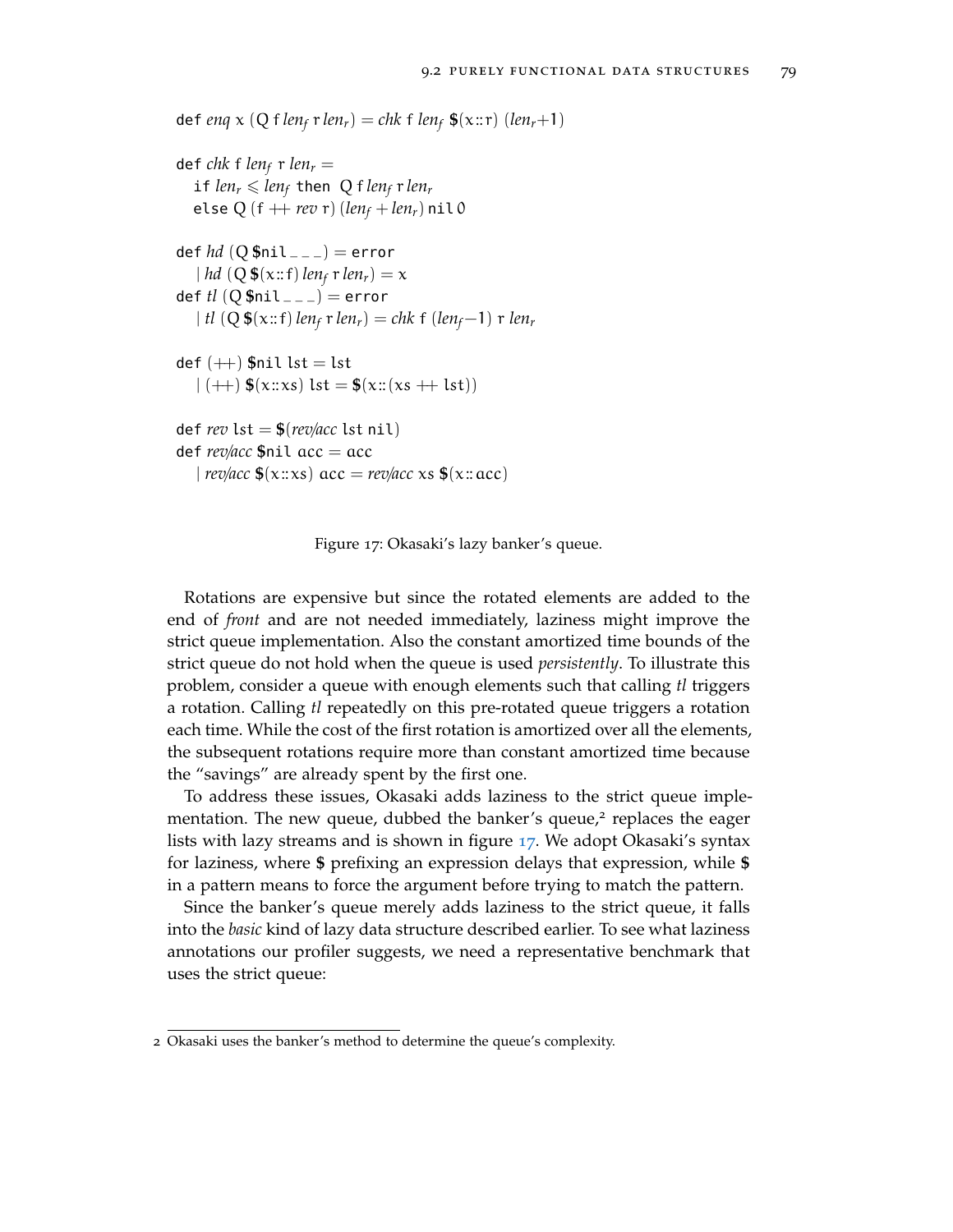```
def build&sum size tosum = sum (build) (size) tosum
def build n = buildq 0 n
def buildq n n = Q nil 0 nil 0
  | buildq m n = enq m (buildq (m+1) n)
def sum q n = sum q q 0 ndef sumq q n n = 0\int sumq q m n = (hd) (q) + (sumq (tl) (q) (m+1) n)
```
The *build* function builds a queue of the specified size while *sum* adds up the specified number of elements from the front of the given queue. The *build*&*sum* function combines *build* and *sum*.

Our representative benchmark should benefit from laziness if we sum only the first few elements of the queue, leaving most of the queue unused. Hence, profiling this benchmark should reveal the places where it is profitable to insert laziness annotations. Specifically, profiling *build*&*sum* 1024 50 produces the following laziness suggestions:

```
rev r [ln 5]: 8/10 values used
- delaying 2 unused avoids 3848 subvalues, wgt=2564
xs ++ lst [ln 13]: 645/1013 values used
- delaying 368 unused avoids 2204 subvalues, wgt=1870
```
Figure [18](#page-98-0) shows a lazy queue that implements these suggestions. Our profiler-assisted lazy queue has fewer and different laziness annotations than Okasaki's. Specifically, the profiler does not recommend inserting laziness in *enq* and *rev* (boxes 1), leaving *rear* as an eager list.<sup>3</sup> This is justified because *rev* is monolithic, i.e., it always traverses its entire argument regardless of whether it is an eager list or a lazy stream. Instead, our profiler suggests a single delay around the call to *rev* in *chk* (box 2). The profiler also differs in its suggestion to delay the tail of the list returned by append (box 3) while Okasaki delays the entire list. Since the first list element is already a value, this difference is trivial.

Since our profiler recommends uses of laziness different from Okasaki, we further compare the queue implementations with empirical experiments. We timed several calls to *build*&*sum*, varying the number of elements summed. For each run, we used a fixed queue of size  $2^{20}$ :

$$
\text{for } i \in [0, 2^{20}] : \text{time } (build\∑ 2^{20} i) \tag{BULD\&SUM}
$$

The graph in figure [19](#page-98-1) shows that using an eager rear list in the profilerassisted lazy queue improves performance over Okasaki's queue, which has to build a suspension for each element.

<sup>3</sup> Okasaki observes in a footnote that the rear list could be left as an eager list but, because of his preference of theoretical simplicity over practical optimizations, he presents the version in figure [17](#page-96-0).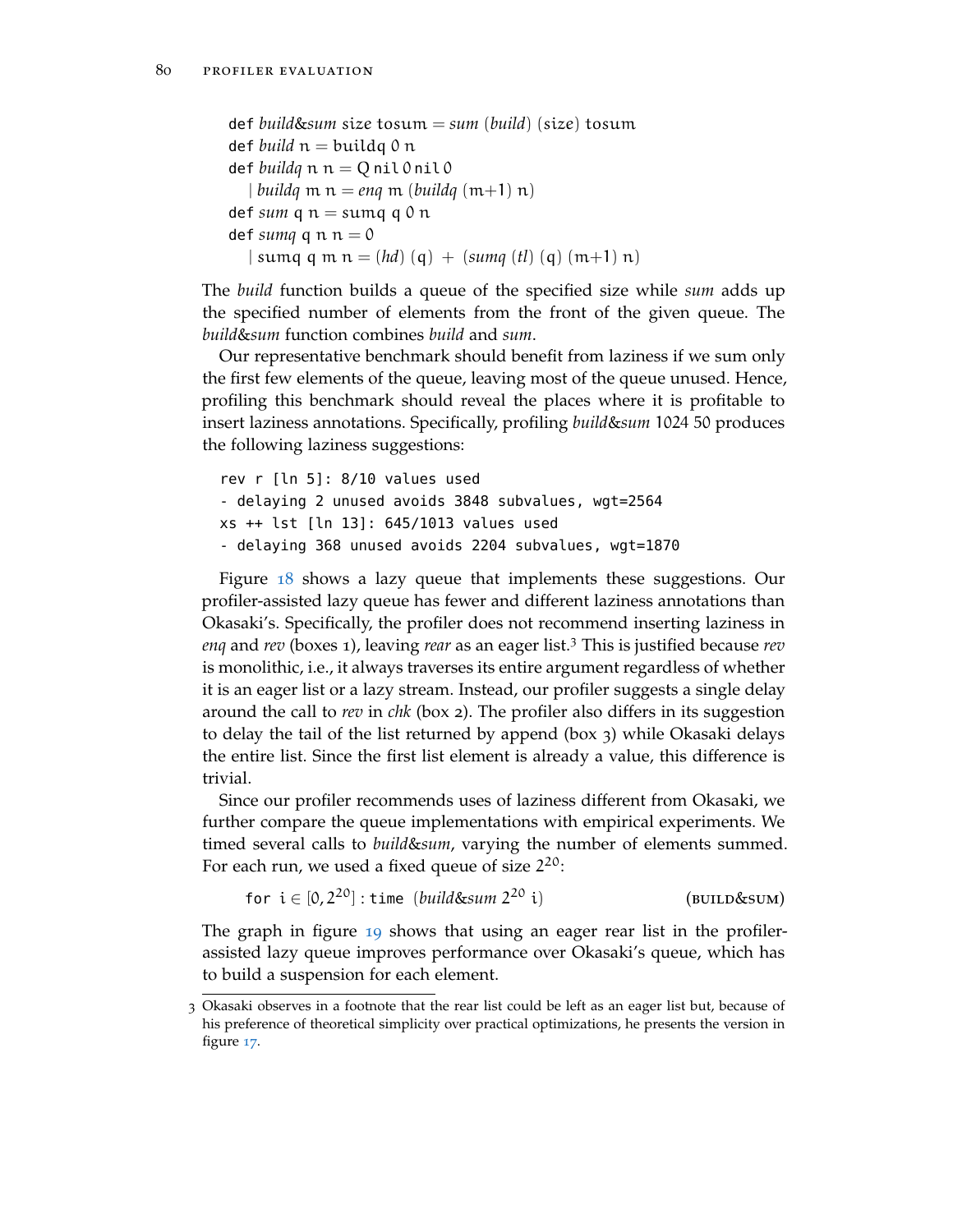<span id="page-98-0"></span>def *enq*  $x$  (Q f *len<sub>f</sub>*  $r$  *len<sub>r</sub>*) = *chk* f *len<sub>f</sub>*  $(x::r)$ <sub>1</sub> (*len<sub>r</sub>*+1) def *chk* f *len*<sub>f</sub> r*len*<sub>*r*</sub> = if  $len_r \leqslant len_f$  then  $Q$  f  $len_f$  r  $len_r$ else Q  $(f + | \S(rev r)|_2)$   $(len_f + len_r)$  nil 0 def  $hd$  (Q  $$nil_{---}$ ) = error | *hd*  $(Q \, \textbf{\$}(x \, \text{::} \, f) \, \text{len}_f \, \textbf{r} \, \text{len}_r) = x$ def *tl* (Q **\$**nil \_ \_ \_) = error | *tl* (Q **\$**(x:: f)*len<sup>f</sup>* r *lenr*) = *chk* f (*len<sup>f</sup>* −1) r *len<sup>r</sup>* def  $(++)$  \$nil lst = lst  $| (+) \, \text{$\$}(x::xs) \, \text{lst} = x::| \, \text{$\$}(xs \, +1 \, \text{lst})$ 3 def *rev* lst = *rev*/*acc* lst nil 1 def *rev*/*acc* nil acc = acc  $| rev/acc(x::xs) acc = rev/accxs | (x::acc)$ 1



<span id="page-98-1"></span>

Figure 19: Summing elements of a banker's queue (lower is better).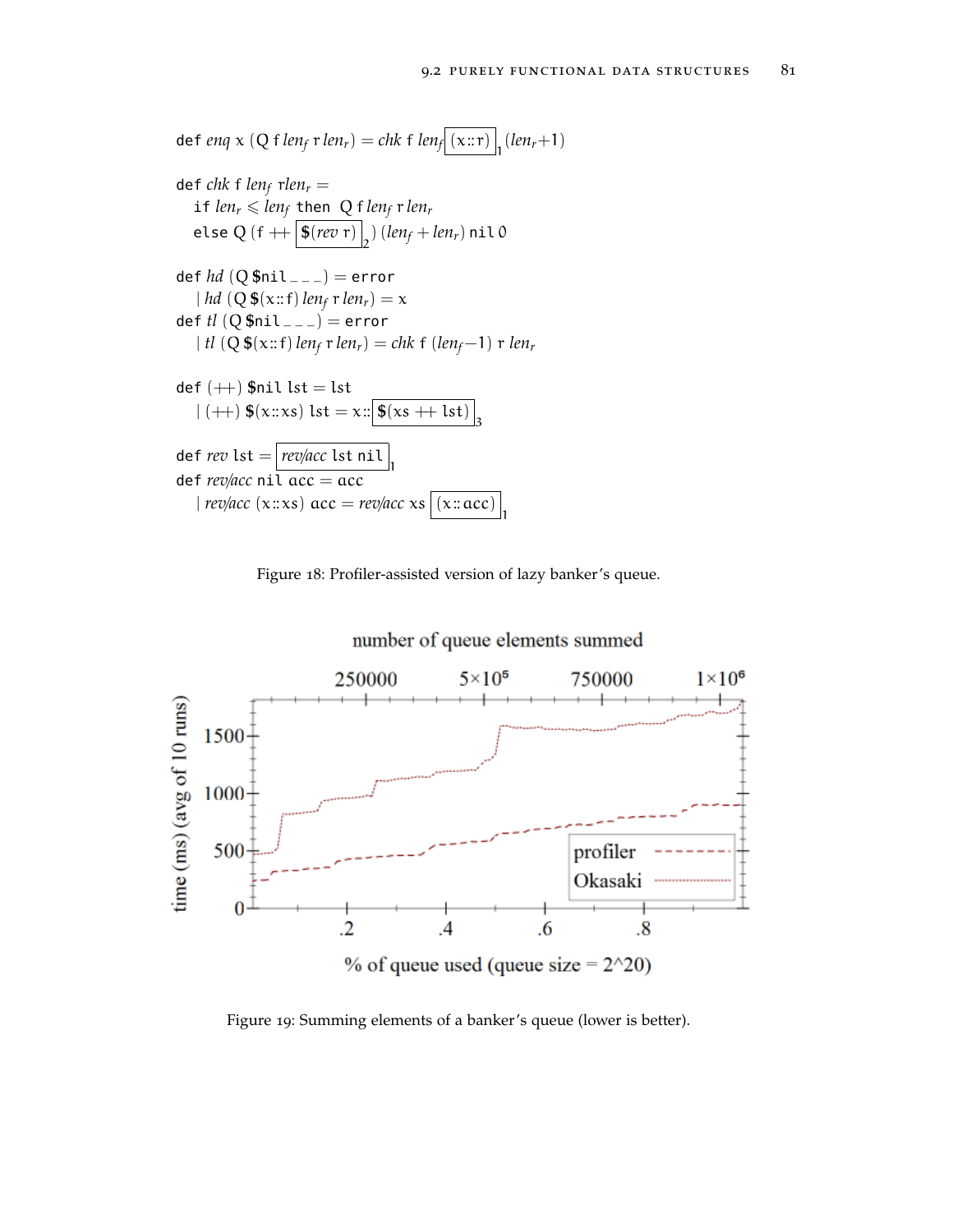A problem is that the BUILD&SUM benchmark does not test persistence, because the queue is used in a single-threaded manner. To expose persistencerelated issues, a representative benchmark must construct a queue such that a *tl* operation on the queue triggers the rotations suggested by the spikes in the graph of figure [19](#page-98-1). For the lazy queues, the rotation operation is delayed, so we must remove a sufficient number of elements before the rotation is forced. Specifically, we build a queue of size  $2<sup>n</sup> - 1$ , right after a delayed rotation is appended to the end of *front*, and then remove  $2^{n-1} - 1$  elements from the queue. Removing the next element of the queue forces the rotation. This benchmark uses a *drop* function, which removes some number of elements from a list. We again use  $n = 20$  in the persistence benchmark:

let 
$$
q = drop \left( build \left( 2^{20} - 1 \right) \right) \left( 2^{19} - 1 \right)
$$

\nin *time1* =  $time \left( tl \, q \right)$ ; *time2* =  $time \left( tl \, q \right)$ 

\n(PERSIST: LAZY)

Table [5](#page-99-0) presents timings for the persistence benchmarks. For reference, we additionally include times for a strict queue, which requires the same time on each access because it repeats the rotation each time. In contrast, the lazy queue times verify that both implementations offer truly constant amortized operations, with the profiler-assisted queue outperforming Okasaki's queue.

<span id="page-99-0"></span>

| implementation    | test name    | subtest           | time (ms) |
|-------------------|--------------|-------------------|-----------|
| strict            | strict       | time <sub>1</sub> | 250       |
| strict            | strict       | <i>time</i> ?     | 250       |
| Okasaki           | PERSIST:LAZY | time <sub>1</sub> | 828       |
| Okasaki           | PERSIST:LAZY | time <sub>2</sub> | $\Omega$  |
| profiler-assisted | PERSIST:LAZY | time <sub>1</sub> | 94        |
| profiler-assisted | PERSIST:LAZY | time2             | റ         |

Table 5: Testing persistence with rotations in the banker's queue.

Though our laziness potential model does not explicitly account for the memoization that enables constant amortized operations for persistently used queues, our profiler is still able to suggest laziness annotations that satisfy the desired behavior, which is a pleasant surprise. This suggests that reasoning with laziness potential possibly suffices to account for both the delaying and the memoization benefits of laziness, which makes intuitive sense because programmers typically do not use laziness for memoization only. This observation warrants further investigation in future work.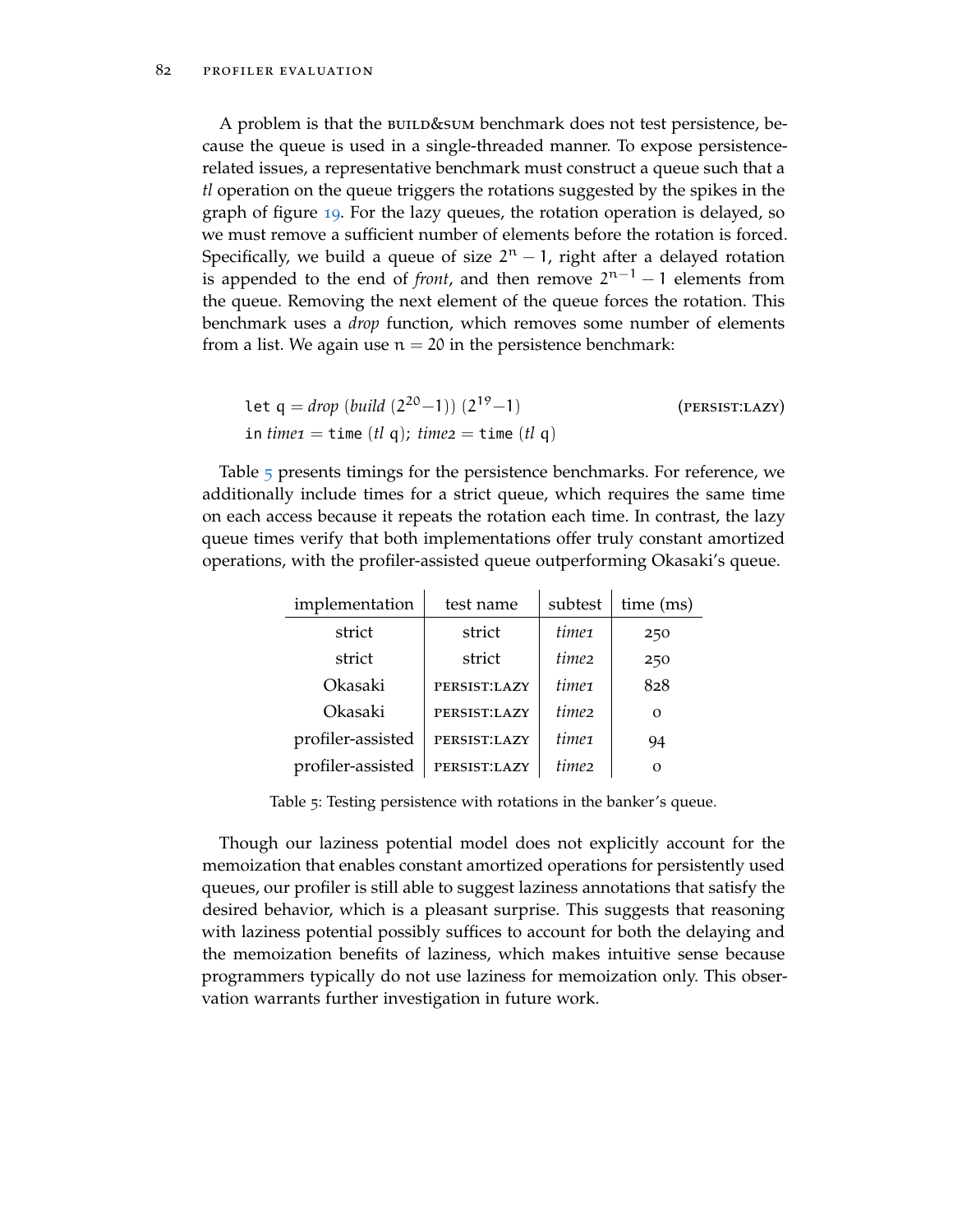### 9.2.2 *Physicist's Queue*

Okasaki's physicist's queue differs from the banker's queue in three ways. First, it employs a plain list for the rear list instead of a stream. Second, the front list is a delayed plain list instead of a stream. Third, the content of the front list is cached into a separate plain list before a rotation, speeding up *hd* accesses. Thus the physicist's queue requires an extra field in its data definition: (Q<sup>p</sup> *frontcache front len<sup>f</sup> rear lenr*). Figure [20](#page-101-0) shows the implementation for Okasaki's physicist's queue.

Deriving the physicist's queue from the strict queue (in figure [16](#page-95-0)) involves more than just adding lazy annotations, so it belongs in the *insightful* category of data structure. Nevertheless, we follow the steps described at the beginning of the chapter to develop the alternative implementation in figure [21](#page-102-0). It turns out that laziness potential cannot replicate Okasaki's caching strategy, and the profiler suggests turning *front* and *frontcache* into duplicate lazy streams. The other profiler suggestions are identical to the profiled *banker's* queue: the rear list remains an eager list and is delayed with a single delay in *chk*.

Figure [22](#page-103-0) shows physicist's queue timings for BUILD&SUM, the benchmark used in section [9](#page-92-0).2.1. With its caching, Okasaki's physicist's queue is faster than the profiler-assisted implementation, until half the queue is used. After that point, the benefits of caching in the Okasaki's queue are nullified because the entire *front* list must be forced anyways. Also, forcing this last part of *front* takes much longer due to all the extra suspensions created by *tl*, which manifests as a large spike in the graph. Essentially, our profiler-assisted queue forces a little of *front* with each *tl* call, while Okasaki's version delays all the forcings until the second half of the queue is consumed. Deciding which queue implementation is better depends on the expected use cases.

## 9.2.3 *Implicit Queues*

Implicit queue and deque data structures pose challenging obstacles for both designers and profilers. Hinze and Paterson's finger trees [[36](#page-144-2)] are a related data structure and pose the same problems. This section presents details concerning queues; the cases for deques and finger trees are similar; see table [4](#page-94-0).

Implicit queues rely on implicit recursive slowdown [[62](#page-146-0), Ch. 11], a technique inspired by functional representations of Peano numerals. Thus implicit queues are also an *insightful* kind of data structure. Like explicit queues, implicit queues offer constant amortized time *hd*, *tl*, and *enq* operations. Essentially, the queue maintains some front elements and some rear elements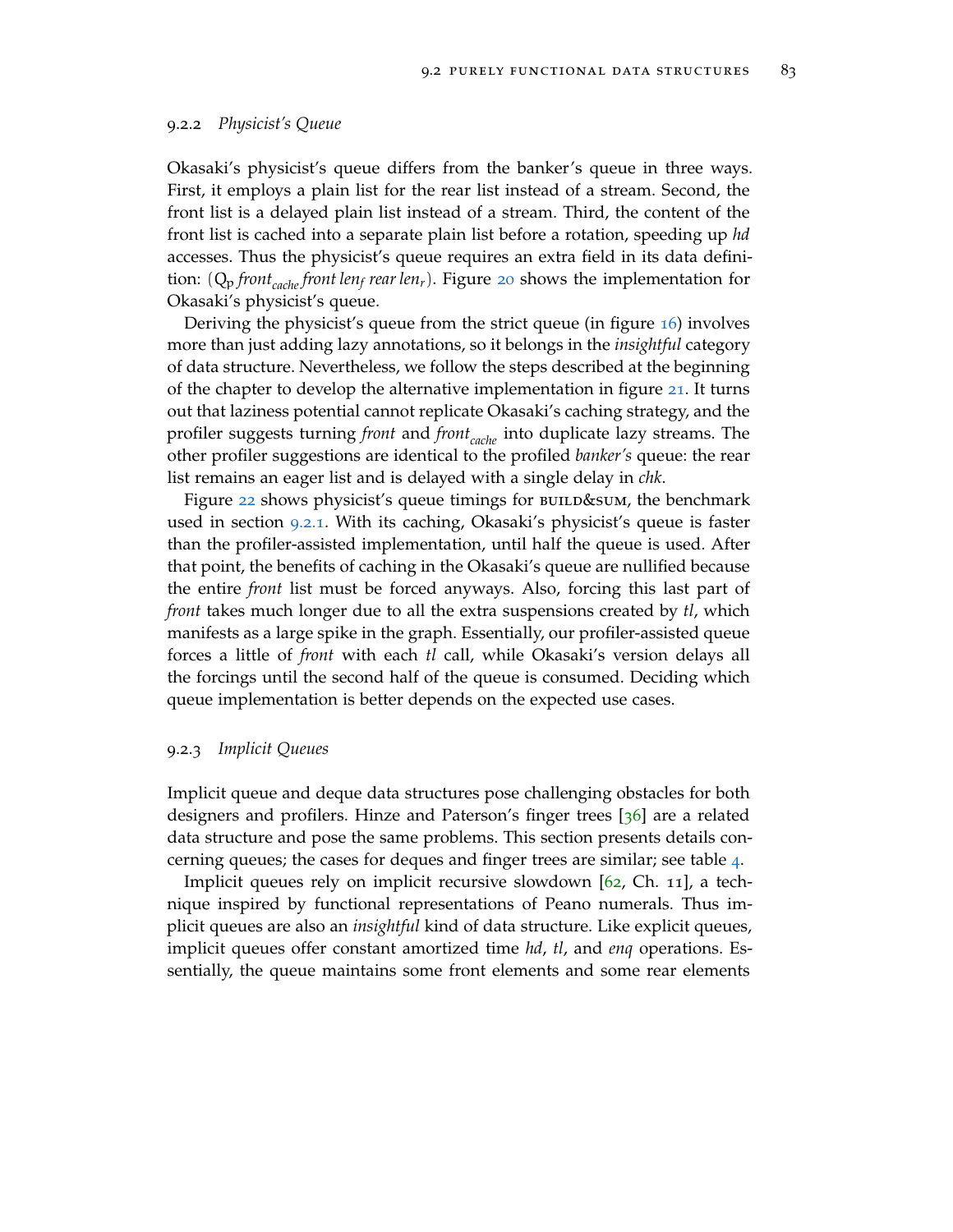```
\det chk f' f len<sub>f</sub> r len<sub>r</sub> =
    if len_r \leqslant len_f then chkw f' f len_f r len_relse let f'' = force f\int \ln chkw f'' \, \mathfrak{F}(f'' + rev \, r) \, (len_f + len_r) \, \text{nil} \, 0def chkw nil f len<sub>f</sub> r len<sub>r</sub> = (Q_p (force f) f len<sub>f</sub> r len<sub>r</sub>)
    | \text{ chkw } f' \text{ f } len_f \text{ r } len_r = (Q_p \text{ f'} \text{ f } len_f \text{ r } len_r)def hd (Q_p nil ---) = error
    |hd(Q_p(x::f')) f len_f r len_r) = xdef tl (Q_p \text{nil}_{---}) = error
    | tl (Q_p(x::f') f len<sub>f</sub> r len<sub>r</sub>) =chkw f
0 $(rest (force f)) (lenf −1) r lenr
def (+) nil lst = lst
   | (+) (x::xs) lst = x:: (xs + 1st)def rev lst = rev/acc lst nil
def rev/acc nil acc = acc
```
<span id="page-101-0"></span>def*enq*  $x$  ( $Q_p$  f' *f len<sub>f</sub>*  $r$  *len<sub>r</sub>*) = *chk* f' *f len<sub>f</sub>* ( $x::r$ ) (*len<sub>r</sub>*+1)

```
| rev/acc(x::xs) acc = rev/accxs(x::acc)
```
Figure 20: Okasaki's lazy physicists's queue.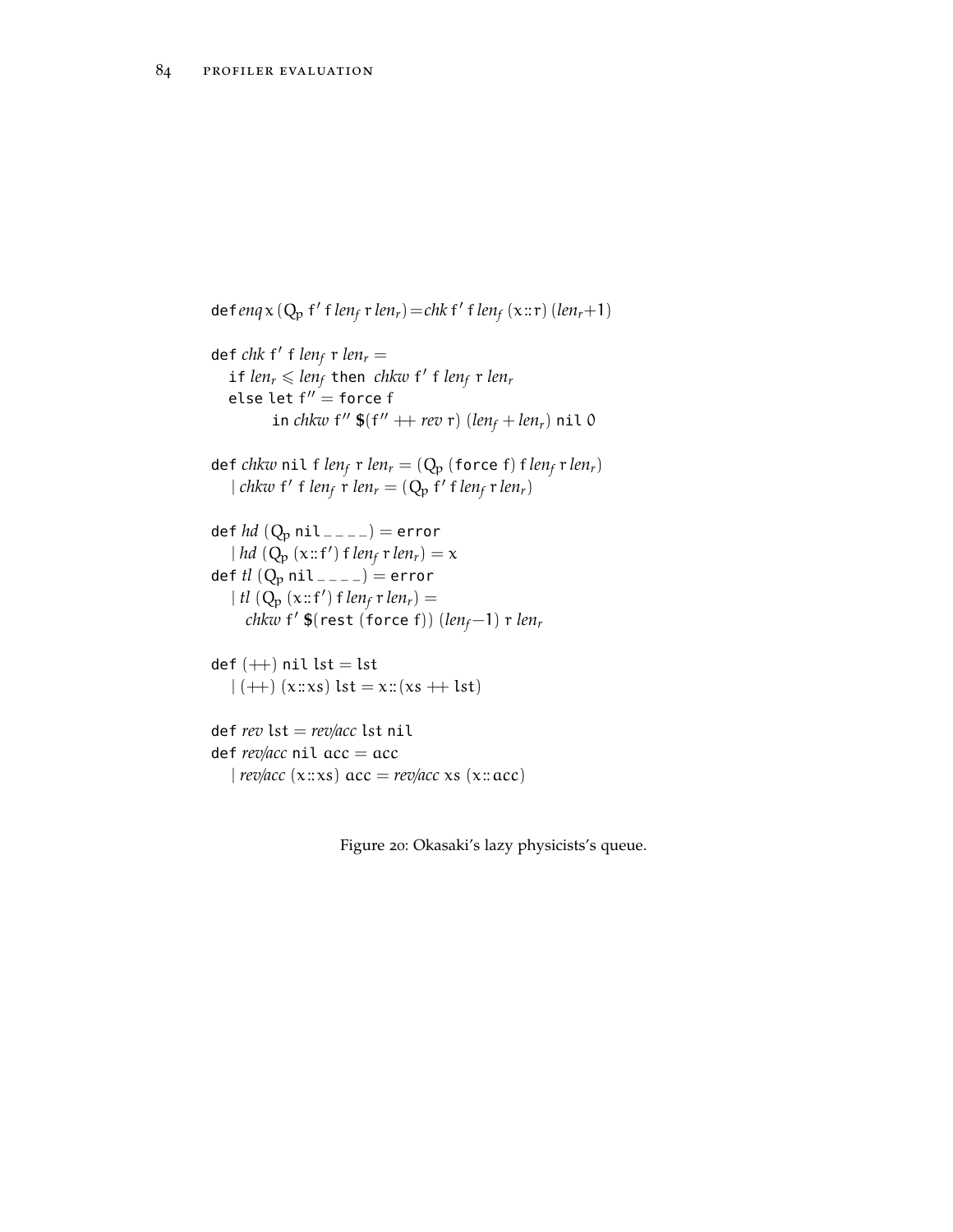```
defenq x (Q_p f' f len<sub>f</sub> r len<sub>r</sub>) = chk f' f len<sub>f</sub> (x::r) (len<sub>r</sub>+1)
\det chk f' f len<sub>f</sub> r len<sub>r</sub> =
    if len_r \leqslant len_f then chkw f' f len_f r len_relse chkw f (f + \$(rev r)) (len_f + len_r) nil 0
def chkw nil f len<sub>f</sub> r len<sub>r</sub> = (Q_p f f len<sub>f</sub> r len<sub>r</sub>)
     | chkw f' f len<sub>f</sub> r len<sub>r</sub> = (Q_p f' f len_f r len_r)def hd (Qp $nil _ _ _ _) = error
     |hd(Q_p \, \mathsf{S}(x::f')) \, \mathsf{f} \, len_f \, \mathsf{r} \, len_r) = xdef tl (Qp $nil _ _ _ _) = error
     | tl (Q_p \, \text{$\$}(x \, \text{::}\, f') \, \text{$\$}(y \, \text{::}\, f) \, \text{len}_f \, \text{r} \, \text{len}_r) =chkw f
0
f (lenf −1) r lenr
def (++) $nil lst = lst
    | (+) \, \text{$\$}(x::xs) \, \text{lst} = x::\text{$\$}(xs + \text{lst})def rev lst = rev/acc lst nil
def rev/acc nil acc = acc
    | rev/acc(x::xs) acc = rev/accxs(x::acc)
```
Figure 21: Profiler-assisted lazy physicists's queue.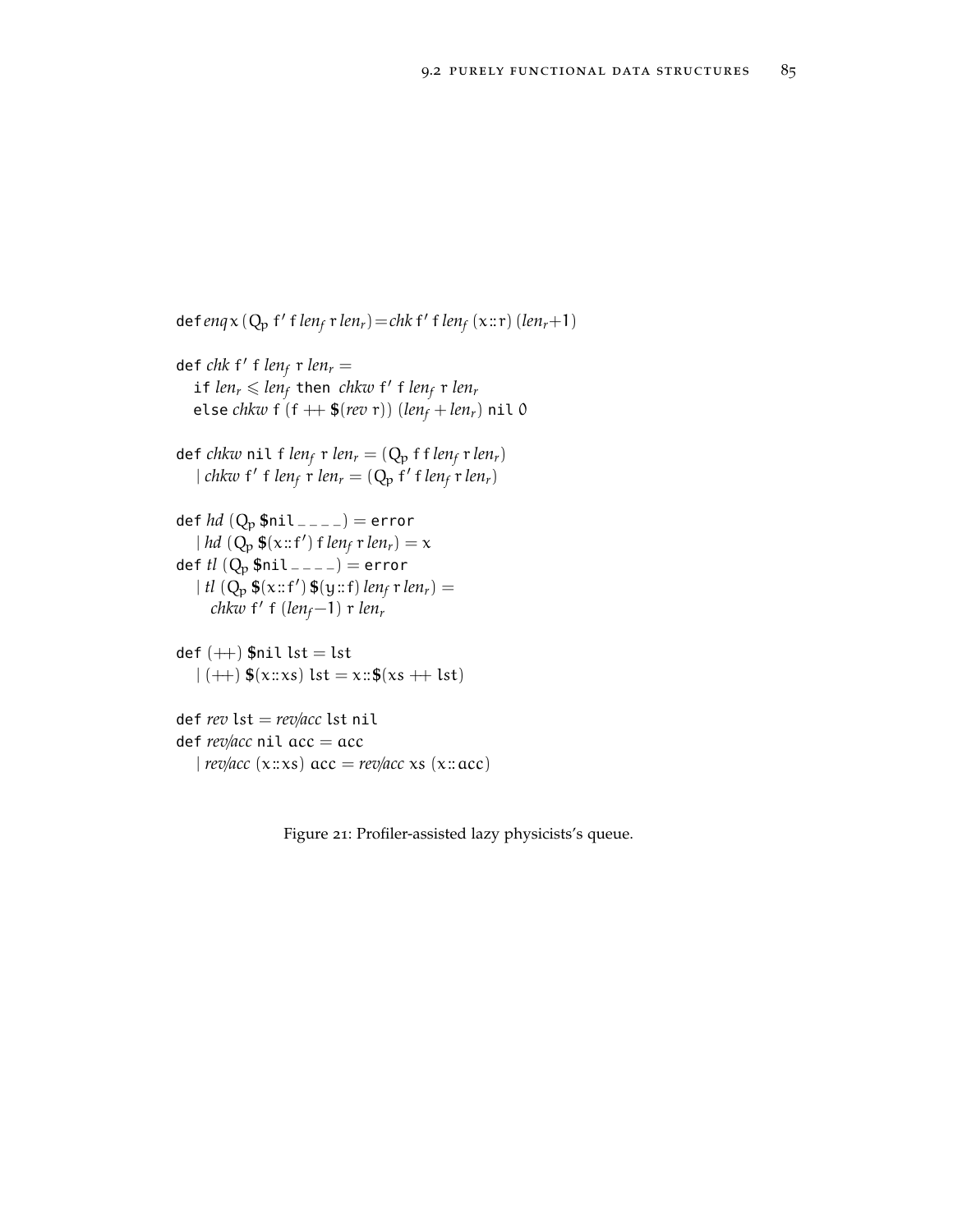<span id="page-103-0"></span>

# number of queue elements summed

Figure 22: Summing physicist's queue elements (lower is better).

in two "digit" structures, with the remaining elements residing in a delayed middle queue. Here are the record definitions for implicit queues.

A *digit* is a (*Zero*) or (*One* x) or (*Two* x y) A queue is a (Shallow digit) or (Deep digit<sub>f</sub> midQ digit<sub>r</sub>)

A "digit" is either a *Zero*, *One*, or *Two* structure and an implicit queue itself is represented with either a *Shallow* or a *Deep* structure. A *Shallow* queue is comprised of a single digit while a *Deep* queue has two digits plus a delayed middle queue of element *pairs*.

Figure [23](#page-104-0) presents *enq*, *tl*, and *hd* for implicit queues. The *enq* function shows the progression of a queue's internal state as more elements are added, with the digits transitioning from *Zero* to *Two*, and the queue itself from *Shallow* to *Deep*. These transitions are reversed in *tl*. Finally, the *hd* function returns the front element by destructuring a queue in a straightforward manner.

While the design of this data structure leverages laziness to support constant amortized operations, it also magnifies the overhead of laziness because every operation must destructure not only the queue, but many fields of the queue as well. These numerous destructuring operations result in a high rate of suspension creation and forcing. In fact, profiling the **BUILD&SUM** benchmark only finds expressions with low laziness potential, even for queues where most or all of the elements are unused, suggesting that the data struc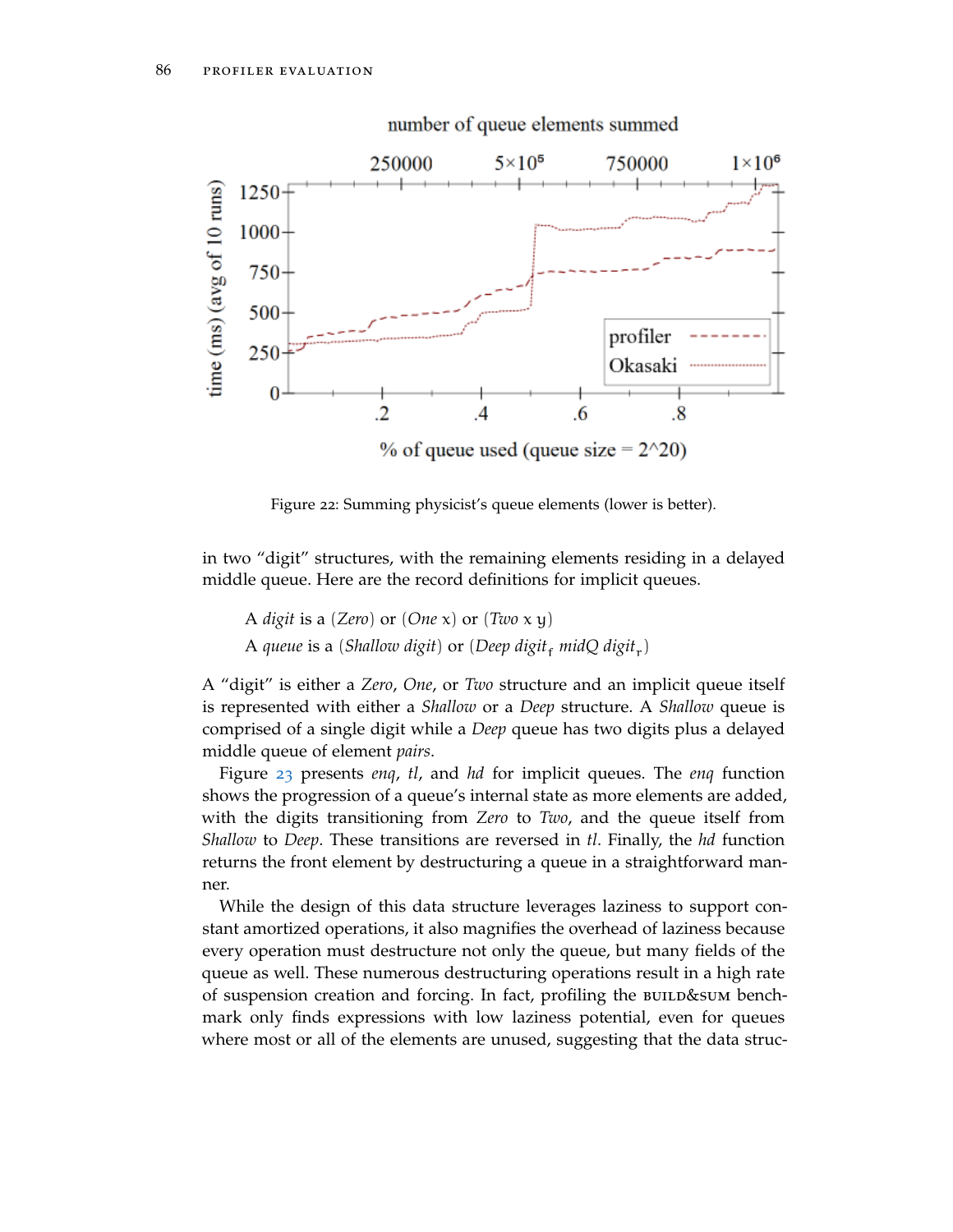<span id="page-104-0"></span>def *enq* (*Shallow* (*Zero*))  $x = \text{Shallow}$  (*One*  $x$ ) | *enq* (*Shallow* (*One* x)) y = *Deep* (*Two* x y) nil (*Zero*) | *enq* (*Deep* f m (*Zero*))  $x = Deep$  f m (*One*  $x$ ) | *enq* (*Deep* f m (*One* x)) y = *Deep* f **\$**(*enq* (force m) (x, y)) (*Zero*)

def *hd* (*Shallow* (*Zero*)) = error | *hd* (*Shallow* (*One*  $x$ )) =  $x$ | *hd* (*Deep* (*One*  $x$ )  $m r$ ) =  $x$ | *hd* (*Deep* (*Two* x y) m r) = x

```
def tl (Shallow (Zero)) = error
  | tl (Shallow (One x)) = Shallow (Zero)
  | tl (Deep (One x) $(Shallow (Zero)) r) = Shallow r
  | tl (Deep (One x) $m r) =
     let (y, z) = hd m in Deep (Two y z) $(tl m) r
  | tl (Deep (Two x y) m r) = Deep (One y) m r
```
Figure 23: Implicit queue operations.

ture should not use any laziness. This makes intuitive sense since each operation effectively "uses" the entire queue.

To investigate this discrepancy, figure  $24$  presents  $B$ UILD&SUM timing information for a strict queue compared to Okasaki's queue. The chart shows that the high rate of suspension creation and forcing negates any benefits that laziness might provide, no matter how much of the queue is used. Obviously, the laziness overhead is implementation dependent. We implemented suspensions with a lambda and a mutable box. Although direct compiler support for suspensions would likely improve performance of the lazy queue and decrease the gap, the discrepancy is large enough that an implementer should consider omitting laziness.

While build&sum does not use the queue persistently, the worst-case "expensive" operation for implicit queues is only logarithmic in the size of the queue (as opposed to the linear rotations of the banker's queue). Thus, even when we tested the queues with persistent-usage benchmarks, the strict version still outperformed the lazy one. In conclusion, this experiment further supports omitting laziness from an implicit queue implementation even if it may spoil its theoretical properties.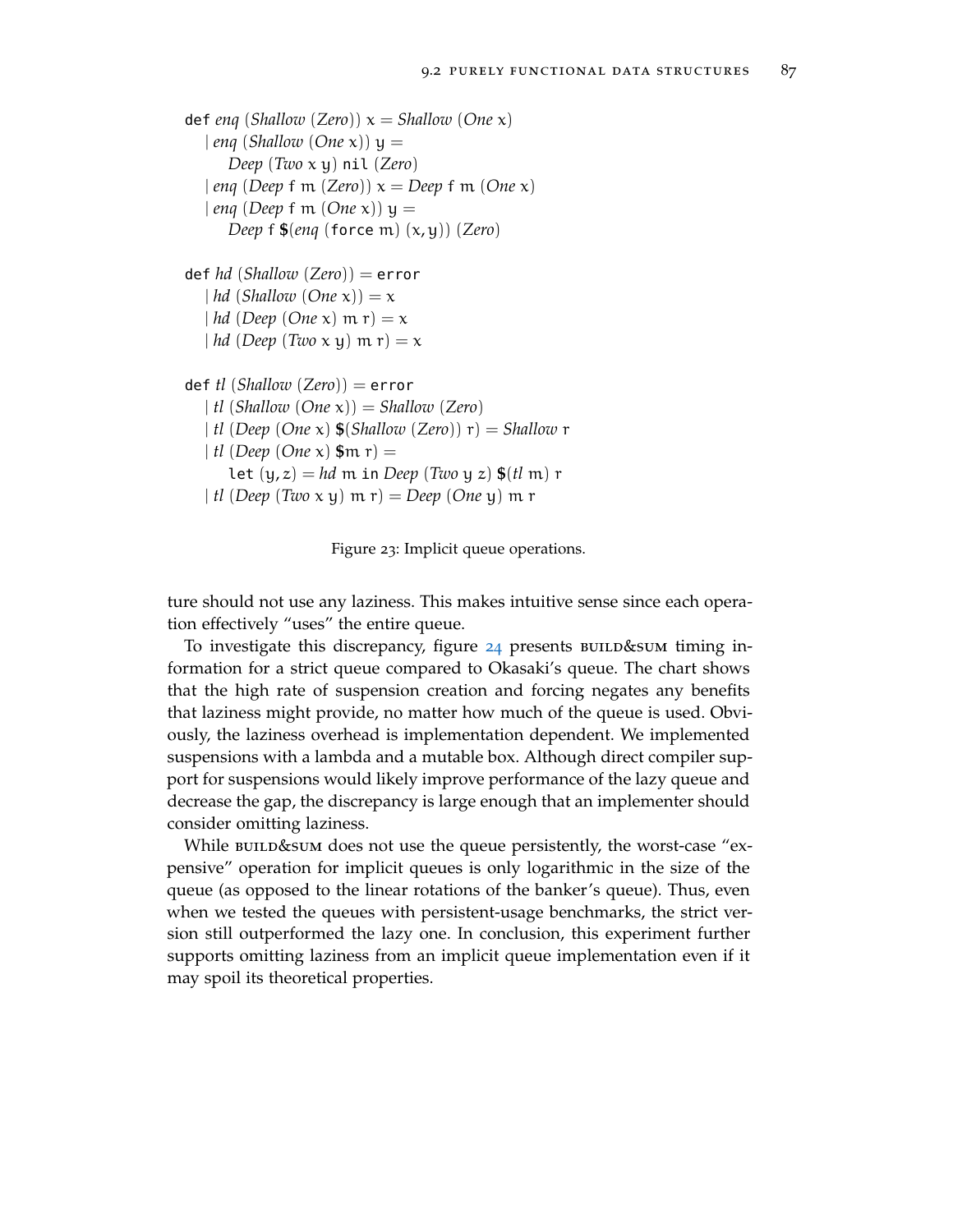<span id="page-105-0"></span>

### number of queue elements summed

Figure 24: Summing elements of a implicit queue (lower is better).

### 9.3 monadic parser combinators

Our second suite of benchmarks concerns Parsec  $[48]$  $[48]$  $[48]$ , a monadic parser combinator library. Leijen and Meijer point to one spot in the monadic bind operator where laziness is key, calling it "essential for efficient behavior." Since the library is a higher-order program, we instantiated it for five different scenarios to apply our profiler: a CSV parser, a URL query parser, a JSON parser, and an HTTP request parser.<sup>4</sup> In every case, the profiler suggested adding laziness at the exact spot identified by the Parsec paper.

### 9.4 manipulating game trees

Our final benchmark is an AI game algorithm from Land of Lisp [[8](#page-142-0)], which introduces programmers to functional Lisp programming via a series of games. One of these games, Dice of Doom, is a turn-based strategy game similar to Risk. After several chapters, a diligent student is rewarded with a full-fledged game, complete with graphical interface and AI players. An AI player generates a game tree of all possible moves to help it determine the next move and utilizes laziness to manage the tree. Without laziness, the AI player analyzes only a small version of the game. Utilizing laziness, however, the AI player scales to a realistic-size game.

<sup>4</sup> We followed *Real World Haskell* [[63](#page-146-1)] for guidance.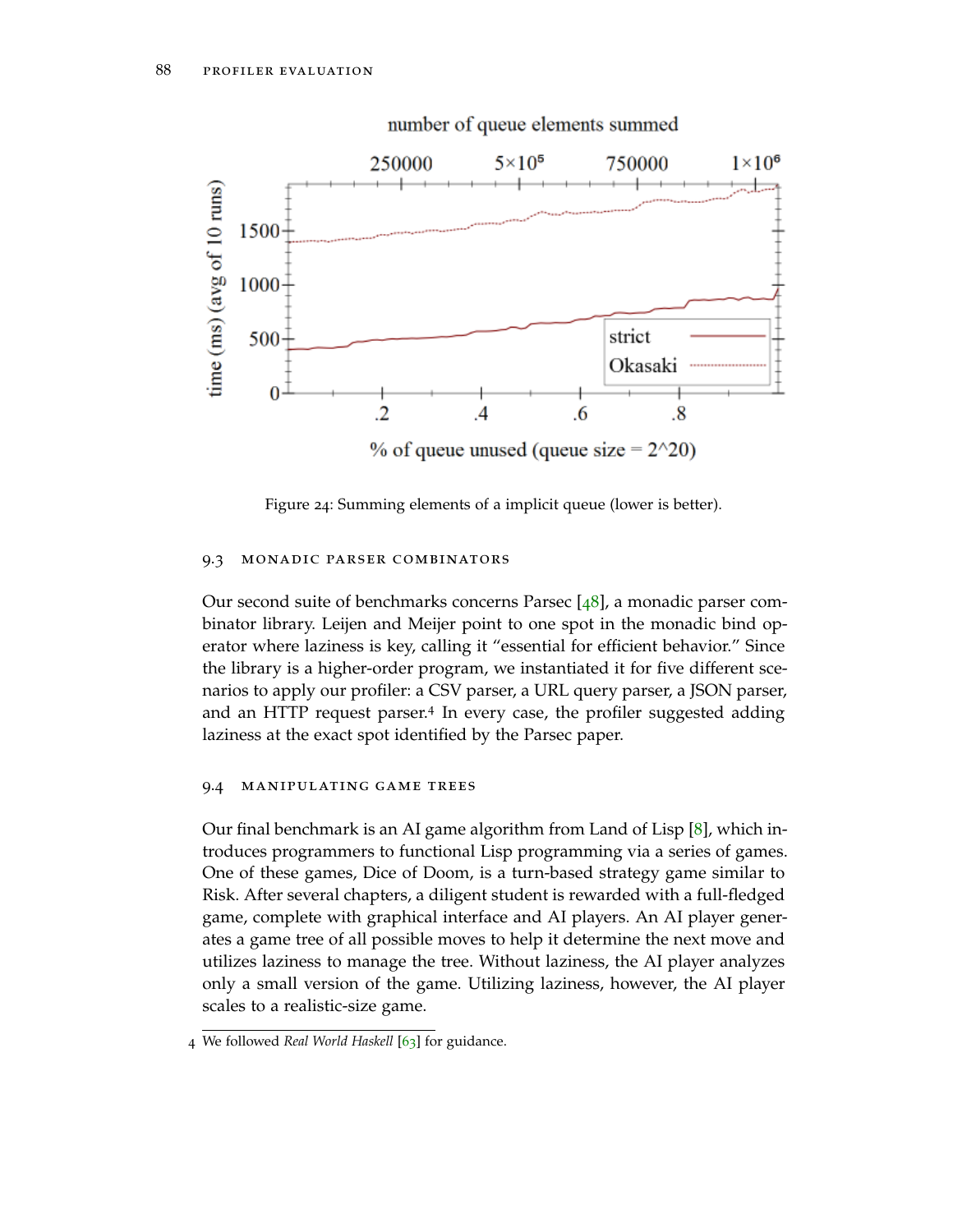The game implementation (some 1,500 lines of code) constitutes a broadspectrum benchmark for our profiler, not only because it requires laziness, but also because it uses many additional language features such as mutable state, list comprehensions, and GUI libraries. Our profiler is able to instrument the game and collects data as the game is played, returning suggestions when the game concludes. It suggests enough laziness so that playing the full game is possible but with fewer annotations than the Land of Lisp version.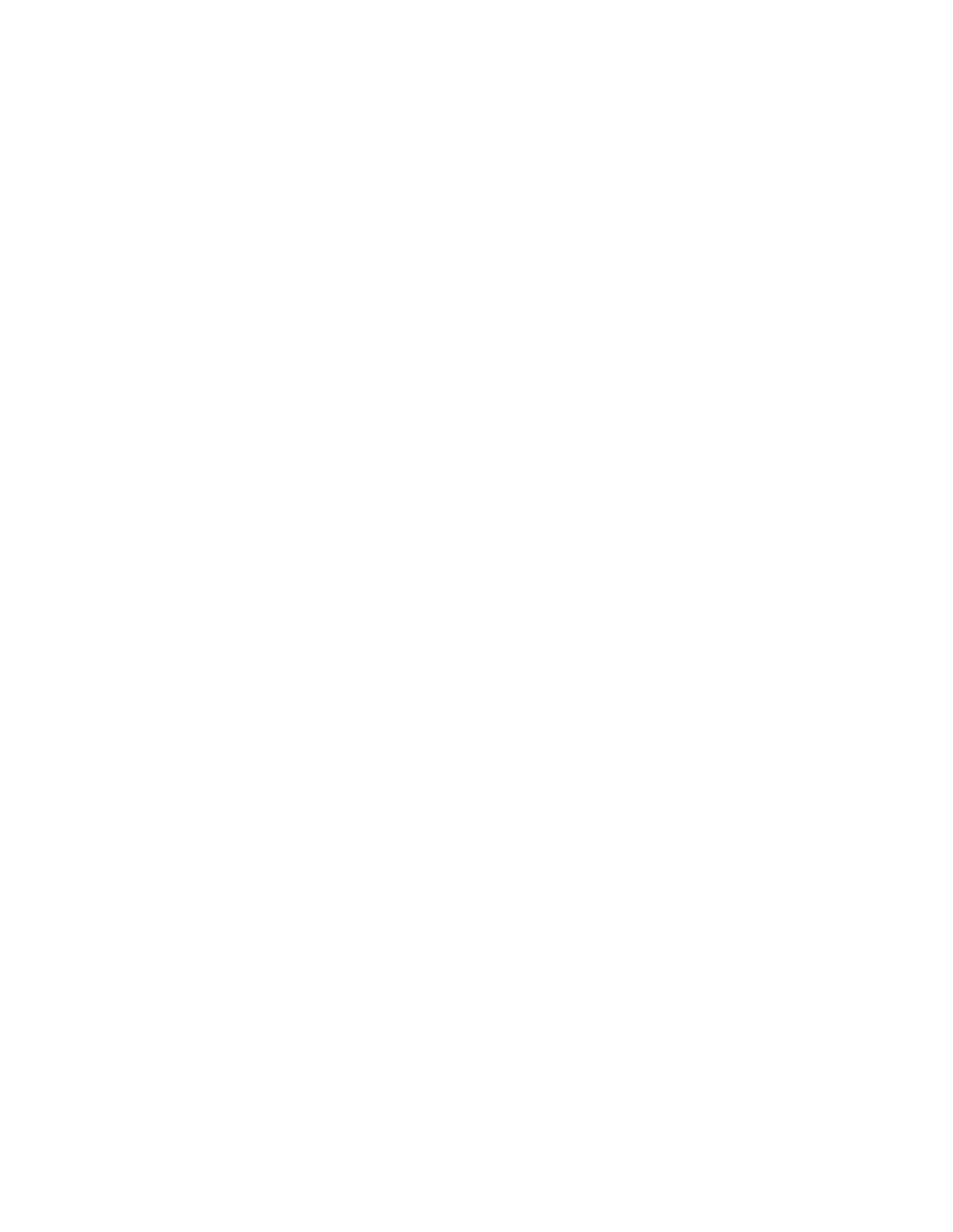Part VI

# CONCLUSION AND FUTURE WORK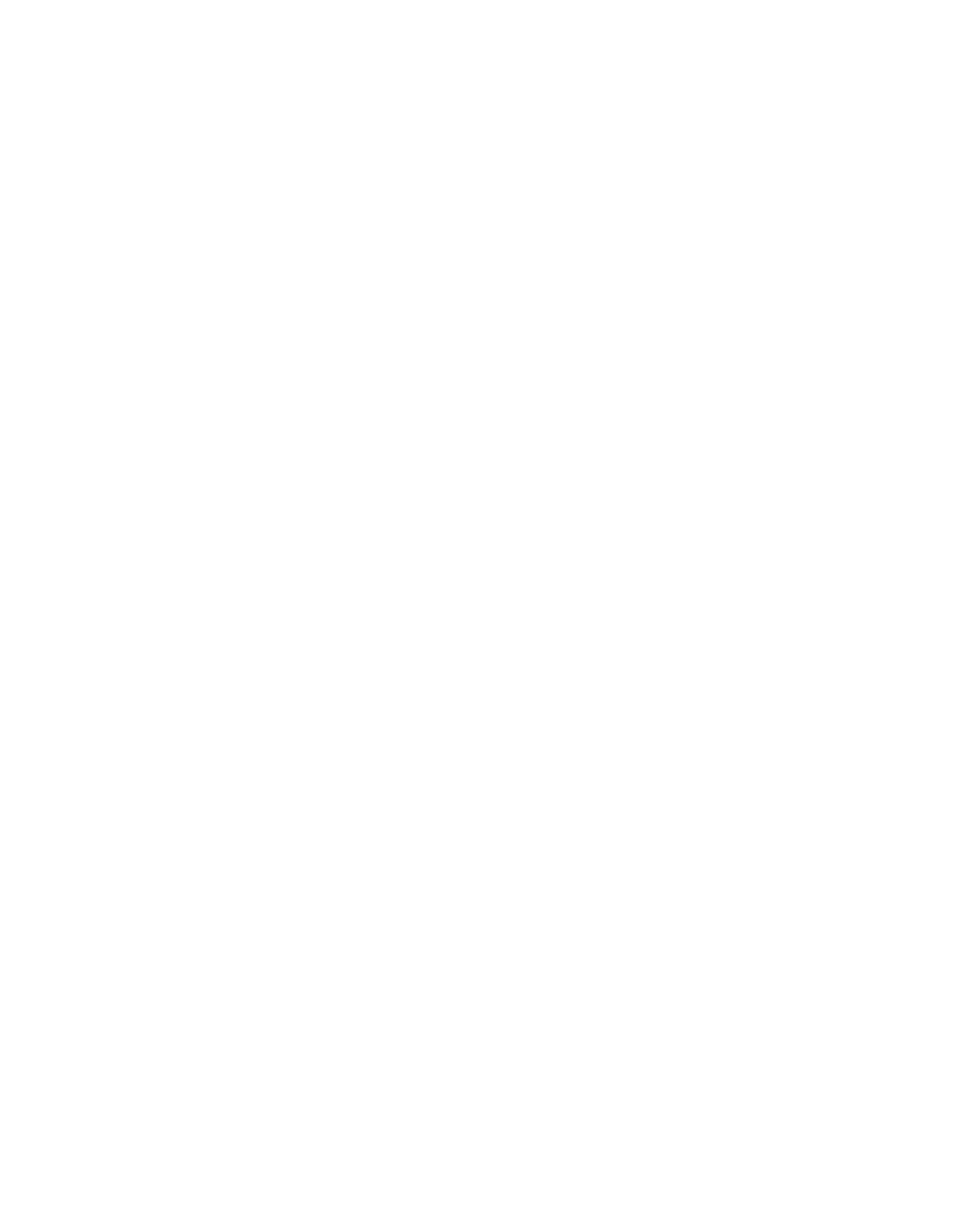# CONCLUSION

Maximizing the benefits of lazy evaluation while minimizing its overhead costs requires specific experience and extensive expertise such that the majority of programmers are ill-equipped to understand how laziness affects their programs. Thus languages that expose linguistic constructs for lazy programming without providing guidance on how to use them put programmers at risk of introducing subtle bugs into their programs.

In support of my thesis, that designing lazy algorithms and data structures in strict languages benefits from tool support, I have developed two techniques, one static and one dynamic. I have also implemented prototype tools that utilize these analyses in order to help the programmer properly leverage laziness in their programs. Finally, I have demonstrated the effectiveness of my tools on a variety of real-world programs.

### future work

We see several directions for future work.

- Our work on a static analysis would benefit from developing a modular analysis. Our techniques require the whole program and is thus less straightforward to use in the presence of libraries.
- Using laziness in typed languages raises additional complications since types require additional program constraints that may conflict with laziness annotations. Thus typed languages may require extraneous laziness in certain cases (see Okasaki). Porting our work to a typed setting would be an interesting and non-trivial endeavor. We conjecture that expressing strictness information via types may also provide a way to enable a modular laziness-by-need analysis.
- There may be ways to improve our laziness potential metric from part [v.](#page-70-0) For example, when approximating the cost of delaying an expression, the metric only considers unneeded values but does not account for the cost of suspending and then forcing the needed values. Also, we assume that creating a thunk has uniform cost but each thunk may actually incur varying costs due to differences in the captured environment. It's not clear, however, if any such improvements would affect the overall quality of the profiler's suggestions.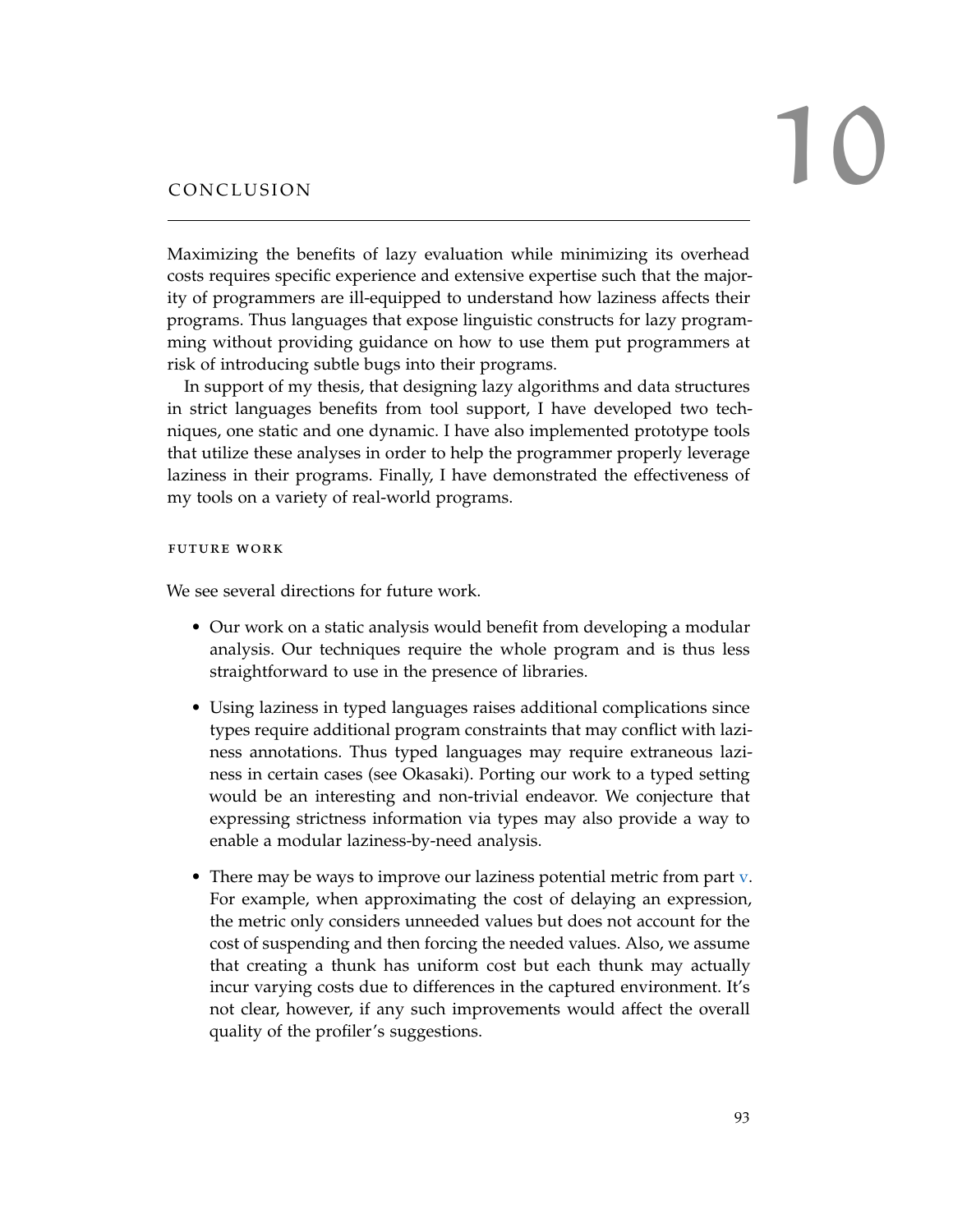#### 94 CONCLUSION

• Finally, though we presented our work for a by-value λ-calculus and implemented our tools for a matching language, the idea should be applicable to any language that supports both strict and lazy evaluation. Specifically, our insights may transfer to a lazy language with strictness annotations, such as Haskell. While the maturity of Haskell's strictness analysis already assists programmers with the task of eliminating unnecessary laziness, the approach is intrinsically limited by its static, approximate nature. Hence, books for real-world programmers [[63](#page-146-0)] suggest the insertion of strictness annotations to help the compiler. We conjecture that a *dynamic* profiler, based on the notion of laziness potential, would assist these programmers with the difficult task of locating appropriate positions for these annotations.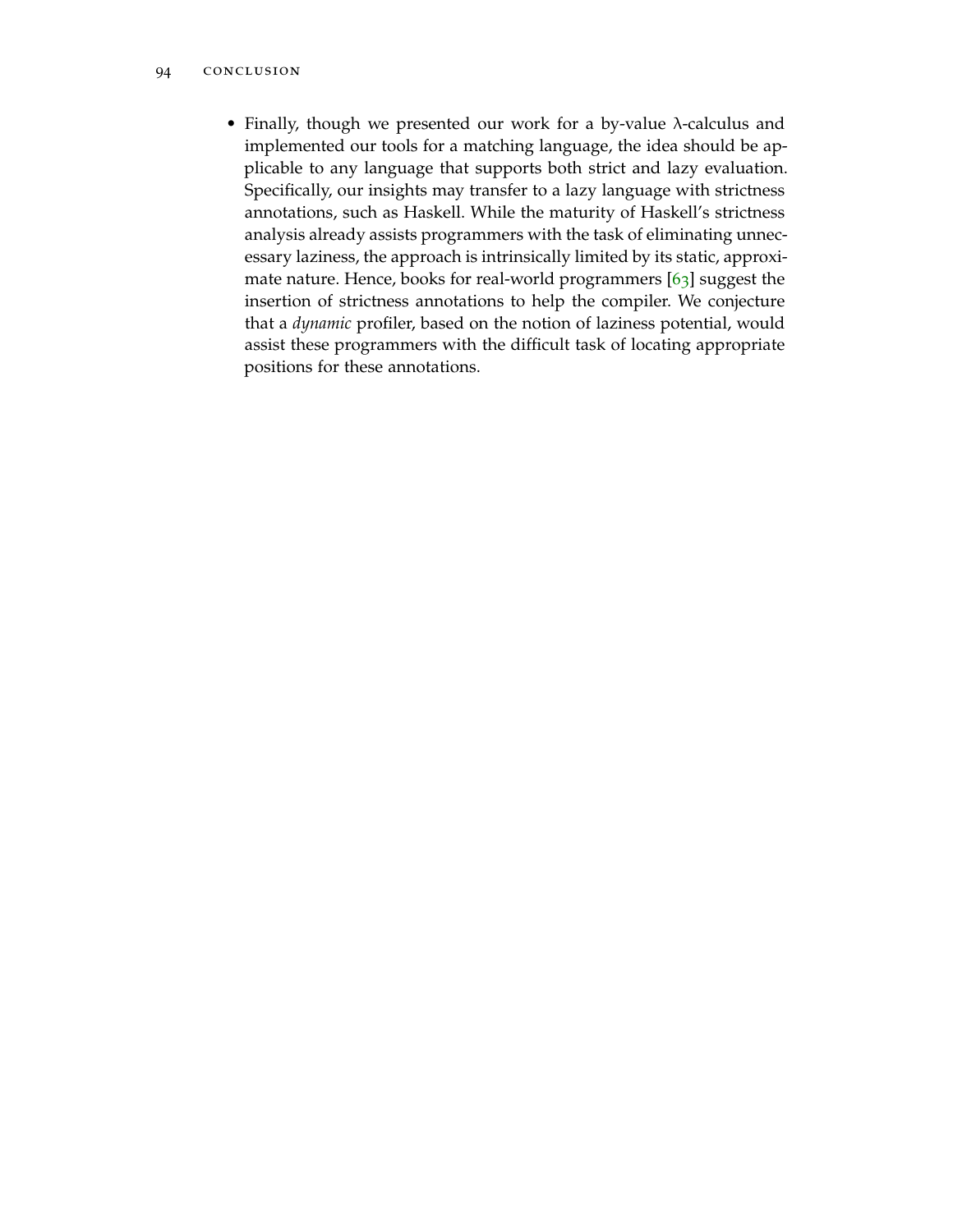# **APPENDIX**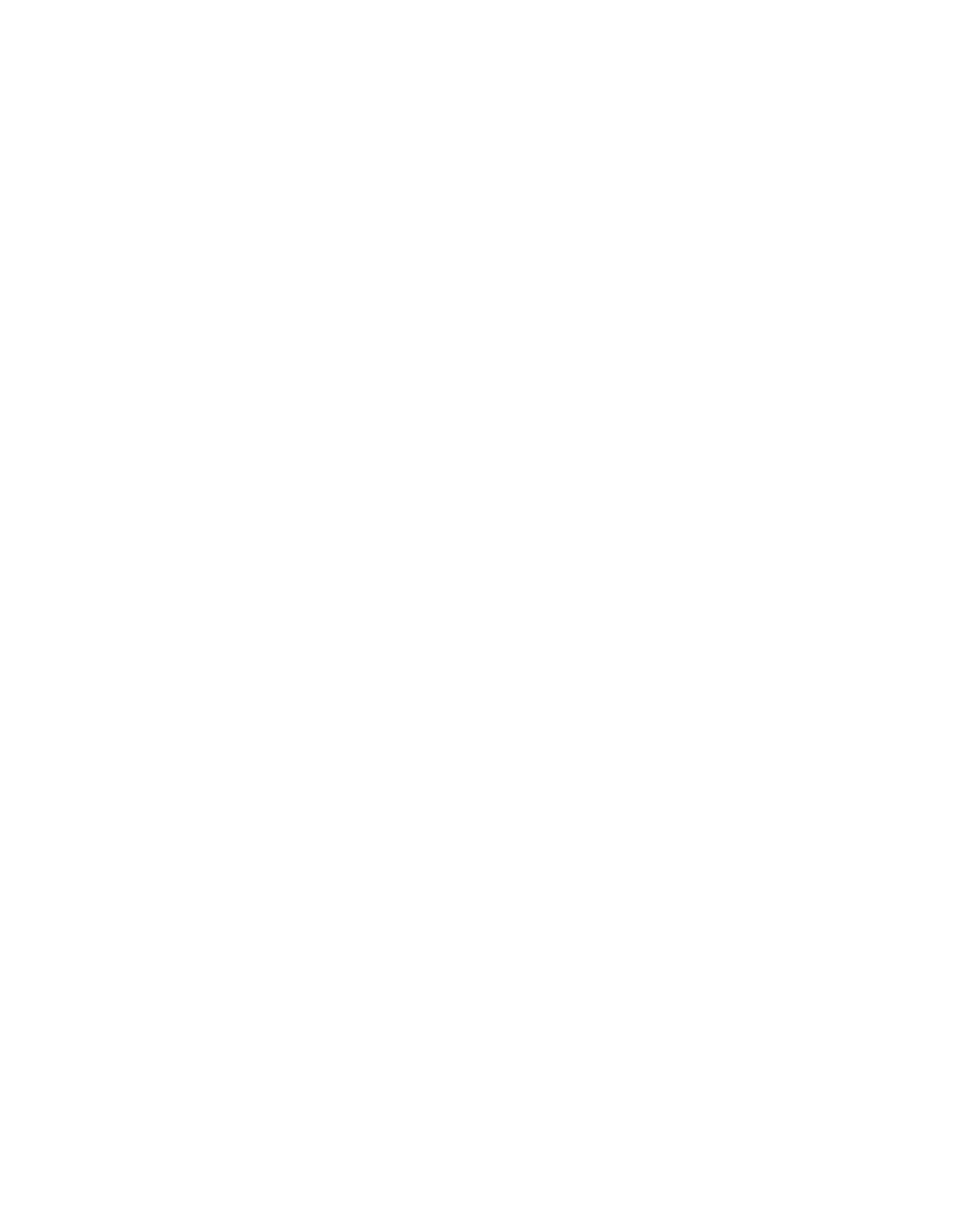# THE CALL-BY-NEED LAMBDA CALCULUS, REVISITED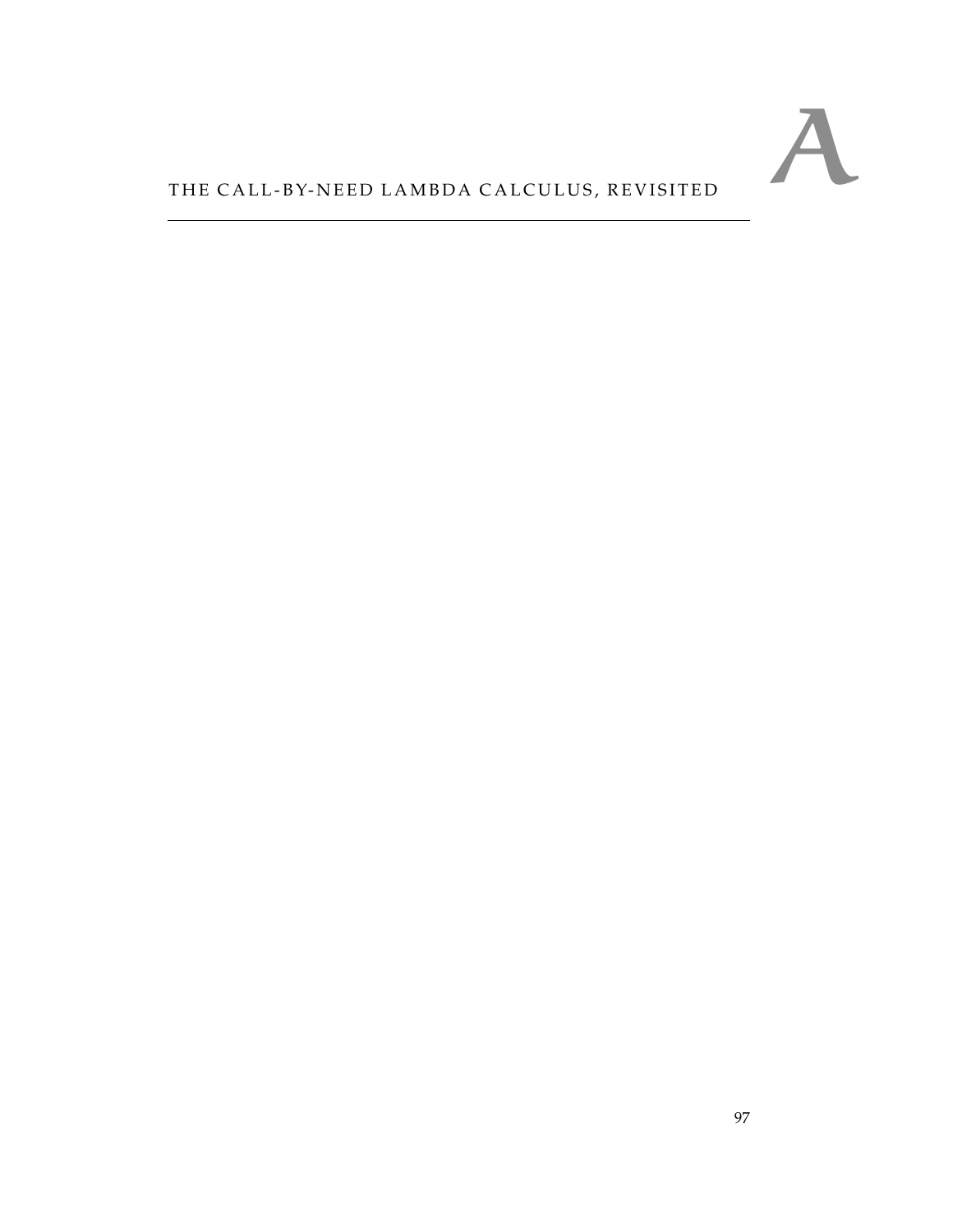#### A.1 A SHORT HISTORY OF THE  $\lambda$ -CALCULUS

Starting in the late 1950s, programming language researchers began to look to Church's  $\lambda$ -calculus [[15](#page-143-0)] for inspiration. Some used it as an analytic tool to understand the syntax and semantics of programming languages, while others exploited it as the basis for new languages. By 1970, however, a disconnect had emerged in the form of call-by-value programming, distinct from the notion of β and normalization in Church's original calculus. Plotkin [[65](#page-147-0)] reconciled the λ-calculus and Landin's SECD machine for the ISWIM language  $[46]$  $[46]$  $[46]$  with the introduction of a notion of correspondence and with a proof that two distinct variants of the  $\lambda$ -calculus corresponded to two distinct variants of the ISWIM programming language: one for call-by-value and one for call-by-name.

In the early 1970s, researchers proposed call-by-need  $[30, 34, 81]$  $[30, 34, 81]$  $[30, 34, 81]$  $[30, 34, 81]$  $[30, 34, 81]$  $[30, 34, 81]$  $[30, 34, 81]$ , a third kind of parameter passing mechanism that could be viewed as yet another variant of the ISWIM language. Call-by-need is supposed to represent the best of both worlds. While call-by-value ISWIM always evaluates the argument of a function, the call-by-name variant evaluates the argument every time it is needed. Hence, if an argument (or some portion) is never needed, call-byname wins; otherwise call-by-value is superior because it avoids re-evaluation of arguments. Call-by-need initially proceeds like call-by-name, evaluating a function's body before the argument—until the value of the argument is needed; at that point, the argument is evaluated and the resulting value is used from then onward. In short, call-by-need evaluates an argument at most once, and only if needed.

Since then, researchers have explored a number of characterizations of callby-need [[19](#page-143-1), [31](#page-144-2), [32](#page-144-3), [43](#page-145-1), [58](#page-146-1), [64](#page-146-2), [67](#page-147-1)]. Concerning this appendix, three stand out. Launchbury's semantics  $[47]$  $[47]$  $[47]$  specifies the meaning of complete programs with a Kahn-style natural semantics. The call-by-need λ-calculi of Ariola and Felleisen  $[4, 5, 6]$  $[4, 5, 6]$  $[4, 5, 6]$  $[4, 5, 6]$  $[4, 5, 6]$  $[4, 5, 6]$  $[4, 5, 6]$ , and of Maraist, Odersky, and Wadler  $[6, 52, 54]$  $[6, 52, 54]$  $[6, 52, 54]$  $[6, 52, 54]$  $[6, 52, 54]$  are equational logics in the spirit of the  $\lambda$ -calculus.

The appeal of the  $\lambda$ -calculus has several reasons. First, a calculus is sound with respect to the observational (behavioral) equivalence relation  $[56]$  $[56]$  $[56]$ . It can therefore serve as the starting point for other, even more powerful logics. Second, its axioms are rich enough to mimic machine evaluation, meaning programmers can reduce programs to values without thinking about implementation details. Finally, the  $λ$ -calculus gives rise to a substantial metatheory [[7](#page-142-3), [18](#page-143-2)] from which researchers have generated useful and practical results for its cousins.

Unfortunately, neither of the existing by-need calculi model lazy evaluation in a way that matches lazy language implementations. Both calculi suffer from the same two problems. First, unlike the by-name and by-value calculi,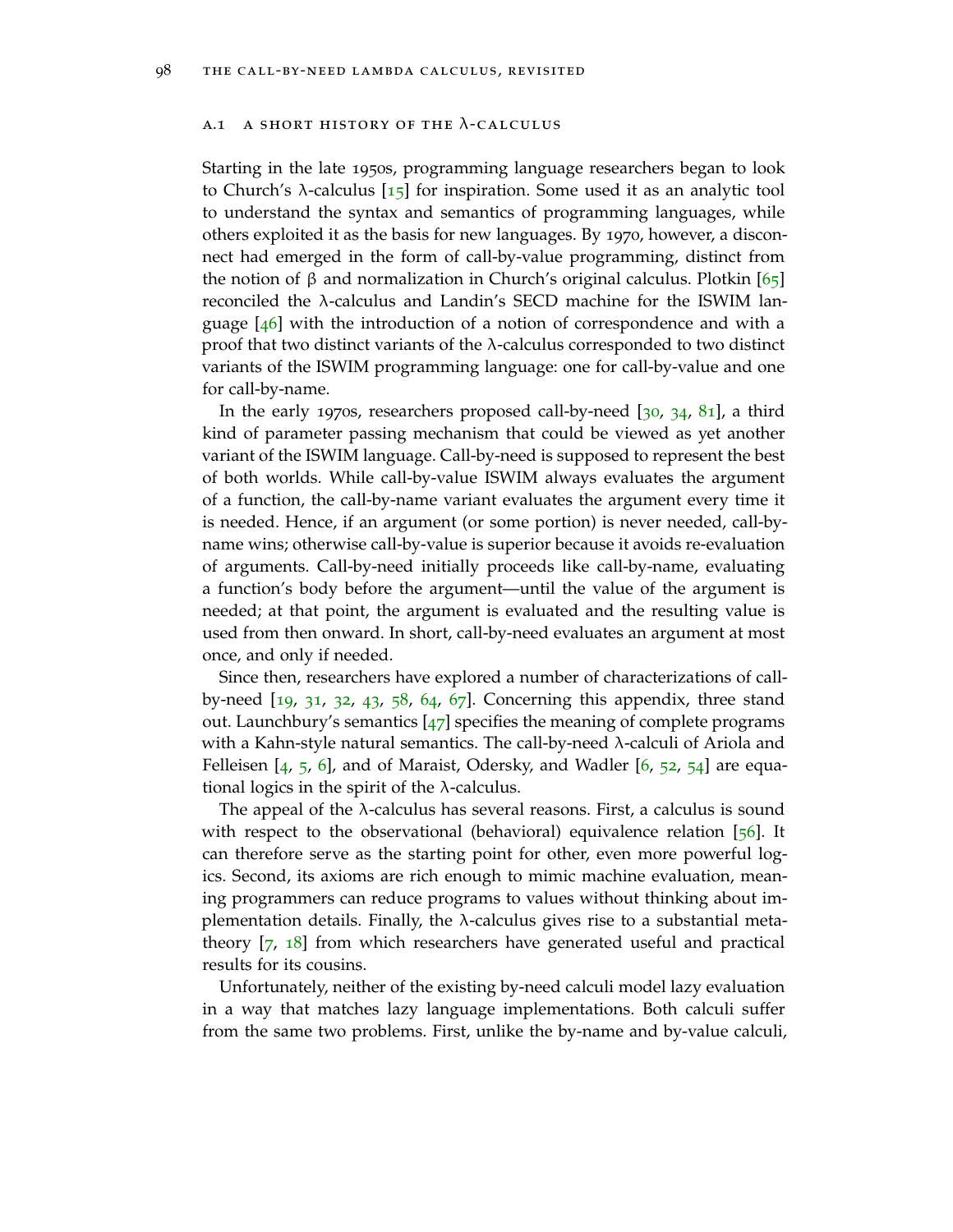the by-need calculi never discard function calls, even after the call is resolved and the argument is no longer needed. Lazy evaluation does require some accumulation of function calls due to the delayed evaluation of arguments but the existing calculi adopt the extreme solution of retaining every call. Indeed, the creators of the existing calculi acknowledge that a solution to this problem would strengthen their work but they could not figure out a proper solution.

Second, the calculi include re-association axioms even though these axioms have no counterpart in any implementation. The axioms are mere administrative steps, needed to construct β-like redexes. Hence, they should definitely not be considered computationally on par with other axioms.

In this appendix, we provide an alternative equational axiomatization of call-by-need that eliminates both problems. Based on a single axiom, it avoids the retention of function calls and eliminates the extraneous re-association axioms. The single axiom uses a grammar of contexts to describe the exact notion of a *needed computation*. Like its predecessors, our new calculus satisfies consistency and standardization properties and is thus suitable for reasoning about behavioral equivalence. In addition, we establish an intensional correspondence with Launchbury's semantics.

The second section of this appendix recalls the two existing by-need calculi in some detail. The third section presents our new calculus, as well as a way to derive it from Ariola and Felleisen's calculus. Sections  $A_4$  and  $A_5$  show that our calculus satisfies the usual meta-theorems and that it is correct with respect to Launchbury's semantics. Finally, we discuss some possible extensions.<sup>1</sup>

<sup>1</sup> The material for this Appendix appeared previously in [Chang and Felleisen](#page-142-4) [[2012](#page-142-4)]: *The Callby-need Lambda Calculus, Revisited*, In: ESOP '12: Proceedings of the 21st European Symposium on Programming.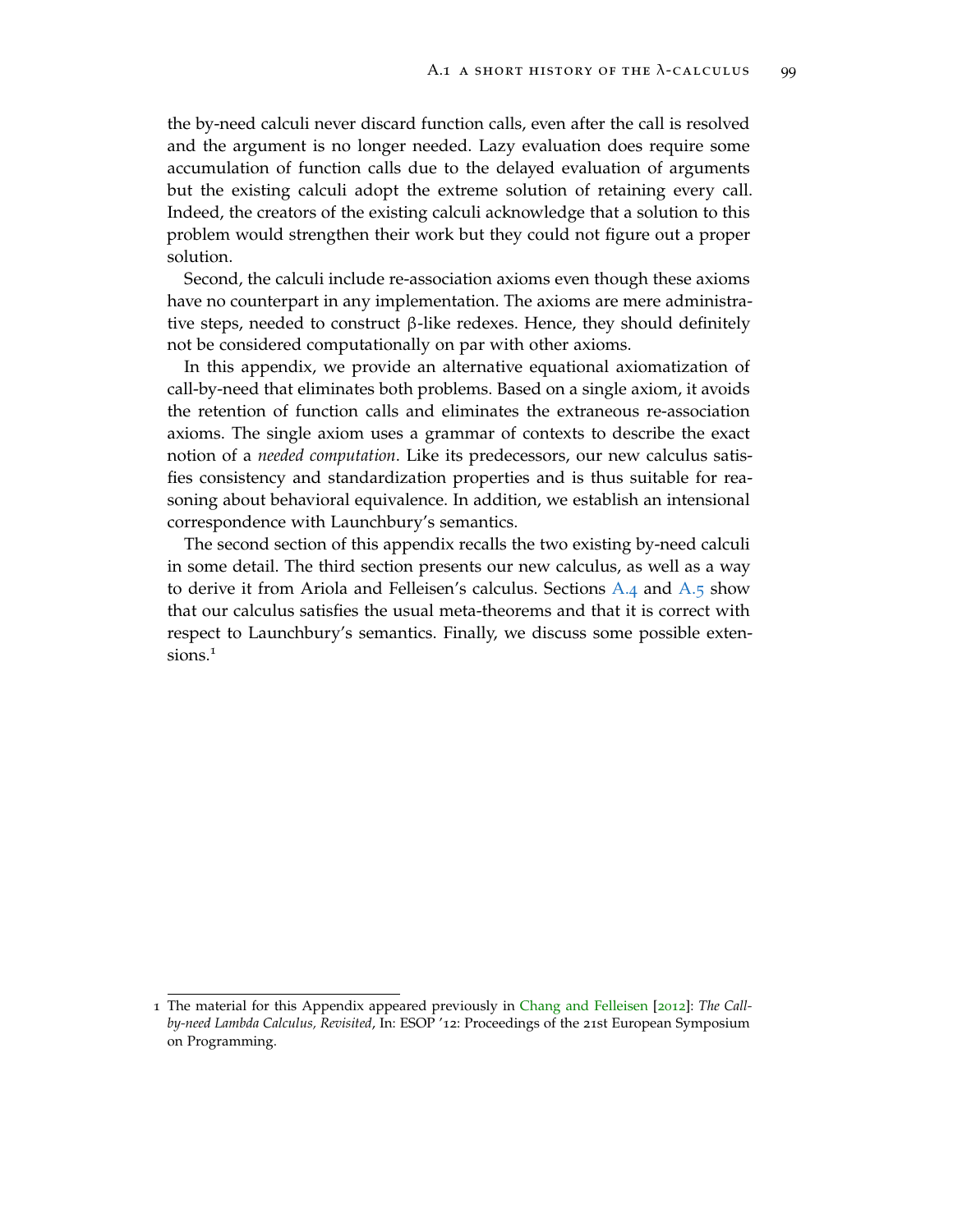#### A.2 THE ORIGINAL CALL-BY-NEED  $\lambda$ -CALCULI

The original call-by-need  $\lambda$ -calculi are independently due to two different groups—Ariola and Felleisen  $\begin{bmatrix} 4 \\ 5 \end{bmatrix}$  $\begin{bmatrix} 4 \\ 5 \end{bmatrix}$  $\begin{bmatrix} 4 \\ 5 \end{bmatrix}$  $\begin{bmatrix} 4 \\ 5 \end{bmatrix}$  $\begin{bmatrix} 4 \\ 5 \end{bmatrix}$  and Maraist, et al.  $\begin{bmatrix} 52 \\ 54 \end{bmatrix}$  $\begin{bmatrix} 52 \\ 54 \end{bmatrix}$  $\begin{bmatrix} 52 \\ 54 \end{bmatrix}$  $\begin{bmatrix} 52 \\ 54 \end{bmatrix}$  $\begin{bmatrix} 52 \\ 54 \end{bmatrix}$ —and were jointly presented at POPL in 1995 [[6](#page-142-2)]. Both calculi use the standard set of terms as syntax:

$$
e = x \mid \lambda x. e \mid e \ e \tag{Terms}
$$

Our treatment of syntax employs the usual conventions, including Barendregt's standard hygiene condition for variable bindings [[7](#page-142-3)]. Figure [25](#page-117-0) specifies the calculus of Maraist et al., λ*mow*, and λ*af*, Ariola and Felleisen's variant. Nonterminals in some grammar productions have subscript tags to differentiate them from similar sets elsewhere in the paper. Unsubscripted definitions have the same denotation in all systems.

<span id="page-117-0"></span>
$$
\nu_{m} = x | \lambda x.e
$$
  

$$
C = [ ] | \lambda x.C | C e | e C
$$

$$
(\lambda x. C[x]) \nu_m = (\lambda x. C[v_m]) \nu_m \tag{V}
$$

 $(\lambda x. e_1) e_2 e_3 = (\lambda x. e_1 e_3) e_2$  (C)

$$
(\lambda x.e_1)((\lambda y.e_2) e_3) = (\lambda y.(\lambda x.e_1) e_2) e_3 \tag{A}
$$

$$
(\lambda x.e_1) e_2 = e_1, x \notin f v(e_1)
$$
 (9)

$$
\nu = \lambda x . e
$$
  
\n
$$
a_{af} = \nu \mid (\lambda x . a_{af}) e
$$
  
\n
$$
E_{af} = [ ] \mid E_{af} e \mid (\lambda x . E_{af}) e \mid (\lambda x . E_{af}[x]) E_{af}
$$

$$
(\lambda x. E_{af}[x]) \nu = (\lambda x. E_{af}[v]) \nu
$$
 (deref)

$$
(\lambda x. a_{af}) e_1 e_2 = (\lambda x. a_{af} e_2) e_1
$$
 (lift)

$$
(\lambda x. E_{af}[x]) ((\lambda y. \alpha_{af}) e) = (\lambda y. (\lambda x. E_{af}[x]) \alpha_{af}) e
$$
 (assoc)

## Figure 25: Existing call-by-need λ-calculi (top: λ*mow*, bottom: λ*af*)

In both calculi, the analog to the β axiom—also called a *basic notion of reduction* [[7](#page-142-3)]—replaces variable occurrences, one at a time, with the value of the function's argument. Value substitution means that there is no duplication of work as far as argument evaluation is concerned. The function call is retained because additional variable occurrences in the function body may need the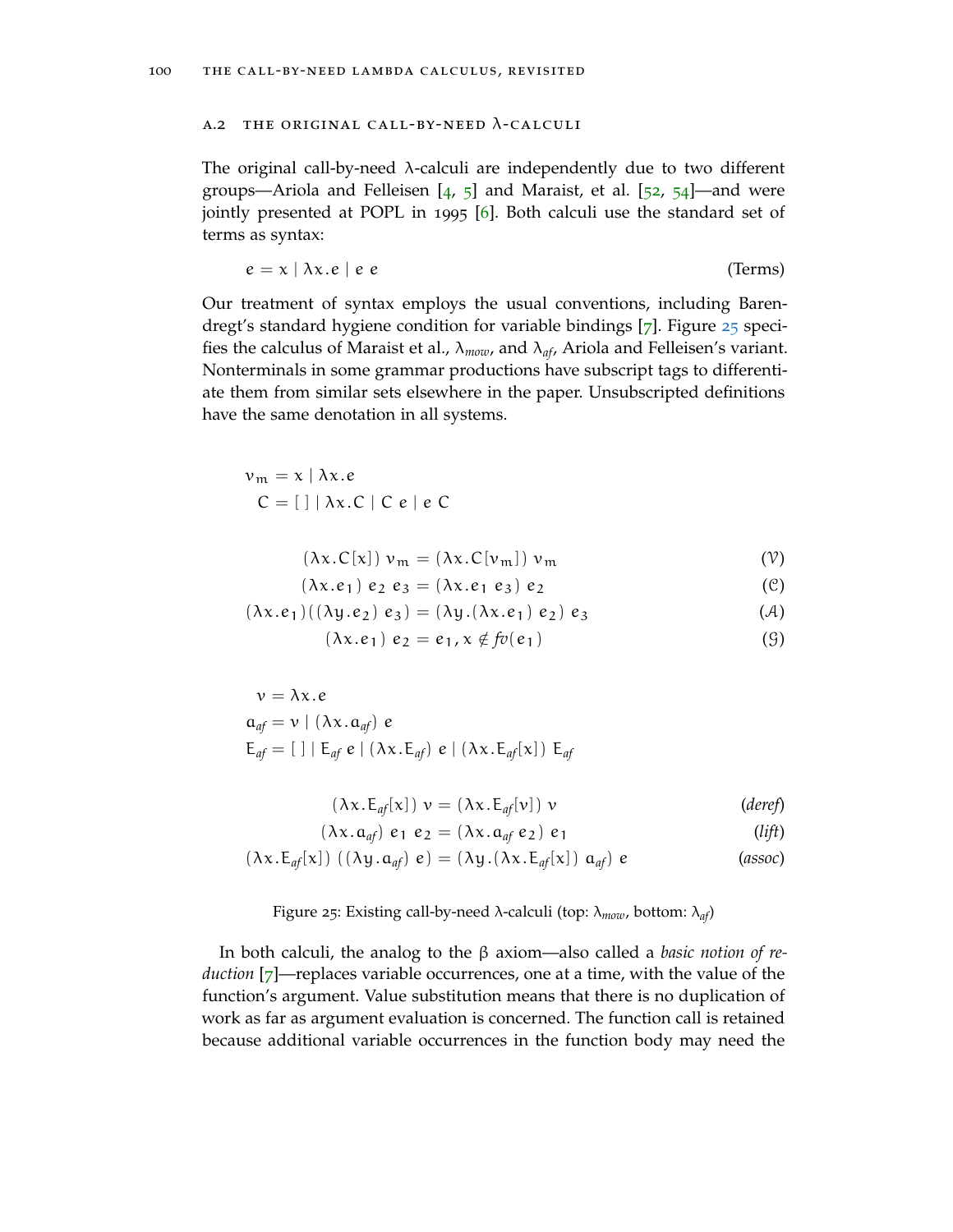argument. Since function calls may accumulate, the calculi come with axioms that re-associate bindings to pair up functions with their arguments. For example, re-associating ( $\lambda x.(\lambda y.\lambda z.z) v_y$ )  $v_x v_z$  in  $\lambda_{af}$  exposes a *deref* redex:

$$
(\lambda x.(\lambda y.\underline{\lambda z. z}) v_y) v_x \underbrace{v_z} \stackrel{\text{lift}}{\rightarrow} (\lambda x.(\lambda y.\underline{\lambda z. z}) v_y \underbrace{v_z}) v_x
$$
  

$$
\stackrel{\text{lift}}{\rightarrow} (\lambda x.(\lambda y.(\lambda z. z) v_z) v_y) v_x
$$

The two calculi differ from each other in their timing of variable replacements. The  $\lambda_{mow}$  calculus allows the replacement of a variable with its value anywhere in the body of its binding λ. The λ*af* calculus replaces a variable with its argument only if evaluation of the function body needs it, where "need" is formalized via so-called evaluation contexts  $(E_{af})$ . Thus evaluation contexts in  $\lambda_{af}$  serve the double purpose of specifying demand for arguments and the standard reduction strategy. The term  $(\lambda x.\lambda y.x)$  v illustrates this difference between the two calculi. According to  $\lambda_{mow}$ , the term is a  $\mathcal V$  redex and reduces to  $(\lambda x.\lambda y.\nu)$  *v*, whereas in  $\lambda_{af}$ , the term is irreducible because the *x* occurs in an inner, unapplied  $\lambda$ , and is thus not "needed."

Also,  $\lambda_{mov}$  is more lenient than  $\lambda_{af}$  when it comes to re-associations. The λ*af* calculus re-associates the left or right hand side of an application only if it has been completely reduced to an answer, but λ*mow* permits re-association as soon as one nested function layer is revealed. In short, λ*mow* proves more equations than  $\lambda_{af}$ , i.e.,  $\lambda_{af} \subset \lambda_{mow}$ .

In  $\lambda_{\text{af}}$ , programs reduce to answers:

eval<sub>*af*</sub>(*e*) = done iff there exists an answer  $a_{af}$  such that  $\lambda_{af} \vdash e = a_{af}$ 

In contrast, Maraist et al. introduce a "garbage collection" axiom into λ*mow* to avoid answers and to use values instead. This suggests the following definition:

eval<sub>mow</sub> $(e)$  = done iff there exists a value  $v_m$  such that  $\lambda_{mow}$   $\vdash e = v_m$ 

This turns out to be incorrect, however. Specifically, let eval*name* be the analogous call-by-name evaluator. Then eval<sub>af</sub> = eval<sub>name</sub> but eval<sub>mow</sub>  $\neq$  eval<sub>name</sub>. Examples such as  $(\lambda x.\lambda y.x)$   $\Omega$  confirm the difference.

In recognition of this serious failure, Maraist et al. use Ariola and Felleisen's axioms and evaluation contexts to create their Curry-Feys-style standard reduction sequences. Doing so reveals the inconsistency of λ*mow* with respect to Plotkin's *correspondence criteria* [[65](#page-147-0)]. According to Plotkin, a useful calculus *corresponds to* a programming language, meaning its axioms (1) satisfy the Church-Rosser and Curry-Feys Standardization properties, and (2) define a standard reduction function that is equal to the evaluation function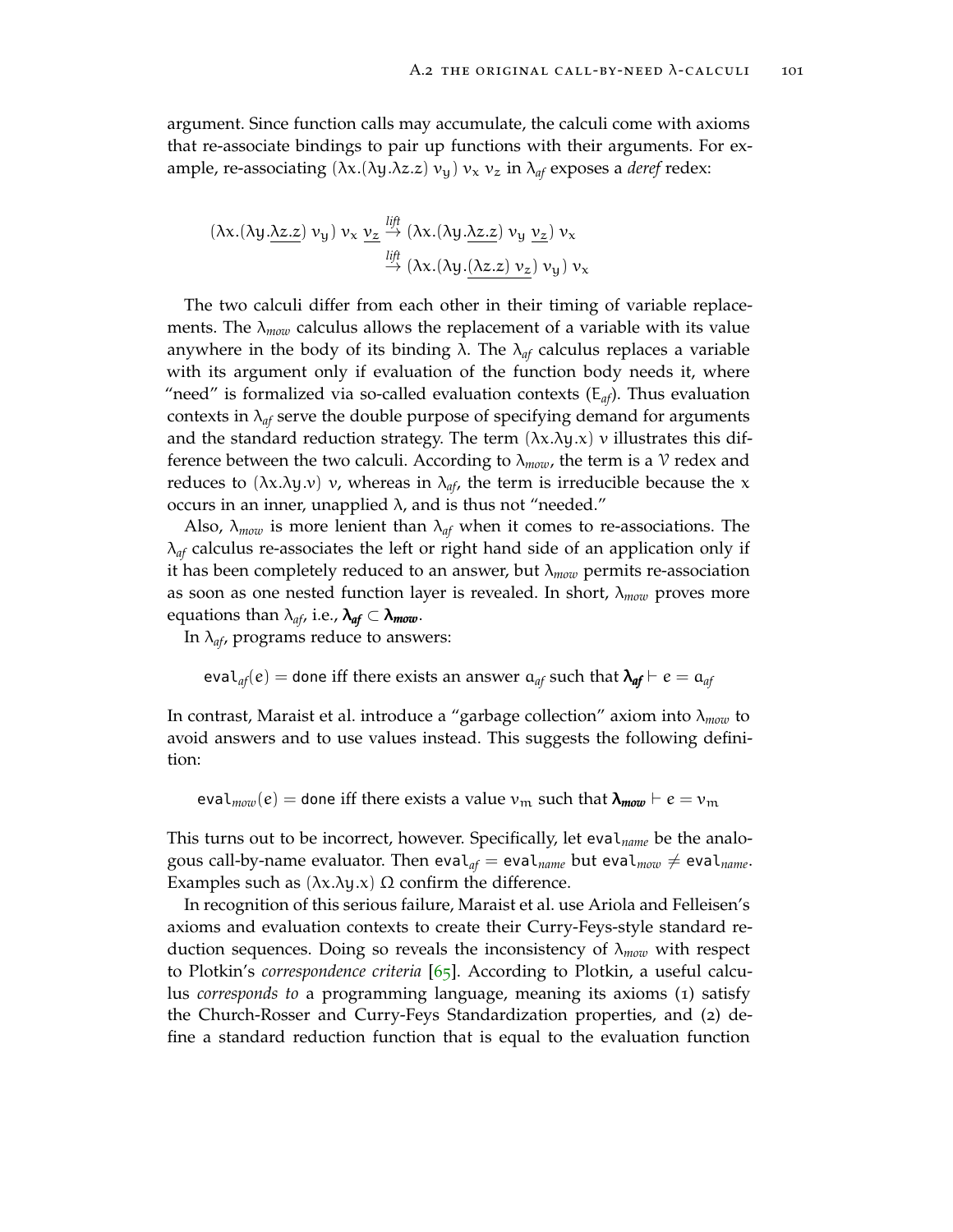of the programming language. Both the call-by-name and the call-by-value λ-calculi satisfy these criteria with respect to call-by-name and call-by-value SECD machines for ISWIM, respectively. So does  $\lambda_{af}$  with respect to a call-byneed SECD machine, but some of  $\lambda_{mow}$ 's axioms cannot be used as standard reduction relations.

Finally, the inclusion of  $G$  is a brute-force attempt to address the function call retention problem. Because  $G$  may discard arguments even before the function is called, both sets of authors consider it too coarse and acknowledge that a tighter solution to the function call retention issue would "strengthen the calculus and its utility for reasoning about the implementations of lazy languages" [[6](#page-142-2)].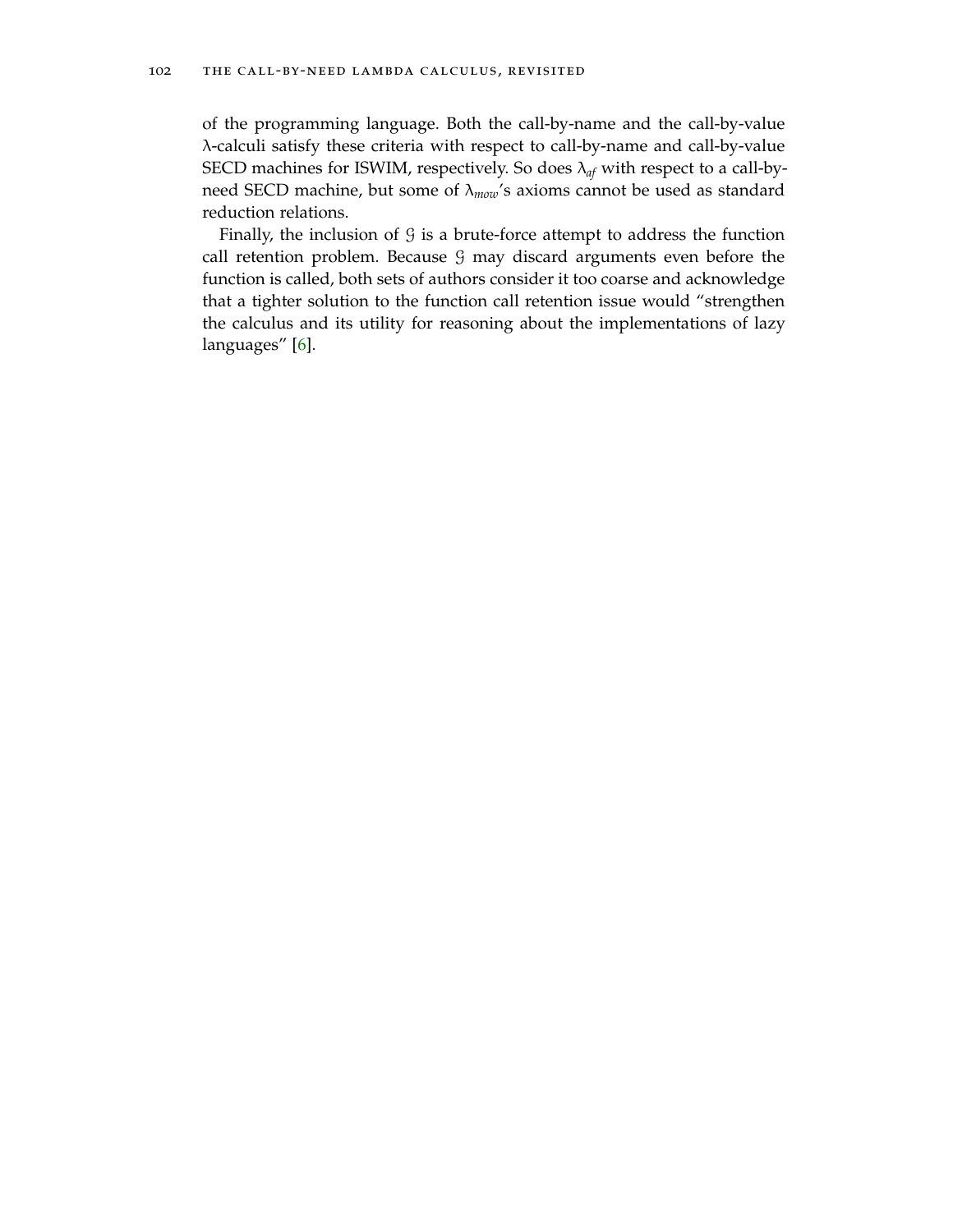#### $A.3$  A NEW CALL-BY-NEED  $\lambda$ -CALCULUS

Our new calculus, λ*need*, uses a single axiom, β*need*. The new axiom evaluates the argument when it is first demanded, replaces all variable occurrences with that result, and then discards the argument and thus the function call. In addition, the axiom performs the required administrative scope adjustments as part of the same step, rendering explicit re-association axioms unnecessary. In short, every reduction step in our calculus represents computational progress.

Informally, to perform a reduction, three components must be identified:

- 1. the next variable in demand (*var*),
- 2. the function that binds that demanded variable (*fn*),
- 3. and the argument to that function (*arg*).

In previous by-need calculi the re-association axioms rewrite a term so that the binding function and its argument are adjacent.

Without the re-association axioms, finding the function that binds the demanded variable and its argument requires a different kind of work. The following terms show how the demanded variable, its binding function, and its argument can appear at seemingly arbitrary locations in a program:

- $\bullet$  ( $\lambda x$ . *fn* (λy.λz. <u>x</u> *var* )  $e_y$ )  $e_x$ *arg* ez
- $\bullet$  ( $\lambda x.(\lambda y.$ *fn* λz. y *var* )  $e_y$ *arg* )  $e_x e_z$
- (λx.(λy.  $λz$ . *fn* z *var* )  $e_y$ )  $e_x$   $e_z$ *arg*

Our β*need* axiom employs a grammar of contexts to describe the path from a demanded variable to its binding function and from there to its argument.

The first subsection explains the syntax and the contexts of λ*need* in a gradual fashion. The second subsection presents the β*need* axiom and shows how to derive it from Ariola and Felleisen's λ*af* calculus.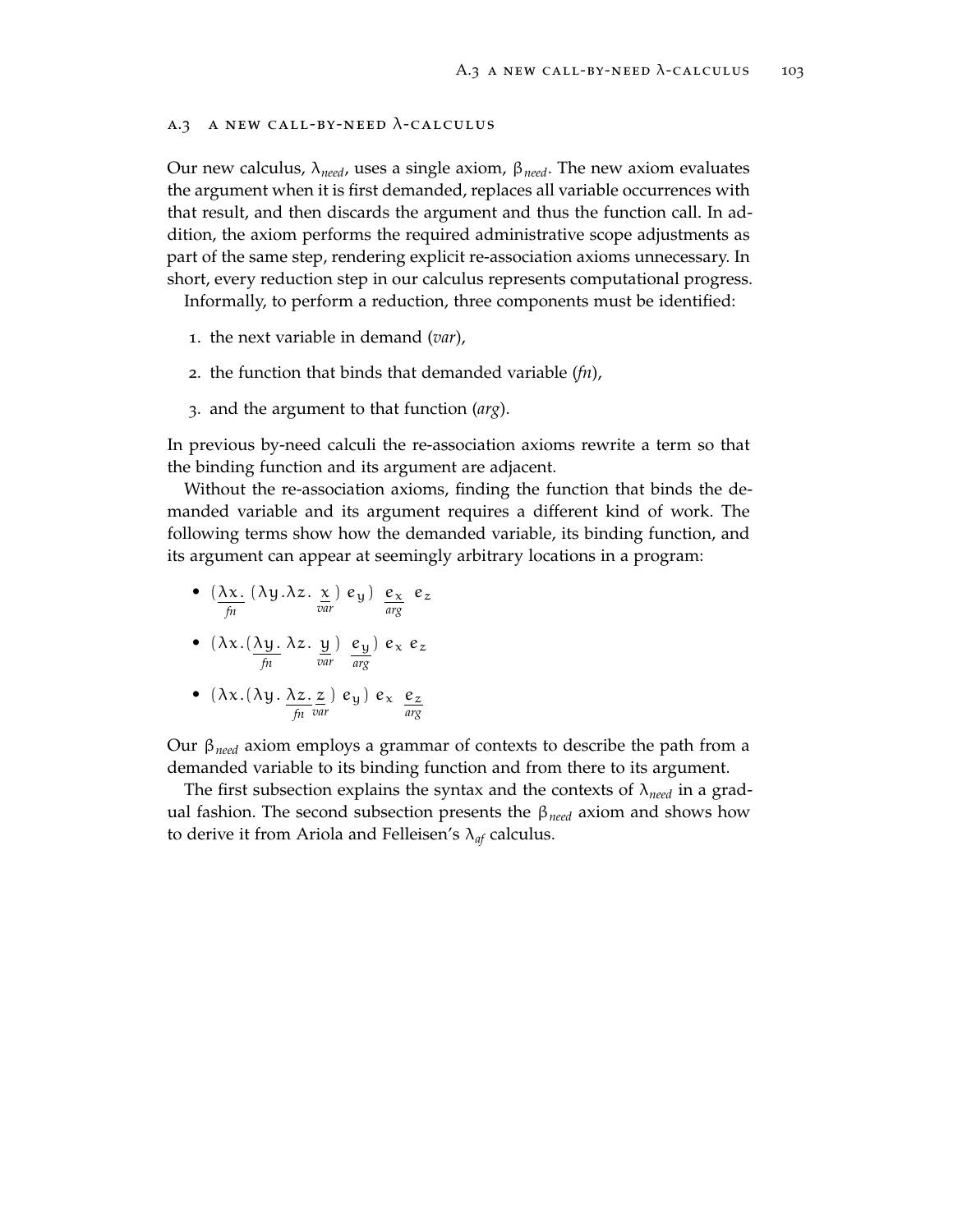#### a.3.1 *Contexts*

Like the existing by-need calculi, the syntax of our calculus is that of Church's original calculus. In  $\lambda_{need}$ , calculations evaluate terms e to answers  $A[v]$ , which generalize answers from Ariola and Felleisen's calculus:

$$
e = x | \lambda x.e | e e
$$
 (Terms)  
\n
$$
v = \lambda x.e
$$
 (Values)  
\n
$$
a = A[v]
$$
 (Answers)  
\n
$$
A = [] | A[\lambda x.A] e
$$
 (Answers)

Following Ariola and Felleisen, the basic axiom uses evaluation contexts to specify the notion of demand for variables:

$$
E = [ ] | E e | ... \t\t (Evaluation Contexts)
$$

The first two kinds, taken from  $\lambda_{af}$ , specify that a variable is in demand, and that a variable in the operator position of an application is in demand, respectively.

Since the calculus is to model program evaluation, we are primarily interested in demanded variables under a  $\lambda$ -abstraction. This kind of evaluation context is defined using an answer context A:

$$
E = \dots | A[E] | \dots
$$
 (Another Evaluation Context)

Using answer contexts, this third evaluation context dictates that demand exists under a λ if a corresponding argument exists for that λ. Note how *an answer context descends under the same number of* λ*s as arguments for those* λ*s.* In particular, for any term  $A[\lambda x.e_1]$  e<sub>2</sub>, e<sub>2</sub> is always the argument of  $\lambda x.e_1$ . The third evaluation context thus generalizes the function-is-next-to-argument requirement found in both call-by-name and call-by-value. The generalization is needed due to the retention of function calls in λ*need*.

Here are some example answer contexts:

$$
A_0 = (\lambda x.[]) e_x
$$
  
\n
$$
A_1 = (\lambda x. (\lambda y.[]) e_y) e_x
$$
  
\n
$$
A_2 = (\lambda x. (\lambda y. (\lambda z.[]) e_z) e_y) e_x
$$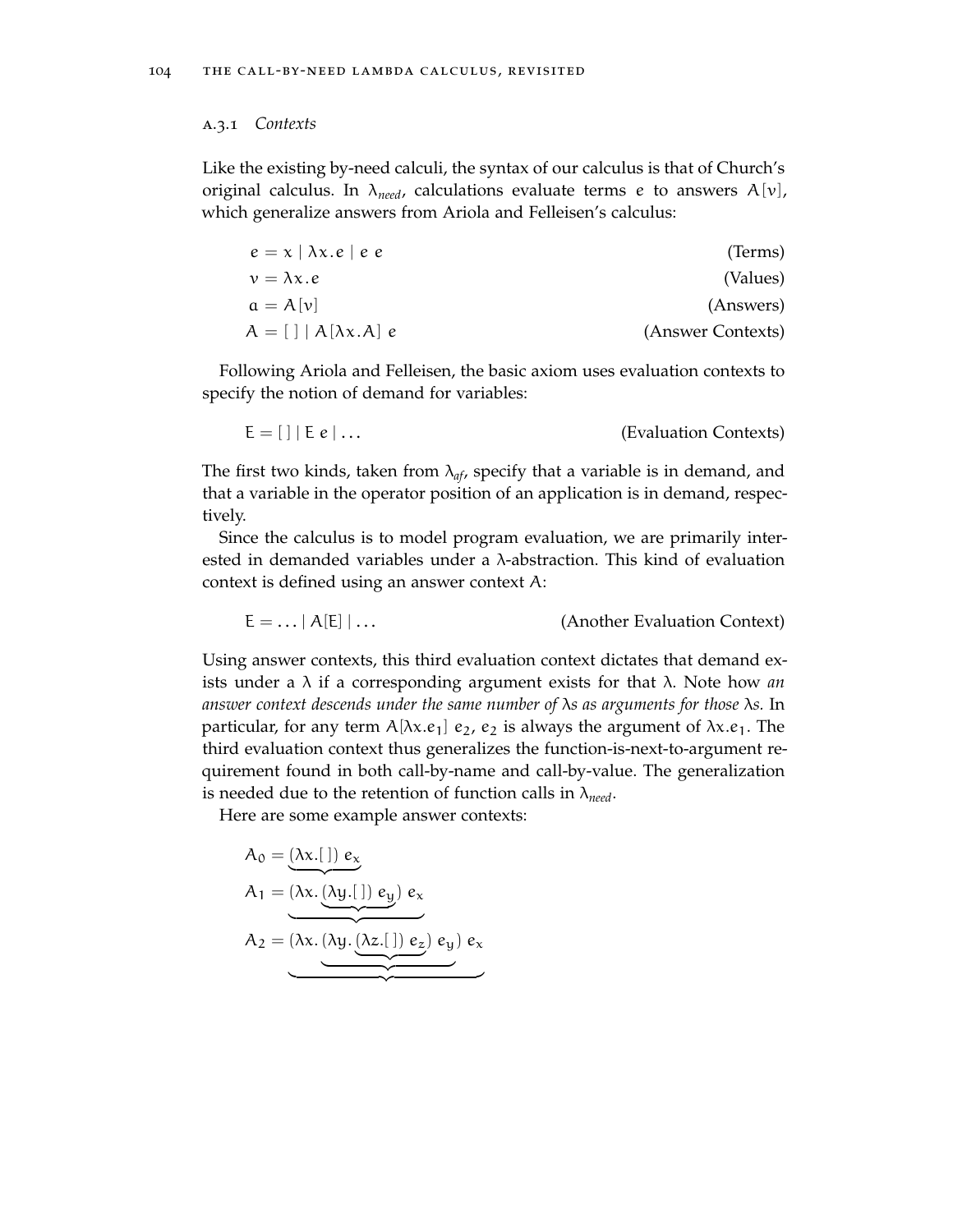An underbrace matches each function to its argument. The examples all juxtapose functions and their arguments. In contrast, the next two separate functions from their arguments:

$$
A_3 = (\underbrace{\lambda x. \lambda y. \lambda z.[]}_{\lambda z.[] e_x e_y e_z}
$$
\n
$$
A_4 = (\lambda x. (\underbrace{\lambda y. \lambda z.[]}_{\lambda z.[] e_y e_x e_z})
$$

To summarize thus far, when an in demand variable is discovered under a λ, the surrounding context looks like this:

 $A[E[x]]$ 

where both the function binding  $x$  and its argument are in A. The decomposition of the surrounding context into A and E assumes that A encompasses as many function-argument pairs as possible; in other words, it is impossible to merge the outer part of E with A to form a larger answer context.

To know which argument corresponds to the demanded variable, we must find the  $\lambda$  that binds  $x$  in A. To this end, we split answer contexts so that we can "highlight" a function-argument pair within the context:

| $\wedge$<br>$A = [ \ ] \   A[A] \ e$           | (Partial Answer Contexts–Outer) |  |
|------------------------------------------------|---------------------------------|--|
| $\breve{A} = [\ ]   A[\lambda x. \breve{A}]  $ | (Partial Answer Contexts–Inner) |  |

Using these additional contexts, any answer context can be decomposed into

$$
\hat{A}[A[\lambda x.\check{A}[\ ]]e]
$$

where e is the argument of  $\lambda x.\breve{\mathsf{A}}[$  ]. For a fixed function-argument pair in an answer context, this partitioning into  $\hat{A}$ , A, and  $\breve{A}$  is unique. The  $\hat{A}$  subcontext represents the part of the answer context around the chosen functionargument pair; the  $\breve{A}$  subcontext represents the part of the answer context in its body; and A here is the subcontext between the function and its argument. Naturally we must demand that  $\hat{\overline{A}}$  composed with  $\breve{\overline{A}}$  is an answer context as well so that the overall context remains an answer context. The following table lists the various subcontexts for the example  $A_4$  for various functionargument pairs: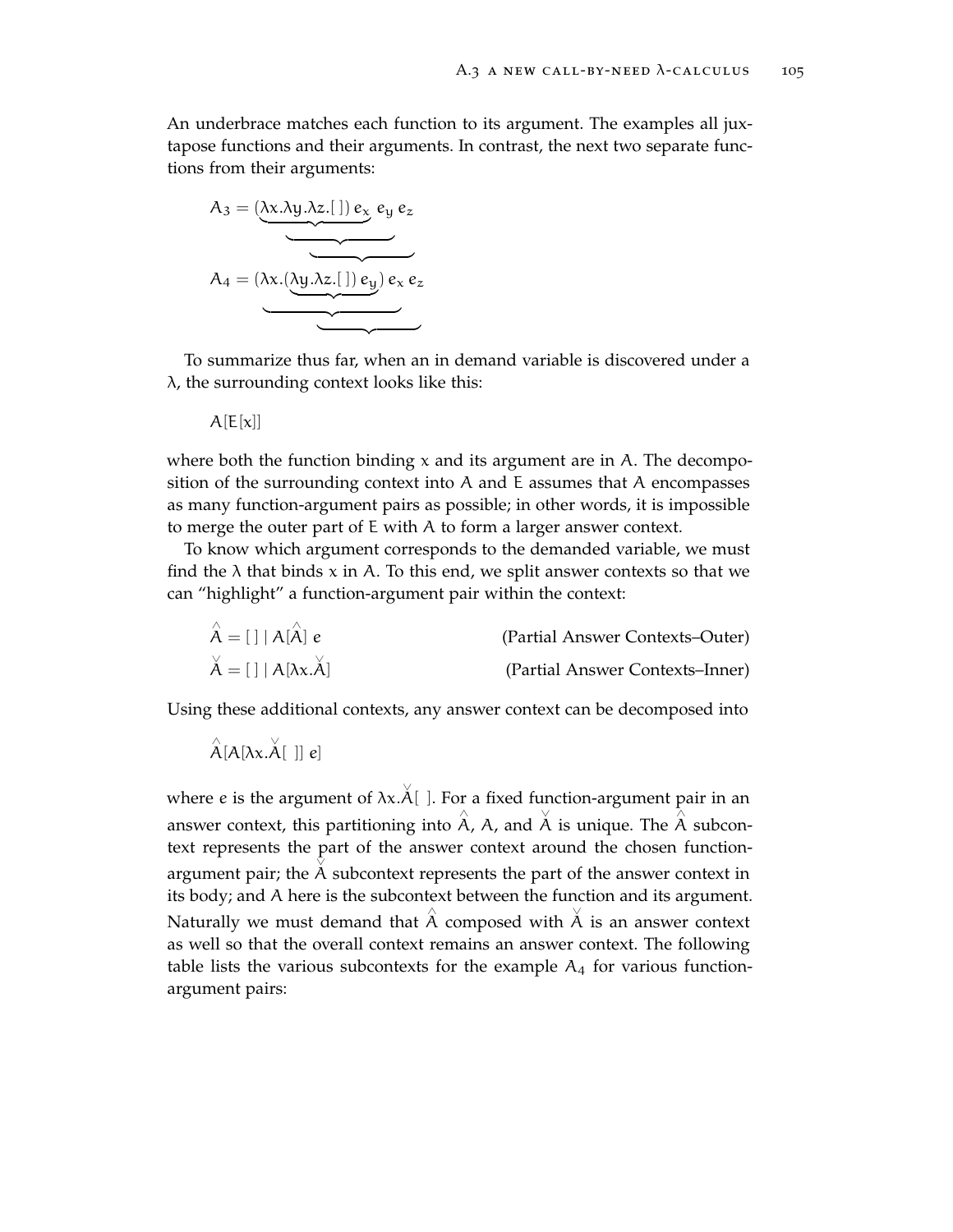|               | $A_4 = (\lambda x.(\lambda y.\lambda z. \vert \,)) e_y e_x e_z$ |                                                                                    |                                      |
|---------------|-----------------------------------------------------------------|------------------------------------------------------------------------------------|--------------------------------------|
| var in demand |                                                                 |                                                                                    | z                                    |
| $A =$         | $\lfloor e_z \rfloor$                                           | $(\lambda x.$ [ ]) $e_x e_z$                                                       |                                      |
| $A =$         |                                                                 |                                                                                    | $(\lambda x.(\lambda y.[]) e_y) e_x$ |
| $\breve{A} =$ | $(\lambda y.\lambda z.$ []) $e_y$                               | $\lambda z.$ []                                                                    |                                      |
|               |                                                                 | $A_4 =  \hat{A}[A[\lambda x.\check{A}] e_x]  \hat{A}[A[\lambda y.\check{A}] e_y] $ | $\hat{A}[A[\lambda z.\AA] e_z]$      |

Now we can define the fourth kind of evaluation context:

(Final Eval. Context)

$$
E=\ldots\,\mid\, \overset{\wedge}{A}[A[\lambda x.\overset{\vee}{A}[E[x]]]\;E],\quad \text{where}\; \overset{\wedge}{A}[\overset{\vee}{A}]\in A
$$

This final evaluation context shows how demand shifts to an argument when a function parameter is in demand within the function body.

#### a.3.2 *The* β*need Axiom and a Derivation*

Figure [26](#page-123-0) summarizes the syntax of λ*need* as developed in the preceding section.<sup>2</sup> In this section we use these definitions to formulate the β axiom for our calculus.

<span id="page-123-0"></span> $e = x \mid \lambda x.e \mid e \ e$  (Terms)  $v = \lambda x.e$  (Values)  $a = A[v]$  (Answers)  $A = [ ] | A[\lambda x.A] e$  (Answer Contexts)  $\hat{\overline{A}} = [ ] \mid A[\hat{\overline{A}}]$ (Partial Answer Contexts–Outer)  $\breve{A} = [ ] \mid A[λx. \breve{A}]$ (Partial Answer Contexts–Inner)  $E = [ ] \mid E e \mid A[E] \mid \hat{A}[A[\lambda x. \breve{A}$ (Evaluation Contexts) where  $\hat{A}[\stackrel{\vee}{A}] \in A$ 

Figure 26: The syntax and contexts of the our new λ*need* calculus.

<sup>2</sup> We gratefully acknowledge Casey Klein's help with the A production.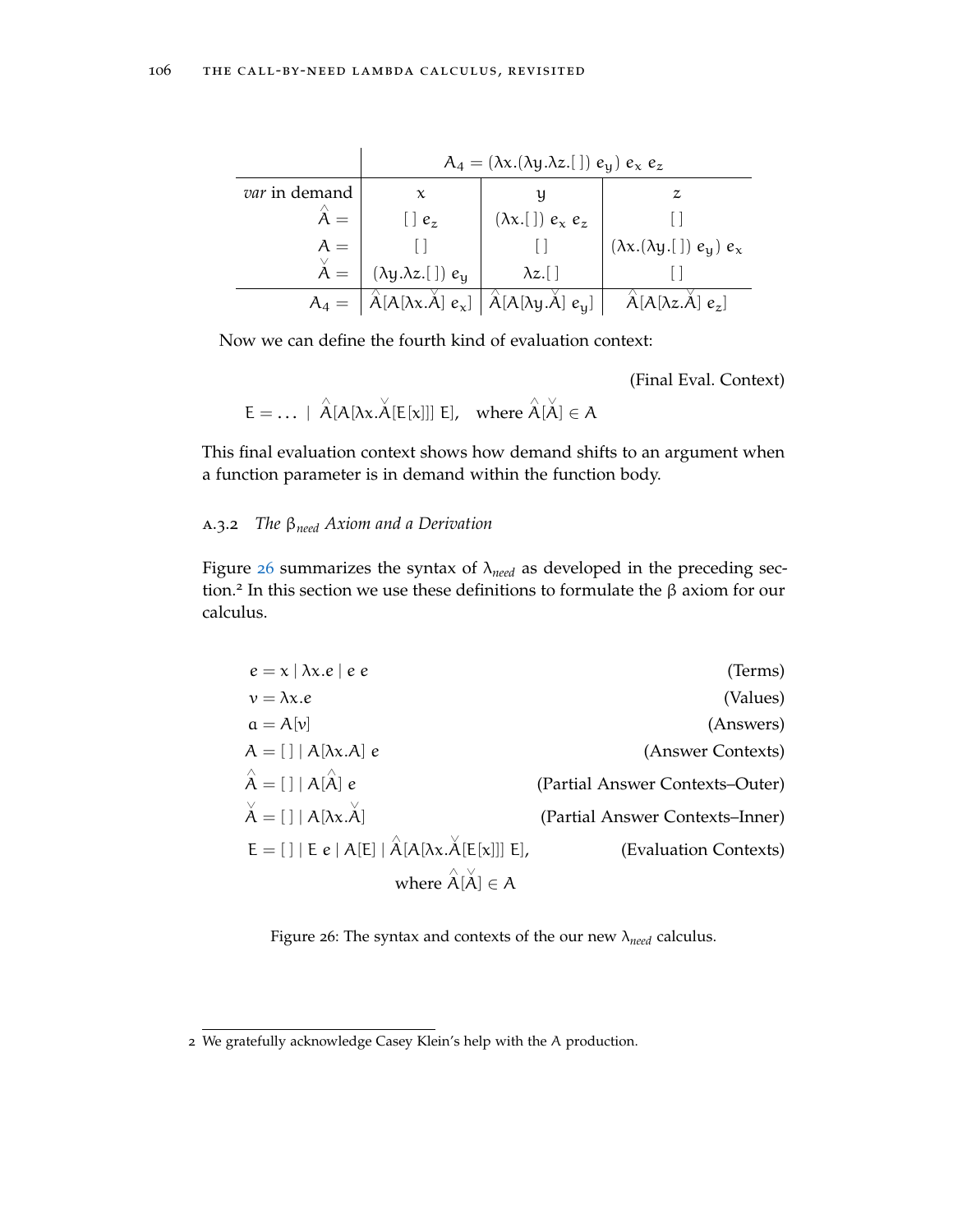Here is the single axiom of λ*need*:

$$
\hat{A}[A_1[\lambda x. \check{A}[E[x]]] A_2[v]] = \hat{A}[A_1[A_2[\check{A}[E[x]]\{x ::= v\}]]],
$$
\nwhere  $\hat{A}[\check{A}] \in A$  (β<sub>need</sub>)

A β*need* redex determines which parameter x of some function is in demand and how to locate the corresponding argument  $A_2[v]$ , which might be an answer not necessarily a value. The contexts from the previous section specify the path from the binding position  $(\lambda)$  to the variable occurrence and the argument. A β<sub>*need*</sub> reduction substitutes the value in  $A_2$ [v] for all free occurrences of the function parameter—just like in the conventional by-name and by-value λ-calculi. In the process, the function call is discarded. Since the argument has been reduced to a value, there is no duplication of work, meaning our calculus satisfies the requirements of lazy evaluation. Lifting  $A_2$  to the top of the evaluation context ensures that its bindings remain intact and visible for v.

Here is a sample reduction in  $\lambda_{need}$ , where  $\longrightarrow$  is the one-step reduction:

$$
((\lambda x.(\lambda y.\lambda z.\mathbf{z}\,y\,x)\,\lambda y.y)\,\lambda x.x)\,\lambda z.z
$$
 (1)

$$
\longrightarrow (\lambda x.(\lambda y.(\lambda z. \underline{z}) y x) \lambda y. \underline{y}) \lambda x. x \tag{2}
$$

$$
\rightarrow (\lambda x.(\lambda y.(\lambda z. \underline{z}) \underline{y} \underline{x}) \underline{A} \underline{y}. \lambda x. x \tag{2}
$$
\n
$$
\rightarrow (\lambda x.((\lambda z. \underline{z}) \underline{A} \underline{y}. \underline{y}) \underline{x}) \lambda x. x \tag{3}
$$
\n
$$
\rightarrow (\lambda x.(\lambda \underline{u}. \underline{u}) \underline{x}) \lambda x. x \tag{4}
$$

$$
\rightarrow (\lambda x.(\lambda y. \underline{y}) \mathbf{x}) \underline{\lambda x. x} \tag{4}
$$

The variable in demand is in bold; its binding  $\lambda$  and argument are underlined. Line 1 is an example of a reduction that involves a non-adjoined function and argument pair. In line 2, the demand for the value of *z* (twice underlined) triggers a demand for the value of *y*; line 4 contains a similar demand chain.

<span id="page-124-0"></span>
$$
v = \lambda x.e
$$
 (Values)  
\n
$$
a_{af} = A_{af}[v]
$$
 (Answers)  
\n
$$
A_{af} = [] | (\lambda x.A_{af}) e
$$
 (Answers)  
\n
$$
E_{af} = [] | E_{af} e | A_{af}[E_{af}] | (\lambda x.E_{af}[x]) E_{af}
$$
 (Evaluation Contexts)

$$
(\lambda x.E_{af}[x])\ \nu = E_{af}[x]\{x ::= \nu\}
$$
\n
$$
(\beta'_{need})
$$

$$
(\lambda x. A_{af}[v]) e_1 e_2 = (\lambda x. A_{af}[v e_2]) e_1
$$
 *(lift')*

$$
(\lambda x.E_{af}[x]) ((\lambda y.A_{af}[v]) e) = (\lambda y.A_{af}[(\lambda x.E_{af}[x]) v]) e
$$
 (assoc')

Figure 27: A modified calculus, λ*af-mod*.

To furnish additional intuition into β*need*, we use the rest of the section to derive it from the axioms of  $\lambda_{af}$ . The  $\lambda_{af-mod}$  calculus in figure [27](#page-124-0) combines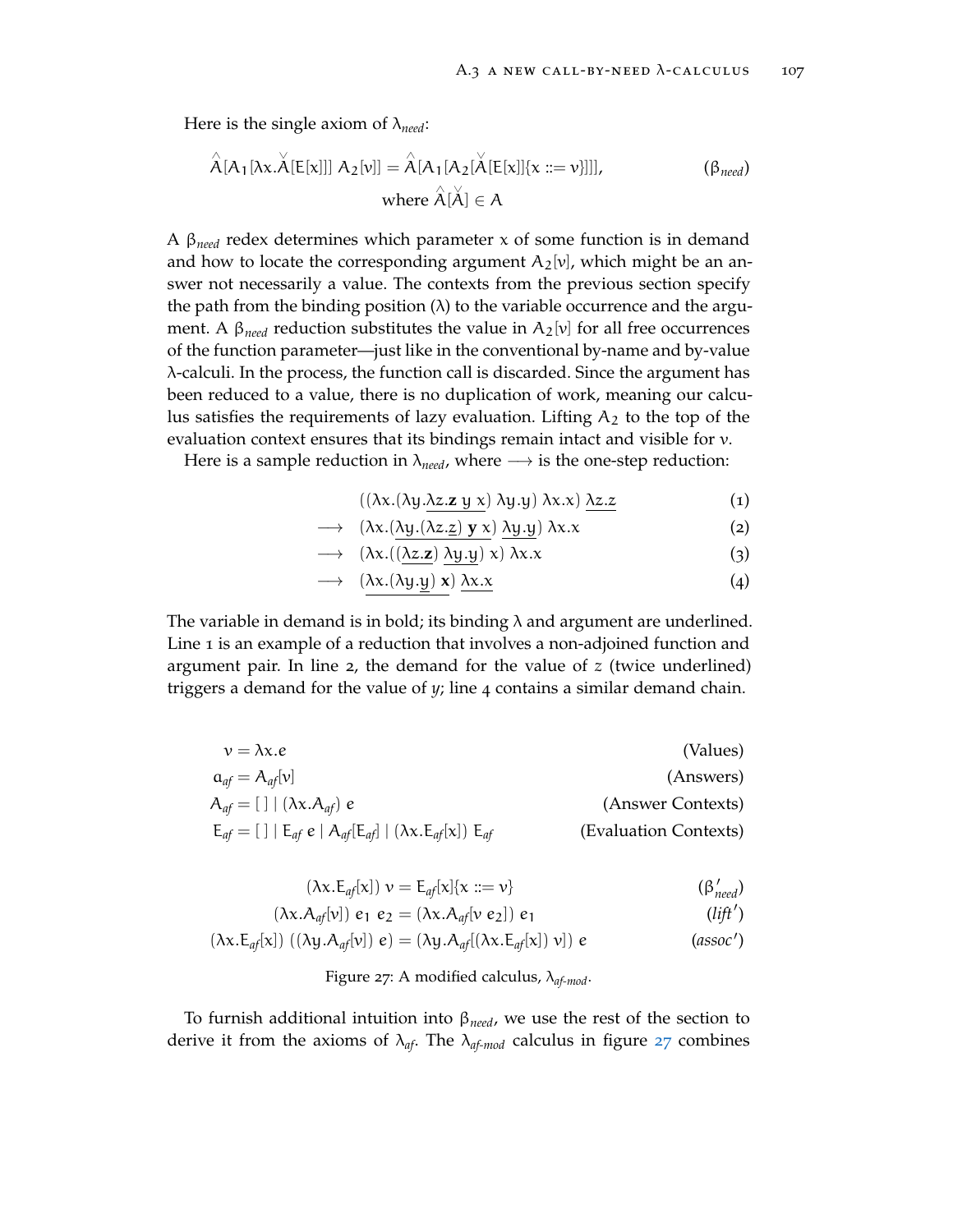$\lambda_{\text{af}}$  with two insights. First, Garcia et al. [[32](#page-144-3)] observed that when the answers in λ*af*'s *lift* and *assoc* redexes are nested deeply, multiple re-associations are performed consecutively. Thus we modify *lift* and *assoc* to perform all these reassociations in one step.<sup>3</sup> The modified calculus defines answers via answer contexts,  $A_{af}$ , and the modified *lift'* and  $assoc'$  axioms utilize these answer contexts to do the multi-step re-associations. Thus programs in this modified calculus reduce to answers A*af*[v]. Also, the A*af* answer contexts are identical to the third kind of evaluation context in λ*af-mod* and the new definition of E*af* reflects this relationship.

Second, Maraist et al. [[53](#page-146-6)] observed that once an argument is reduced to a value, all substitutions can be performed at once. The β<sub>*need*</sub> axiom exploits this idea and performs a full substitution. Obviously β<sub>need</sub> occasionally performs more substitutions than *deref*. Nevertheless, any term with an answer in λ*af* likewise has an answer when reducing with  $\beta'_{need}$ .

Next an inspection of the axioms shows that the contractum of a *assoc'* redex contains a  $β'_{need}$  redex. Thus the *assoc'* re-associations and  $β'_{need}$  substitutions can be performed with one merged axiom:<sup>4</sup>

$$
(\lambda x. E_{af}[x]) A_{af}[v] = A_{af}[E_{af}[x]\{x ::= v\}]
$$
\n
$$
(\beta''_{need})
$$

The final step is to merge  $lift'$  with  $\beta''_{need}$ , which requires our generalized answer and evaluation contexts. A naïve attempt may look like this:

$$
A_1[\lambda x.E[x]] A_2[v] = A_1[A_2[E[x]\{x ::= v\}]]
$$
\n
$$
(\beta'''_{\text{need}})
$$

As the examples in the preceding subsection show, however, the binding occurrence for the "in demand" parameter  $x$  may not be the inner-most binding  $\lambda$  once the re-association axioms are eliminated. That is, in comparison with β<sub>need</sub>, β<sup>'''</sup><sub>need</sub> incorrectly assumes E is always next to the binder. We solve this final problem with the introduction of partial answer contexts.

<sup>3</sup> The same modifications cannot be applied to C and A in λ*mow* because they allow earlier re-association and thus not all the re-associations are performed consecutively.

<sup>4</sup> Danvy et al. [[19](#page-143-1)] dub a  $\beta''_{need}$  redex a "potential redex" in unrelated work.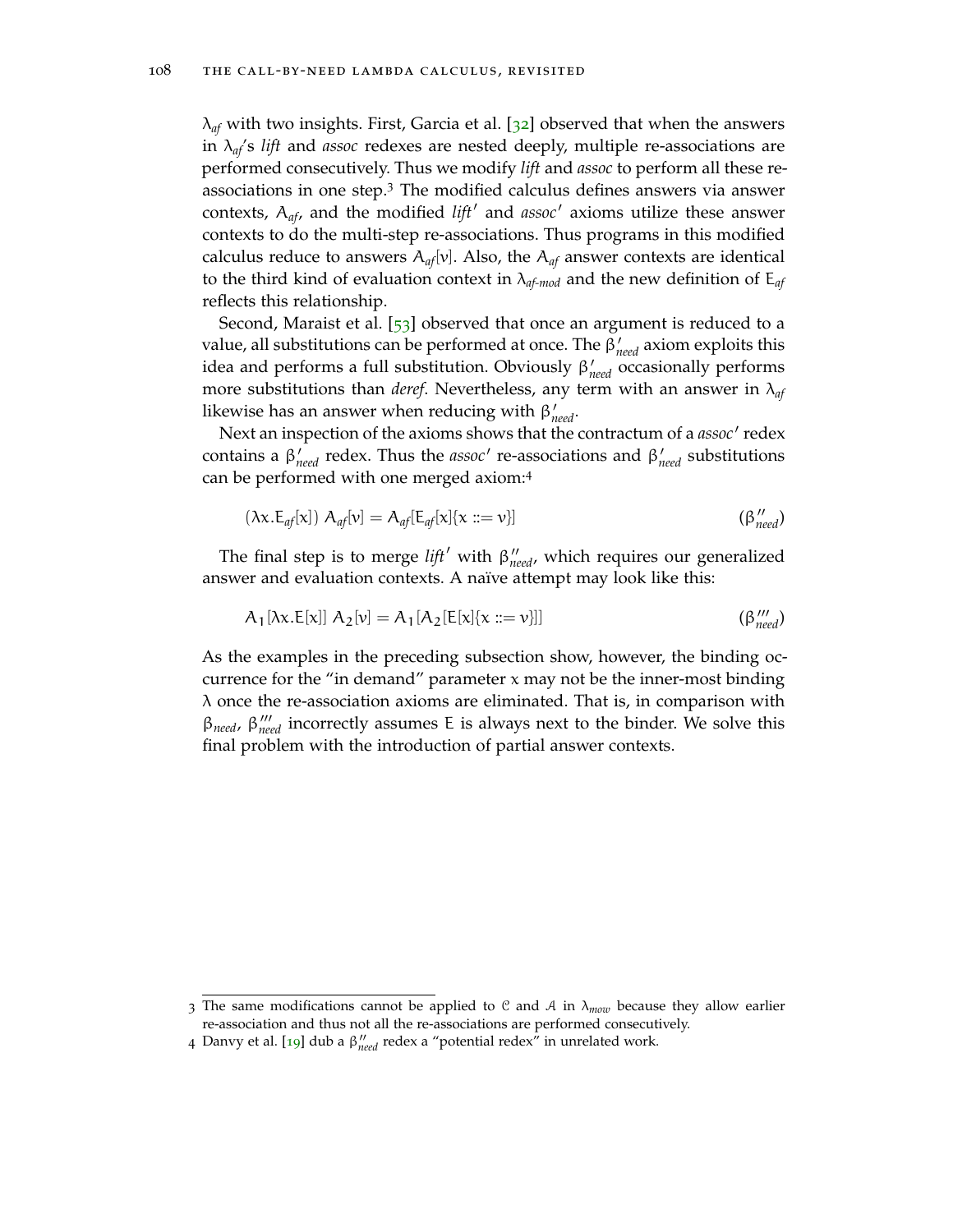#### <span id="page-126-0"></span>a.4 consistency, determinism, and soundness

If a calculus is to model a programming language, it must satisfy some essential properties, most importantly a Church-Rosser theorem and a Curry-Feys standardization theorem [[65](#page-147-0)]. The former guarantees consistency of evaluation; that is, we can define an evaluator *function* with the calculus. The latter implies that the calculus comes with a *deterministic* evaluation strategy. Jointly these properties imply the calculus is *sound* with respect to observational equivalence.

#### a.4.1 *Consistency: Church-Rosser*

The λ*need* calculus defines an evaluator for a by-need language:

eval<sub>need</sub>(e) = done iff there exists an answer a such that  $\lambda_{\text{need}} \vdash e = a$ 

To prove that the evaluator is indeed a (partial) function, we prove that the notion of reduction satisfies the Church-Rosser property.

**Theorem 7.** eval*need is a partial function.*

*Proof.* The theorem is a direct consequence of lemma [3](#page-127-0) (Church-Rosser).  $\Box$ 

Our strategy is to define a parallel reduction relation for  $\lambda_{need}$  [[7](#page-142-3)]. Define  $\rightarrow$ to be the compatible closure of a  $\beta_{need}$  reduction, and  $\rightarrow$  to be the reflexive, transitive closure of  $\rightarrow$ . Additionally, define  $\Rightarrow$  to be the relation that reduces β*need* redexes in parallel.

**Definition**  $\mathbf{1}$  ( $\Rightarrow$ ).

$$
e \Rightarrow e
$$
  
\n
$$
\hat{A}[A_1[\lambda x. \hat{A}[E[x]]] \quad A_2[v]] \Rightarrow \hat{A}'[A_1'[A_2'[\hat{A}'[E'[x]]\{x ::= v']\}]],
$$
  
\nif  $\hat{A}[\hat{A}] \in A$ ,  $\hat{A}'[\hat{A}'] \in A$ ,  $\hat{A} \Rightarrow \hat{A}', A_1 \Rightarrow A'_1$ ,  
\n
$$
A_2 \Rightarrow A'_2, \hat{A} \Rightarrow \hat{A}', E \Rightarrow E', v \Rightarrow v'
$$
  
\n
$$
e_1 e_2 \Rightarrow e'_1 e'_2, \text{ if } e_1 \Rightarrow e'_1, e_2 \Rightarrow e'_2
$$
  
\n
$$
\lambda x.e \Rightarrow \lambda x.e', \text{ if } e \Rightarrow e'
$$

The parallel reduction relation  $\Rightarrow$  relies on notion of parallel reduction for contexts; for simplicity, we overload the relation symbol to denote both relations.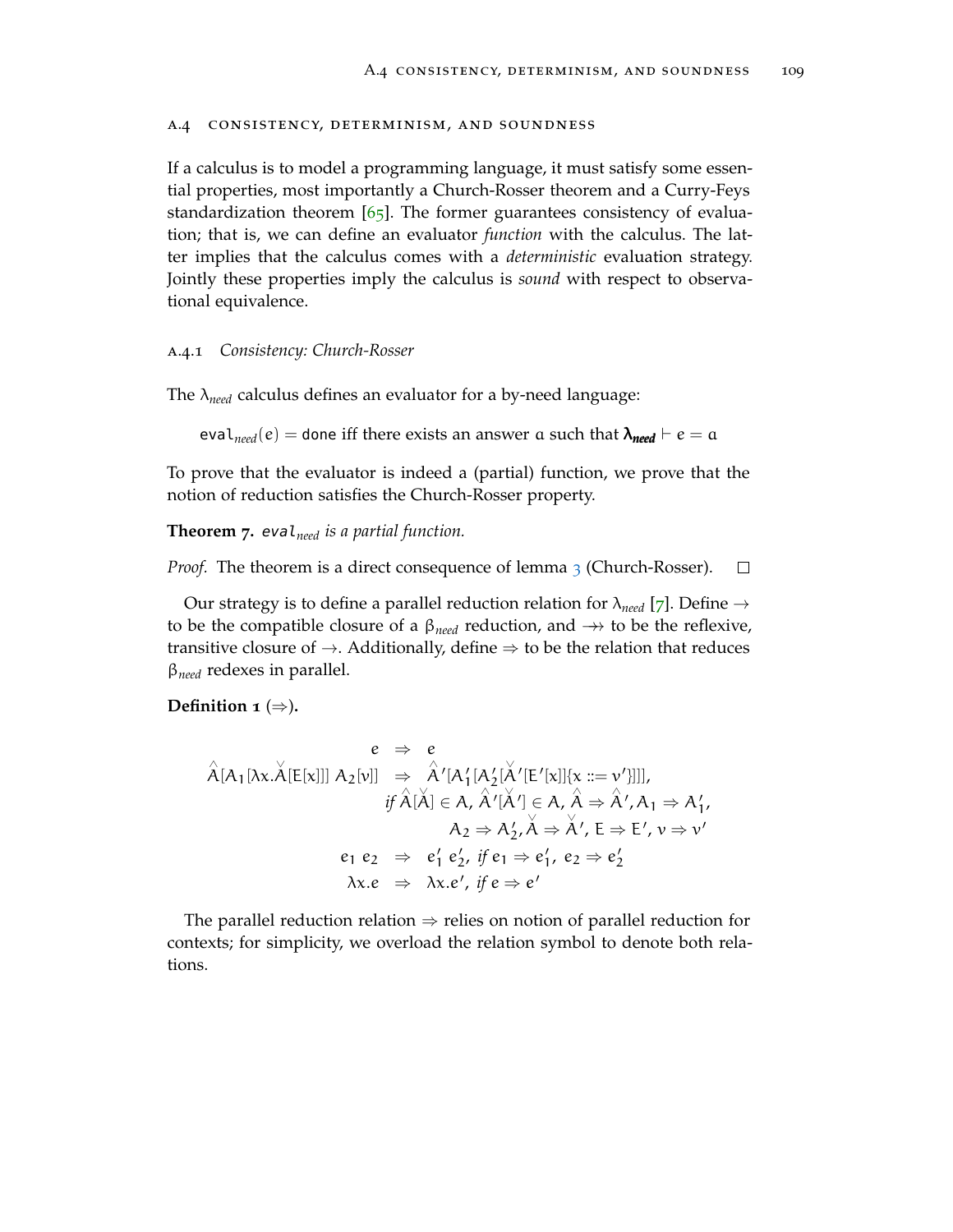**Definition**  $2 \Leftrightarrow$  for Contexts).

$$
[ ] \Rightarrow [ ]
$$
  
\n
$$
A_1[\lambda x.A_2] e \Rightarrow A'_1[\lambda x.A'_2] e', if A_1 \Rightarrow A'_1, A_2 \Rightarrow A'_2, e \Rightarrow e'
$$
  
\n
$$
A[\hat{A}] e \Rightarrow A'[\hat{A}'] e', if A \Rightarrow A', \hat{A} \Rightarrow \hat{A}', e \Rightarrow e'
$$
  
\n
$$
A[\lambda x.\hat{A}] \Rightarrow A'[\lambda x.\hat{A}'], if A \Rightarrow A', \hat{A} \Rightarrow \hat{A}'
$$
  
\n
$$
E e \Rightarrow E' e', if E \Rightarrow E', e \Rightarrow e'
$$
  
\n
$$
A[E] \Rightarrow A'[E'], if A \Rightarrow A', E \Rightarrow E'
$$
  
\n
$$
\hat{A}[A[\lambda x.\hat{A}[E_1[x]]] E_2] \Rightarrow \hat{A}'[A'[\lambda x.\hat{A}'[E'_1[x]]] E'_2],
$$
  
\n
$$
if \hat{A}[\hat{A}] \in A, \hat{A} \Rightarrow \hat{A}', A \Rightarrow A',
$$
  
\n
$$
\hat{A} \Rightarrow \hat{A}', E_1 \Rightarrow E'_1, E_2 \Rightarrow E'_2
$$

<span id="page-127-0"></span>**Lemma 3** (Church-Rosser). If  $e \rightarrow e_1$  and  $e \rightarrow e_2$ , then there exists a term  $e'$ such that  $e_1 \rightarrow e'$  and  $e_2 \rightarrow e'$ .

*Proof.* By lemma  $4$ ,  $\Rightarrow$  satisfies a diamond property. Since  $\Rightarrow$  extends  $\rightarrow$ ,  $\rightarrow$ is also the transitive-reflexive closure of  $\Rightarrow$ , so  $\rightarrow \rightarrow$  also satisfies a diamond property.  $\Box$ 

<span id="page-127-1"></span>**Lemma** 4 (Diamond Property of  $\Rightarrow$ ). If  $e \Rightarrow e_1$  and  $e \Rightarrow e_2$ , there exists  $e'$  such *that*  $e_1 \Rightarrow e'$  *and*  $e_2 \Rightarrow e'$ *.* 

*Proof.* The proof proceeds by structural induction on the derivation of  $e \Rightarrow$  $\Box$  $e_1$ .

#### a.4.2 *Deterministic Behavior: Standard Reduction*

A language calculus should also come with a deterministic algorithm for applying the reductions to evaluate a program. Here is our *standard reduction*:

$$
E[e] \longmapsto E[e'], \text{ where } e \beta_{\text{need}} e'
$$

Our standard reduction strategy picks exactly one redex in a term.

<span id="page-127-2"></span>**Proposition 1** (Unique Decomposition)**.** *For all closed terms* e*,* e *either is an answer or*  $e = E[e']$  for a unique evaluation context E and  $\beta_{need}$  redex  $e'.$ 

*Proof.* The proof proceeds by structural induction on e.

 $\Box$ 

Since our calculus satisfies the unique decomposition property, we can use the standard reduction relation to define a (partial) evaluator function:

eval $S_{need}^{sr}(e) =$  done iff there exists an answer  $a$  such that  $e \mapsto a$ 

where  $\mapsto$  is the reflexive, transitive closure of  $\mapsto$ . Proposition [1](#page-127-2) shows eval<sup>sr</sup><sub>need</sub> is a function. The following theorem confirms that it equals eval<sub>need</sub>.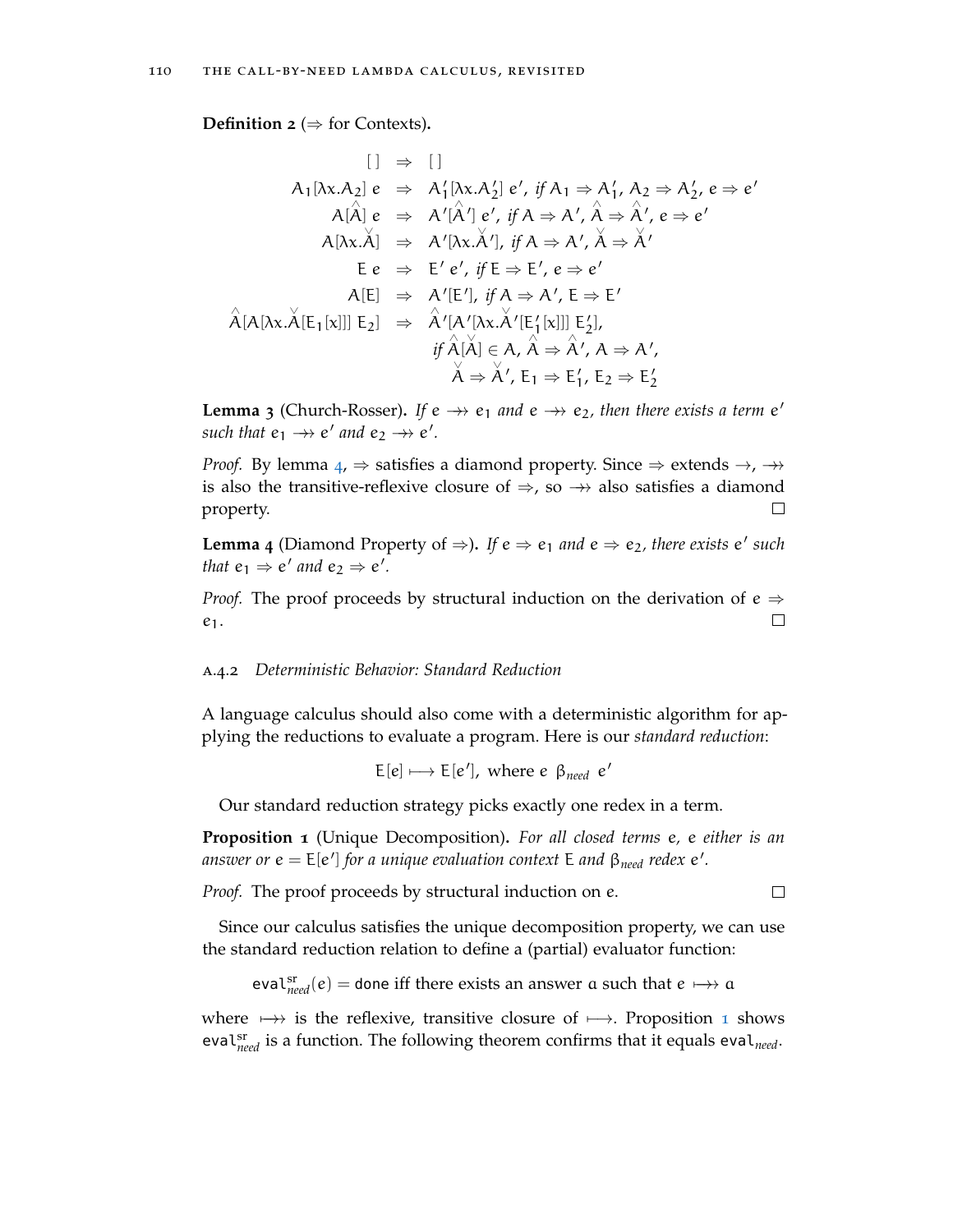# **Theorem 8.**  $eval_{need} = eval_{need}^{sr}$

*Proof.* The theorem follows from lemma  $\frac{1}{2}$ , which shows how to obtain a standard reduction sequence for any arbitrary reduction sequence. The front-end of the former is a series of standard reduction steps.  $\Box$ 

**Definition 3** (Standard Reduction Sequences R)**.**

- *•* x ⊂ R
- $\lambda x.e_1 \diamond \cdots \diamond \lambda x.e_m \in \mathcal{R}$ , if  $e_1 \diamond \cdots \diamond e_m \in \mathcal{R}$
- $e_0 \diamond e_1 \diamond \cdots \diamond e_m \in \mathcal{R}$ , if  $e_0 \longmapsto e_1$  and  $e_1 \diamond \cdots \diamond e_m \in \mathcal{R}$
- $(e_1 \ e'_1) \diamond \cdots \diamond (e_m \ e'_1) \diamond (e_m \ e'_2) \diamond \cdots \diamond (e_m \ e'_n) \in \mathcal{R}, \text{ if } e_1 \diamond \cdots \diamond e_m, e'_1 \diamond$  $\cdots \diamond e_n' \in \mathcal{R}$ .

<span id="page-128-0"></span>**Lemma 5** (Curry-Feys Standardization).  $e \rightarrow e'$  *iff there exists*  $e_1 \diamond \cdots \diamond e_n \in \mathbb{R}$ such that  $e = e_1$  and  $e' = e_n$ .

*Proof.* Replace  $\rightarrow$  with  $\Rightarrow$ s, and the lemma immediately follows from lemma [6](#page-128-1).  $\Box$ 

The key to the remaining proofs is a size metric for parallel reductions.

**Definition 4** (Size of  $\Rightarrow$  Reduction).

$$
\begin{array}{rcl}\n|e \Rightarrow e| & = & 0 \\
|(e_1 \ e_2) \Rightarrow (e_1' \ e_2')| & = & |e_1 \Rightarrow e_1'| + |e_2 \Rightarrow e_2'| \\
|\lambda x.e \Rightarrow \lambda x.e'| & = & |e \Rightarrow e'| \\
|r| & = & 1 + |\hat{A} \Rightarrow \hat{A}'| + |A_1 \Rightarrow A_1'| + |\check{A}[E[x]] \Rightarrow \check{A}'[E'[x]]| + \\
& |A_2 \Rightarrow A_2'| + \#(x, \check{A}'[E'[x]]) \times |v \Rightarrow v'|)\n\end{array}
$$

*where*

$$
r = \hat{A}[A_1[\lambda x. \check{A}[E[x]]] \ A_2[v]] \Rightarrow \hat{A}'[A'_1[A'_2[\check{A}'[E'[x]]\{x ::= v'\}]]]
$$

$$
\#(x, e) = the number of free occurrences of x in e
$$

*The size of a parallel reduction of a context equals the sum of the sizes of the parallel reductions of the subcontexts and subterms that comprise the context.*

<span id="page-128-1"></span>**Lemma 6.** If  $e_0 \Rightarrow e_1$  and  $e_1 \diamond \cdots \diamond e_n \in \mathcal{R}$ , there exists  $e_0 \diamond e'_1 \diamond \cdots \diamond e'_p \diamond e_n \in \mathcal{R}$ .

*Proof.* By triple lexicographic induction on (1) length n of the given standard reduction sequence, (2)  $|e_0 \Rightarrow e_1|$ , and (3) structure of  $e_0$ .<sup>5</sup>  $\Box$ 

<sup>5</sup> We conjecture that the use of Ralph Loader's technique [[50](#page-145-3)] may simplify our proof.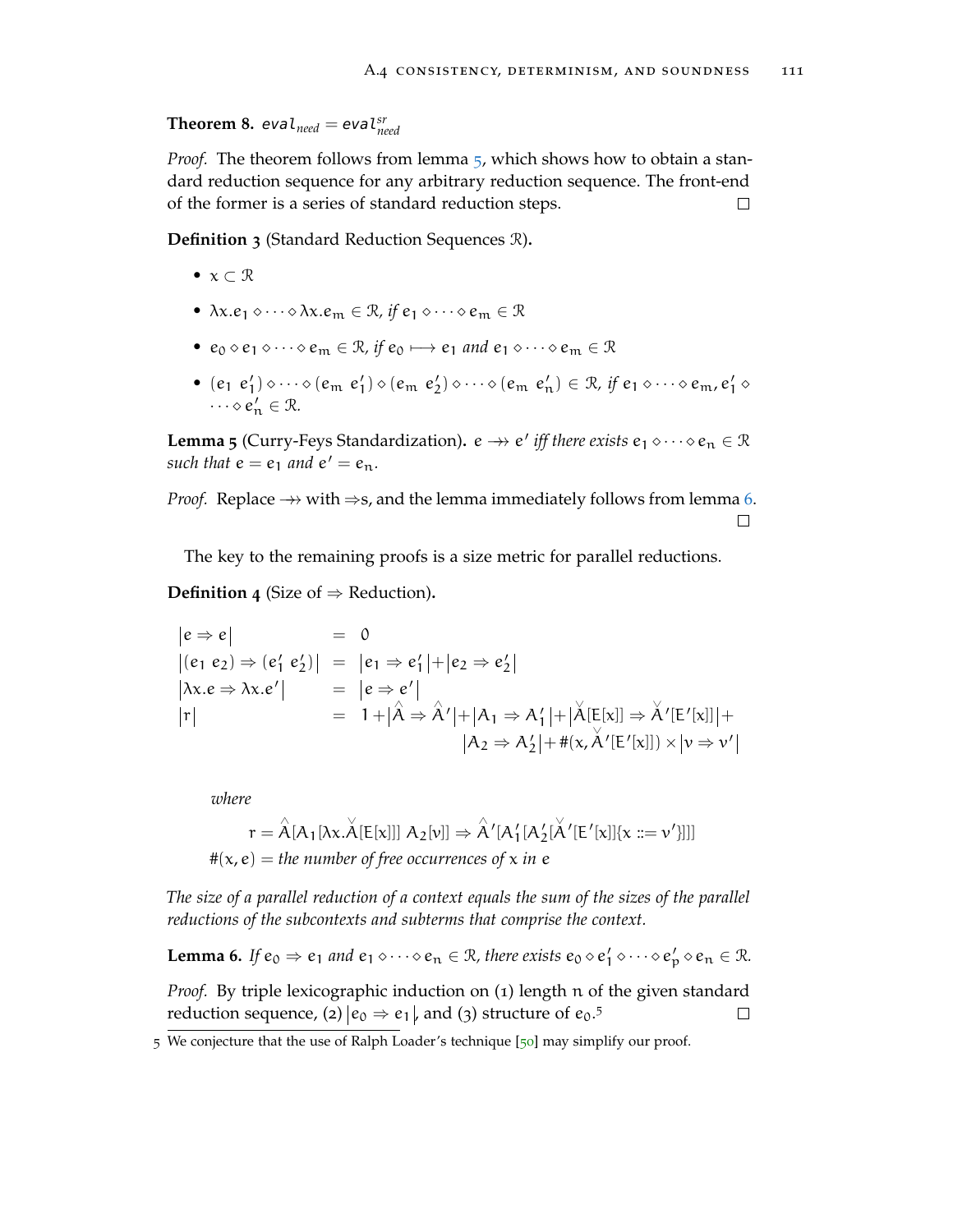#### a.4.3 *Observational Equivalence*

Following Morris  $[56]$  $[56]$  $[56]$  two expressions  $e_1$  and  $e_2$  are observationally equivalent,  $e_1 \simeq e_2$ , if they are indistinguishable in all contexts. Formally,  $e_1 \simeq e_2$  if and only if  $eval<sub>need</sub>(C[e<sub>1</sub>]) = eval<sub>need</sub>(C[e<sub>2</sub>])$  for all contexts C, where

$$
C = [ ] | \lambda x.C | C e | e C
$$
 (Contexts)

It follows from the above theorems that  $\lambda_{need}$  is sound with respect to observational equivalence.

**Theorem 9** (Soundness). *If*  $\lambda_{\text{need}} \vdash e_1 = e_2$ , then  $e_1 \simeq e_2$ .

*Proof.* Following Plotkin, a calculus is sound if it satisfies Church-Rosser and Curry-Feys theorems. $\Box$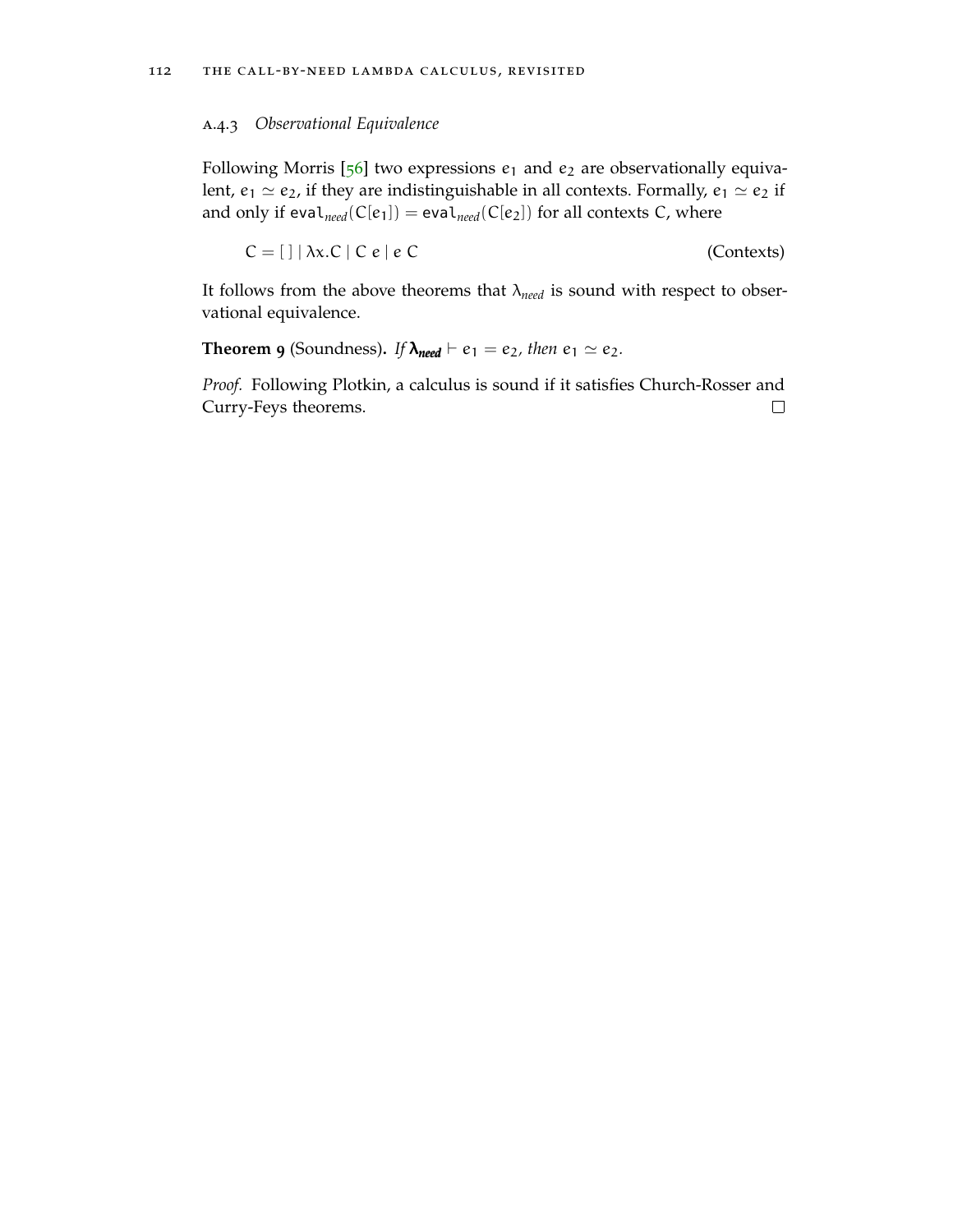#### <span id="page-130-0"></span>a.5 correctness

Ariola and Felleisen [[5](#page-142-1)] prove that  $\lambda_{af}$  defines the same evaluation function as the call-by-name  $\lambda$ -calculus. Nakata and Hasegawa [[58](#page-146-1)] additionally demonstrate extensional correctness of the same calculus with respect to Launchbury's natural semantics [[47](#page-145-2)]. In this section, we show that λ*need* defines the same evaluation function as Launchbury's semantics. While our theorem statement is extensional, the proof illuminates the tight intensional relationship between the two systems.

#### a.5.1 *Overview*

The gap between the λ*need* standard reduction "machine" and Launchbury's natural semantics is huge. While the latter's store-based natural semantics uses the equivalent of assignment statements to implement the "evaluate once, only when needed" policy, the  $\lambda_{need}$  calculus exclusively relies on term substitutions. To close the gap, we systematically construct a series of intermediate systems that makes comparisons easy, all while ensuring correctness at each step. A first step is to convert the natural semantics into a store-based machine [[71](#page-147-2)].

To further bridge the gap we note that a single-use assignment statement is equivalent to a program-wide substitution of shared expressions  $[24]$  $[24]$  $[24]$ . A closely related idea is to reduce shared expressions simultaneously. This leads to a parallel program rewriting system, dubbed  $\lambda_{\parallel}$ . Equipped with  $\lambda_{\parallel}$  we get closer to  $\lambda_{need}$  but not all the way there because reductions in  $\lambda_{need}$  and  $\lambda_{\parallel}$  are too coarse-grained for direct comparison. Fortunately, it is easy to construct an intermediate transition system that eliminates the remainder of the gap. We convert  $\lambda_{need}$  to an equivalent CK transition system [[25](#page-144-5)], where the program is partitioned into a control string (C) and an explicit context (K) and we show that there is a correspondence between this transition system and  $\lambda_{\parallel}$ .

<span id="page-130-1"></span>

Figure 28: Summary of correctness proof technique.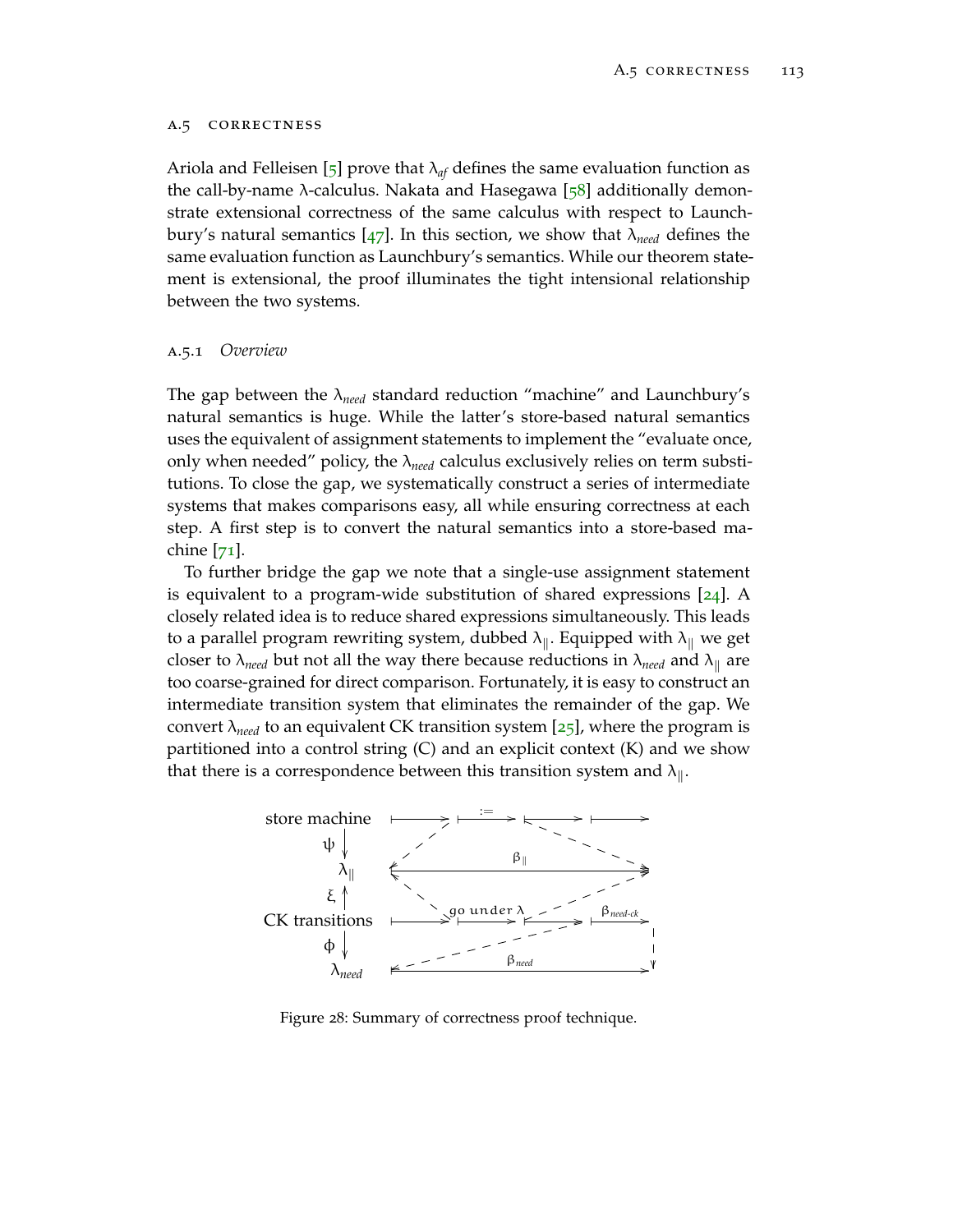Figure [28](#page-130-1) outlines our proof strategy pictorially. The four horizontal layers correspond to the four rewriting systems. While  $\lambda_{need}$  and  $\lambda_{\parallel}$  use large steps to progress from term to term, the machine-like systems take several small steps. The solid vertical arrows between the layers figure indicate how mapping functions relate the rewriting sequences and the dashed arrows show how the smaller machine steps correspond to the larger steps of  $\lambda_{need}$  and  $\lambda_{\parallel}$ :

- The ψ function maps states from the store-based machine to terms in the  $\lambda_{\parallel}$  world. For every step in the natural-semantics machine, the resulting operation in  $λ_{\parallel}$  is either a no-op or a  $β_{\parallel}$  reduction, with assignment in the store-machine being equivalent to program-wide substitution in  $\lambda_{\parallel}$ .
- Similarly, the ξ function maps states of the CK transition system to the  $\lambda_{\parallel}$  space and for every CK transition, the resulting  $\lambda_{\parallel}$  operation is also either a no-op or a  $\beta_{\parallel}$  reduction, with the transition that descends under a  $\lambda$ -abstraction being equivalent to substitution in  $\lambda_{\parallel}$ .
- Finally, the φ function maps states of the CK transition system to λ*need* terms and is used to show that the CK system and λ*need* are equivalent. For every CK transition, the equivalent λ*need* operation is either a no-op or a β*need* reduction.

Subsections [A.](#page-131-0)5.2 and [A.](#page-133-0)5.3 present the store-based machine and the parallel rewriting semantics, respectively, including a proof of equivalence. Subsection  $A_{.5.4}$  presents the CK system and subsection  $A_{.5.5}$  explains the rest of the proof.

#### <span id="page-131-0"></span>a.5.2 *Adapting Launchbury's Natural Semantics*

Figure [29](#page-132-0) describes the syntax and transitions of the store machine.<sup>6</sup> It is dubbed CKH because it resembles a three-register machine [[25](#page-144-5)]: a machine state  $S_L$  is comprised of a control string (C), a list of frames (K) that represents the control context in an inside-out manner, and a heap (H). The . . . notation means "zero of more of the preceding kind of element." An (arg e) frame represents the argument in an application and the (var  $x$ ) frame indicates that a heap expression is the current control string. Parentheses are used to group a list of frames when necessary. The initial machine state for a program e is  $\langle e,(h),(h)\rangle$ . Computation terminates when the control string is a value and the list of frames is empty.

The *push-arg-ckh* transition moves the argument in an application to a new arg frame in the frame list and makes the operator the next control string.

<sup>6</sup> To aid comparisons, we slightly alter Launchbury's rules (and the resulting machine) to use pure  $\lambda$  terms. Thus we avoid Launchbury's preprocessing and special syntax.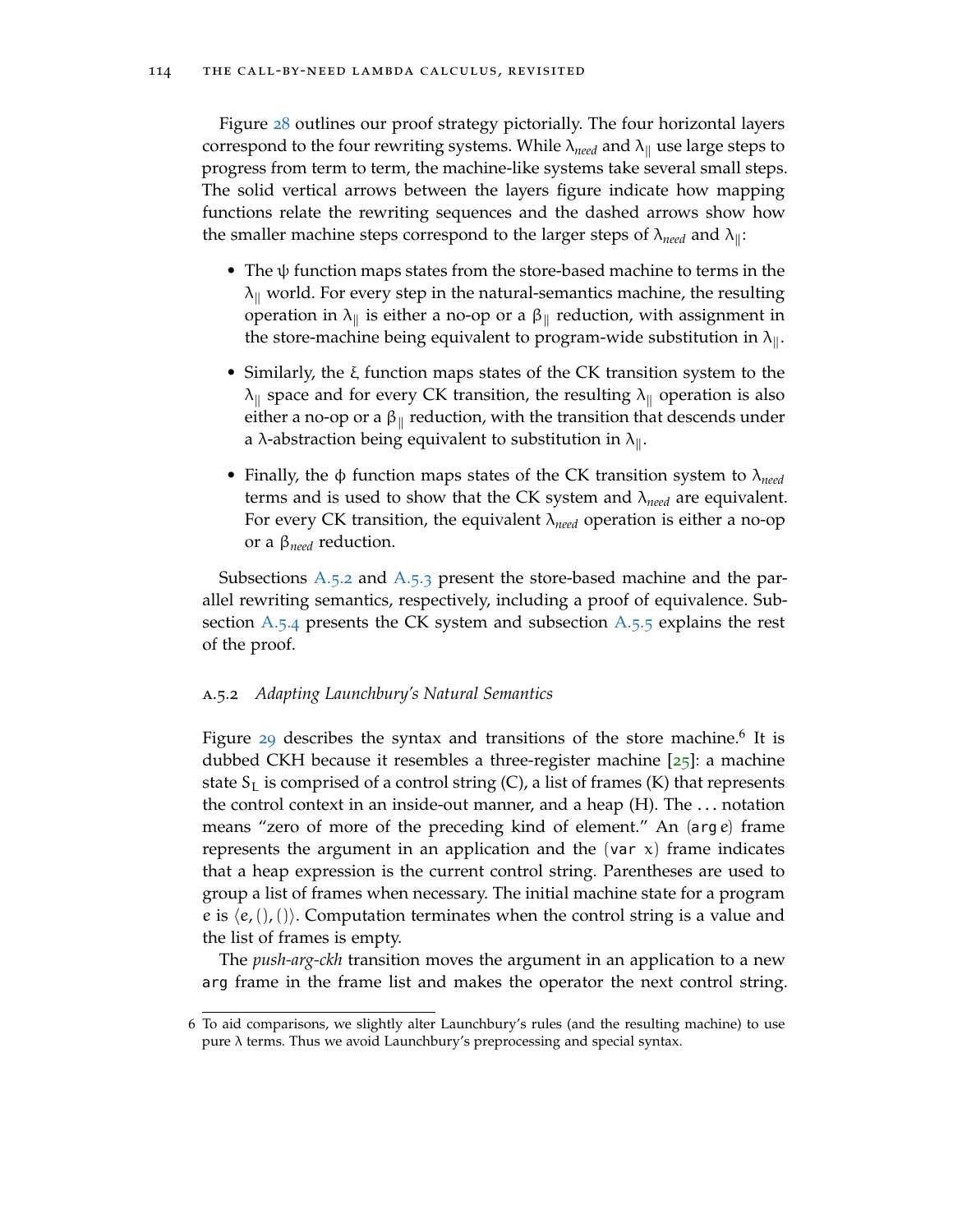# <span id="page-132-0"></span>Syntax

$$
S_{L} = \langle e, F_{L}s, \Gamma \rangle
$$
\n
$$
F_{L}s = F_{L} \dots
$$
\n
$$
F_{L} = \left(\arg e\right) \mid (\text{var } x)
$$
\n
$$
\Gamma = \left(x \mapsto e, \dots\right)
$$
\n(Int *Gr* (Grames) (Frames) (Frames) (Frames)

**Transitions** 

(*push-arg-ckh*)

$$
\langle e_1 \ e_2, F_L s, \Gamma \rangle \stackrel{ckh}{\longrightarrow} \langle e_1, ((\text{arg } e_2), F_L s), \Gamma \rangle
$$
\n(*descend-lam-ckh*)

$$
\langle \lambda x. e_1, ((\text{arg } e_2), F_L s), \Gamma \rangle \xrightarrow{c \lambda h} \langle e_1 \{x ::= y\}, F_L s, (\Gamma, y \mapsto e_2) \rangle, y \text{ fresh}
$$
\n(*lookup-var-ckh*)\n
$$
\langle x, F_L s, (\Gamma, x \mapsto e) \rangle \xrightarrow{c \lambda h} \langle e, ((\text{var } x), F_L s), \Gamma \rangle
$$
\n(*update-heap-ckh*)

 $\langle v, ((\texttt{var } x), F_\texttt{LS}) , \Gamma \rangle \stackrel{ckh}{\longmapsto} \langle v, F_\texttt{LS} , (\Gamma, x \mapsto v) \rangle$ 

Figure 29: The natural semantics as an abstract machine.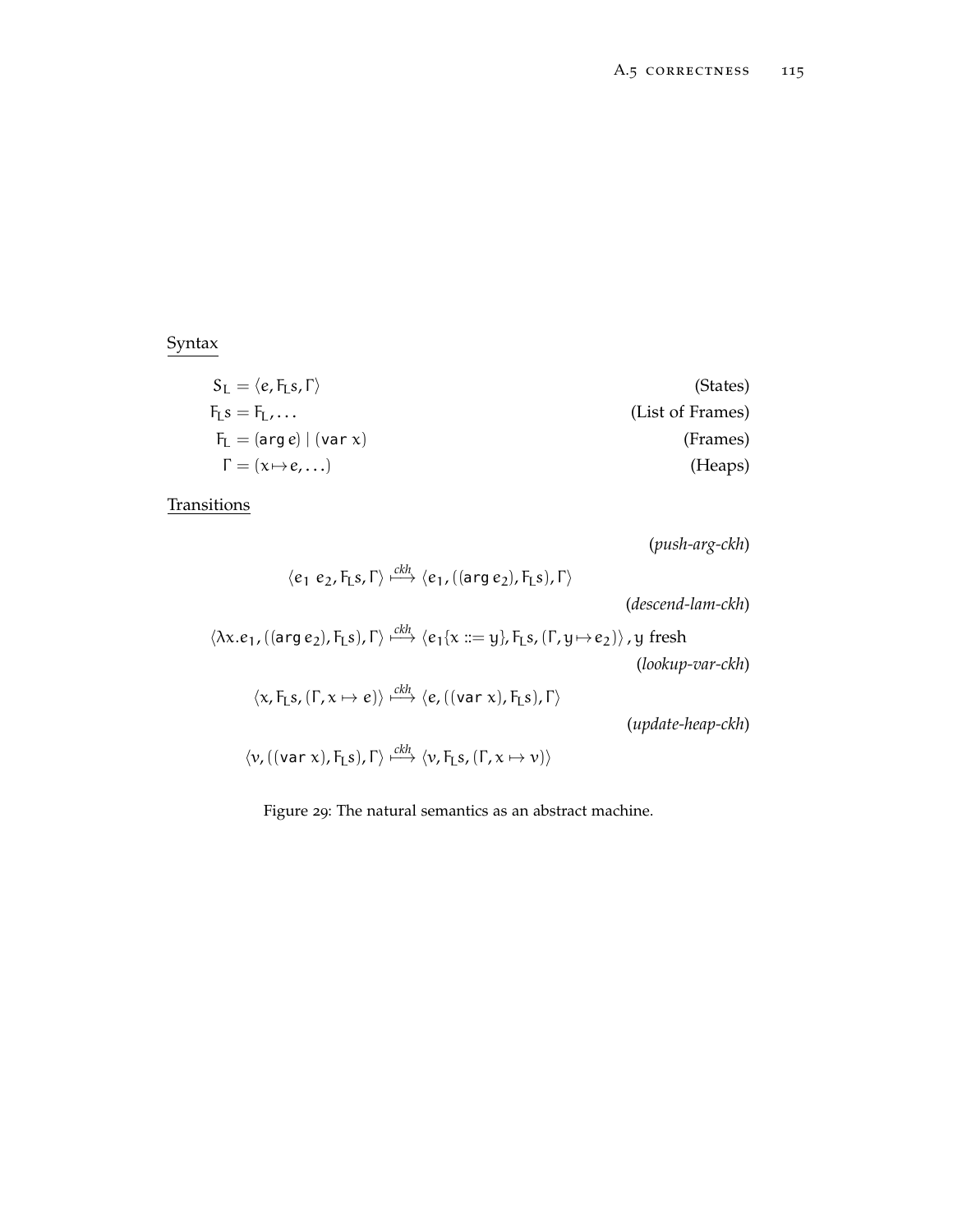When that operator is a λ-abstraction, the *descend-lam-ckh* transition adds its argument to the heap, $7$  mapped to a fresh variable name, and makes the body of the operator the new control string. The *lookup-var-ckh* transition evaluates an argument from the heap when the control string is a variable. The mapping is removed from the heap and a new (var  $x$ ) frame remembers the variable whose corresponding expression is under evaluation. Finally, when the heap expression is reduced to a value, the *update-heap-ckh* transition extends the heap again.

#### <span id="page-133-0"></span>a.5.3 *Parallel Rewriting*

The syntax of the parallel  $\lambda$ -rewriting semantics is as follows:

| $e_{\parallel} = e  e_{\parallel}^{\alpha}$                                   | (Terms)               |
|-------------------------------------------------------------------------------|-----------------------|
| $v_{\parallel} = v \left  v_{\parallel}^{\mathrm{x}} \right $                 | (Values)              |
| $E_{\parallel} = [\ ]   E_{\parallel} e_{\parallel}   E_{\parallel}^{\alpha}$ | (Evaluation Contexts) |

This system expresses computation with a selective parallel reduction strategy. When a function application is in demand, the system substitutes the argument for all free occurrences of the bound variable, regardless of the status of the argument. When an instance of a substituted argument is reduced, however, all instances of the argument are reduced in parallel. Here is a sample reduction:

$$
(\lambda x. x x) (I I) \xrightarrow{\parallel} (I I)^{x} (I I)^{x} \xrightarrow{\parallel} I^{x} I^{x} \xrightarrow{\parallel} I
$$

The  $\lambda_{\parallel}$  semantics keeps track of arguments via labeled terms  $e_{\parallel}^{\alpha}$ , where labels are variables. The set of values includes labeled λ-abstractions. Reducing a labeled term triggers the simultaneous reduction of all other terms with the same label. Otherwise, labels do not affect program evaluation.

We require that all expressions with the same label must be identical.

**Definition** 5. A program  $e_{\parallel}$  is consistently labeled (CL) when for any two sub*terms*  $e_{\|_1}^{\mathbf{x}_1}$  *and*  $e_{\|_2}^{\mathbf{x}_2}$  *of*  $e_{\|_1} \times \mathbf{x}_1 = \mathbf{x}_2$  *implies*  $e_{\|_1} = e_{\|_2}$ *.* 

In the reduction of  $\lambda_{\parallel}$  programs, evaluation contexts E<sub>||</sub> determine which part of the program to reduce next. The  $\lambda_{\parallel}$  evaluation contexts are the callby-name evaluation contexts with the addition of the labeled  $E_{\parallel}$ <sup>x</sup> context, which dictates that a redex search goes under labeled terms. Essentially, when searching for a redex, terms tagged with a label are treated as if they were unlabeled.

<sup>7</sup> The notation (Γ,  $x \mapsto e$ ) is a heap Γ, extended with the variable-term mapping  $x \mapsto e$ .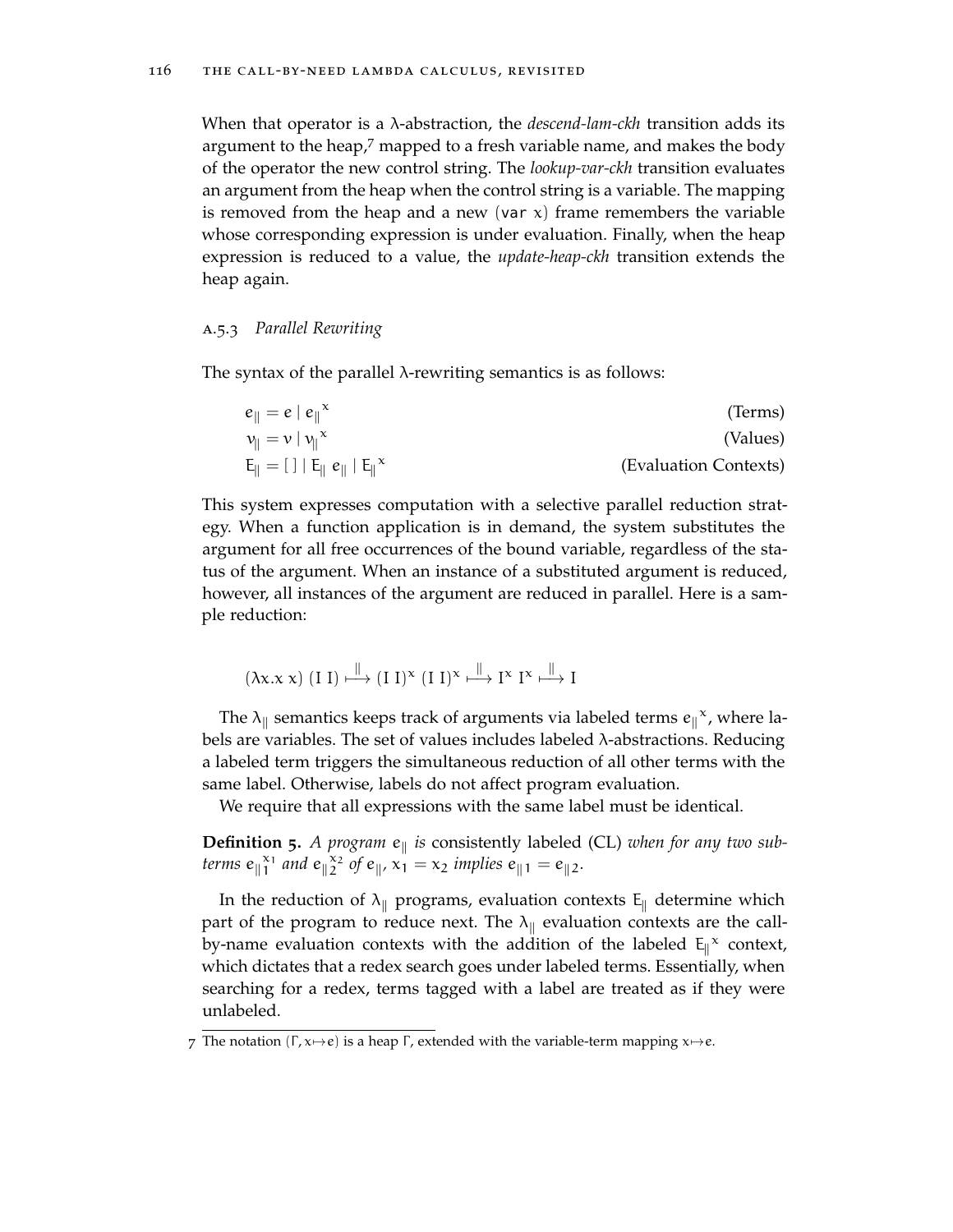The parallel semantics can exploit simpler evaluation contexts than λ*need* because substitution occurs as soon as an application is encountered:

$$
E_{\parallel} [((\lambda x.e_{\parallel 1})^{\vec{y}}) e_{\parallel 2}] \stackrel{\parallel}{\longmapsto} \begin{cases} E_{\parallel}[e_{\parallel}], & \text{if } [\ ] \text{ is not under a label in } E_{\parallel} \\ E_{\parallel}[e_{\parallel}]\{z \Leftarrow E_{\parallel 2}[e_{\parallel}]\}, & \text{if } E_{\parallel}[ \ ] = E_{\parallel 1} [ (E_{\parallel 2}[ \ ])^{z} ] \\ & \text{and } [\ ] \text{ is not under a label in } E_{\parallel 2} \\ \text{where } e_{\parallel} = e_{\parallel 1}\{x ::= e_{\parallel 2}^{\mathcal{W}}\}, & \text{if } \text{resh} \end{cases} \qquad (\beta_{\parallel})
$$

On the left-hand side of  $\beta_{\parallel}$ , the program is partitioned into a context and a β-like redex. A term  $e^{i\vec{j}}$  may have any number of labels and possibly none. On the right-hand side, the redex is contracted to a term  $e_{\parallel 1} \{x := e_{\parallel 2}^w\}$  such that the argument is tagged with an unique label  $w$ . Obsolete labels  $\vec{y}$  are discarded.

There are two distinct ways to contract a redex: when the redex is not under any labels and when the redex occurs under at least one label. For the former, the redex is the only contracted part of the program. For the latter, all other instances of that labeled term are similarly contracted. In this second case, the evaluation context is further subdivided as  $E_{\parallel}[\ ] = E_{\parallel 1}[(E_{\parallel 2}[ ])^{z}]$ , where z is the label nearest the redex, i.e.,  $E_{\parallel 2}$  contains no additional labels. A wholeprogram substitution function is used to perform the parallel reduction:

$$
e_{\parallel}^x\{x \Leftarrow e_{\parallel}\} = e_{\parallel}^x
$$
  
\n
$$
e_{\parallel}^x\{y \Leftarrow e_{\parallel}\} = (e_{\parallel 1}\{y \Leftarrow e_{\parallel}\})^x, \ x \neq y
$$
  
\n
$$
(\lambda x. e_{\parallel 1})\{x \Leftarrow e_{\parallel}\} = \lambda x.(e_{\parallel 1}\{x \Leftarrow e_{\parallel}\})
$$
  
\n
$$
(e_{\parallel 1} e_{\parallel 2})\{x \Leftarrow e_{\parallel}\} = (e_{\parallel 1}\{x \Leftarrow e_{\parallel}\} e_{\parallel 2}\{x \Leftarrow e_{\parallel}\})
$$
  
\notherwise,  $e_{\parallel 1}\{x \Leftarrow e_{\parallel}\} = e_{\parallel 1}$ 

Rewriting terms with  $\beta_{\parallel}$  preserves the consistent labeling property.

**Proposition 2.** If  $e_{\parallel}$  is CL and  $e_{\parallel} \stackrel{\parallel}{\longmapsto} e_{\parallel}'$ , then  $e_{\parallel}'$  is CL.

The  $\psi$  function reconstructs a  $\lambda_{\parallel}$  term from a CKH machine configuration:

$$
\psi(\langle e, ((var x), F_{LS}), \Gamma \rangle) = \psi(\langle x, F_{LS}, (x \mapsto e, \Gamma) \rangle)
$$
  

$$
\psi(\langle e_1, ((arg e_2), F_{LS}), \Gamma \rangle) = \psi(\langle e_1 e_2, F_{LS}, \Gamma \rangle)
$$
  

$$
\psi(\langle e, (), \Gamma \rangle) = e\{\Gamma\}
$$

The operation  $e\{\Gamma\}$ , using overloaded notation, replaces all free variables in e with their corresponding terms in Γ and tags them with appropriate labels.

Lemma  $\bar{z}$  demonstrates the bulk of the equivalence of the store machine and  $\lambda_{\parallel}$ .<sup>8</sup> The rest of the equivalence proof is straightforward [[25](#page-144-5)].

<span id="page-134-0"></span><sup>8</sup> The lemma relies on an extension of the typical α-equivalence classes of terms to include variables in labels as well.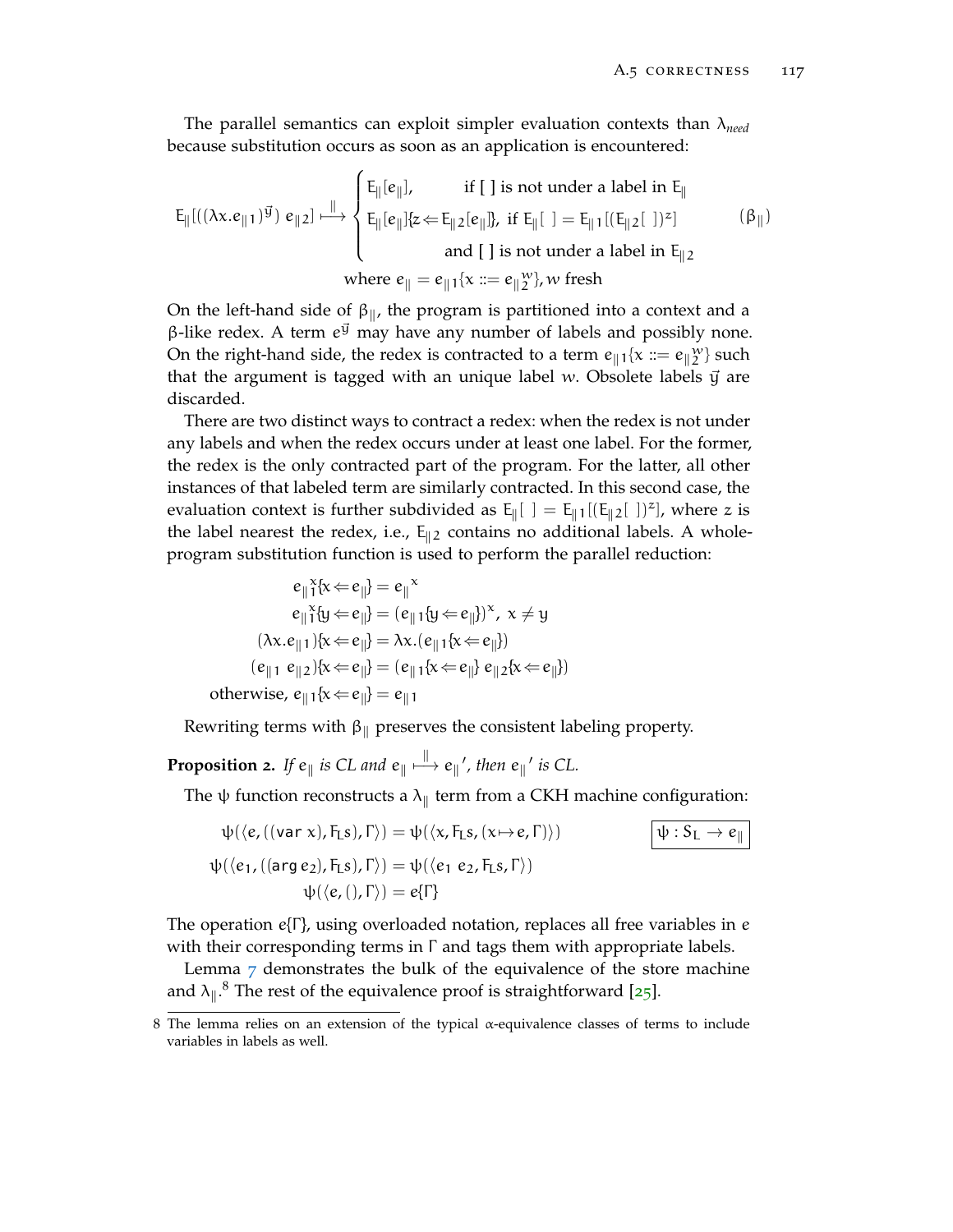**Lemma 7.** If 
$$
\langle e, F_L s, \Gamma \rangle \xrightarrow{ckh} \langle e', F_L s', \Gamma' \rangle
$$
, then either:  
\n1.  $\psi(\langle e, F_L s, \Gamma \rangle) = \psi(\langle e', F_L s', \Gamma' \rangle)$   
\n2.  $\psi(\langle e, F_L s, \Gamma \rangle) \xrightarrow{\parallel} \psi(\langle e', F_L s', \Gamma' \rangle)$ 

<span id="page-135-0"></span>**A.5.4** *A Transition System for Comparing*  $\lambda_{\text{need}}$  *and*  $\lambda_{\parallel}$ 

The CK layer in figure  $28$  mediates between  $\lambda_{\parallel}$  and  $\lambda_{\text{need}}$ . The correspond-ing transition system resembles a two-register CK machine [[25](#page-144-5)]. Figure [30](#page-135-1) describes the syntax and the transitions of the system.<sup>9</sup>

#### <span id="page-135-1"></span>Syntax

$$
S = \langle e, F_s \rangle
$$
 (States)  
\n
$$
F = F, ...
$$
 (List of Frames)  
\n
$$
F = (arg e) | (lamx) | (bodxFsFs)
$$
 (Frames)

**Transitions** 

(*push-arg-ck*)

$$
\langle e_1 \ e_2, F_5 \rangle \stackrel{ck}{\longmapsto} \langle e_1, ((\arg e_2), F_5) \rangle
$$

(*descend-lam-ck*)

$$
\langle \lambda x.e, F_s \rangle \stackrel{ck}{\longmapsto} \langle e, ((\text{lam } x), F_s) \rangle,
$$
  
if balance(Fs) > 0

(*lookup-var-ck*)

$$
\langle x, (F_{1}, (\text{lam } x), F_{2}, (\text{arg } e), F_{3}) \rangle \xrightarrow{ck} \langle e, ((\text{bad } x F_{1} F_{2}), F_{3}) \rangle,
$$
  
if  $\varphi_{F}(F_{31}) \in \mathring{A}[E], \varphi_{F}(F_{32}) \in A, \varphi_{F}(F_{3}) \in E[\hat{A}], \hat{A}[\hat{A}] \in A$   

$$
\langle v, (F_{3}, (\text{bad } x F_{31} F_{32}), F_{3}) \rangle \xrightarrow{ck} \langle v, (F_{31} \{x ::= v\}, F_{33}, F_{32}, F_{3}) \rangle,
$$
  
if  $\varphi_{F}(F_{33}) \in A$  (9)

Figure 30: A transition system for comparing  $\lambda_{\text{need}}$  and  $\lambda_{\parallel}$ .

States consist of a subterm and a list of frames representing the context. The first kind of frame represents the argument in an application and the second frame represents a λ-abstraction with a hole in the body. The last kind

<sup>9</sup> The CK transition system is a proof-technical device. Unlike the original CK machine, ours is ill-suited for an implementation.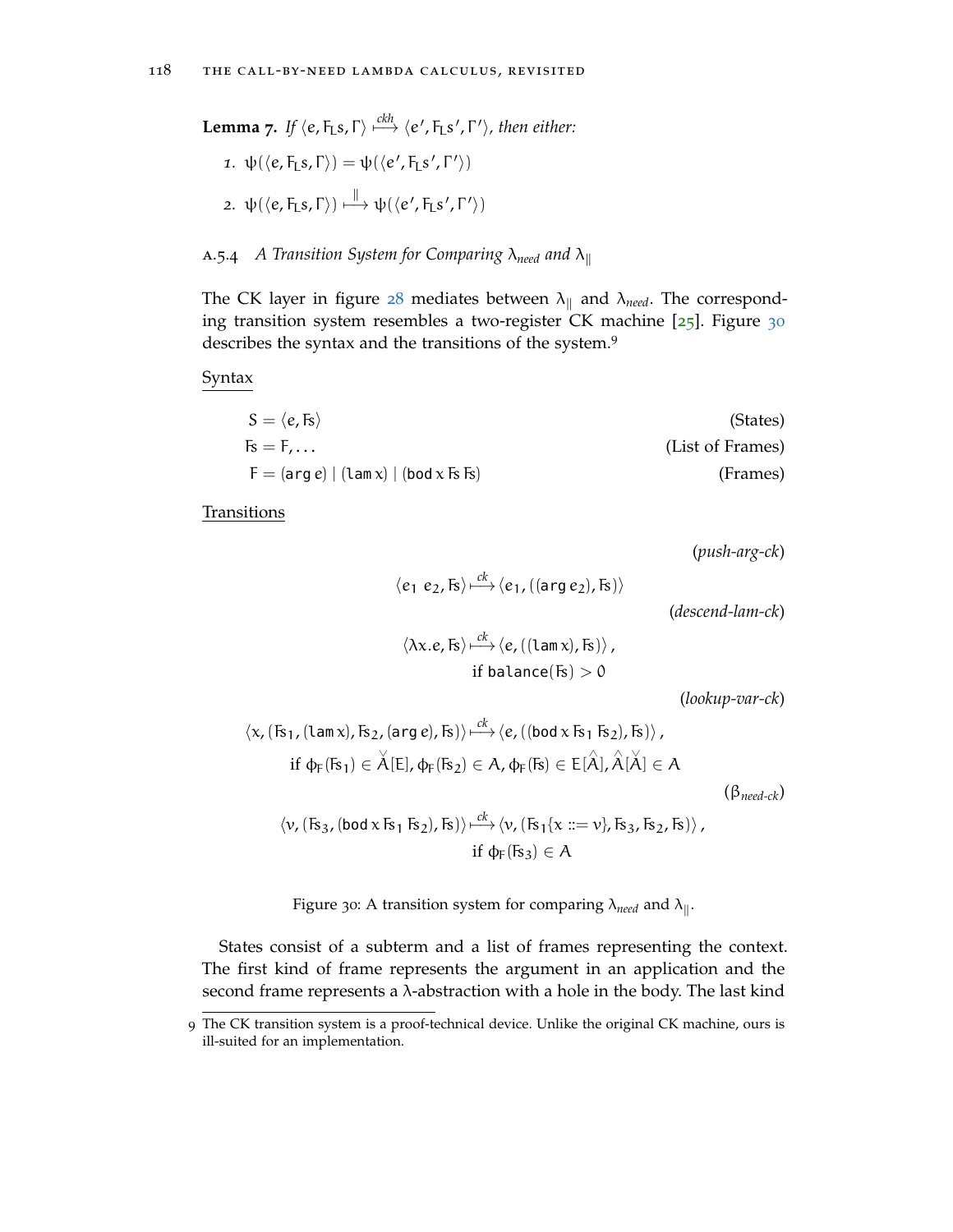of frame has two frame list components, the first representing a context in the body of the  $\lambda$ , and the second representing the context between the  $\lambda$  and its argument. The variable in this last frame is the variable bound by the  $\lambda$ expression under evaluation. The initial state for a program e is  $\langle e, ( \rangle \rangle$ , where () is an empty list of frames, and evaluation terminates when the control string is a value and the list of frames is equivalent to an answer context.

The *push-arg-ck* transition makes the operator in an application the new control string and adds a new arg frame to the frame list containing the argument. The *descend-lam-ck* transition goes under a λ, making the body the control string, but only if that  $\lambda$  has a corresponding argument in the frame list, as determined by the balance function, defined as follows:

balance :  $Fs \rightarrow \mathbb{Z}$ 

balance( $F_{3}$ , (bod x  $F_{51}$   $F_{52}$ ),  $F_{5}$ ) = balance( $F_{53}$ )  $balance(E) = #arg-frame(E) - #lam-frame(E)$ Fs contains no bod frames

The balance side condition for *descend-lam-ck* dictates that evaluation goes under a  $\lambda$  only if there is a matching argument for it, thus complying with the analogous evaluation context. The balance function employs #arg-frames and #lam-frames to count the number of arg or lam frames, respectively, in a list of frames. Their definitions are elementary and therefore omitted.

The *lookup-var-ck* transition is invoked if the control string is a variable, somewhere in a  $\lambda$  body, and the rest of the frames have a certain shape consistent with the corresponding parts of a β*need* redex. With this transition, the argument associated with the variable becomes the next control string and the context around the variable in the  $\lambda$  body and the context between the  $\lambda$ and argument are saved in a new bod frame. Finally, when an argument is an answer, indicated by a value control string and a bod frame in the frame list—with the equivalent of an answer context in between—the value gets substituted into the body of the λ according to the β*need-ck* transition. The  $β_{need-ck}$  transition uses a substitution function on frame lists,  $F_s(x := e)$ , which overloads the notation for regular term substitution and has the expected definition.

Figure [31](#page-137-0) defines metafunctions for the CK transition system. The  $\phi$  function converts a CK state to the equivalent  $\lambda_{need}$  term, and uses  $\phi_F$  to convert a list of frames to an evaluation context.

Now we can show that an evaluator defined with  $\stackrel{ck}{\longmapsto}$  is equivalent to eval<sup>sr</sup><sub>need</sub>. The essence of the proof is a lemma that relates the shape of CK transition sequences to the shape of λ*need* standard reduction sequences. The rest of the equivalence proof is straightforward  $[25]$  $[25]$  $[25]$ .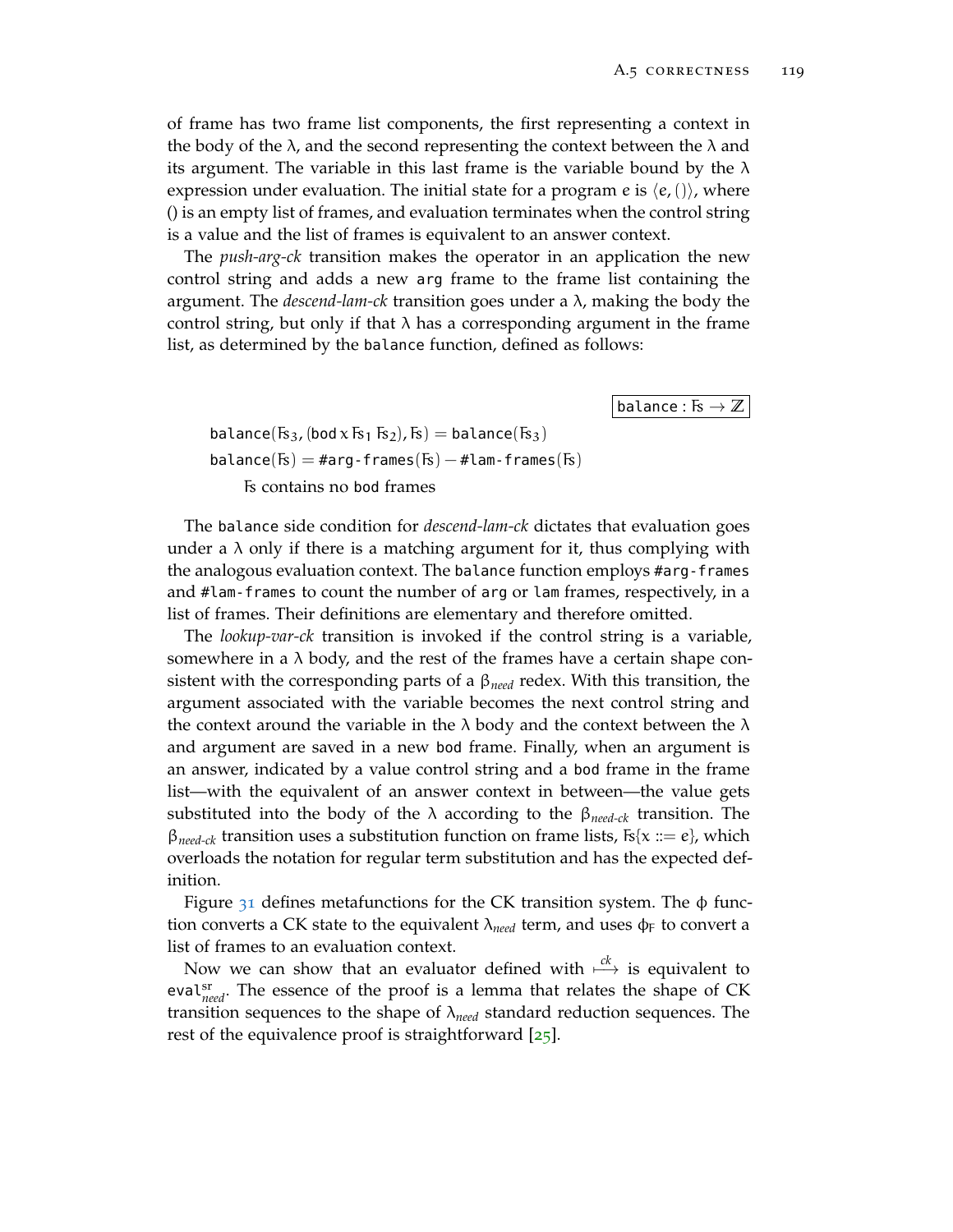$$
\varphi : S \to e
$$

<span id="page-137-0"></span>
$$
\varphi(\langle e, F_s \rangle) = \varphi_F(F_s)[e]
$$

$$
\varphi_F : F_s \to E
$$

$$
\varphi_F(()) = [ ]
$$
  
\n
$$
\varphi_F((lamx), Fs) = \varphi_F(Fs)[\lambda x.[ ] ]
$$
  
\n
$$
\varphi_F((\text{arg } e), Fs) = \varphi_F(Fs)[[ ] e ]
$$
  
\n
$$
\varphi_F((\text{body } x \text{ F}_3 \text{ F}_2), Fs) = \varphi_F(Fs)[\varphi_F(Fs_2)[\lambda x.\varphi_F(Fs_1)[x]] [ ] ]
$$

$$
\xi:S\to e_\parallel
$$

 $\xi(\langle e, \operatorname{Fs}\rangle) = \xi_{\operatorname{F}}(\operatorname{Fs}, e)$ 

 $\overline{\xi_{\textrm{F}}:\textrm{fs}\times e_{\parallel}\rightarrow e_{\parallel}}$ 

$$
\xi_F((), e_{\parallel}) = e_{\parallel}
$$
\n
$$
\xi_F((\arg e_{\parallel 1}), F_S), e_{\parallel}) = \xi_F(F_S, e_{\parallel} e_{\parallel 1})
$$
\n
$$
\xi_F(((\text{load} \times F_{S1} F_{S2}), F_S), e_{\parallel}) = \xi_F((F_{S1}, (\text{lam} \times), F_{S2}, (\text{arg } e_{\parallel}), F_S), x)
$$
\n
$$
\xi_F(((\text{lam} \times), F_{S1}, (\text{arg } e_{\parallel 1}), F_{S2}), e_{\parallel}) = \xi_F((F_{S1}, F_{S2}), e_{\parallel} \{x ::= e_{\parallel}^{\Psi}\})
$$
\n
$$
\varphi_F(F_{S1}) \in A, y \text{ fresh}
$$

## Figure 31: Functions to map CK states to  $\lambda_{need}$  (φ) and  $\lambda_{\parallel}$  (ξ).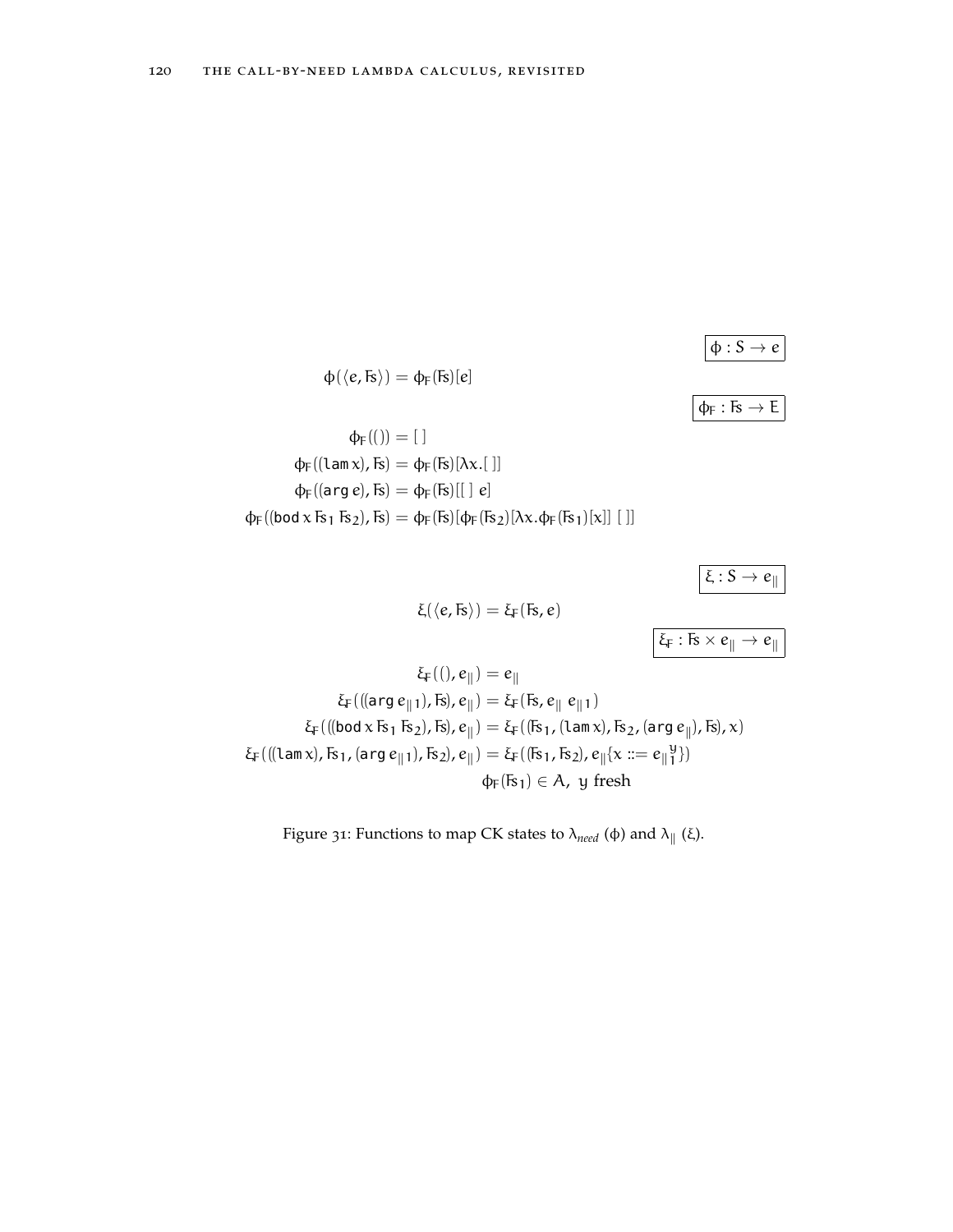**Lemma 8.** If  $\langle e, F_s \rangle \stackrel{ck}{\longmapsto} \langle e', F_s' \rangle$ , then either:

- *1*.  $\phi(\langle e, \text{Fs} \rangle) = \phi(\langle e', \text{Fs}' \rangle)$
- *2.*  $\varphi$ ( $\langle e, \overline{\sf s} \rangle$ )  $\longmapsto$   $\varphi$ ( $\langle e', \overline{\sf s'} \rangle$ )

Finally, we show how the CK system corresponds to  $\lambda_{\parallel}$ . The ξ function defined in figure [31](#page-137-0) constructs a  $\lambda_{\parallel}$  term from a CK configuration.

<span id="page-138-1"></span>**Lemma 9.** If  $\langle e, F_s \rangle \stackrel{ck}{\longmapsto} \langle e', F_s' \rangle$ , then either:

*1*.  $\xi(\langle e, \text{Fs} \rangle) = \xi(\langle e', \text{Fs}' \rangle)$ 2. ξ $(\langle e, \text{Fs}\rangle) \overset{\parallel}{\longmapsto}$  ξ $(\langle e', \text{Fs}'\rangle)$ 

<span id="page-138-0"></span>a.5.5 *Relating all Layers*

In the previous subsections, we have demonstrated the correspondence between  $\lambda_{\parallel}$ , the natural semantics, and the  $\lambda_{need}$  standard reduction sequences via lemmas [7](#page-134-0) through [9](#page-138-1). We conclude this section with the statement of an extensional correctness theorem, where eval*natural* is an evaluator defined with the store machine transitions. The theorem follows from the composition of the equivalences of our specified rewriting systems.

**Theorem 10.** eval<sub>need</sub> = eval<sub>natural</sub>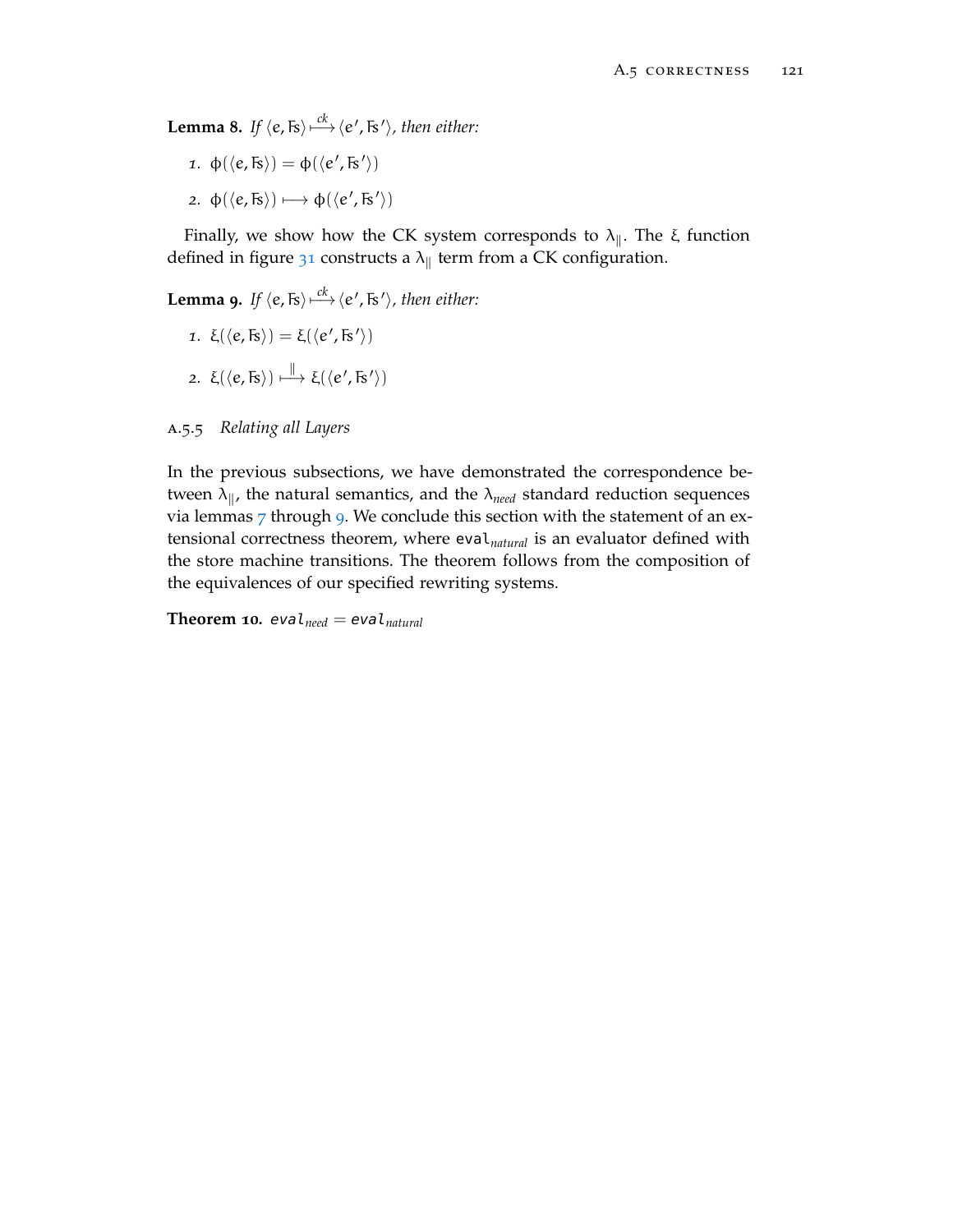#### a.6 extensions and variants

**Data Constructors** Real-world lazy languages come with data structure construction and extraction operators. Like function arguments, the arguments to a data constructor should not be evaluated until there is demand for their values [[30](#page-144-0), [34](#page-144-1)]. The standard λ-calculus encoding of such operators [[7](#page-142-3)] works well:

cons =  $\lambda x.\lambda y.\lambda s.s x y$ car =  $\lambda p.p \lambda x.\lambda y.x$ cdr =  $\lambda p.p \lambda x.\lambda y.y$ 

Adding true algebraic systems should also be straightforward.

**Recursion** Our λ*need* calculus represents just a core λ-calculus and does not include an explicit letrec constructor for cyclic terms. Since cyclic programming is an important idiom in lazy programming languages, others have extensively explored cyclic by-need calculi, e.g., Ariola and Blum [[3](#page-142-5)], and applying their solutions to our calculus should pose no problems.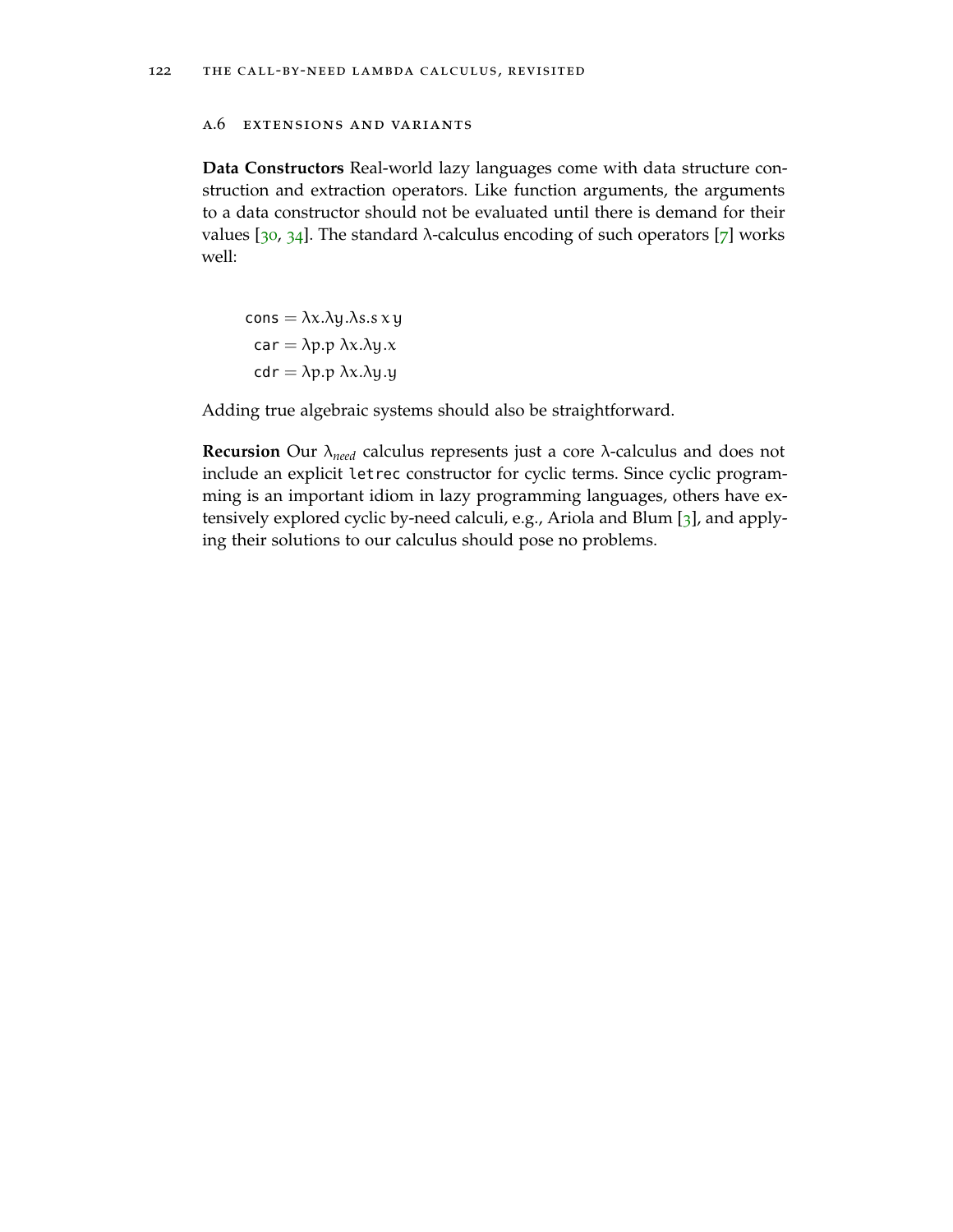#### a.7 conclusion

Following Plotkin's work on call-by-name and call-by-value, we present a callby-need λ-calculus that expresses computation via a single axiom in the spirit of β. Our calculus is close to implementations of lazy languages because it captures the idea of by-need computation without retaining every function call and without need for re-associating terms. We show that our calculus satisfies Plotkin's criteria, including an intensional correspondence between our calculus and the conventional natural semantics  $[47]$  $[47]$  $[47]$ . Our future work will leverage our λ*need* calculus to derive a new abstract machine for lazy languages.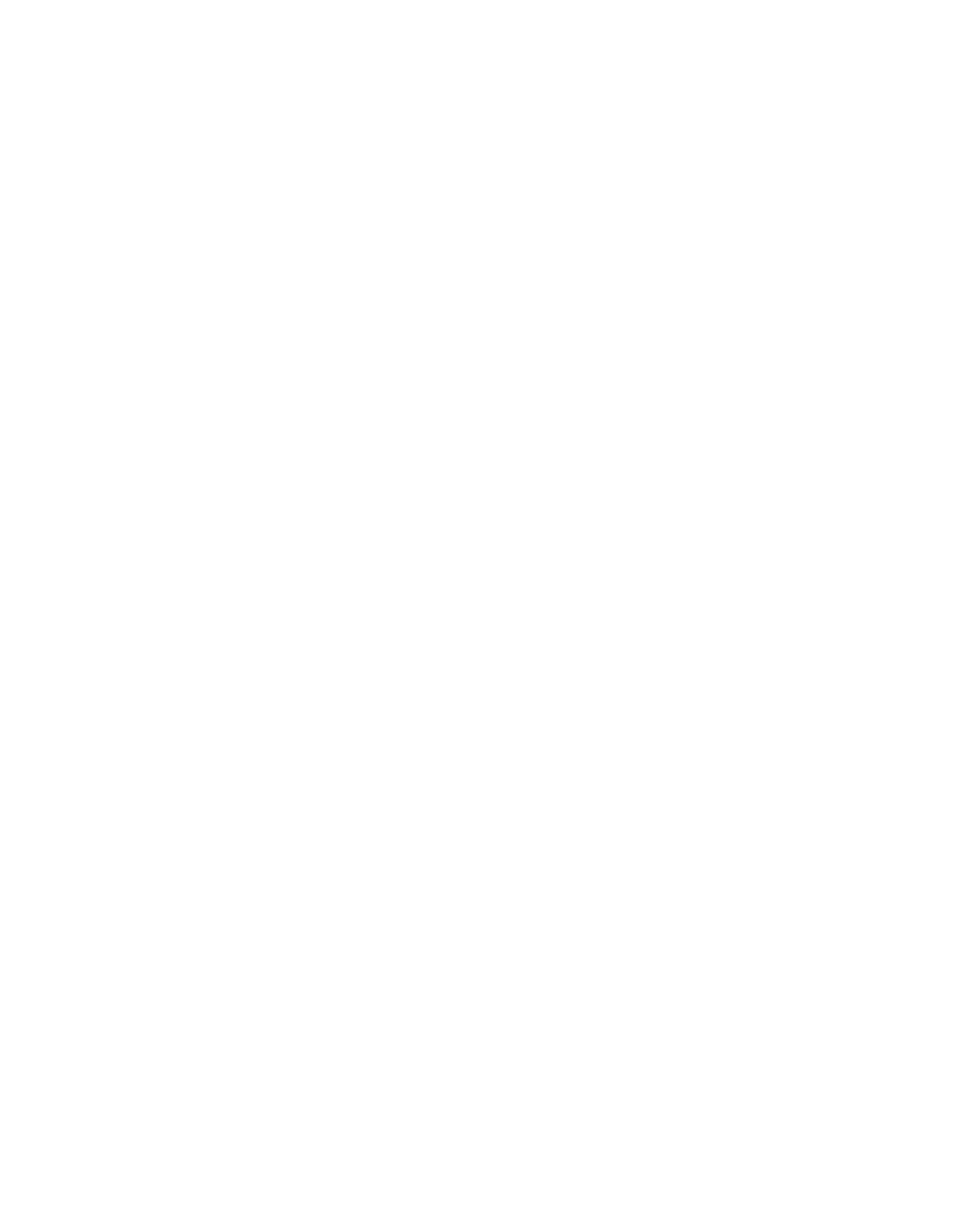- [1] Shail Aditya, Arvind, Lennart Augustsson, Jan-Willem Maessen, and Rishiyur S. Nikhil. Semantics of pH: A parallel dialect of Haskell. In *Proceedings of the ACM SIGPLAN Workshop on Haskell*, pages 34–49, 1995.
- [2] Andrew Appel, Matthias Blume, Emden Gansner, Lal George, Lorenz Huelsbergen, David MacQueen, John Reppy, and Zhong Shao. *Standard ML of New Jersey User's Guide*, 1997.
- <span id="page-142-5"></span>[3] Zena Ariola and Stefan Blom. Cyclic lambda calculi. In *TACS '97: Proceedings of the 3rd International Symposium on Theoretical Aspects of Computer Software*, pages 77–106, 1997.
- <span id="page-142-0"></span>[4] Zena M. Ariola and Matthias Felleisen. The call-by-need lambdacalculus. Technical Report CIS-TR-94-23, University of Oregon, 1994.
- <span id="page-142-1"></span>[5] Zena M. Ariola and Matthias Felleisen. The call-by-need lambda calculus. *Journal of Functional Programming*, 7:265–301, 1997.
- <span id="page-142-2"></span>[6] Zena M. Ariola, John Maraist, Martin Odersky, Matthias Felleisen, and Philip Wadler. A call-by-need lambda calculus. In *POPL '95: Proceedings of the 22nd ACM SIGPLAN-SIGACT Symposium on Principles of Programming Languages*, pages 233–246, 1995.
- <span id="page-142-3"></span>[7] Hendrik Pieter Barendregt. *Lambda Calculus, Syntax and Semantics*. North-Holland, 1985.
- [8] Conrad Barski. *Land of Lisp*. No Starch Press, 2011.
- [9] Urban Boquist. *Code Optimisation Techniques for Lazy Functional Languages*. PhD thesis, Chalmers University of Technology, 1999.
- [10] G L Burn, C L Hankin, and S Abramsky. Strictness analysis for higherorder functions. *Science of Computer Programming*, 7(0):249–78, 1986.
- [11] Stephen Chang. Laziness by need. In *ESOP '13: Proceedings of the 22nd European Symposium on Programming*, pages 81–100, 2013.
- <span id="page-142-4"></span>[12] Stephen Chang and Matthias Felleisen. The call-by-need lambda calculus, revisited. In *ESOP '12: Proceedings of the 21st European Symposium on Programming*, pages 128–147, 2012.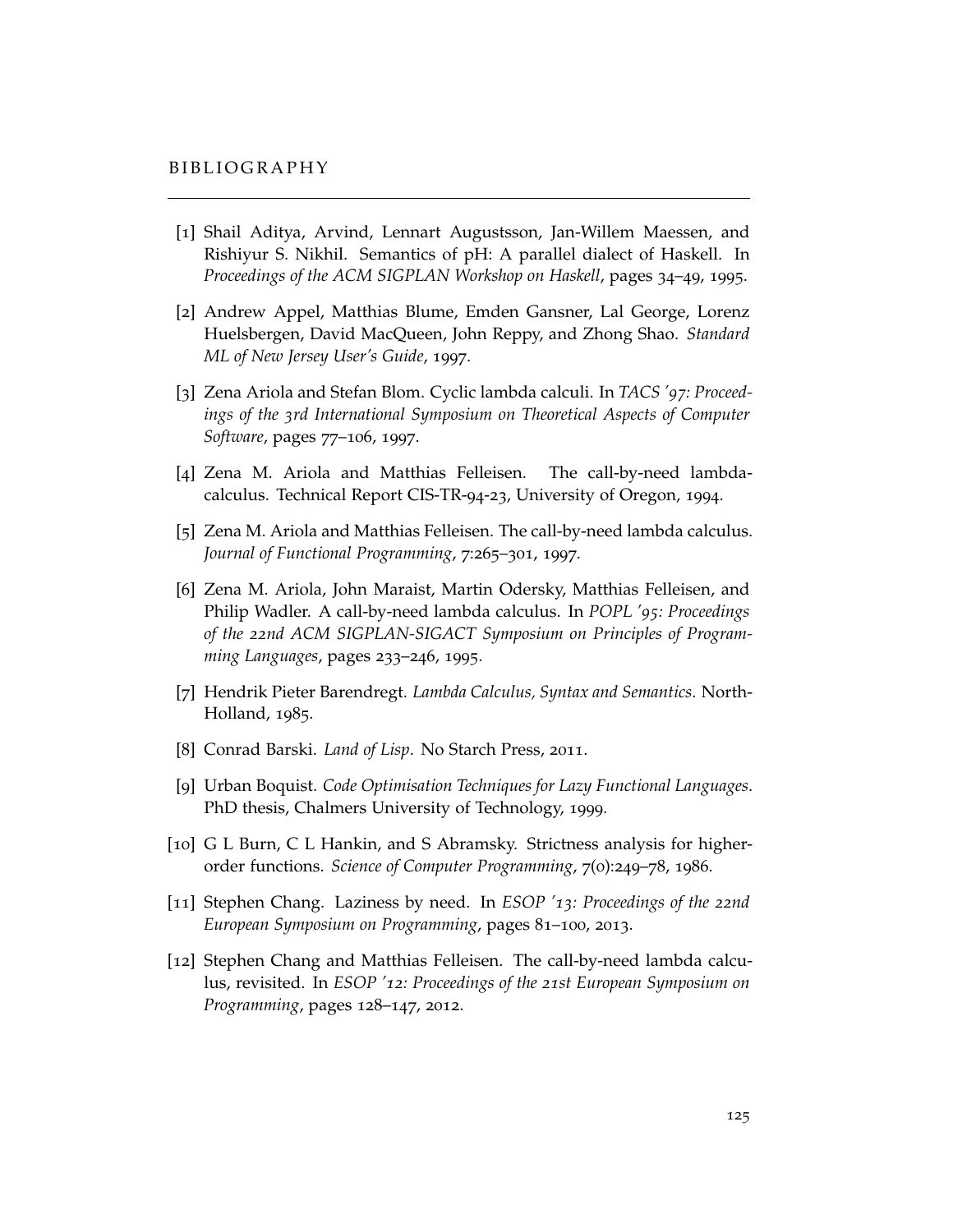- [13] Stephen Chang and Matthias Felleisen. Profiling for laziness. In *POPL '14: Proceedings of the 41st ACM SIGPLAN-SIGACT Symposium on Principles of Programming Languages*, pages 349–360, 2014.
- [14] Stephen Chang, David Van Horn, and Matthias Felleisen. Evaluating call by need on the control stack. In *TFP '10: Revised Selected Papers of the 11th International Symposium on Trends in Functional Progrmaming*, pages 1–15, 2010.
- <span id="page-143-0"></span>[15] Alonzo Church. *The Calculi of Lambda Conversion*. Princeton University Press, 1941.
- [16] Chris Clack and Simon L. Peyton Jones. Strictness analysis—a practical approach. In *FPCA '85: Proceedings of the 2nd ACM Conference on Functional Programming Languages and Computer Architecture*, pages 35–49, 1985.
- [17] Marcus Crestani and Michael Sperber. Experience report: growing programming languages for beginning students. In *ICFP '10: Proceedings of the 15th ACM SIGPLAN International Conference on Functional Programming*, pages 229–234, 2010.
- <span id="page-143-2"></span>[18] Haskell B. Curry and Robert Feys. *Combinatory Logic, Vol. I*. North-Holland, 1958.
- <span id="page-143-1"></span>[19] Olivier Danvy, Kevin Millikin, Johan Munk, and Ian Zerny. Defunctionalized interpreters for call-by-need evaluation. In *FLOPS '10: Proceedings of the 10th International Symposium on Functional and Logic Programming*, pages 240–256, 2010.
- [20] Robert Ennals and Simon Peyton Jones. Optimistic evaluation: an adaptive evaluation strategy for non-strict programs. In *ICFP '03: Proceedings of the 8th ACM SIGPLAN International Conference on Functional Programming*, pages 287–298, 2003.
- [21] Jon Fairbairn and Stuart Wray. Tim: A simple, lazy abstract machine to execute supercombinators. In *FPCA '87: Proceedings of the 3rd ACM Conference on Functional Programming Languages and Computer Architecture*, volume 274, pages 34–45. Springer Berlin Heidelberg, 1987.
- [22] Karl-Filip Faxén. Optimizing lazy functional programs using flow inference. In *SAS '95: Proceedings of the 2nd International Symposium on Static Analysis*, pages 136–153, 1995.
- [23] Karl-Filip Faxén. Cheap eagerness: speculative evaluation in a lazy functional language. In *ICFP '00: Proceedings of the 5th ACM SIGPLAN International Conference on Functional Programming*, pages 150–161, 2000.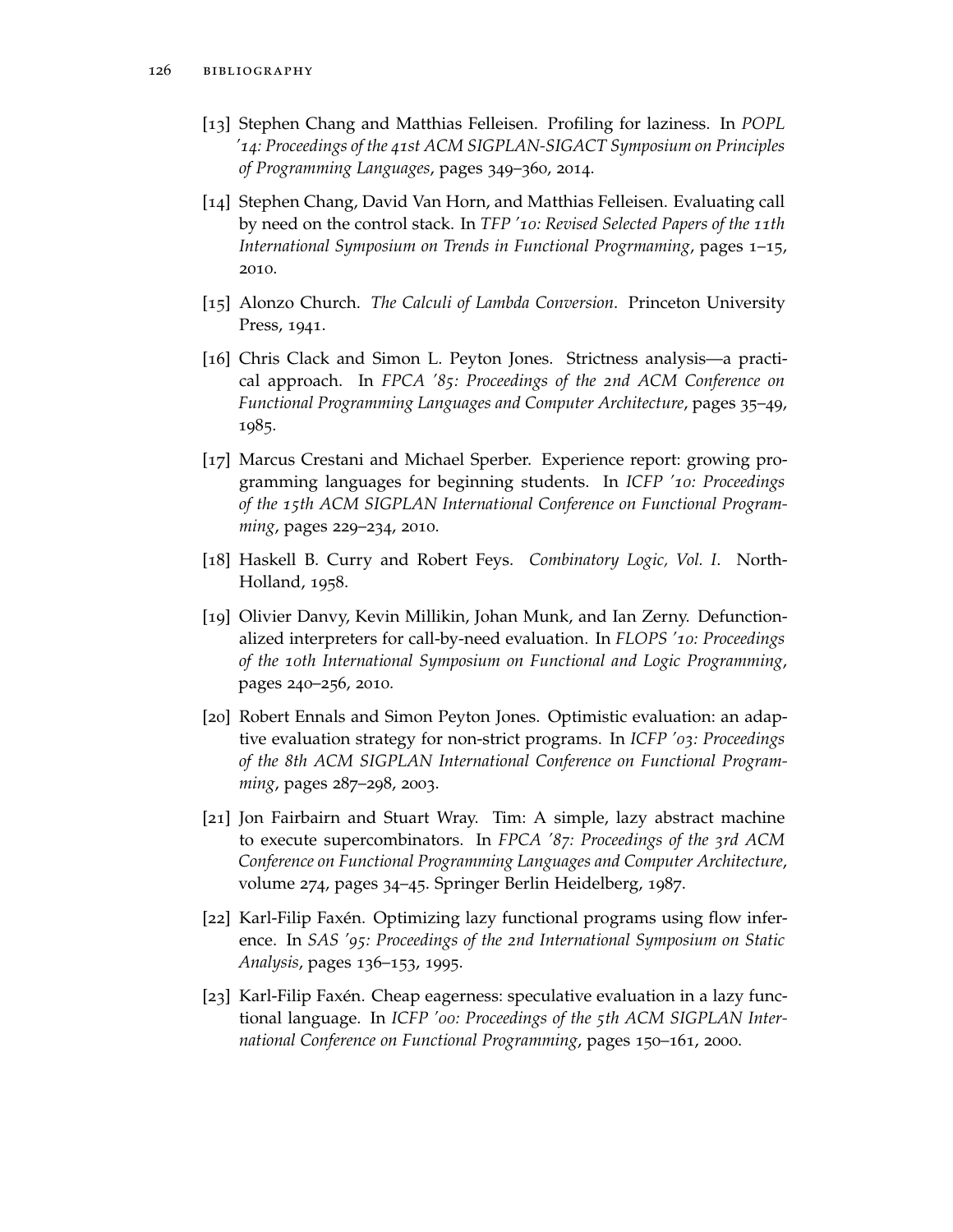- [24] Matthias Felleisen and Daniel P. Friedman. A syntactic theory of sequential state. *Theoretical Computer Science*, 69(3):243–287, 1989.
- [25] Matthias Felleisen, Robert Bruce Findler, and Matthew Flatt. *Semantics Engineering with PLT Redex*. MIT Press, 2009.
- [26] Matthias Felleisen, Conrad Barski, David Van Horn, Forrest Bice, Rose DeMaio, Spencer Florence, Feng-Yun Mimi Lin, Scott Lindeman, Nicole Nussbaum, Eric Peterson, and Ryan Plessner. *Realm of Racket*. No Starch Press, 2013.
- [27] Robert Bruce Findler, Shu-yu Guo, and Anne Rogers. Lazy contract checking for immutable data structures. In *IFL '07: Revised Selected Papers of the 19th International Workshop on the Implementation and Application of Functional Languages*, pages 111–128, 2007.
- [28] Cormac Flanagan and Matthias Felleisen. Modular and polymorphic setbased analysis: Theory and practice. Technical Report TR96-266, Rice University, 1996.
- [29] Matthew Flatt and PLT. Reference: Racket. Technical Report PLT-TR-2010-1, PLT Design Inc., 2010. <http://racket-lang.org/tr1/>.
- [30] Daniel P. Friedman and David S. Wise. Cons should not evaluate its arguments. In *ICALP '76: Proceedings of the 3rd International Colloquium on Automata, Languages, and Programming*, pages 257–281, 1976.
- [31] Daniel P. Friedman, Abdulaziz Ghuloum, Jeremy G. Siek, and Onnie Lynn Winebarger. Improving the lazy Krivine machine. *Higher Order Symbolic Computation*, 20:271–293, 2007.
- [32] Ronald Garcia, Andrew Lumsdaine, and Amr Sabry. Lazy evaluation and delimited control. In *POPL '09: Proceedings of the 36th Annual ACM SIGPLAN-SIGACT Symposium on Principles of Programming Languages*, pages 153–164, 2009.
- [33] *The Glorious Glasgow Haskell Compilation System User's Guide, Version 7.6.3*. The GHC Team, April 2013.
- [34] Peter Henderson and James H. Morris, Jr. A lazy evaluator. In *POPL '76: Proceedings of the 3rd ACM Symposium on Principles of Programming Languages*, pages 95–103, 1976.
- [35] Rich Hickey. *Clojure API Overview Clojure v1.5 (stable)*.
- [36] Ralf Hinze and Ross Paterson. Finger trees: a simple general-purpose data structure. In *Journal of Functional Programming*, pages 197–217, 2006.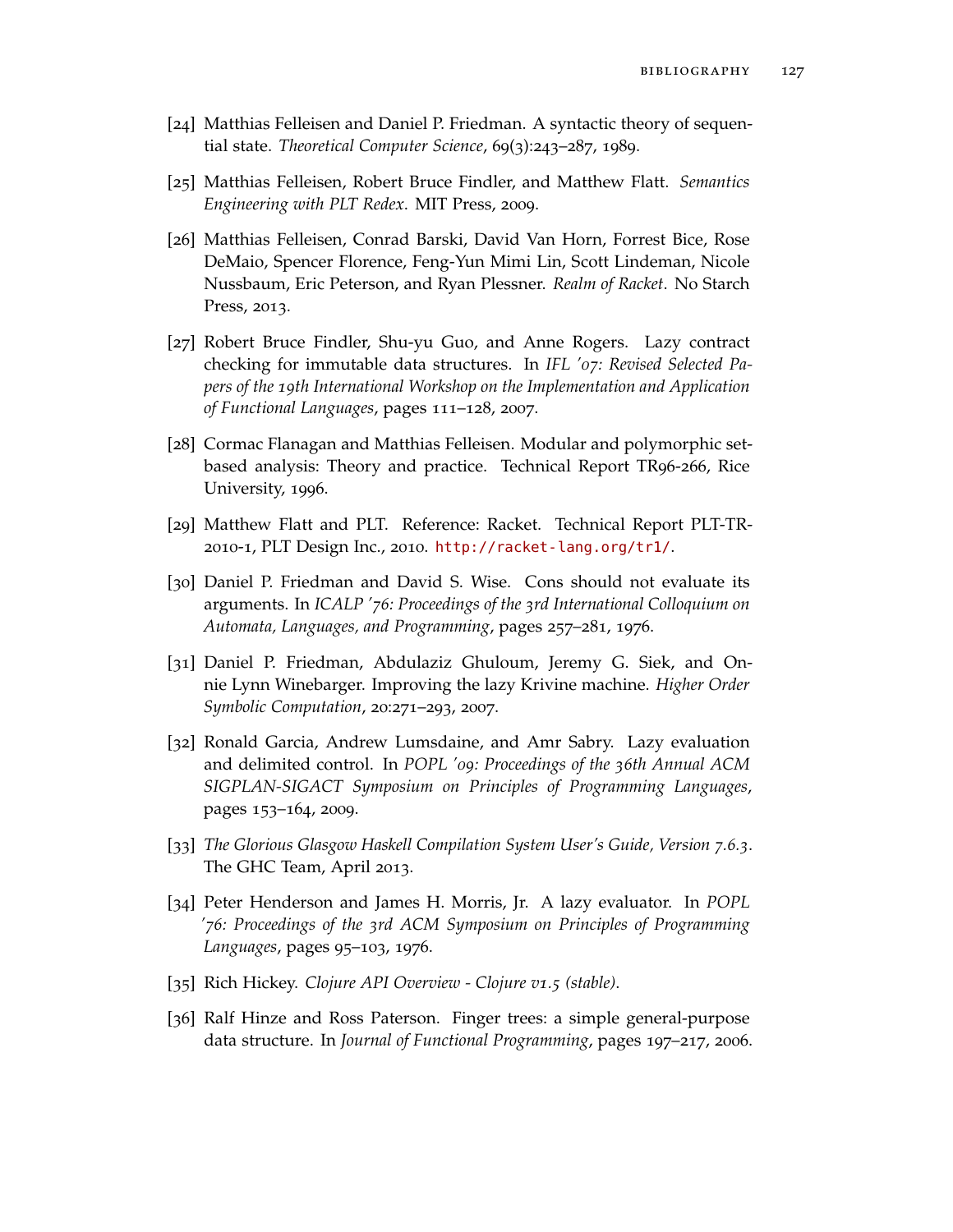- [37] Paul Hudak and Jonathan Young. Higher-order strictness analysis in untyped lambda calculus. In *POPL '86: Proceedings of the 13th ACM SIGPLAN-SIGACT Symposium on Principles of Programming Languages*, pages 97–109, 1986.
- [38] Paul Hudak, John Hughes, Simon Peyton Jones, and Philip Wadler. A history of Haskell: being lazy with class. In *HOPL '07: Proceedings of the 3rd ACM SIGPLAN Conference on History of Programming Languages*, pages 12–1–12–55, 2007.
- [39] John Hughes. Strictness detection in non-flat domains. In *Proceedings of the Workshop on Programs as Data Objects*, pages 112–135, 1985.
- [40] John Hughes. Why functional programming matters. *Computer Journal*, 32:98–107, 1989.
- [41] Neil D. Jones. Flow analysis of lambda expressions. Technical report, Aarhus University, 1981.
- [42] Simon Peyton Jones and Will Partain. Measuring the effectiveness of a simple strictness analyser. In *Functional Programming*, pages 201–220, 1993.
- [43] Mark B. Josephs. The semantics of lazy functional languages. *Theoretical Computer Science*, 68(1), 1989.
- [44] Jean-Louis Krivine. Un interpréteur du lambda-calcul, 1985.
- [45] Peter J. Landin. A correspondence between algol 60 and church's lambda notation: Part i. *Communications of the ACM*, 8(2):89–101, 1965.
- [46] Peter J. Landin. The next 700 programming languages. *Communications of the ACM*, 9:157–66, 1966.
- [47] John Launchbury. A natural semantics for lazy evaluation. In *POPL '93: Proceedings of the 20th ACM SIGPLAN-SIGACT Symposium on Principles of Programming Languages*, pages 144–154, 1993.
- [48] Daan Leijen and Erik Meijer. Parsec: direct style monadic parser combinators for the real world. TR UU-CS-2001-35, Utrecht University, 2001.
- [49] Hai Liu and Paul Hudak. Plugging a space leak with an arrow. *Electronic Notes in Theoretical Computer Science*, 193:29–45, 2007.
- [50] Ralph Loader. Notes on simply typed lambda calculus. Technical Report ECS-LFCS-98-381, Department of Computer Science, University of Edinburgh, 1998.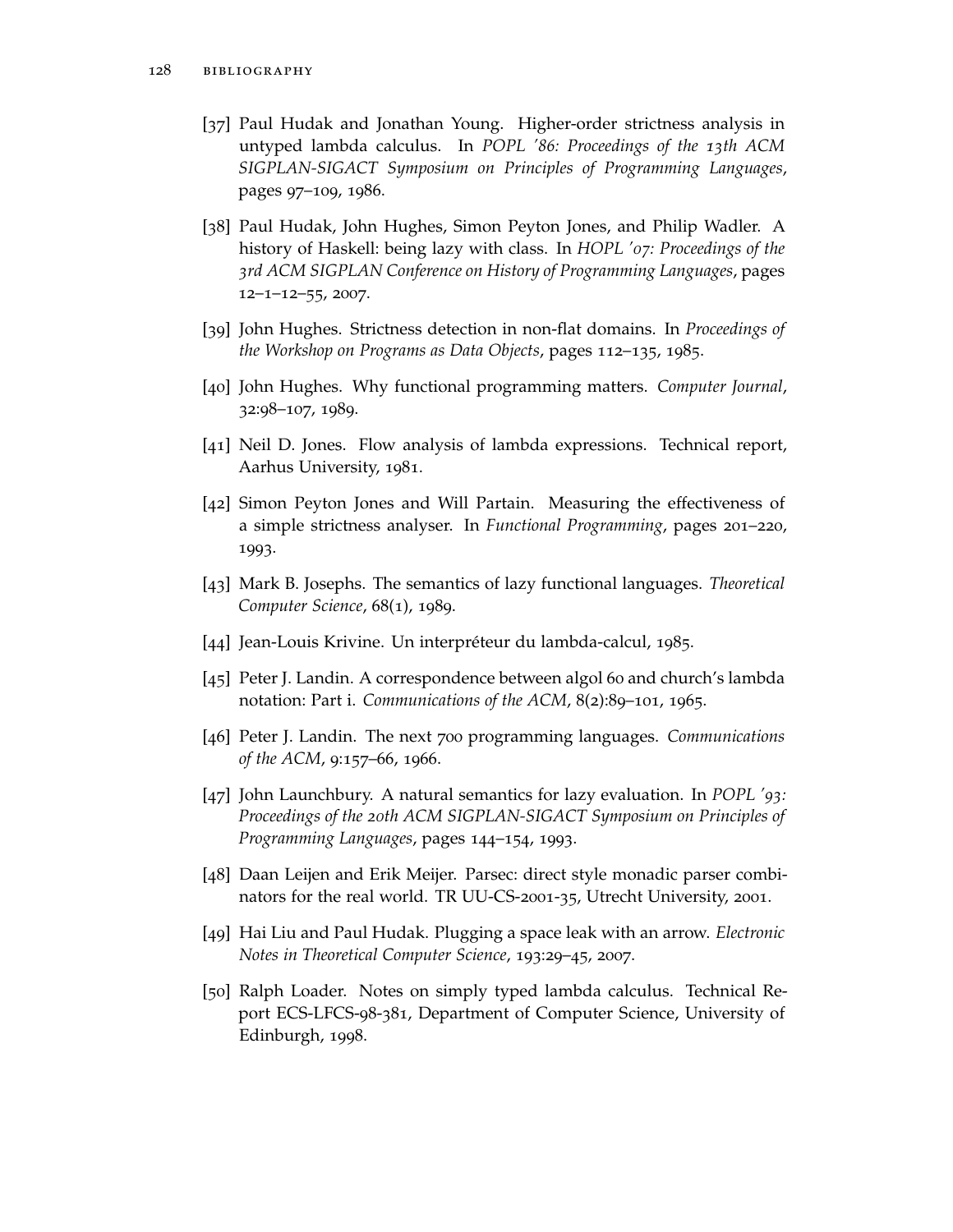- [51] Jan-Willem Maessen. Eager Haskell: resource-bounded execution yields efficient iteration. In *Proceedings of the ACM SIGPLAN Workshop on Haskell*, pages 38–50, 2002.
- [52] John Maraist, Martin Odersky, and Philip Wadler. The call-by-need lambda calculus (unabridged). Technical Report 28/94, Universität Karlsruhe, 1994.
- [53] John Maraist, Martin Odersky, David N. Turner, and Philip Wadler. Callby-name call-by-value, call-by-need, and the linear lambda calculus. In *MFPS '95: Proceedings of the 11th International Conference on Mathematical Foundations of Programming Semantics*, pages 370–392, 1995.
- [54] John Maraist, Martin Odersky, and Philip Wadler. The call-by-need lambda calculus. *Journal of Functional Programming*, 8:275–317, 1998.
- [55] Floréal Morandat, Brandon Hill, Leo Osvald, and Jan Vitek. Evaluating the design of the R language. In *ECOOP '12: Proceedings of the 26th European Conference on Object-Oriented Programming*, pages 104–131, 2012.
- [56] James H. Morris. *Lambda Calculus Models of Programming Languages*. PhD thesis, MIT, 1968.
- [57] A Mycroft. *Abstract interpretation and optimising transformations for applicative programs*. PhD thesis, University of Edinburgh, 1981.
- [58] Keiko Nakata and Masahito Hasegawa. Small-step and big-step semantics for call-by-need. *Journal of Functional Programming*, 19(6):699–722, 2009.
- [59] Flemming Nielson, Hanne Riis Nielson, and Chris Hankin. *Principles of Program Analysis*. Springer, 2005.
- [60] Rishiyur S. Nikhil. *Id Language Reference Manual*. MIT, July 1991.
- [61] Martin Odersky. *The Scala Language Specification, Version 2.9*. EPFL, May 2011.
- [62] Chris Okasaki. *Purely Functional Data Structures*. Cambridge University Press, 1998.
- [63] Bryan O'Sullivan, Don Stewart, and John Goerzen. *Real World Haskell*. O'Reilly Media, 2008.
- [64] Simon L. Peyton Jones and Jon Salkild. The spineless tagless g-machine. In *FPCA '89: Proceedings of the 4th ACM Conference on Functional Programming Languages and Computer Architecture*, pages 184–201, 1989.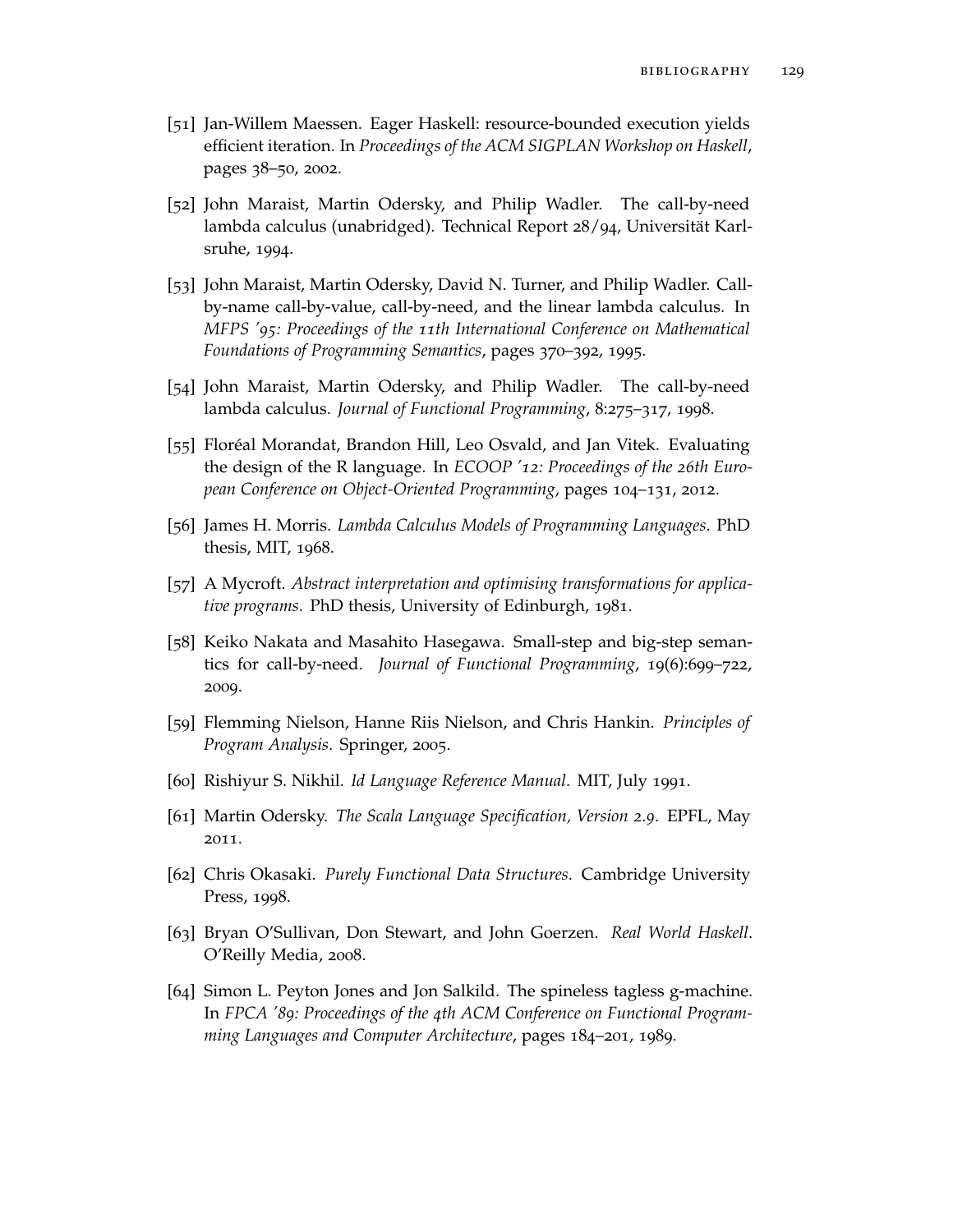- [65] Gordon D. Plotkin. Call-by-name, call-by-value and the lambda-calculus. *Theoretical Computer Science*, 1:125–159, 1975.
- [66] Hari Prashanth K R and Sam Tobin-Hochstadt. Functional data structures for Typed Racket. In *Proceedings of the Scheme and Functional Programming Workshop*, 2010.
- [67] S. Purushothaman and Jill Seaman. An adequate operational semantics for sharing in lazy evaluation. In *ESOP '92: Proceedings of the 4th European Symposium on Programming*, pages 435–450, 1992.
- [68] Jonathan Rees and William Clinger. Revised<sup>3</sup> Report on the Algorithmic Language Scheme. *ACM SIGPLAN Notices*, 21(12):37–79, December 1986.
- [69] Klaus E. Schauser and Seth C. Goldstein. How much non-strictness do lenient programs require? In *FPCA '95: Proceedings of the 7th ACM Conference on Functional Programming Languages and Computer Architecture*, pages 216–225, 1995.
- [70] Peter Sestoft. Replacing function parameters by global variables. Master's thesis, University of Copenhagen, 1988.
- [71] Peter Sestoft. Deriving a lazy abstract machine. *Journal of Functional Programming*, 7(3):231–64, 1997.
- [72] Tim Sheard. A pure language with default strict evaluation order and explicit laziness. In *ACM SIGPLAN Workshop on Haskell: New Ideas session*, 2003.
- [73] Olin Shivers. Control-flow analysis in scheme. In *PLDI '88: Proceedings of the ACM SIGPLAN Conference on Programming Language Design and Implementation*, pages 164–174, 1988.
- [74] Olin Shivers. Useless-variable elimination. In *WSA '91: Proceedings of the Workshop on Static Analysis*, pages 197–201, 1991.
- [75] Guy Lewis Steele, Jr. and Gerald Jay Sussman. Lambda: The ultimate imperative. Technical Report AIM-353, MIT, 1976.
- [76] Sam Tobin-Hochstadt and Matthias Felleisen. The design and implementation of typed scheme. In *POPL '08: Proceedings of the 35th ACM SIGPLAN-SIGACT Symposium on the Principles of Programming Languages*, pages 395–406, 2008.
- [77] Christina von Dorrien. *Stingy Evaluation*. Licentiate thesis, Chalmers University of Technology, 1989.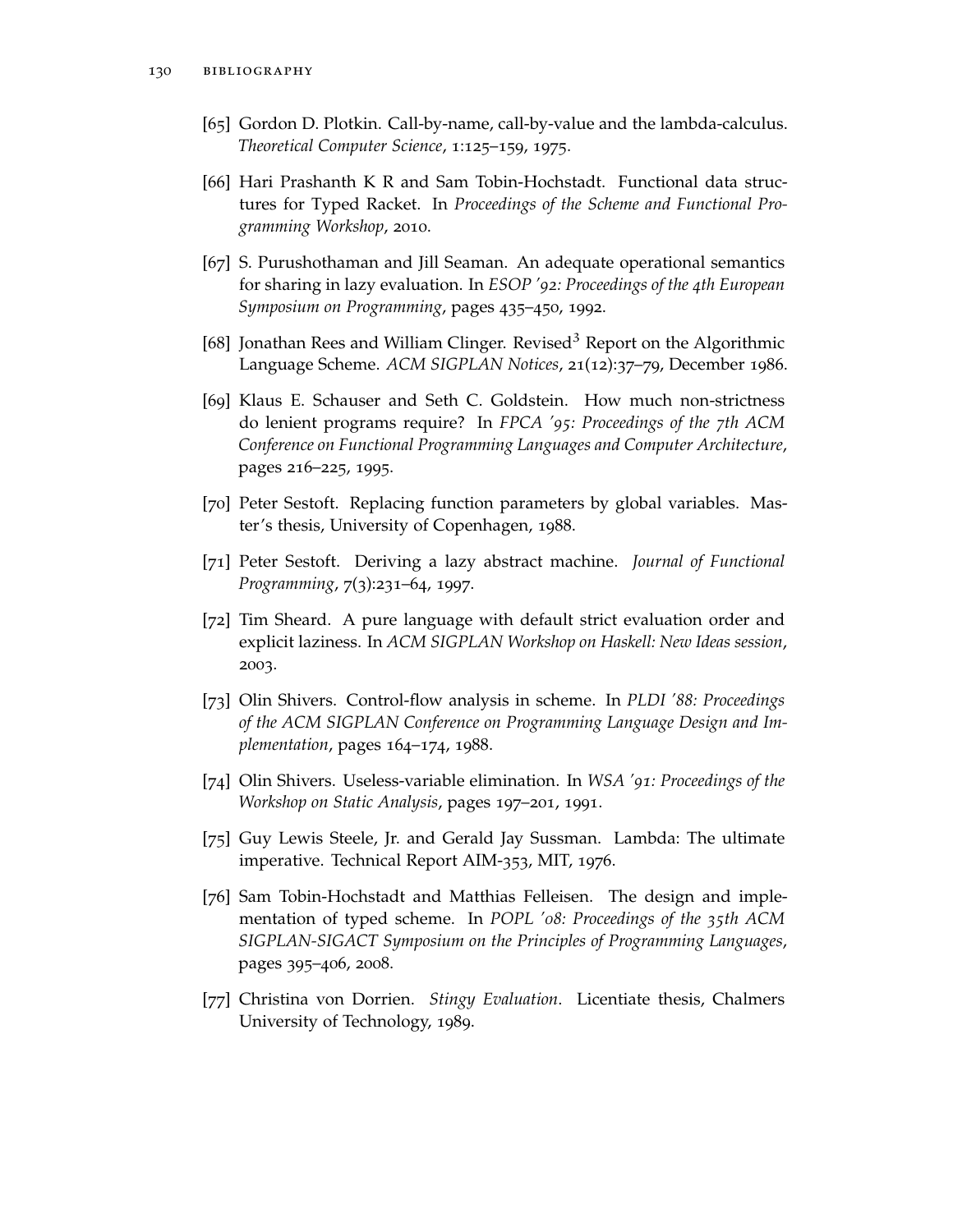- [78] Philip Wadler. How to replace failure by a list of successes. In *FPCA '85: Proceedings of the 2nd ACM Conference on Functional Programming Languages and Computer Architecture*, pages 113–128, 1985.
- [79] Philip Wadler and John Hughes. Projections for strictness analysis. In *FPCA '87: Proceedings of the 3rd ACM Conference on Functional Programming Languages and Computer Architecture*, pages 385–407, 1987.
- [80] Philip Wadler, Walid Taha, and David MacQueen. How to add laziness to a strict language, without even being odd. In *Proceedings of the Workshop on Standard ML*, 1998.
- [81] Christorpher P. Wadsworth. *Semantics and Pragmatics of the Lambda Calculus*. PhD thesis, Oxford University, 1971.
- [82] Mitchell Wand and Igor Siveroni. Constraint systems for useless variable elimination. In *POPL '99: Proceedings of the 26th ACM SIGPLAN-SIGACT Symposium on Principles of Programming Languages*, pages 291–302, 1999.
- [83] Haskell Wiki. foldr, foldl, and foldl'. [http://www.haskell.org/](http://www.haskell.org/haskellwiki/Foldr_Foldl_Foldl{%27}) [haskellwiki/Foldr\\_Foldl\\_Foldl{%27}](http://www.haskell.org/haskellwiki/Foldr_Foldl_Foldl{%27}), 2008. [Online; accessed 2014- March-19].
- [84] Stuart C. Wray. *Implementation and programming techniques for functional languages*. PhD thesis, University of Cambridge, 1986.